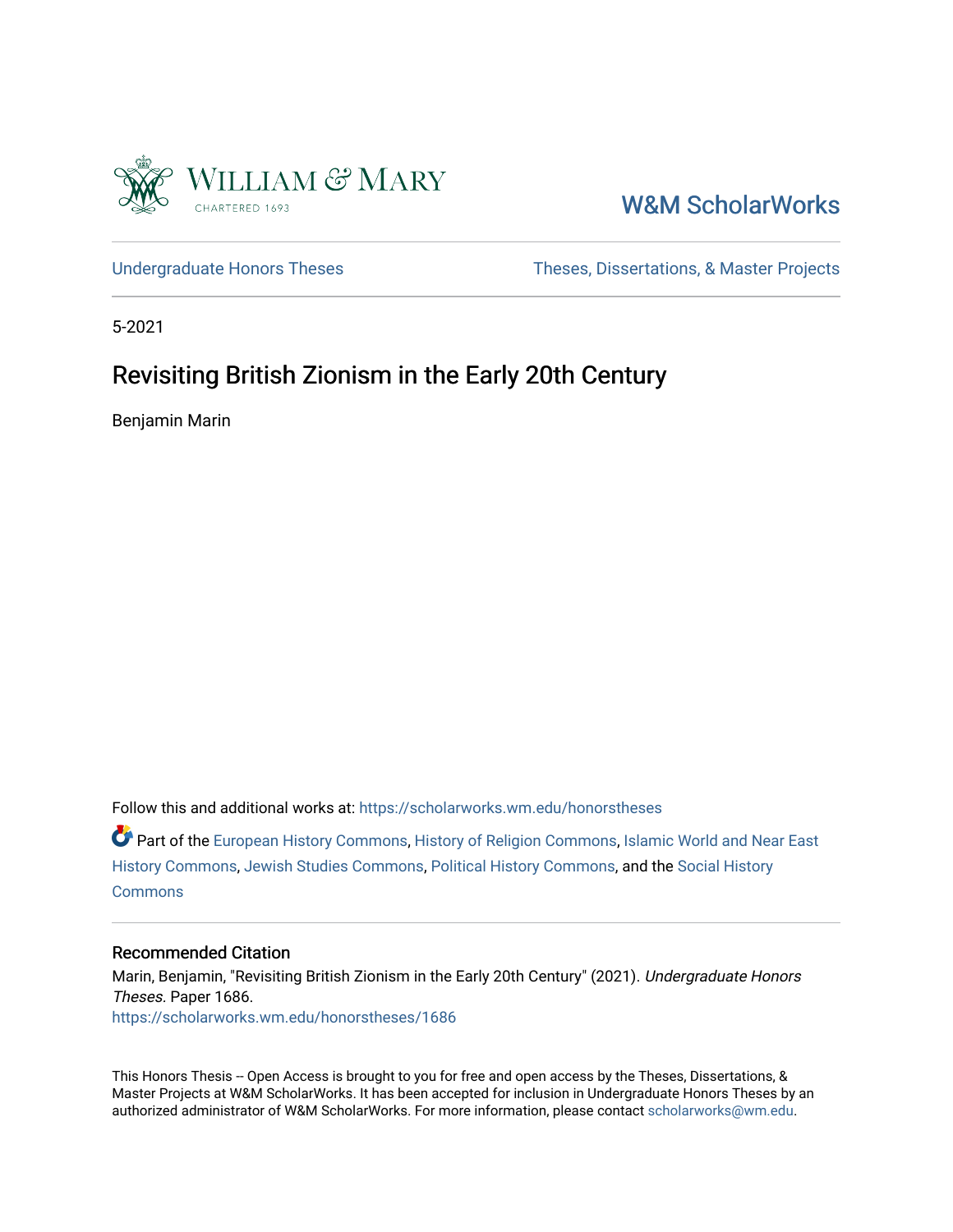Revisiting British Zionism in the Early 20<sup>th</sup> Century

A thesis submitted in partial fulfillment of the requirement for the degree of Bachelor of Arts / Science in Department from William & Mary

by

Benjamin A. Marin

Accepted for Highest Honors

war Burh

 $\mathcal{L}_\text{max}$  , and the contract of the contract of the contract of the contract of the contract of the contract of the contract of the contract of the contract of the contract of the contract of the contract of the contr

Dr. Michael Butler

amy Limoncelli

Dr. Amy Limoncelli

Maur Tusser Kirsh

Williamsburg, VA May 3, 2021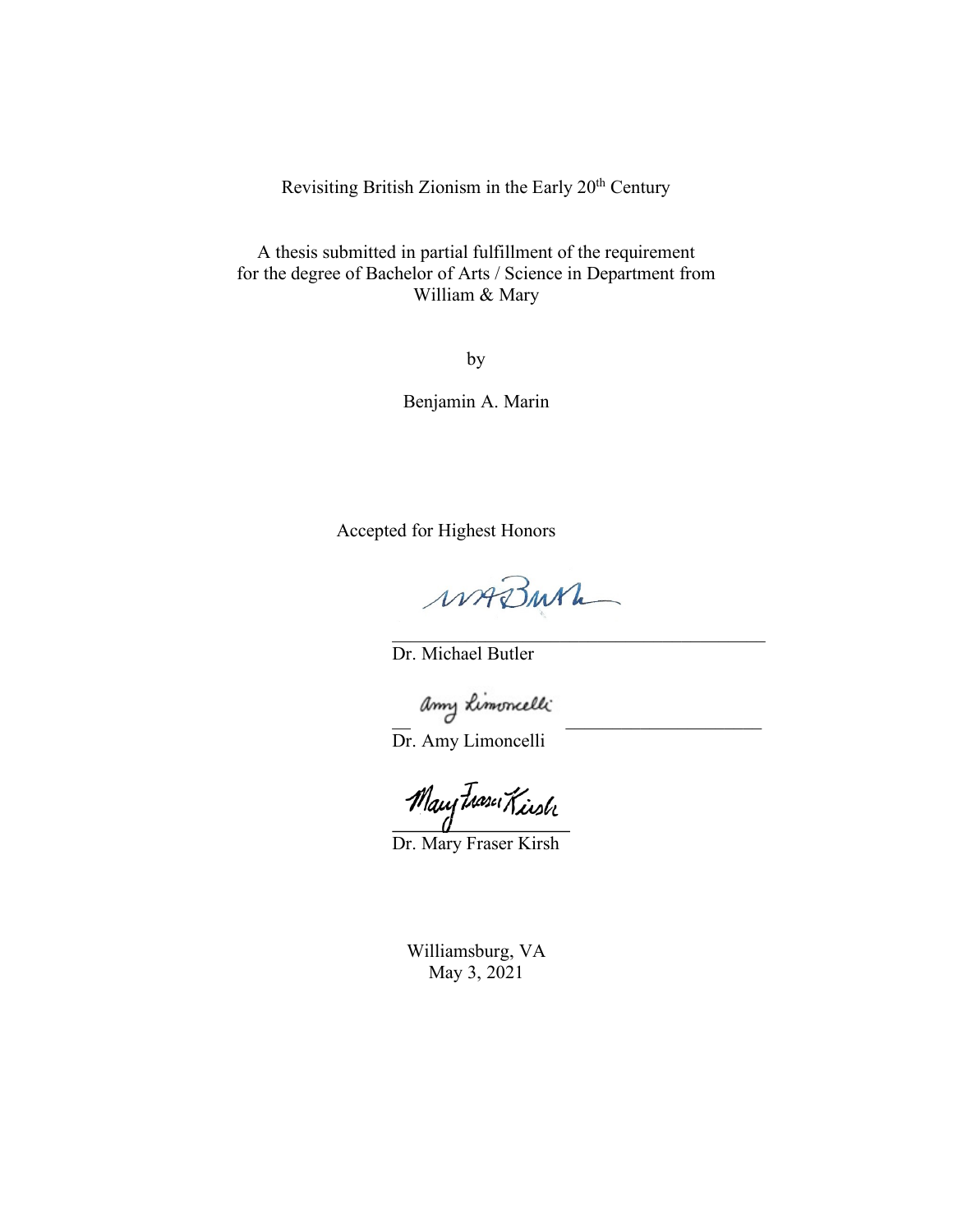For my grandfather, Alan Edelstein, whom I could easily imagine playing chess and talking science on those long transatlantic voyages with any number of early 20<sup>th</sup> Century Zionists.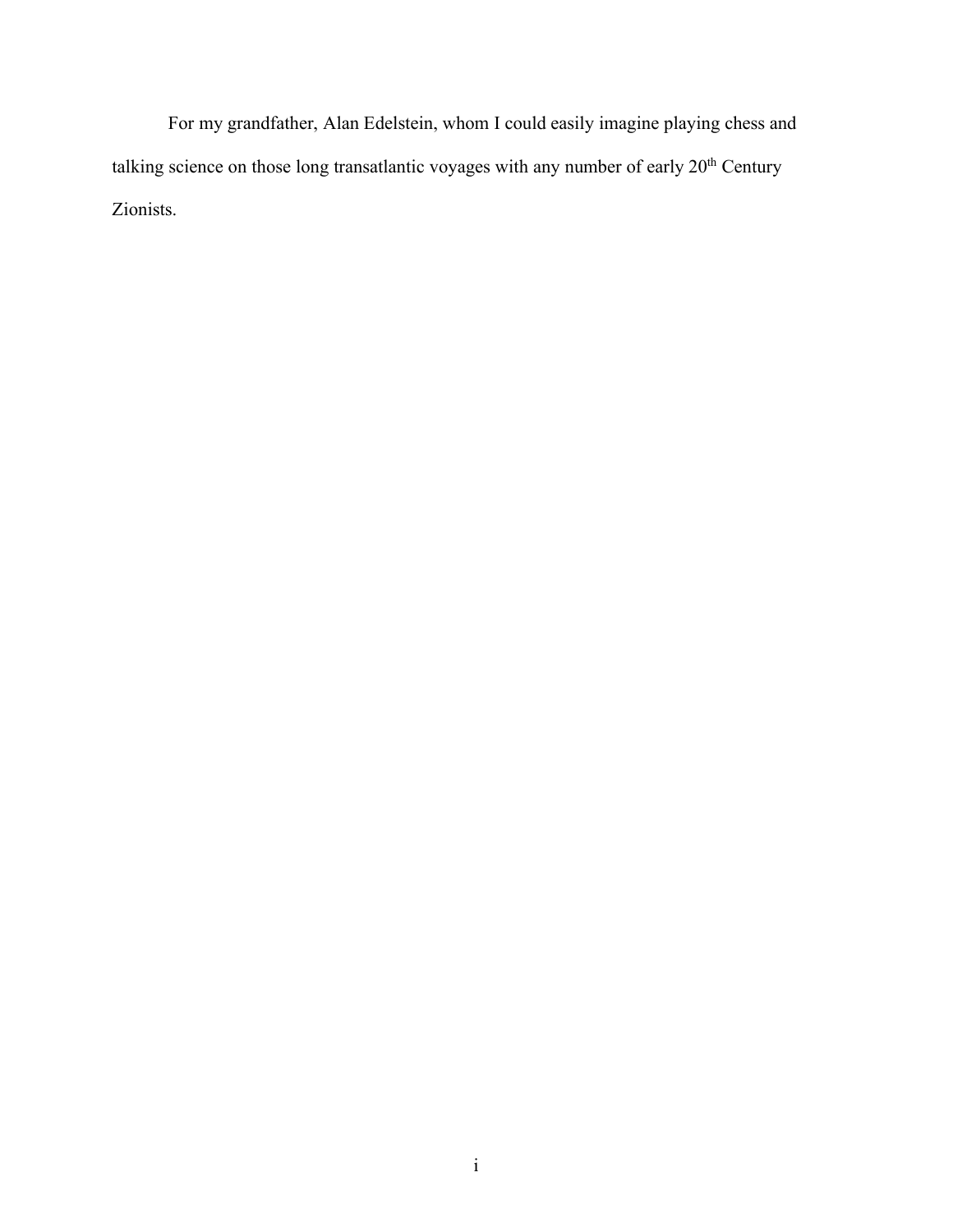#### Acknowledgements

I would like to begin by thanking the members of the committee. To Professor Butler, I'm grateful that you took on this project in a field only tangentially related to your own area of expertise. Your guidance helped steer this project in a clear direction, and I came to appreciate your fastidious approach to grammar. To Professor Limoncelli, your seminar in the fall was excellent for getting me in the right mindset to finally start writing. To Professor Kirsh, thank you for the confidence you showed in this project's viability.

I would like to thank Dr. Michael Berkowitz of the University College of London, who graciously provided me with some of his unpublished research on Moses Gaster. His *Western Jewry and the Zionist Project* greatly inspired me to pursue this topic.

This year featured numerous students pursuing honors theses in history, and I would like to take some time here to thank the two with whom I discussed my project frequently. Rob Warrick and Sophie Rizzieri are now probably more familiar with my subject matter than most almost through osmosis. Thank you for being there to let me vocalize my ideas whenever we talked, and I hope I was able to provide a similar outlet for you.

I now have a greater appreciation for William & Mary's research tools after this unique and challenging past year. I would like to thank Swem Library for compiling an impressive collection of primary and secondary published sources on this period of Zionist history. Prior to this year, I never appreciated interlibrary loans—without them, I doubt I could have used Frederick Kisch's invaluable *Palestine Diary*.

Though their archives are difficult to navigate, I must thank the *Jewish Chronicle* for digitizing centuries of published material, now available for any paid subscriber. Their archive is a treasure trove for any historian or casually-interested person seeking to learn more about

ii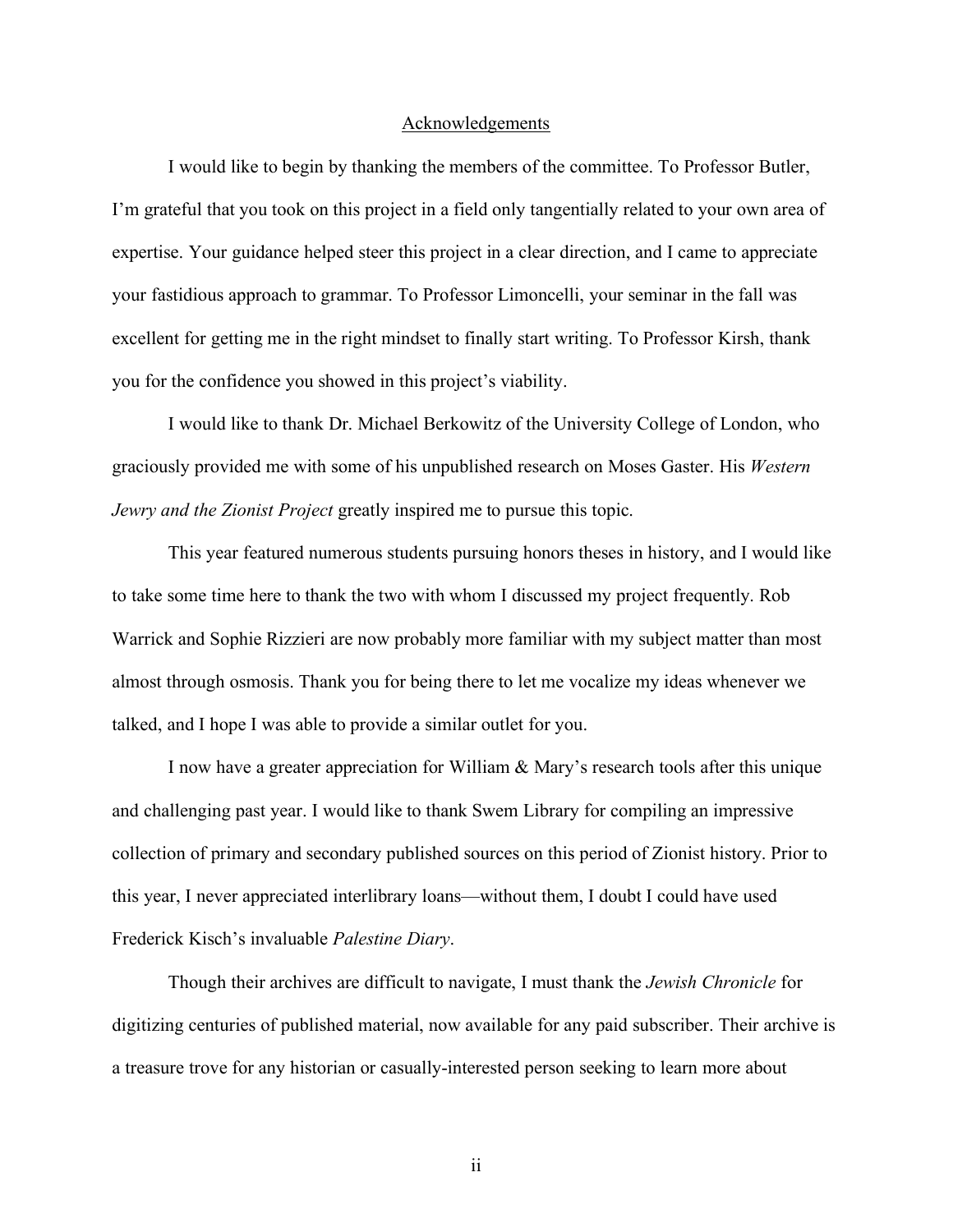Anglo-Jewish life. Since becoming a subscriber, I have received regular printed newspapers from the *Chronicle*, reminding me that Anglo-Jewish life is alive and well. Thank you for the many fun and delicious recipes.

Lastly, I would like to thank Rachel Edelstein, my mom. You are a tireless editor both at work and at home. I had never seen so many markups as when you reviewed my draft of the original third chapter. Thank you for supporting me, constantly showing interest, and always offering to read and discuss the subject.

B.A.M.

April 16, 2021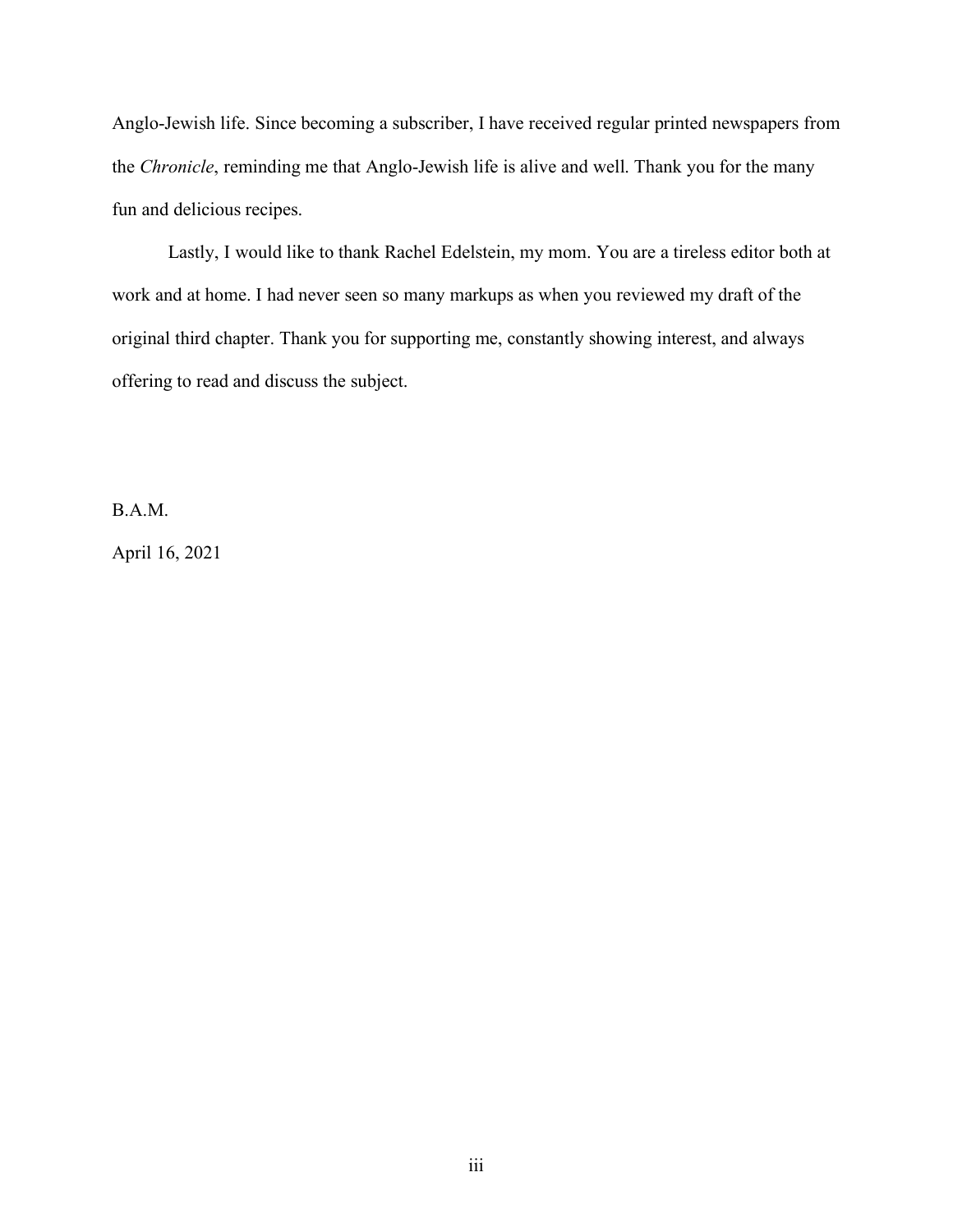## Table of Contents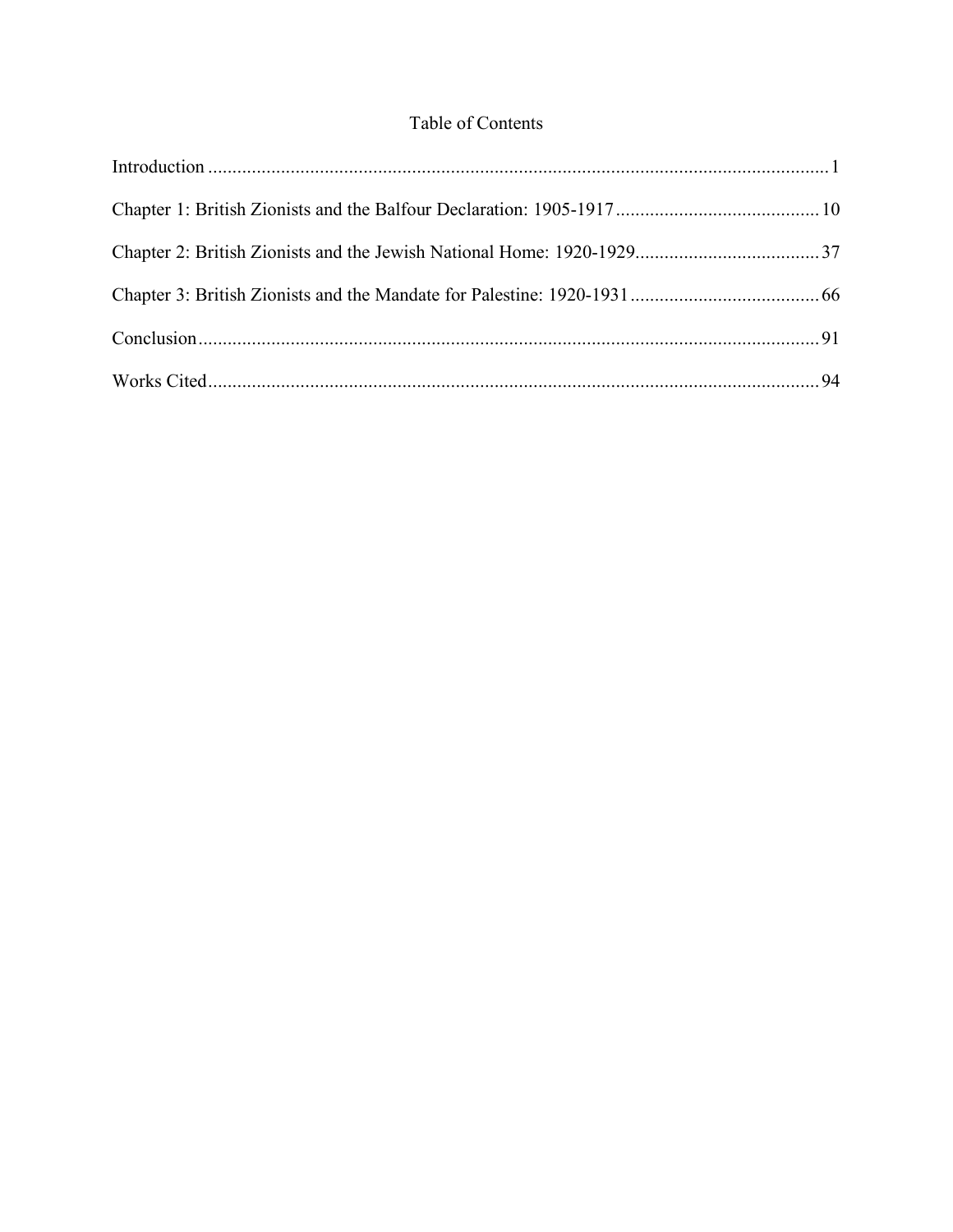#### Introduction

Mythology has played a consistent role in the history of Zionism from its inception as a political movement in the late 19th century. Those present for Theodor Herzl's speeches at the first series of Zionist congresses described him in superhuman terms. Later leaders like Dr. Chaim Weizmann worked to demythologize Herzl and build their own mythos to emphasize their importance to the Zionist movement. Though Weizmann was undoubtedly a pivotal figure from the war years leading up to the 1920s in securing the Balfour Declaration from the British government, he and his followers sought to insulate his legacy from criticism or dilution.

Weizmann's mythos obfuscated the nuances of Zionist history in the early 1900s. James Renton outlined the basic elements of the Weizmann myth to illustrate its capacity for reducing the history to a linear narrative and portray Weizmann as the protagonist in a hero's journey:

At the beginning of the First World War, if not from Weizmann's childhood, he realized the destiny of the Zionist movement lay with Great Britain. Surrounded by a stagnant, ineffectual leadership in both the global and British context, Weizmann intuitively envisioned the critical importance of winning the support of this imperial power which he predicted would occupy Palestine, achieve a decisive victory in the war as a whole and dismember the Ottoman Empire. Armed with this prophetic vision and his genius for statesmanship and leadership, Weizmann proceeded to persuade the British Government and the Establishment during the years 1914-1917 to support the aims of the Zionist movement, which led to the publication of the Balfour Declaration. Single-handedly he changed the future of the nation and brought it to the crest of what was constructed as the beginning of its redemption and birth.<sup>1</sup>

Weizmann and his allies consciously perpetuated this narrative, especially after he assumed leadership of the movement in 1920. Following his death in 1952, his followers preserved his legacy amidst changing historical realities such as Israel's new statehood.

One such Weizmann supporter was Louis Lipsky, who served as Chairman of the Zionist

Organization of America (ZOA) from 1922 to 1930. In 1956, he published *A Gallery of Zionist* 

 <sup>1</sup> James Renton, "Reconsidering Weizmann and Gaster" in *Nationalism, Zionism and Ethnic Mobilization of the Jews in 1900 and Beyond,* ed. Michael Berkowitz (Leiden: Brill, 2004), 131.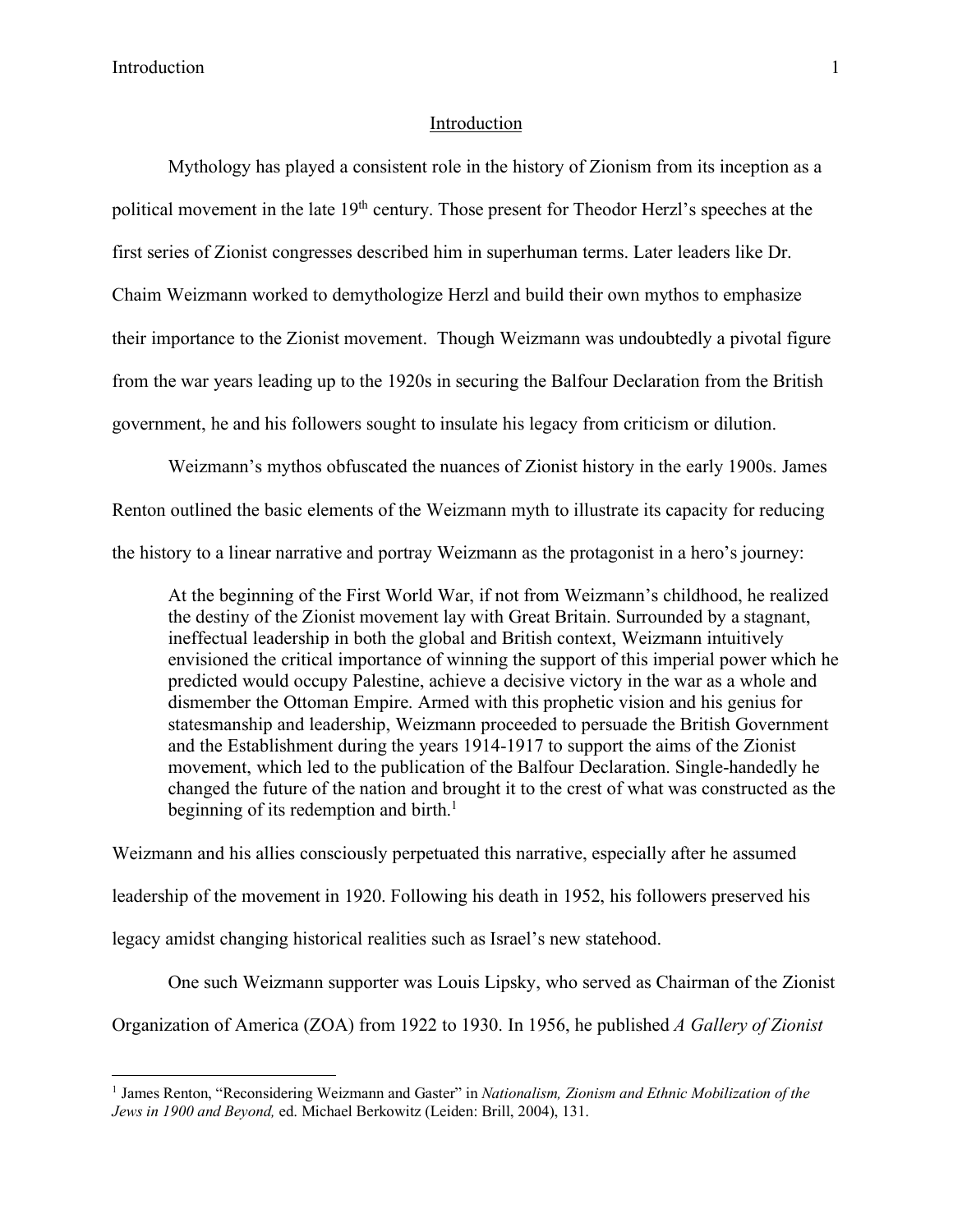*Profiles*. He explained his purpose thusly: "I had hoped to recapture within the form of a Profile the lingering memories of a long life in which I walked in their company."2 The timeframe Lipsky chose to explore follows the growth of the movement's creation in the late 1800s into the 1930s. Though he conceded many omissions, Lipsky made some striking inclusions with the profiles he included in his gallery. He added entries for major Zionist luminaries like Theodor Herzl, the founder of the political organization, and Louis Brandeis, the principal American leader during the First World War, but also chose to include notable American "non-Zionist" Cyrus Adler.

Lipsky's selections to his Zionist pantheon are notable, as his "In Europe" section includes no native-born British Zionists. The only British Zionist of this description in the book was Jacob de Haas, whom Lipsky placed in his "In America" section. Lipsky explained his choice, writing, "Jacob de Haas was sent to the United States by Theodor Herzl on a Zionist mission, became an American citizen and lived ever after as an American."3 It is remarkable that despite Great Britain's close political proximity to the Zionist movement, Lipsky did not deem it appropriate to name any native British Zionists. The implication is that Great Britain did not contribute any Zionists who played a sufficiently significant role in Lipsky's view.

Lipsky's evaluation of British Zionists is part and parcel of the Weizmann myth. While the mythology negatively affected political opponents like Louis Brandeis, whom Lipsky roundly criticizes, it was most detrimental toward British Zionists. Weizmann himself ascribed negative character traits and small roles in the movement to those who disagreed with him, leading two principal British Zionists, Moses Gaster and Leopold Greenberg, to become

 <sup>2</sup> Louis Lipsky, *A Gallery of Zionist Profiles* (New York: Farrar, Straus and Cudahy, 1956), xvii.

<sup>3</sup> Lipsky, *A Gallery,* 168.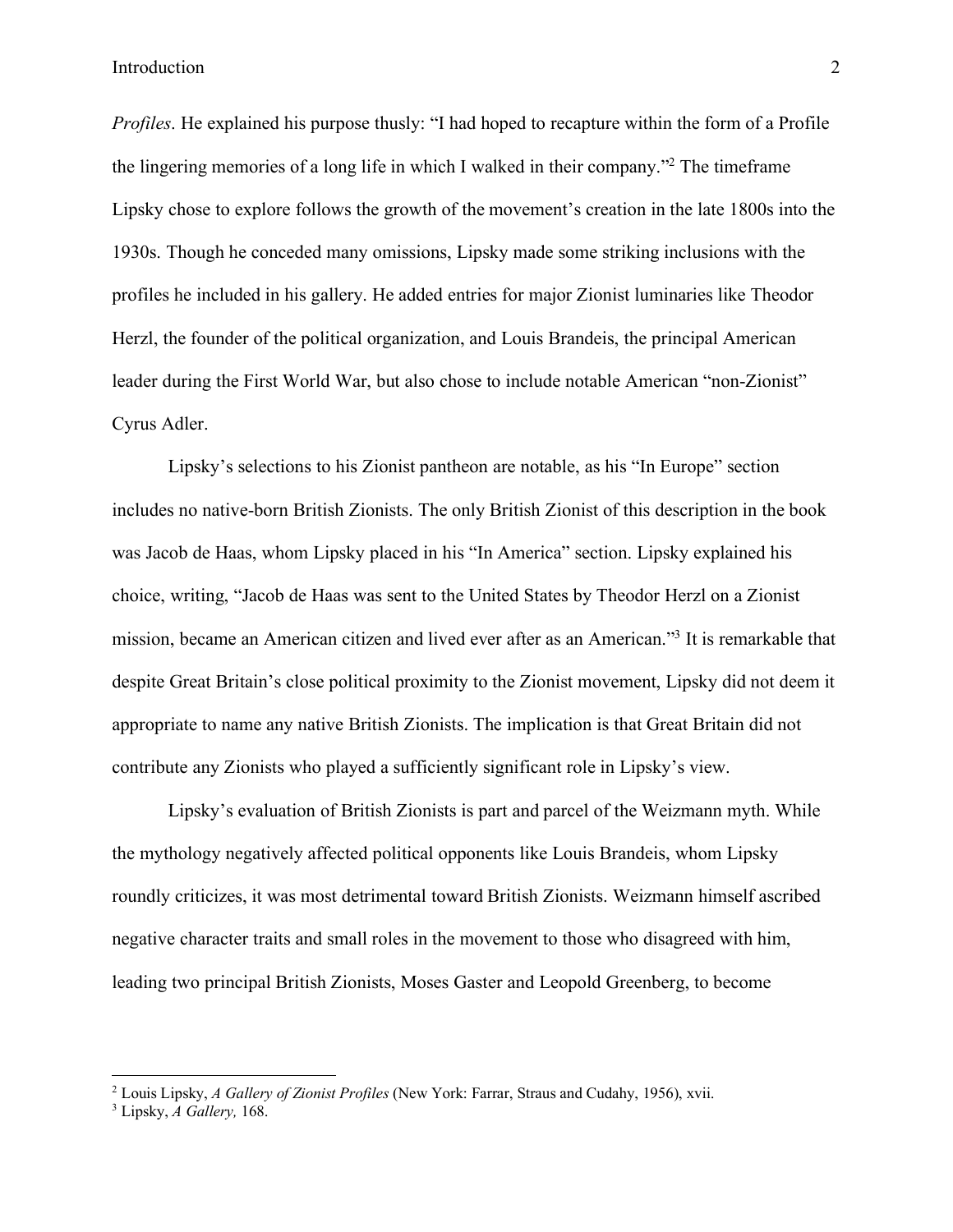$\overline{a}$ 

sidelined in the narrative. Lipsky likely implicitly adopted Weizmann's assessments when he chose whom to include.

Deconstructing the Weizmann myth will shed light on the nuanced roles of Gaster, Greenberg, and other British Zionists such as Leonard Stein, Colonel Frederick Kisch, and Sir Alfred Mond. Stein, Kisch, and Mond never ran afoul of Weizmann politically like Gaster and Greenberg. In fact, Stein, Kisch, and Mond took on significant responsibilities within the Zionist Organization during the 1920s. For Gaster and Greenberg, their disagreements and poor relations with Weizmann directly contributed to their marginalization in the movement. Stein, Kisch, and Mond played subordinate roles that allowed the makers of the Weizmann myth to claim the lion's share of the credit for accomplishments on which they collaborated with Weizmann.

By most accounts, Moses Gaster was the foremost British Zionist as late as 1913. The Manchester *Guardian* correspondent at the eleventh Zionist Congress in Vienna of that year reported, "Among the delegates from this country at the Congress the most noteworthy figure will be Dr. Moses Gaster, Haham<sup>\*</sup> of the Spanish and Portuguese Jews in England, and a wellknown Oriental scholar."4 In 1905, Weizmann confided in Gaster, writing, "I never had any doubt about your being the only man to whom I might turn to in frankness and friendship… I admire the man as much as the Jew in you."5 Despite the ample evidence testifying to Gaster's importance to the movement at large and in Britain especially, he found himself on the outside of Weizmann's confidence and the annals of the movement by 1916 and 1917.

<sup>\*</sup> A spiritual leader among Sephardic Jews, especially known for knowledge of the Law.

<sup>4</sup> "The Zionist Congress at Vienna: Persons and Policies," Our Correspondent, *The Manchester Guardian (1901- 1959),* August 29, 1913, 8.

<sup>5</sup> Weizmann to Gaster, Manchester, June 25, 1905, in *The Essential Chaim Weizmann,* ed. Barnet Litvinoff (New York: Holmes & Meier, 1982), 161.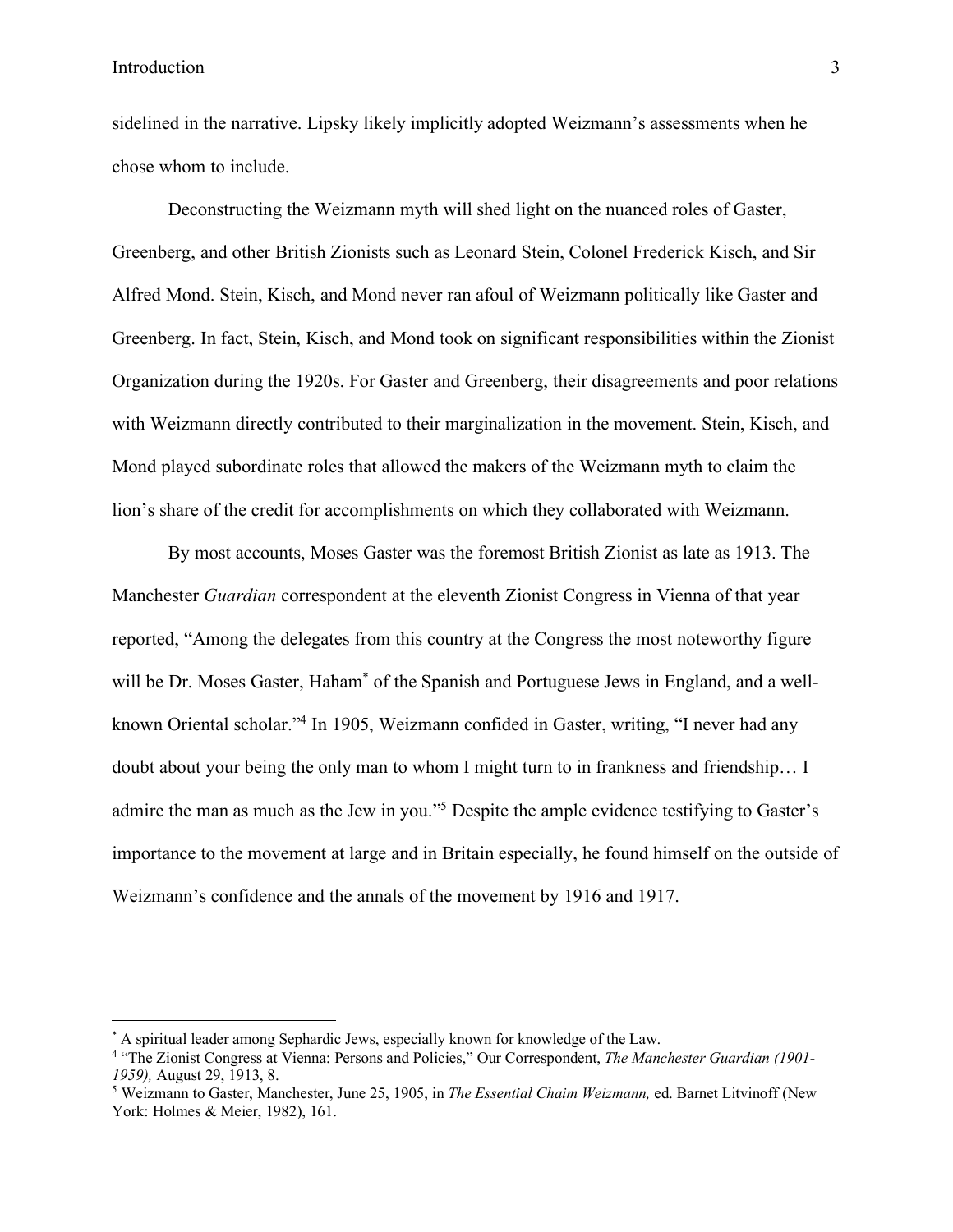Leopold Greenberg was a journalist by trade and played a prominent role in the Uganda plan of the early 20th century. Theodor Herzl had founded the World Zionist Organization (WZO) on the program of garnering international support and legal framework for the establishment of a Jewish state, in Palestine or elsewhere. Stuart Cohen noted, "As early as 1898, Herzl had himself referred to England as 'the Archimedan point where the lever could be applied,'" meaning Herzl believed it was the British government that would take the lead in endorsing the Jewish State.<sup>6</sup> This program had support among British Zionists, including Greenberg. He arranged Herzl's meetings with Joseph Chamberlain, the secretary for the colonies, and acted as Herzl's ambassador in London.7 Though the Uganda plan fell through, due in no small part to Weizmann's intervention, Greenberg remained a supporter to the movement, acquiring the *Jewish Chronicle* in 1907. Until his death in 1931, he turned the newspaper into a leading resource for Anglo-Jewry and a major mouthpiece for Greenberg's own brand of Zionism.

Scholarly narratives surrounding Chaim Weizmann's role in the Zionist Movement have tended to focus on his undeniable rise to prominence in the first two decades of the 20<sup>th</sup> century from little known Congress attendee from Russia to leader of the movement. Oftentimes these narratives devolve into what Renton has convincingly labelled "The Weizmann Myth." This myth began in Weizmann's own lifetime, aided through the publication of his autobiography, *Trial and Error* in 1949. However, historians studying Zionism in the 1980s believed Weizmann's reputation needed repair. Norman Rose, author of *Chaim Weizmann: A Biography*  (1986), referred to Weizmann as a "political dodo" among figures like Theodor Herzl and the

 <sup>6</sup> Stuart Cohen, *English Zionists and British Jews: The Communal Politics of Anglo-Jewry, 1895-1920* (Princeton: Princeton University Press, 1982), 80.

<sup>7</sup> Cohen, *English Zionists,* 81.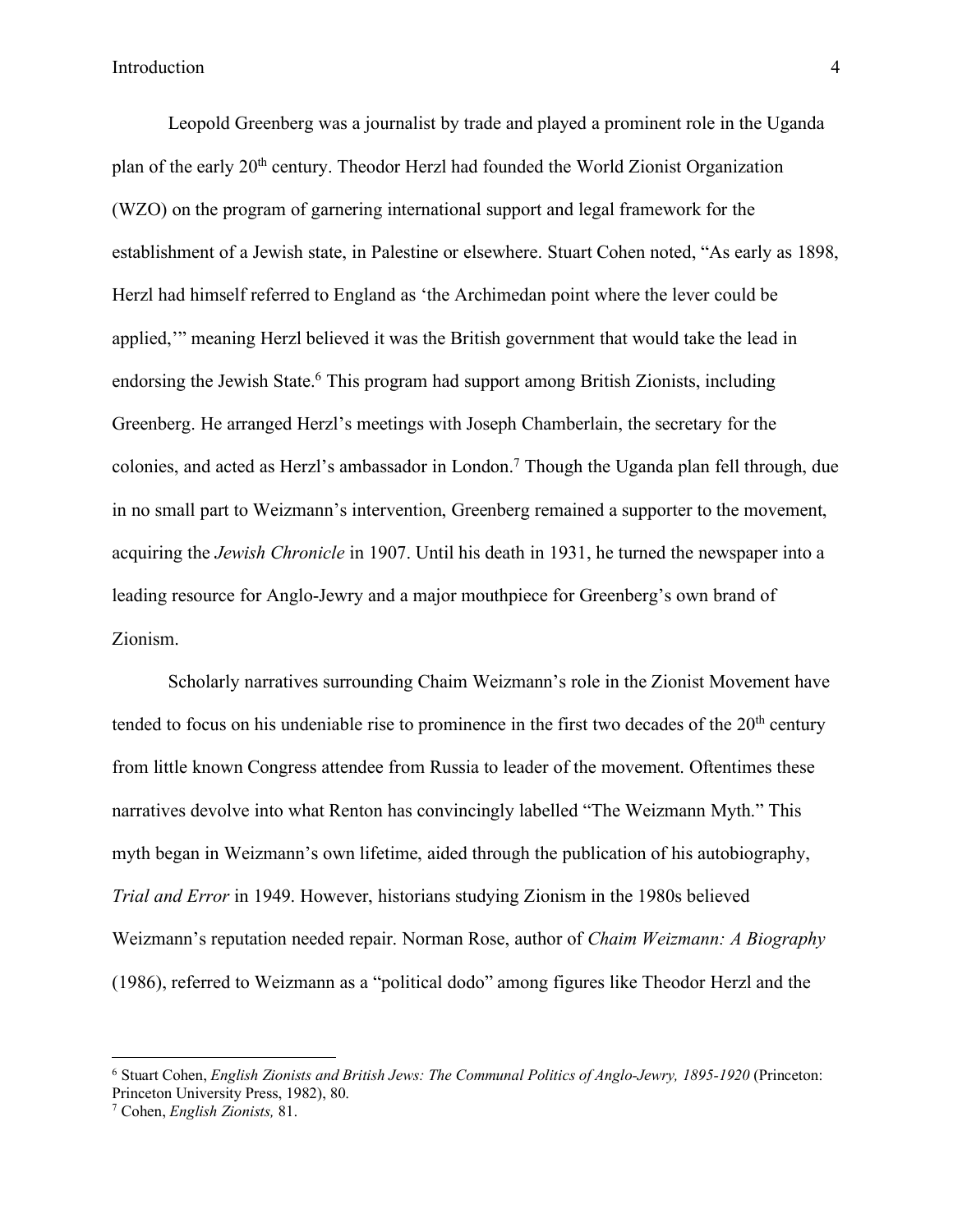$\overline{a}$ 

later David Ben Gurion, assessing Weizmann's period to fit uncomfortably within the grand scope of Zionist history.<sup>8</sup> Rose, along with Jehuda Reinharz, who penned a two-volume biography of Weizmann, *Chaim Weizmann: The Making of a Zionist Leader* (1985) and *Chaim Weizmann: The Making of a Statesmen* (1993), were instrumental in bringing Weizmann back into the discourse. More recently, Michael Berkowitz and James Renton have challenged Weizmann's mythical status in *Western Jewry and the Zionist Project: 1914-1933* (1997) and *Nationalism, Zionism and Ethnic Mobilization of Jews in 1900 and Beyond* (2003).

Because the Weizmann myth serves to minimize the personal contributions of individuals like Gaster, Greenberg, Stein, Kisch, and Mond, along with other British Zionists, this paper will serve a multifold purpose. It will deconstruct the myth of Weizmann's rise to prominence between 1905, when he relocated to Manchester, and 1919 when the Balfour Declaration became part of the peace negotiations; clear a space for the individual efforts and accomplishments of the three individual examples to stand; and illustrate how British Zionists were instrumental to Zionist aims during the period between 1905 and 1931. The aim is not to create a new myth within Zionist history to replace the old, but to rebut the assertions about the qualities of British Zionists and to put forth the argument that Gaster, Greenberg, Stein, Kisch, and Mond would all be worthy additions to Lipsky's gallery.

The first chapter will explore the world in which Weizmann inserted himself in 1905, where Zionism faced staunch opposition from the Anglo-Jewish establishment and lacked the sway over the working classes that it held in eastern Europe. It was in this environment that Gaster and Greenberg were established forces, while Weizmann remained an outsider. This chapter will demonstrate the important roles the two played in facilitating the discussions that

<sup>8</sup> Norman Rose, *Chaim Weizmann: A Biography* (New York: Viking Penguin, 1986), vii.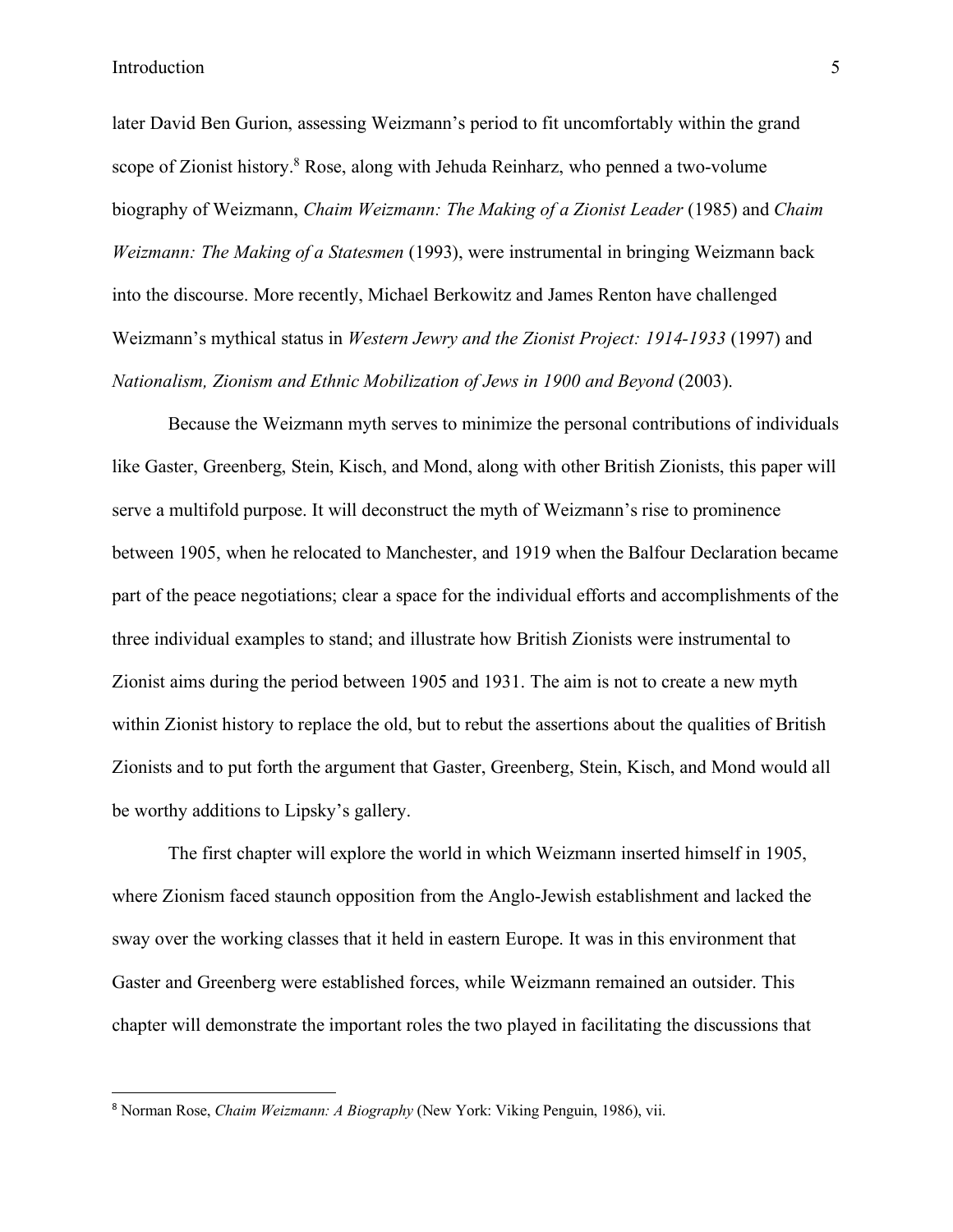would lead to the Balfour Declaration, while also showing how the infrastructure of Jewish communal life in Britain enabled Weizmann to intertwine himself with the community as well as he did.

The second chapter will focus on the main tasks of the Zionist Organization in the 1920s, as well as the new challenges the movement faced. These included raising money for activity in Palestine through the Keren Hayesod, promoting Zionism to Jews and non-Jews abroad, and ameliorating Arab concerns with the increased Jewish presence. To aid in these efforts, Weizmann entrusted Greenberg, Stein, Mond, and Kisch. Stein, Mond, and Kisch joined the Zionist movement in the 1920s, and will be introduced in the chapter. Greenberg and Stein each assisted in promoting Zionist activity through the *Jewish Chronicle* and a series of publications, respectively. Weizmann chose Mond to serve as the president of the Keren Hayesod, and Mond went on to serve in other positions within the Zionist organization during the decade. Kisch came to Palestine to work for the organization as well, specializing in representing the Zionist position to the Arabs as the two groups strove to find common ground. While the 1920s ended poorly for the Zionist organization, the efforts of these four should not go unrecognized, given how the organization was able to carry out its main goals for the most part for nearly the entire decade.

The third chapter will examine the series of conflicts between the WZO and the British Mandate Government between 1919 and 1931. As numerous Arab revolts challenged the infrastructure in Palestine, the British grew increasingly restrictive toward Zionist development projects and immigration, creating tension between the constituents and their government. Over a series of Cabinet White Papers, Zionists saw the government recede further from their commitment to the Zionist project established in the Balfour Declaration. Upon each regression, British Zionists in Britain played a major role in civic agitation, while Greenberg's *Chronicle*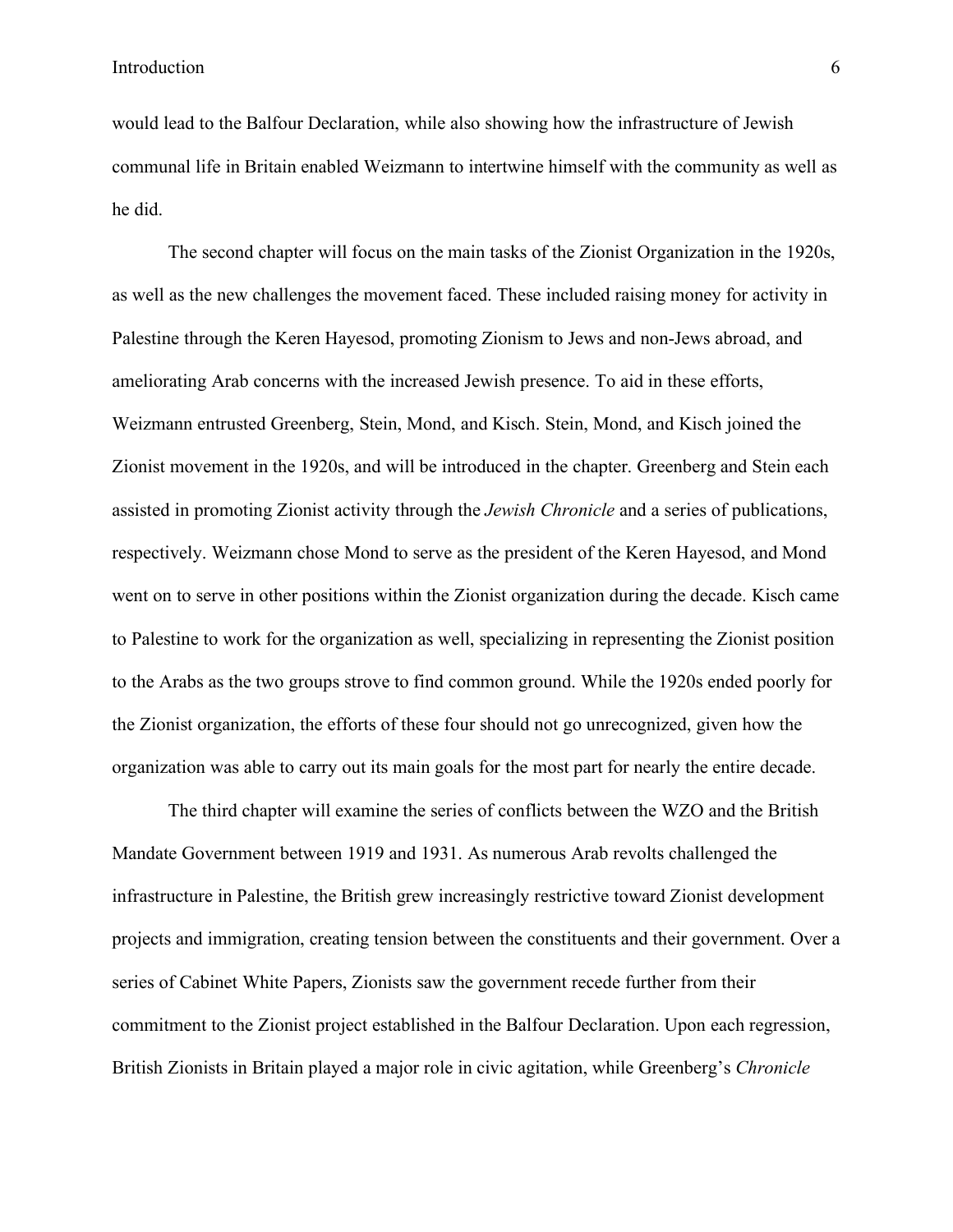drummed up support for Zionism, criticizing the government's policies. Stein too was significant, as he used his platform to publish a series of texts during the decade designed to convince the British reading public of the value of Zionism to Britain*.* 

Weizmann's autobiography *Trial and* Error, Barrett Litvinoff's *The Essential Chaim Weizmann*, and the compiled *Letters and Papers of Chaim Weizmann* determine Weizmann's self-evaluation and his assessment of his contemporaries. They all perpetuate elements of the Weizmann myth noted above, documenting the character flaws of Gaster and Greenberg that put them at odds with Weizmann. Stein's *The Balfour Declaration,* along with Lipsky's *A Gallery of Zionist Profiles,* offer glimpses in how the Weizmann myth proliferated among his supporters, though both are more charitable towards Weizmann's opponents than the man himself. Stein's *The Truth about Palestine, Awakening Palestine,* and "The Jews in Palestine" best demonstrate his personal contributions to the movement, along with Greenberg's numerous editorials from the *Jewish Chronicle*. Kisch's *Palestine Diary* documents his activities in Palestine during the 1920s. Lastly, Nahum Sokolow, Weizmann's close colleague during the late 1910s, penned *History of Zionism*, providing an interesting counterpoint to the bedrock themes of the Weizmann myth Renton enumerated above.

This introduction will conclude with a brief discussion of terms and definitions, namely those pertaining to identity. This paper is chiefly concerned with British Zionists, and it is necessary to denote who is included within this label. Regarding nationality, this paper will utilize Lipsky's considerations when discussing Jacob de Haas: one who adopts a new nationality and embraces that identity has assumed that national identity. Moses Gaster was born in Bucharest, Romania in 1856 but relocated to England after being expelled in 1885. He became a British citizen in 1893, and thus became a British Zionist for this paper's purposes. In contrast,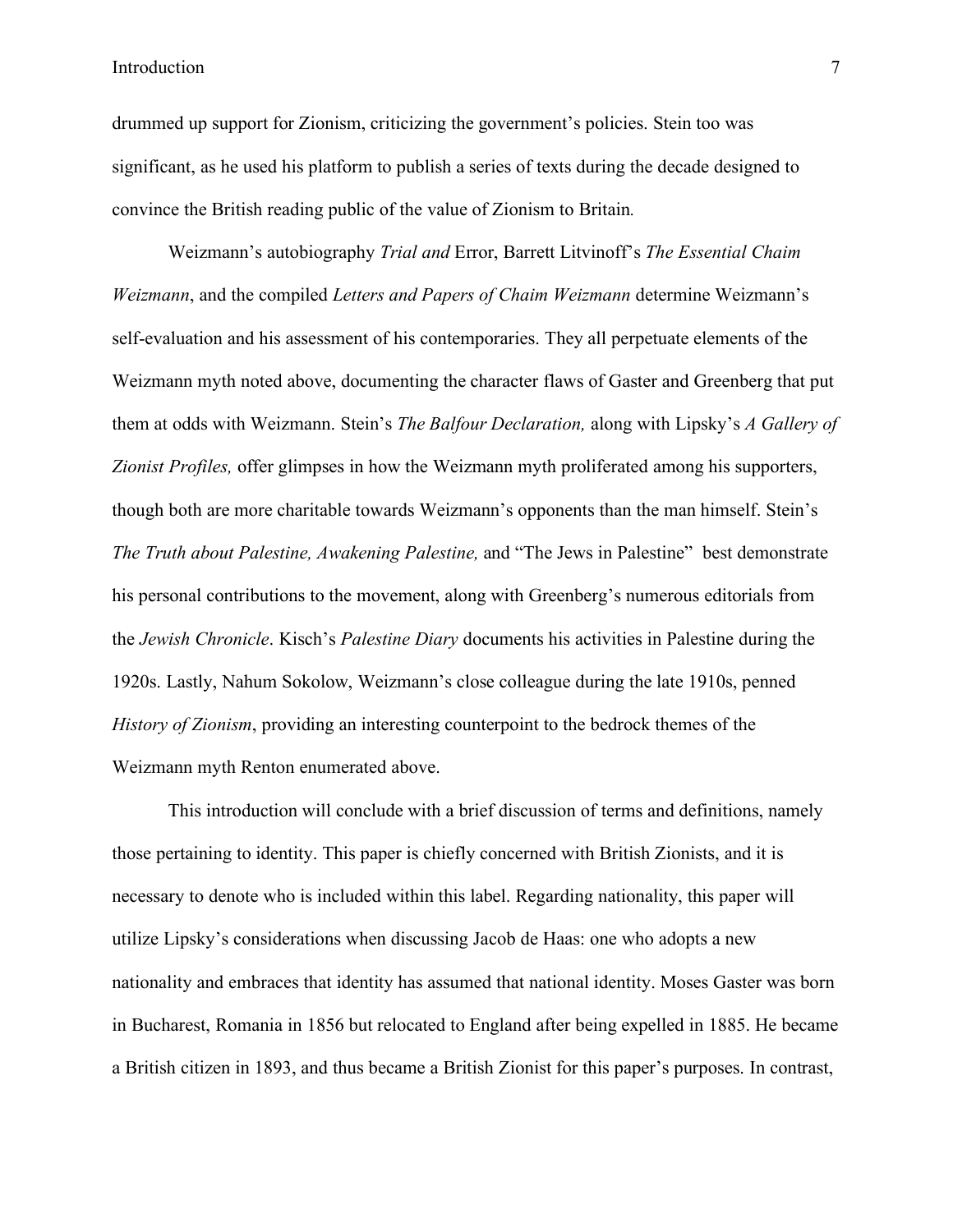Weizmann received honorary British citizenship in 1910, but never renounced his connection to Russian Jewish life—he cannot be considered a British Zionist on par with the three examples for this project.

The Zionist label is notoriously nebulous. Prior to the Mandate Period, distinctions between "political" Zionists, those who supported Herzl's program of official sanction for Jewish statehood, "practical" Zionists, those who wanted to see the movement dedicate itself to building infrastructure in Palestine without any concept of statehood or sanction, and "cultural" Zionists, those who saw Zionism as a Jewish cultural renaissance movement centered in Palestine, dominated the discourse of the early congresses. This paper will treat these viewpoints as equally Zionist; most Zionists during the period exhibited elements of each of the three polarities.

One can support the Zionist movement as an outsider, and even as a non-Jew. Berkowitz included Arthur Balfour as a member within the new Zionist pantheon, writing, "In the store of Zionist icons, his was probably the most recognized non-Jewish countenance in the interwar years."9 Balfour and his contemporary Zionist sympathizers such as David Lloyd George and Sir Mark Sykes will not be considered British Zionists for this study, given their position outside the movement and Jewish society. Sir Herbert Samuel presents an interesting case, as he was a firm believer in Zionism, a cultural Jew, and a member of British government. However, Samuel explained when speaking about his appointment as High Commissioner of Palestine, "I was there to administer the country, not for the benefit of one section of the population only, but for all; not

 <sup>9</sup> Michael Berkowitz, *Western Jewry and the Zionist Project, 1914-1933* (Cambridge: Cambridge University Press, 1997), 29.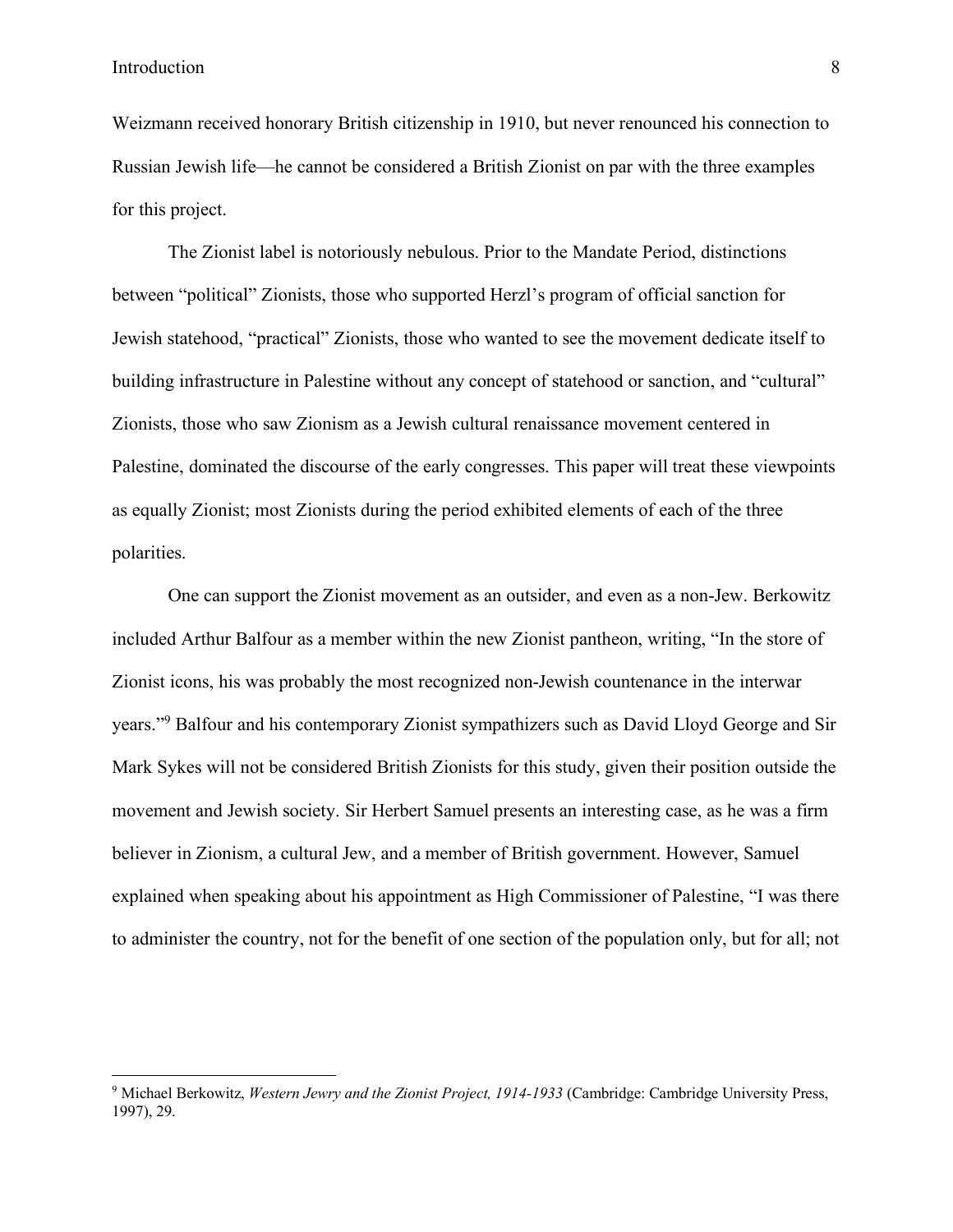commissioned by the Zionists but by the King."10 In this statement, Samuel chose to be considered among his peers like Lloyd George or Balfour rather than Greenberg or Stein.

 <sup>10</sup> Herbert Samuel, *Memoirs* (London: Crescent Press, 1945), 168.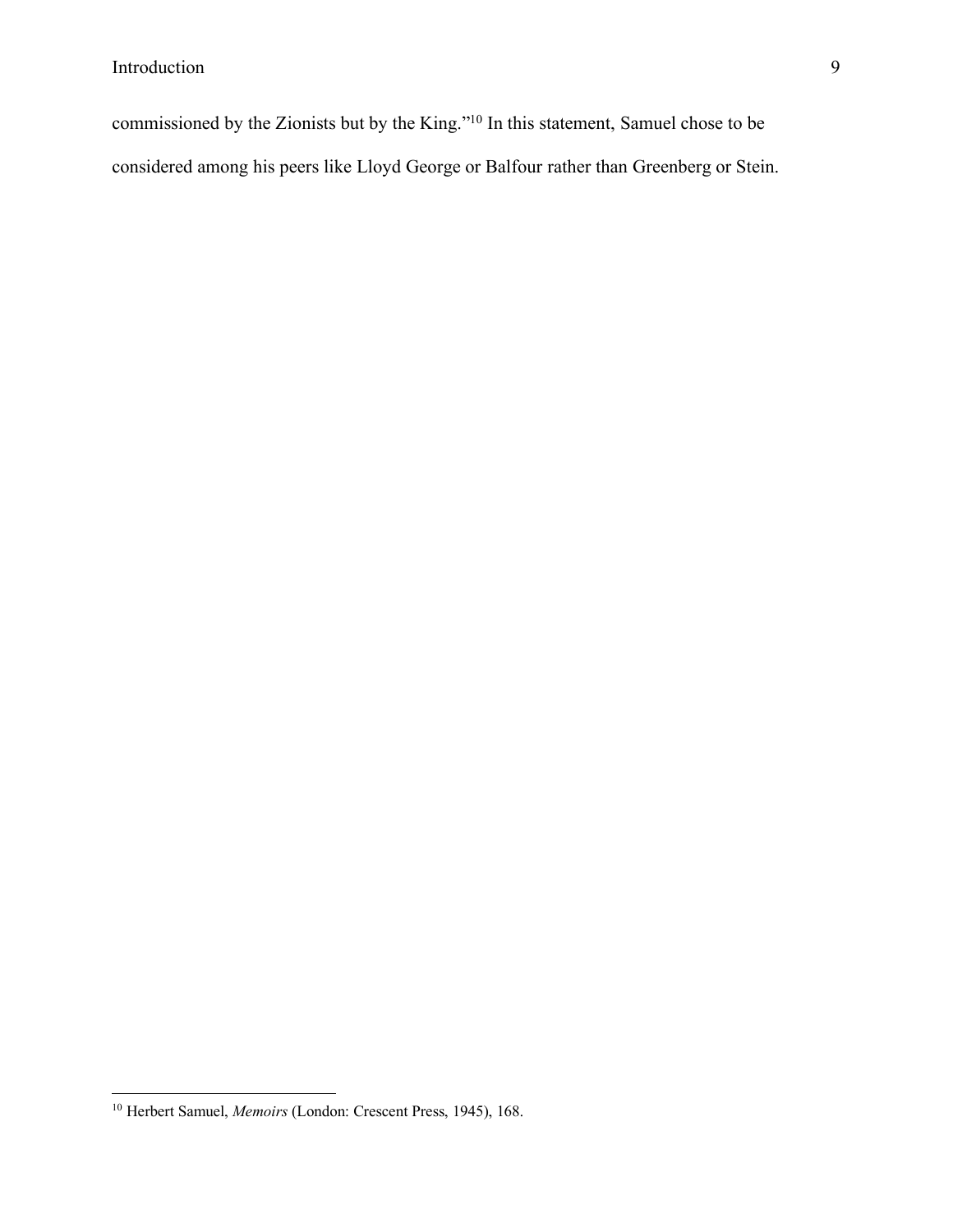#### British Zionists and the Balfour Declaration: 1905-1917

Historiography on British Zionists prior to 1920 tended to incorporate elements of the Weizmann myth. Stuart Cohen's 1982 *English Zionists and British Jews* notwithstanding, articles from Eugene Black (2003) and David Cesarani (1992) portrayed English Zionists as ineffectual, temperamental, and prone to infighting. While James Renton's 2003 essay in *Nationalism, Zionism and Ethnic Mobilization of Jews in 1900 and Beyond,* "Reconsidering Chaim Weizmann and Moses Gaster in the Founding-Mythology of Zionism" goes far to salvage one historical reputation harmed in the Weizmann myth, Gaster was not the only one marginalized. During the period leading up to the Balfour Declaration, he and other known British Zionists like Leopold Greenberg were significant in developing inroads with the Jewish community in Britain for Zionism and paving the way for Weizmann's eventually successful diplomacy. Renton's essential argument for reassessing Gaster's reputation is thus transferrable to these other actors who have historically been overlooked in most literature of the period.

#### **Introduction**

 $\overline{a}$ 

Zionism emerged in the late 19th century as one of many ideological responses to a period of significant uncertainty for European Jewry amid increased anti-Semitism and cultural assimilation occurring at varying levels across the continent. Zionism was a blanket term that referred to the diverse theoretical solutions to rejuvenate Jewry in the Diaspora.<sup>1</sup> Among these many solutions was the political organization Theodor Herzl conceived in 1897 at the first Zionist Congress at Basle, Switzerland. Nahum Sokolow, another high-ranking Zionist and contemporary of Chaim Weizmann stated of Herzl, "He found the word which crystallized all the yearnings and hopes of centuries.… He brought freedom to the Jewish soul and kindled

<sup>1</sup> Paul Mendes-Flohr and Jehuda Reinharz, introduction to "Zionism" in *Jew in the Modern World,* eds. Paul Mendes-Flohr and Jehuda Reinharz, 2<sup>nd</sup> ed. (Oxford: Oxford University Press, 1995), 529.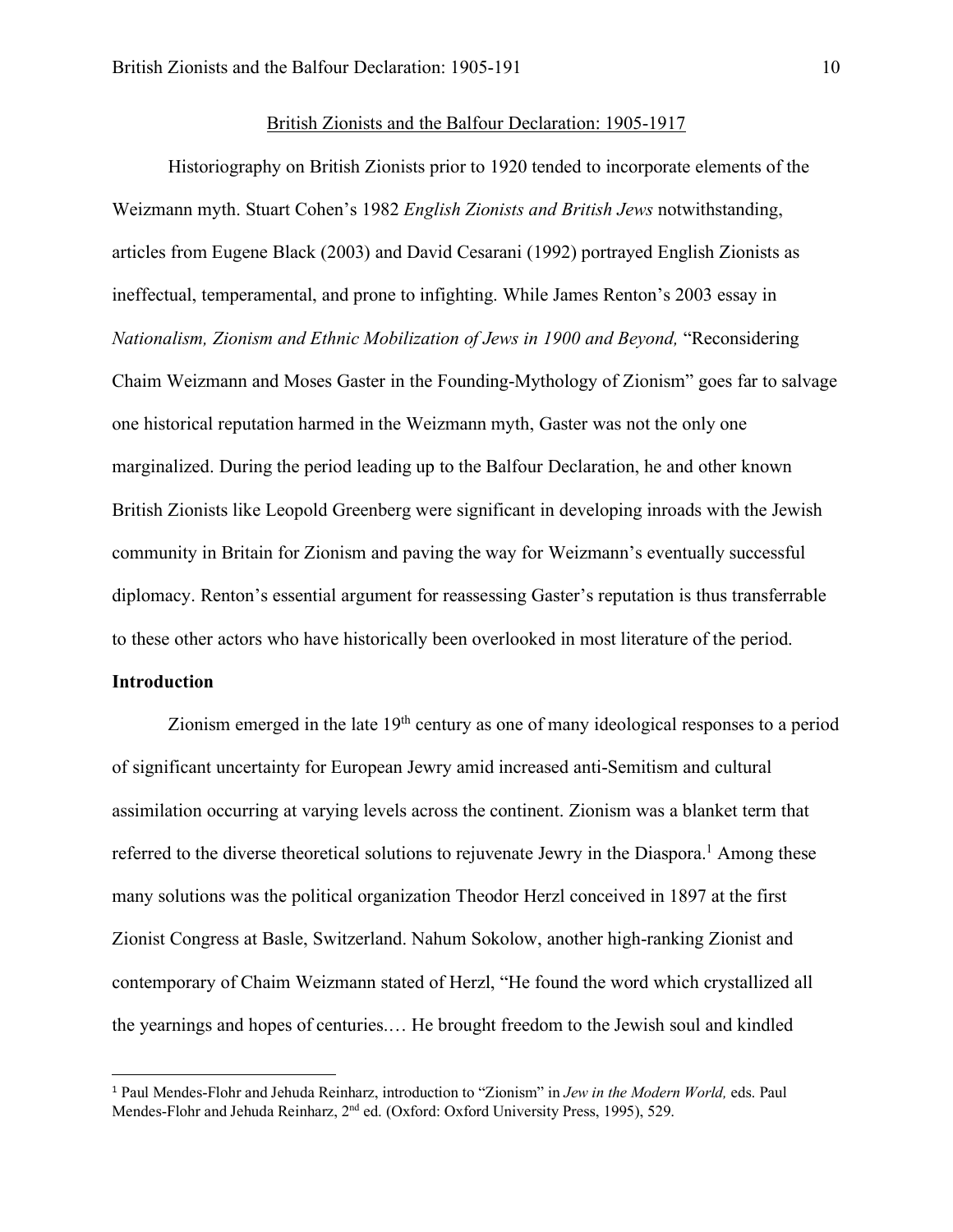Jewish enthusiasm to a flame."2 It was through Herzl's organization that Zionist aims would ultimately be realized in early decades of the  $20<sup>th</sup>$  century.

Herzl was an assimilated Austrian from the upper echelon of European cosmopolitan society, largely disconnected from the Jewish cultural milieu. Herzl's Zionism did not at first hinge on a Jewish state in Palestine—the proposed state could be located anywhere in the world so long as the Jews were sovereign and free from anti-Semitism. He articulated this principle clearly in his landmark 1896 *The Jewish State.* Other Zionists, particularly those steeped deeply in Jewish tradition, were unwilling to accept any proposal short of Palestine. Sokolow noted of Herzl:

He thought at first that it was immaterial where the proposed Jewish centre was situated. He had no opportunity of knowing the real feeling of the Jewish people on this point. When he tested that feeling he quickly discovered that Palestine was the only possible country.3

While Herzl revised his opinion in his 1902 *The New Old Land* to advocate for a Jewish center in Palestine*,* the question of where to locate the Jewish national home would shape Theodor Herzl's presidency of the Zionist Organization and influence younger Zionists such as Chaim Weizmann.

Herzl and about 200 delegates from across the world developed the Basle Program at the Basle Congress in 1897; it would go on to guide Zionist activities for the next decade. Sokolow explained, "The aim of Zionism is to create for the Jewish people a home in Palestine secured by public law," illustrating the central feature of political Zionism.4 As president of the World Zionist Organization, Herzl explored official channels for recognition of a Jewish home in

 <sup>2</sup> Nahum Sokolow, *History of Zionism: 1600-1918,* vol. 1 (New York: KTAV Publishing House, 1969), first published 1919, 263.<br> $3$  Sokolow, *History* vol. 1, 265.

<sup>3</sup> Sokolow, *History* vol. 1, 265. 4 Sokolow, *History* vol. 1, 269.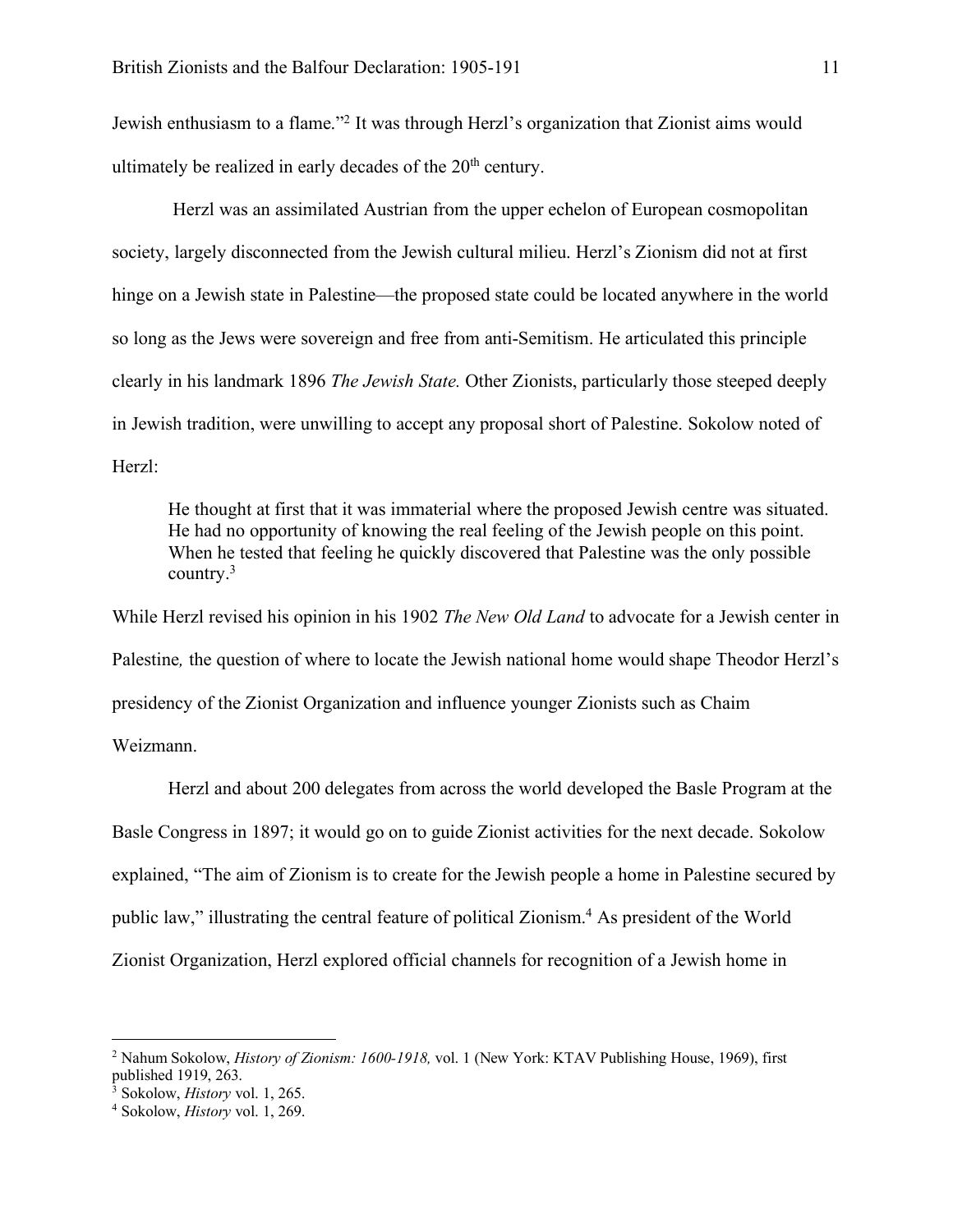Palestine. This naturally drew him into failed negotiations with the Ottoman Empire, which controlled Palestine during the period, and later with the British.

Weizmann was a little-known Zionist congress attendee from Russia during this early phase of the Zionist Organization. He was quite different from Herzl in background. Louis Lipsky, a later ally of Weizmann in the United States noted, "Unlike Herzl, he did not have to return to his people from alien ways of life. He was born in the heart of the Galut<sup>\*</sup>."<sup>5</sup> Weizmann and his Russian contemporaries shared Herzl's ultimate goals, but resented his approach.

Weizmann noted:

On me the formalism of the Zionist Congresses made a painful impression, especially after one of my periodic visits to the wretched and oppressed Russian Jewish masses. Actually, it was all very modest, but to us it smacked of artificiality, extravagance… Herzl's pursuit of great men, of princes and rulers, who were to 'give' us Palestine, was the pursuit of a mirage.<sup>6</sup>

To Weizmann, Herzl's persona, his approach, and by extension much of the Zionist

Organization, was emblematic of Western European Zionism that did not adequately address or

comprehend the plight of the struggling Eastern European Jews. This conflict between east and

west, between Palestine or compromise, would crystalize in the Uganda plan, a failed British

effort to give the Zionists territory in East Africa.

Given Herzl's interest in courting centers of power, Great Britain was a natural avenue

for him to explore. In one of his letters, he observed:

From the first moment I entered the movement my eyes were directed towards England, because I saw that by reason of the general situation there, that it was the Archimedean point where the lever could be applied.<sup>7</sup>

 <sup>\*</sup> From the Jewish Virtual Library: "The Hebrew term *galut* expresses the Jewish conception of the condition and feelings of a nation uprooted from its homeland and subject to alien rule."

<sup>5</sup> Louis Lipsky, *A Gallery of Zionist Profiles* (New York: Farrar, Straus and Cudahy, 1956), 50.

<sup>6</sup> Chaim Weizmann, *Trial and Error: The Autobiography of Chaim* Weizmann (New York: Harper and Brothers, 1949), 52.

<sup>7</sup> Herzl to the Chairman of the English Zionist Congress, Vienna Feb. 28, 1898, Sokolow, *History* vol. 1, 295.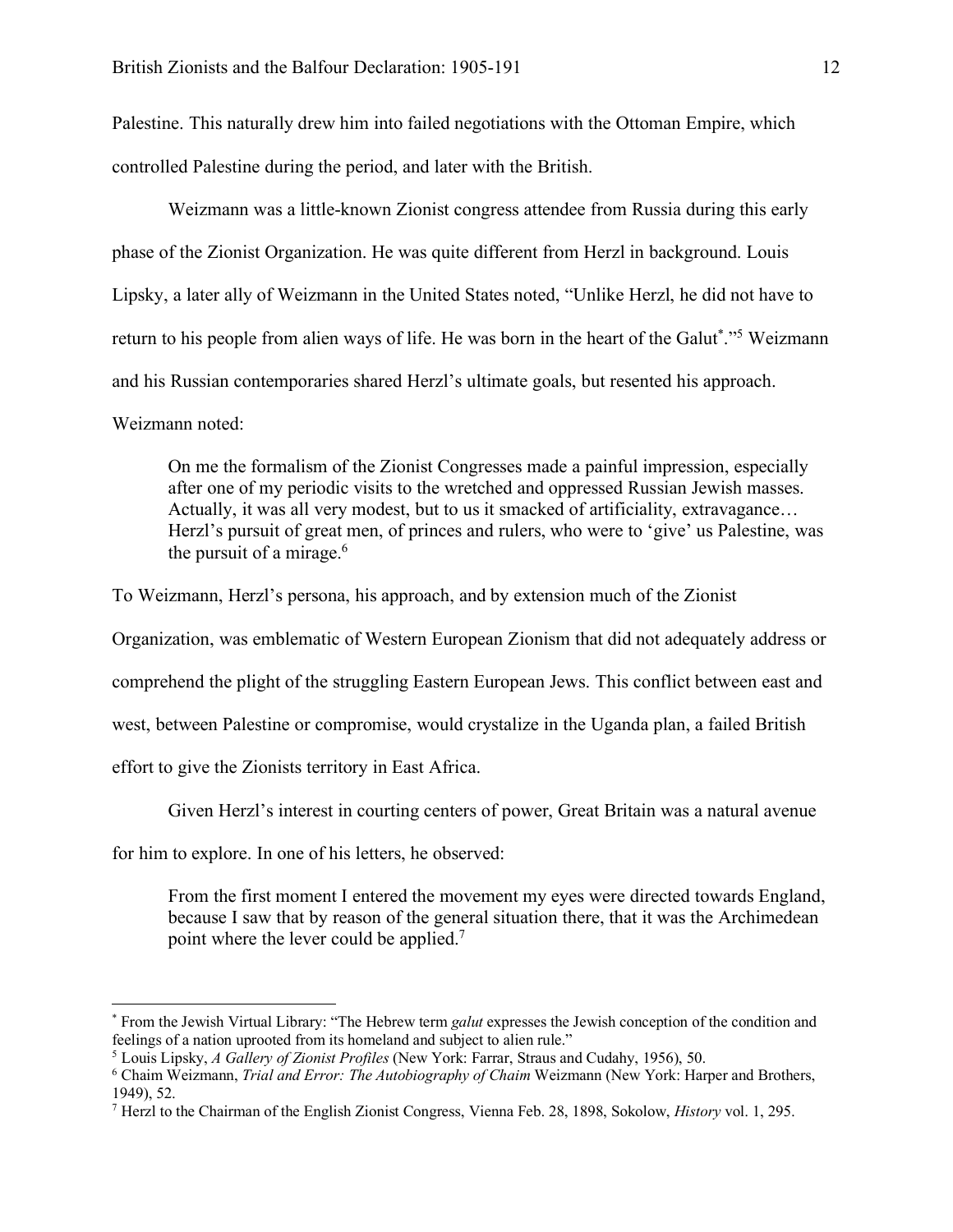Britain was the European power with the greatest influence in the Middle East, and while Herzl's words proved prophetic in the long term, the results in the short term were far more mixed. Herzl found a ready supporter in the person of Moses Gaster, who wrote one of the few telegrams Herzl read to the delegates at the Basle Congress.<sup>8</sup> Zionism among English Jews faced a challenging uphill battle, as institutions within the community worked to prevent Gaster from promoting Zionism from the pulpit.9 Indeed, the Jewish religious establishment in Britain\* and in other European countries tended to view Zionism as a rejection of the Divine promise of a messiah who would return the Jews to the promised land.10 Gaster and his contemporaries like Herbert Bentwich, Leopold Greenberg, Joseph Cowen, and Israel Zangwill were dissidents within the wider Anglo-Jewish community. Cohen noted, "Perennially critical of established authority, they constituted a small but tenacious band of collaborators whose relish for the communal fray helped to sustain much of their nationalist fervor."11 It was these men who gave Herzl the first chance at a Jewish national home and who laid the foundation for the institutions upon which Weizmann relied during the first World War.

Leopold Greenberg provided the push for what Herzl had been seeking since Basle: the opportunity for official recognition of Jewish sovereign territory from a great power. Greenberg knew Joseph Chamberlain, secretary of state for the colonies, personally and conducted negotiations as Herzl's ambassador in London.<sup>12</sup> He also put Herzl into contact with the Marquis

<sup>&</sup>lt;sup>8</sup> Sokolow, *History vol. 1, 272.*<br><sup>9</sup> Stuart Cohen, *English Zionists and British Jews: The Communal Politics of Anglo-Jewry, 1895-1920 (Princeton:* Princeton University Press, 1982), 48.

<sup>\*</sup> According to Cohen, the Jewish religious establishment was fractured on its response to Zionism. Herzl found initial success with the leaders of Orthodox Judaism (186), but other Orthodox rabbis argued that Zionism was a secular perversion of the Jewish religion (207). The Reform establishment was more uniform in its rejection of political Zionism in the religious sphere (166).

<sup>10</sup> Rabbi Zadok Hacohen Rabinowitz, "The Zionists Are Not Our Saviors," c. 1900, *Jew in the Modern World,* eds. Paul Mendes-Flohr and Jehuda Reinharz, 2<sup>nd</sup> ed. (Oxford: Oxford University Press, 1995), 544.

<sup>11</sup> Cohen, *English Zionists,* 69.

<sup>12</sup> Cohen, *English Zionists,* 81.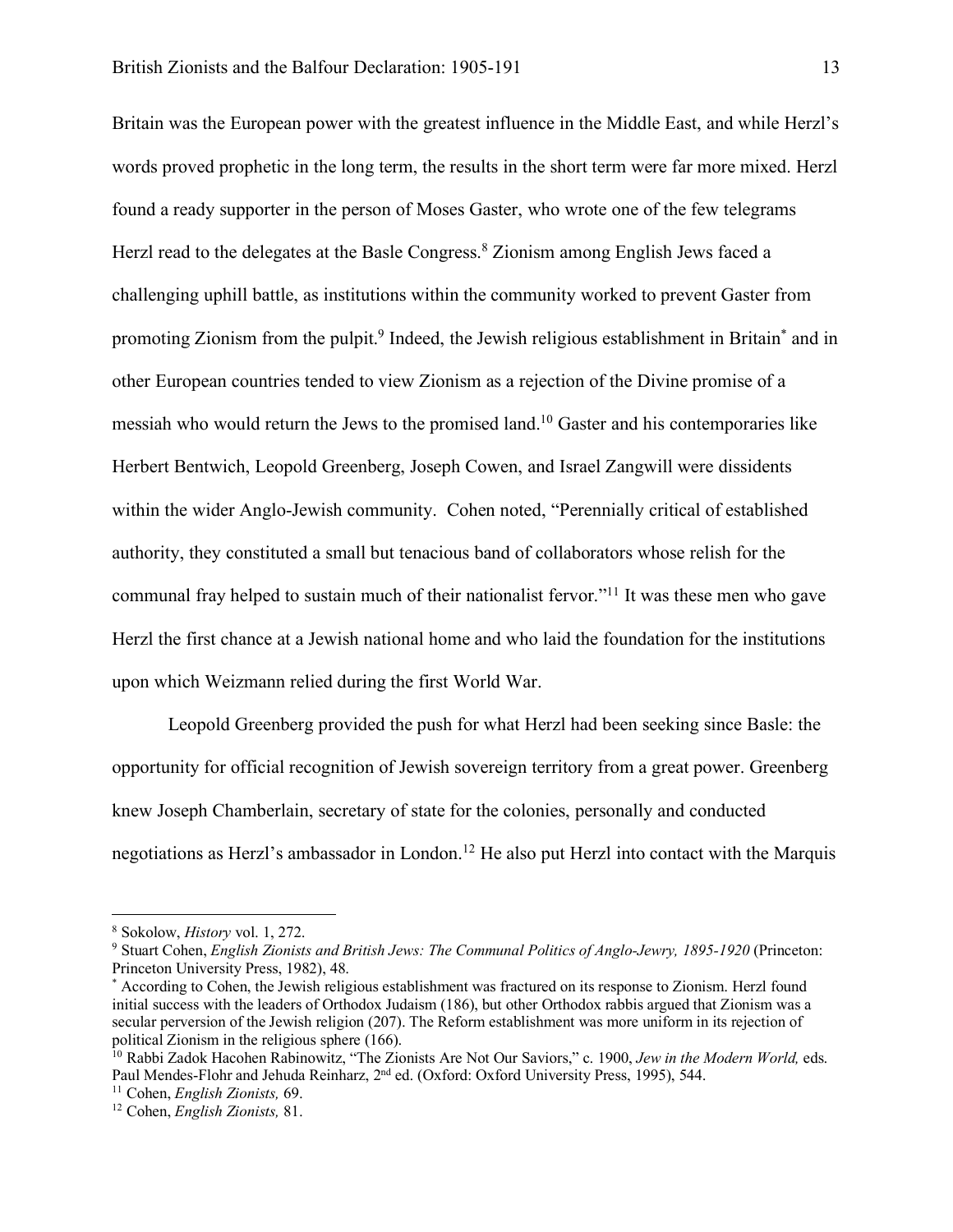of Lansdowne, the Foreign Minister at the time.<sup>13</sup> In 1902, the British Colonial Office offered the Zionists territory in East Africa as their proposed national home. The importance of the moment could not be overstated, as Cohen observed:

The East Africa offer was something entirely different; for the first time, the government of one country proposed to enter into a formal and territorial relationship with a movement representing Jews of several others, without apparent regard for either immediate financial profit or short-term civic return.<sup>14</sup>

On the cusp of securing his goal, Herzl also needed to win support from his own Zionist constituency for the move.

British Zionists like Greenberg, Gaster, and especially Israel Zangwill took the early Herzelian position that the Jewish national home need not specifically be located in Palestine. They too certainly fit Weizmann's category of Western European Zionists who did not understand the cultural longing for Palestine so deeply felt among Eastern European Jews. Zangwill eventually broke from the Zionist movement to form the Jewish Territorial Organization, cementing his reputation as a territorialist, a Zionist willing to accept any land offered.15 Given Weizmann and the Russians' dislike for Herzl's approach prior to the East Africa proposal, the distinction between East and West would become clear.

The East Africa proposal, also called the Uganda plan, was essentially dead on arrival. Weizmann observed, "The Jews of Russia were incapable of transferring their dreams and longings from the land of their forefathers to any to any other territory.… The fact that the heart of Jewry was fixed… on Palestine seemed beyond the understanding of the Westerners."16

<sup>13</sup> Sokolow, *History* vol. 1, 297. 14 Cohen, *English Zionists,* 82.

<sup>&</sup>lt;sup>16</sup> Weizmann, *Trial and Error*, 54.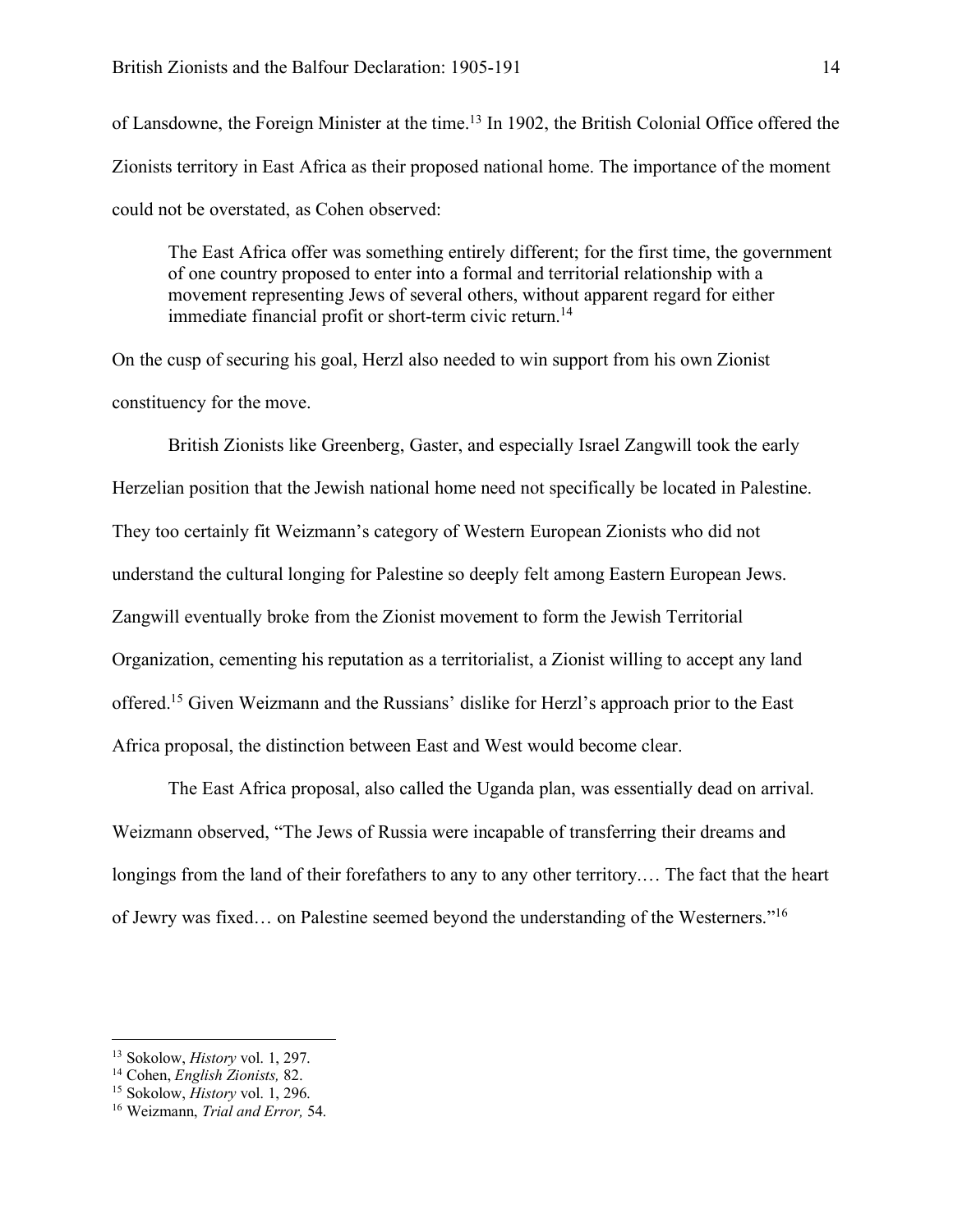Indeed, Weizmann made his dissatisfaction for the Uganda plan known at a speech he gave in Geneva in 1903. He noted:

Zionist propagandists, and more so Ugandists of Zionists origin, sing unrestrained praises to the enormous successes and the tremendous perspectives now opened for Jewish people.… They spoke in the persons of Zangwill and Greenberg to the great masses of the people in London, and they worked up the enthusiasm of these masses, who are possessors of a hungry imagination.… Now, however, even the leaders have had to calm the excessive fervor of Mr. Greenberg; the scheme has become the theme of debate for the whole Jewry, while these gentlemen still profess not to know what is really concrete in the scheme itself. $17$ 

Despite this rebuke, the Zionists moved to formally thank the British for the offer and send a team to explore the territory. Sokolow noted, "Even this tentative acceptance of the scheme in principle was bitterly opposed by a large selection of the delegates, especially those from Russia†."18 In any case, the team reported its findings in 1905, with Uganda proving unfavorable for settlement

This early period highlighted trends that persisted throughout the next fifteen years of

Zionist history. Herzl was correct that Britain was the likely catalyst for any kind of official recognition, and its leaders consistently expressed openness to Zionism absent in other official European circles\* . Disputes between the Eastern and Western factions within the Zionist Organization continued to hamper the movement after Herzl's death. The legacy of the failed Uganda plan was such that it made Weizmann a ready enemy for the devout Herzl disciples like Greenberg who had championed the move. Nonetheless, Weizmann relied on men like

 <sup>17</sup> "The Wrong Road to Zion," in *The Letters and Papers of Chaim Weizmann: Volume I; Series B: August 1898- 1931,* ed. Barnet Litvinoff (New Brunswick: Transaction Books, 1983), 60.

<sup>†</sup> Russian Jews tended to be poorer than their Western counterparts, more socially isolated, and as a consequence of both, more steeped in tradition. While religiosity never correlated to membership in the political Zionist movement, Jewish traditions like Passover consistently reinforced the idea that the Jews would return from their exile to the Promised Land.

<sup>&</sup>lt;sup>18</sup> Sokolow, *History* vol. 1, 297.<br><sup>\*</sup> England featured a long history of philo-Semitism going back at least as far as the Victorian era, when the 7<sup>th</sup> Earl of Shaftsbury published a memorandum advocating for Protestant monarchs across Europe to restore the Jews to Palestine.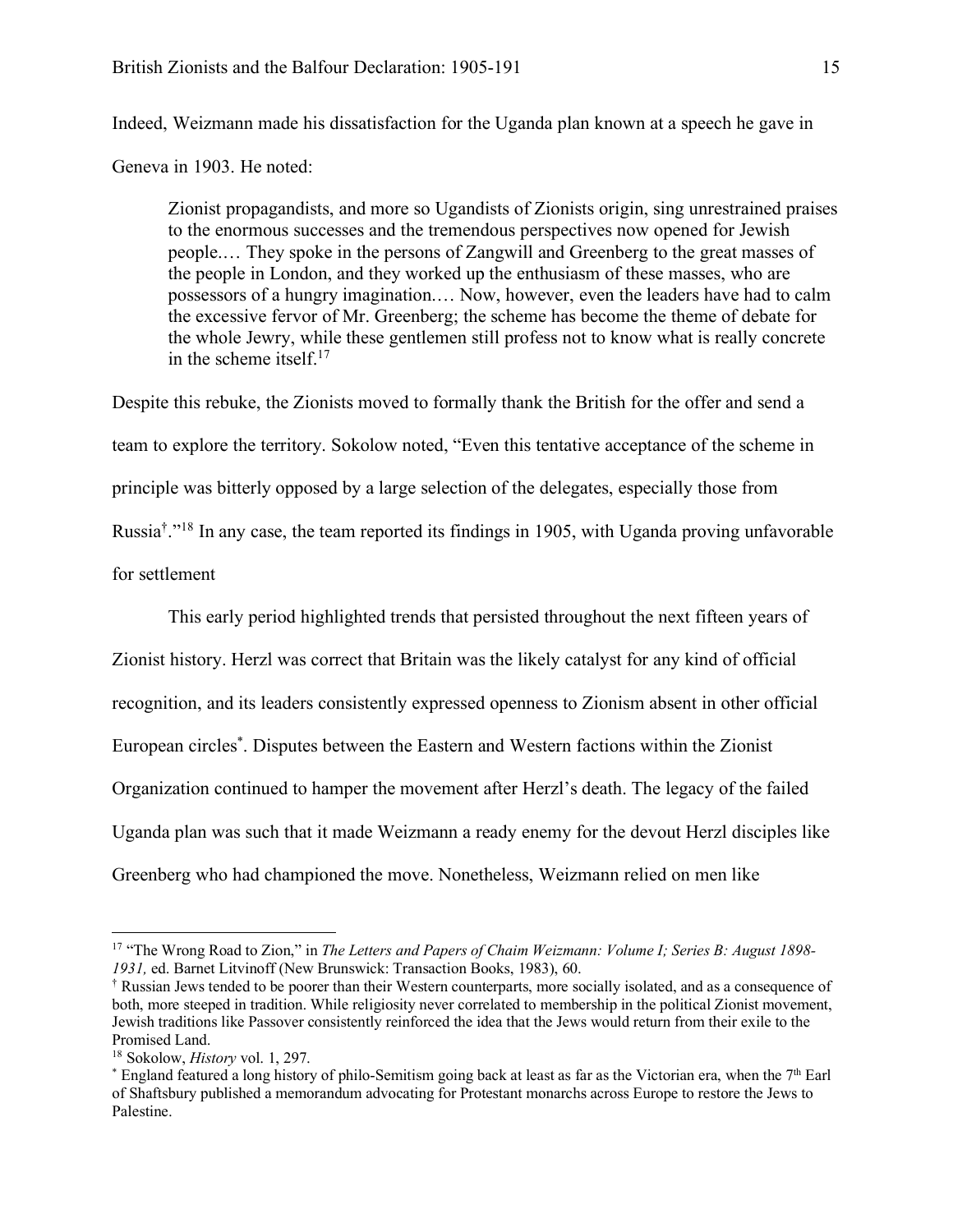Greenberg and Gaster in the coming decades to achieve the Balfour Declaration: a statement of official recognition Herzl longed for.

#### **WZO Post-Herzl: 1905-1911**

Zionism faced a crisis of identity and goals after Herzl's death in 1904 and the failure of the Uganda plan. In Sokolow's words, "there developed a somewhat serious fissure between the two tendencies in the movement, the one looking to political activity and the other to Palestinian colonization as the right line of progress," a continued conflict between political and practical Zionism.19 The man tasked with leading the Zionists through this troubling time was Lithuanian businessman David Wolffsohn. According to Lipsky, Wolffsohn encouraged Herzl's longtime friend and confidant in the movement, Hungarian-born Max Nordau, to accept the leadership, and only acquiesced after he realized Nordau would never accept.<sup>20</sup>

Although Wolffsohn and Nordau were the most apparent options, Moses Gaster too was another established leader potentially in position to serve as Herzl's successor. Historian Michael Berkowitz has worked recently to examine the missing historical pieces of this pivotal figure in the movement who has often been left behind in the retelling. Berkowitz suggested that two factors prevented Gaster from advocating his role as successor: his limited access to capital and his position as a rabbi.<sup>21</sup> Herzl had used his substantial private wealth to finance Zionist endeavors, and Wolffsohn, a timber merchant, had a more lucrative position than Gaster. Gaster's Zionist leanings had already proved a challenge among the religious community in Britain. Berkowitz noted, "One of the few things almost everyone in the movement could agree

<sup>&</sup>lt;sup>19</sup> Sokolow, *History* vol. 1, 289.<br><sup>20</sup> Lipsky, *A Gallery*, 25.

<sup>&</sup>lt;sup>21</sup> Michael Berkowitz, "So Why Not Moses Gaster (to Lead Them to the Promised Land)? Moses Gaster's Perspective on the Question of Herzl's Succession" (Workshop: Europe, the Jews of Romania, and Moses Gaster, UCL, London, May, 19 2014) 2-3.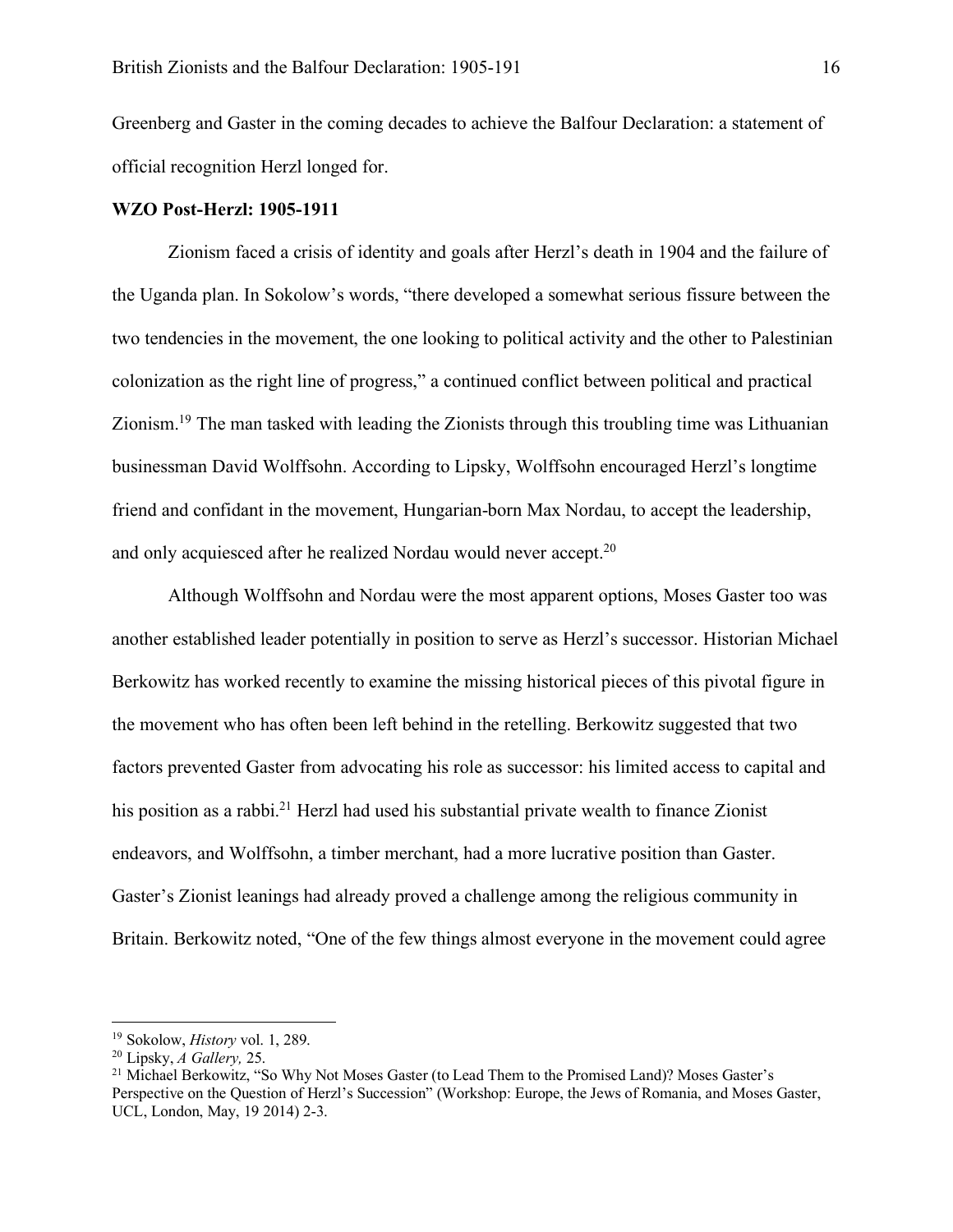on is that [sic] would not be right for the supreme leader to be a rabbi.… As much as Herzl wished to encompass all of Jewry in his effort, Zionism was not to be a religious movement per se."<sup>22</sup> Despite all this, Berkowitz asserted that " [Gaster] never really made peace with himself for not taking over from Herzl, because he felt that he was the best man for the job—however much circumstances dictated that this was not to be."23 The official Zionist history of the early 20<sup>th</sup> century misses how close Gaster was positioned to have become Herzl's successor given his towering position in the movement, had circumstances enabled him to do so.

Wolffsohn, never comfortable as Herzl's successor, faced an unenviable position to say the least. He inherited Russian enmity for Herzl's old program without the hard-won respect Herzl had achieved through his work for the movement. While Herzl had never successfully unified Eastern and Western Zionism, such a possibility became impossible under Wolffsohn, given the enmity he inspired. Lipsky explained:

The Leader [Herzl] had fallen on the battlefield and his partisans had retreated in disorder. A new procedure, a new orientation or a new inspiration was called for. The Russian Zionists pressed forward to take 'power' and Herzl's disciples were being overwhelmed by the life forces of the Movement which had its sources in Russia and among the Yiddish-speaking Jews. The heritage of Herzl was slowly being retired to the pages of history and new forces were coming forward to fill the vacuum.<sup>24</sup>

Thus, Wolffsohn began to deviate from the old Herzelian political program. He transferred the headquarters of the Zionist movement to Cologne, and brought Dr. Otto Warburg of Germany and Jacobus Kann of the Netherlands into his inner circle to work towards colonization in Palestine.<sup>25</sup> They did so without international approval, pivoting from Herzl's approach to building the Jewish state. It was also under Wolffsohn's presidency that the Zionist Organization

 <sup>22</sup> Berkowitz, "Why not Moses?" 2.

<sup>&</sup>lt;sup>23</sup> Berkowitz, "Why not Moses?" 4.

<sup>24</sup> Lipsky, *A Gallery,* 25.

<sup>25</sup> Sokolow, *History* vol. 2, xlviii.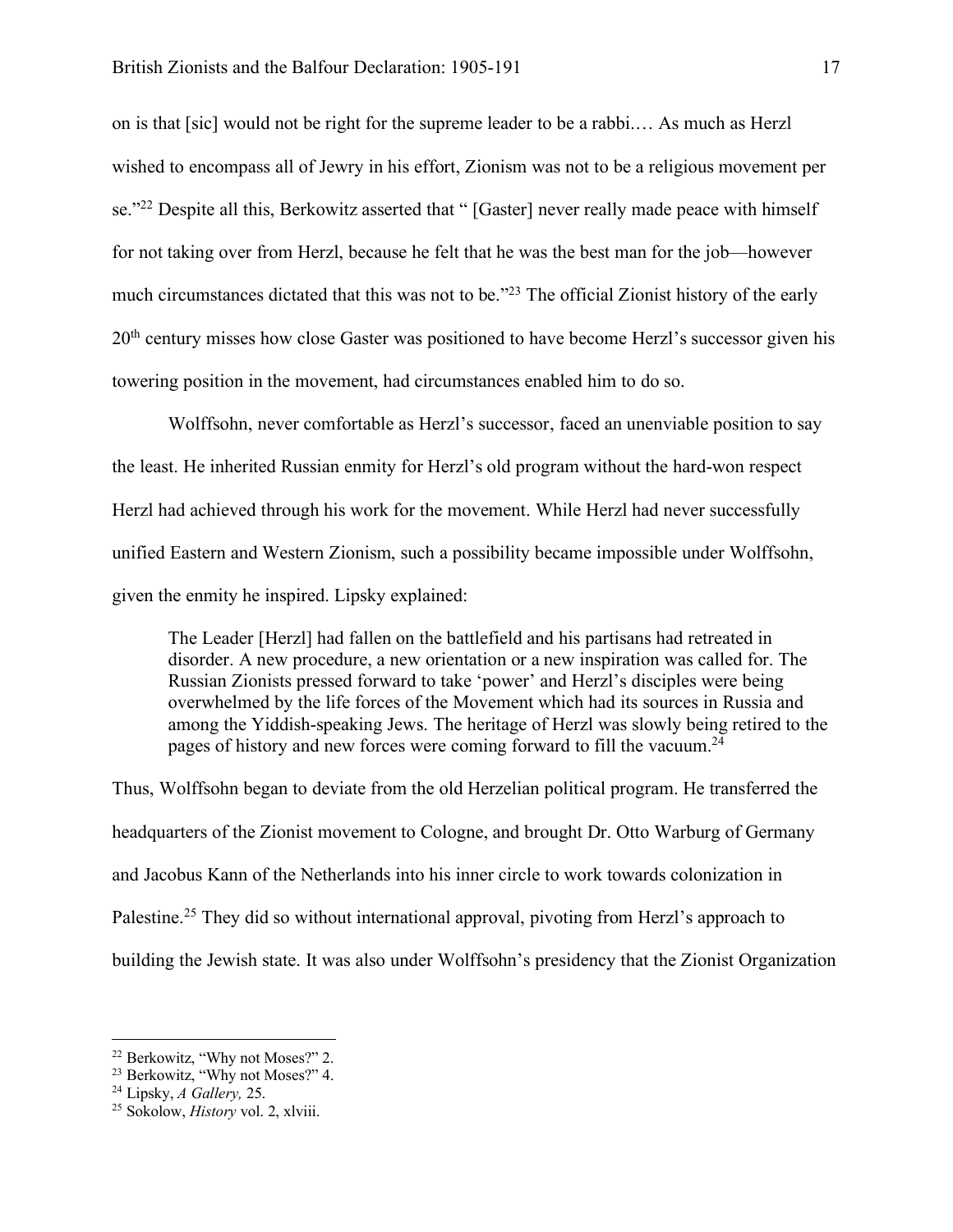became increasingly institutionalized. He supported organizations like *Die Welt,* Herzl's Zionist newspaper, created new offices like a branch of the Jewish Colonial Trust in Constantinople, and regularly travelled outside of Cologne to visit Jewish communities abroad.26 In spite of this, he could not win the adoration Herzl had achieved.

Wolffsohn faced consistent pressure from the Russian faction, who did not support his leadership. An illustrative example of this enmity came in 1906, when Weizmann travelled to Cologne to meet with Wolffsohn as part of the Actions committee. Weizmann noted, "We—that is, the younger group of the Democratic Faction—were trying to unseat Wolffsohn, whom we considered unfit for the Presidency."27 At the Eighth Zionist Congress, held at The Hague in 1907, Weizmann gave a speech decrying any kind of sole focus on political Zionism, even going so far as to invoke Greenberg's name when he said, "Mr. Greenberg once compared Zionist work to digging a tunnel. It has to be tackled form both ends until the men meet in the middle.… I should like to see the digging *begin* for once — that would be the synthesis I have desired."28 In *Trial and Error*, Weizmann noted that he believed it was this speech that finally affected the Zionist Executive and displaced Wolffsohn from the presidency.29 Wolffsohn returned to the presidency at the Ninth Zionist Congress in 1909 in Hamburg. His relationship with Weizmann worsened as Weizmann's attacks on his administration grew more virulent at the start of the decade. Speaking to the Young Men's Zionist Association in Manchester on 25 April 1910, Weizmann decried political Zionism, Herzl's legacy, as "mere empty phrases."<sup>30</sup> Of Wolffsohn, he noted, "Mr. Wolffsohn has come here to England, but instead of giving us a programme of

<sup>26</sup> Lipsky, *A Gallery,* 27. 27 Weizmann, *Trial and Error,* 112.

<sup>28</sup> "The Complementary Tasks of Political and Practical Zionism" in *The Letters and Papers of Chaim Weizmann,*  ed. Litvinoff, 70-71.

<sup>&</sup>lt;sup>29</sup> Weizmann, *Trial and Error*, 122.<br><sup>30</sup> "The Need for Change" in *The Letters and Papers of Chaim Weizmann*, ed. Litvinoff, 83.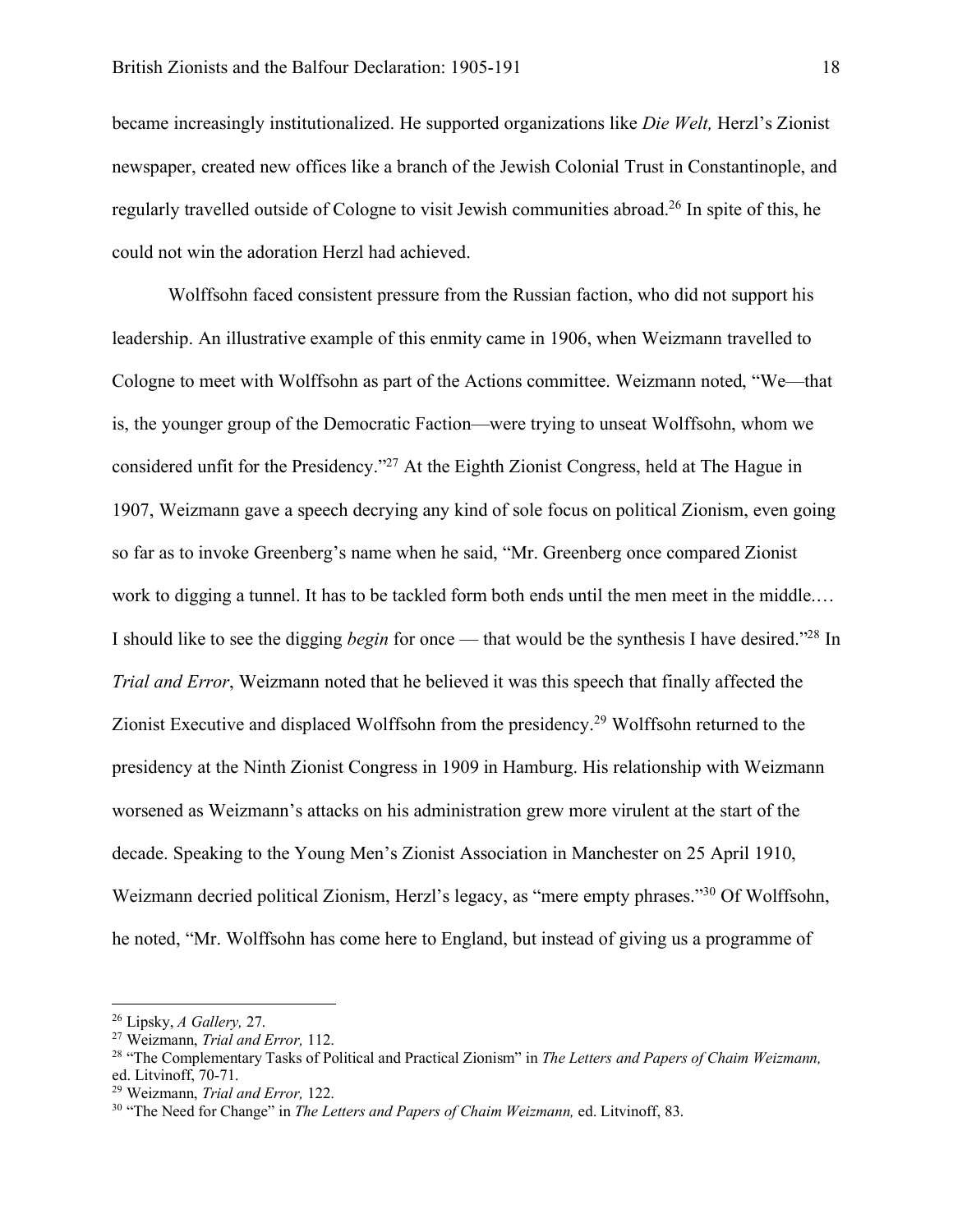practical work, he is making attacks on his opponents.<sup>31</sup> In private, Weizmann was less merciful, writing to his wife in 1911 about a joke he told about Wolffsohn contracting syphilis.<sup>32</sup> Wolffsohn's presidency then was demonstratively a period of factionism and infighting for the Zionist organization coupled with the challenges of furthering the movement's ultimate purpose. The organization required a leader who could establish a compromise between Eastern Zionism, epitomized in the Russian Zionists, and Western Zionism, found in Germany and Britain.

### **Zionism in England**

British Zionism faced challenges from the start from the entrenched Anglo-Jewish community. In the early 1900s, the relatively small community of Anglo-Jewry was composed of wealthy assimilated Jews defending their position in British society amid rising anti-Semitism, and newly arrived eastern European immigrants concerned with building their new lives in Britain.<sup>33</sup> British Jews often became Zionists not because their positions in Britain were oppressive in the manner of their Russian counterparts, but instead out a strong sense of ethnonationalism, similar to those of other people groups in the period without a nation-state of their own. Sokolow noted, "The official Jewish community, with its rather parochial view, long looked askance at Zionism, and until quite recent years those who followed Herzl have been a minority struggling hard against a vast amount of prejudice and indifference."34 Zionists like Gaster and Leopold Greenberg faced an uphill battle at the local level, and challenges at the international level resulting from the failure of the Uganda plan. However, Sokolow observed, "This project [Uganda]… made Zionism not only a living factor in Judaism from an international

 <sup>31</sup> "The Need for Change" in *Letters and Papers of Chaim Weizmann,* ed. Litvinoff, 83.

<sup>32</sup> Weizmann to Vera Weizmann, Berlin, April 5, 1911, in *The Essential Chaim Weizmann,* ed. Barnet Litvinoff (New York: Holmes & Meierm 1982), 175.

<sup>&</sup>lt;sup>33</sup> Paul Kelemen, *The British Left and Zionism: History of a Divorce* (Manchester: Manchester University Press, 2012), 11.

<sup>34</sup> Sokolow, *History* vol. 1, 296.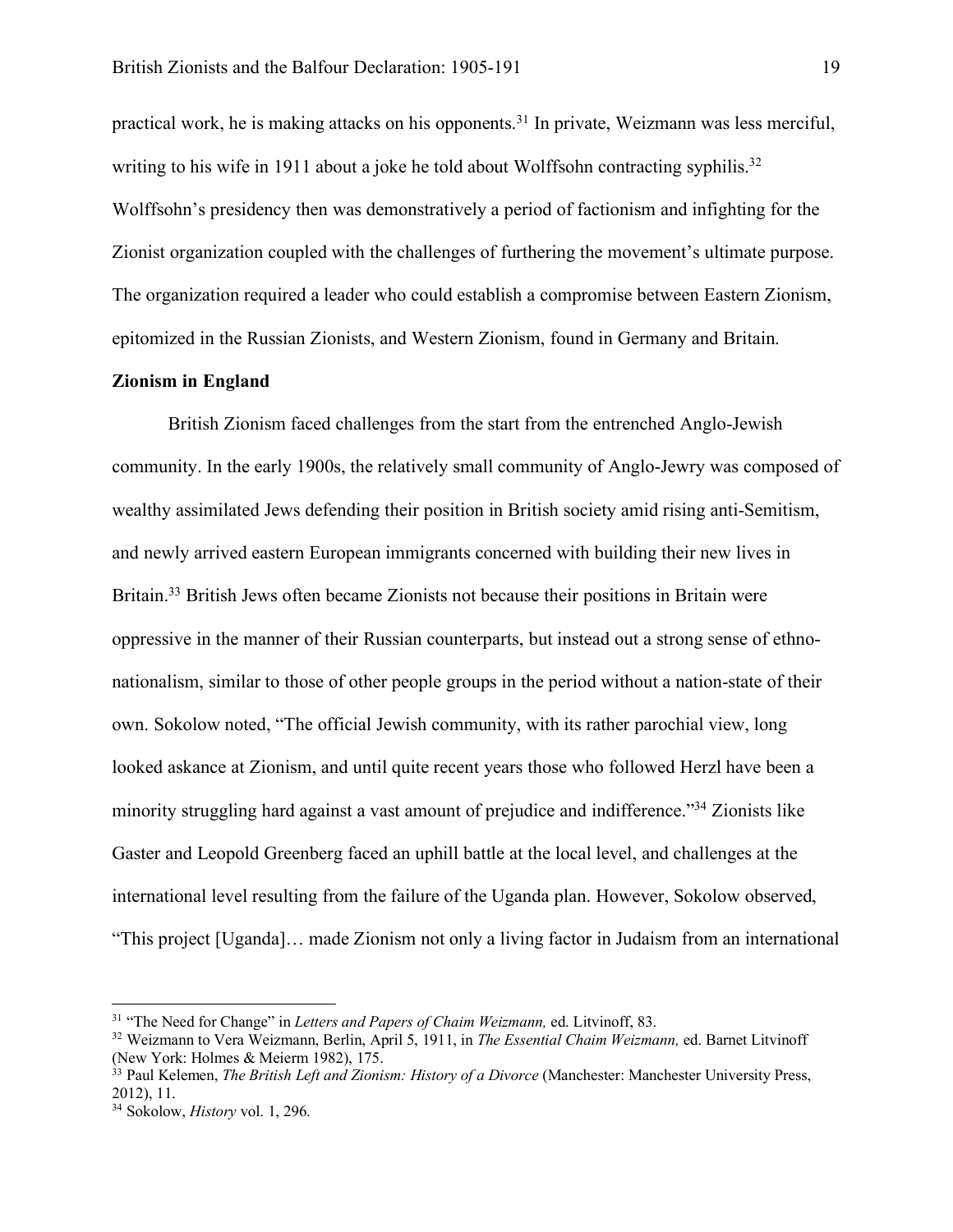standpoint, but also a political factor that was given consideration by one great Government, namely, that of England."35 Zionism in England had touched a chord with a handful of influential policy makers such as Joseph Chamberlain, all due to British Zionist efforts to further the Uganda plan.

In the early  $20<sup>th</sup>$  century, British Zionists struggled to attain a position among the representative Jewish bodies. Weizmann explained this hierarchy: "At that time there existed in England what was known as the 'Conjoint Committee,' composed of representatives of the Anglo-Jewish Association and the Board of Deputies."36 Neither was particularly amenable to Zionism. The highest-ranking Zionist in this organization was Claude Montefiore, whom Weizmann described as a "high-minded man who considered nationalism beneath the religious level of Jews."37 A pivotal moment for Zionists in their campaign against the establishment came in 1903 with the news of the Kishinev pogroms in Russia. Jewish organizations across the world protested the violent attacks against Jews, and the Board of Deputies, headed by assimilationist David Alexander, was no different. The *Jewish Chronicle* reported on 29 May 1903 notable Zionist Herbert Bentwich's objections to what he perceived to be too small an action from Alexander. The story recounted:

It was not sufficient to relieve their coreligionists from the risks that still hung over them. They were not justified in letting the matter rest there. Money alone was not sufficient, but action, united action if possible, directed to restrain violent mobs and the pressure of public opinion on those who could control them if they had that desire.<sup>38</sup>

Greenberg objected as well, as the *Chronicle* recorded on 19 June 1903. Greenberg pressed for a resolution calling for the Tsar to denounce the atrocities, to be transmitted via the Russian

<sup>35</sup> Sokolow, *History* vol. 2, xlv. 36 Weizmann, *Trial and Error,* 156.

<sup>37</sup> Weizmann, *Trial and Error,* 157. 38 "The Kishinev Massacre," *Jewish Chronicle*, May 29, 1903, 14.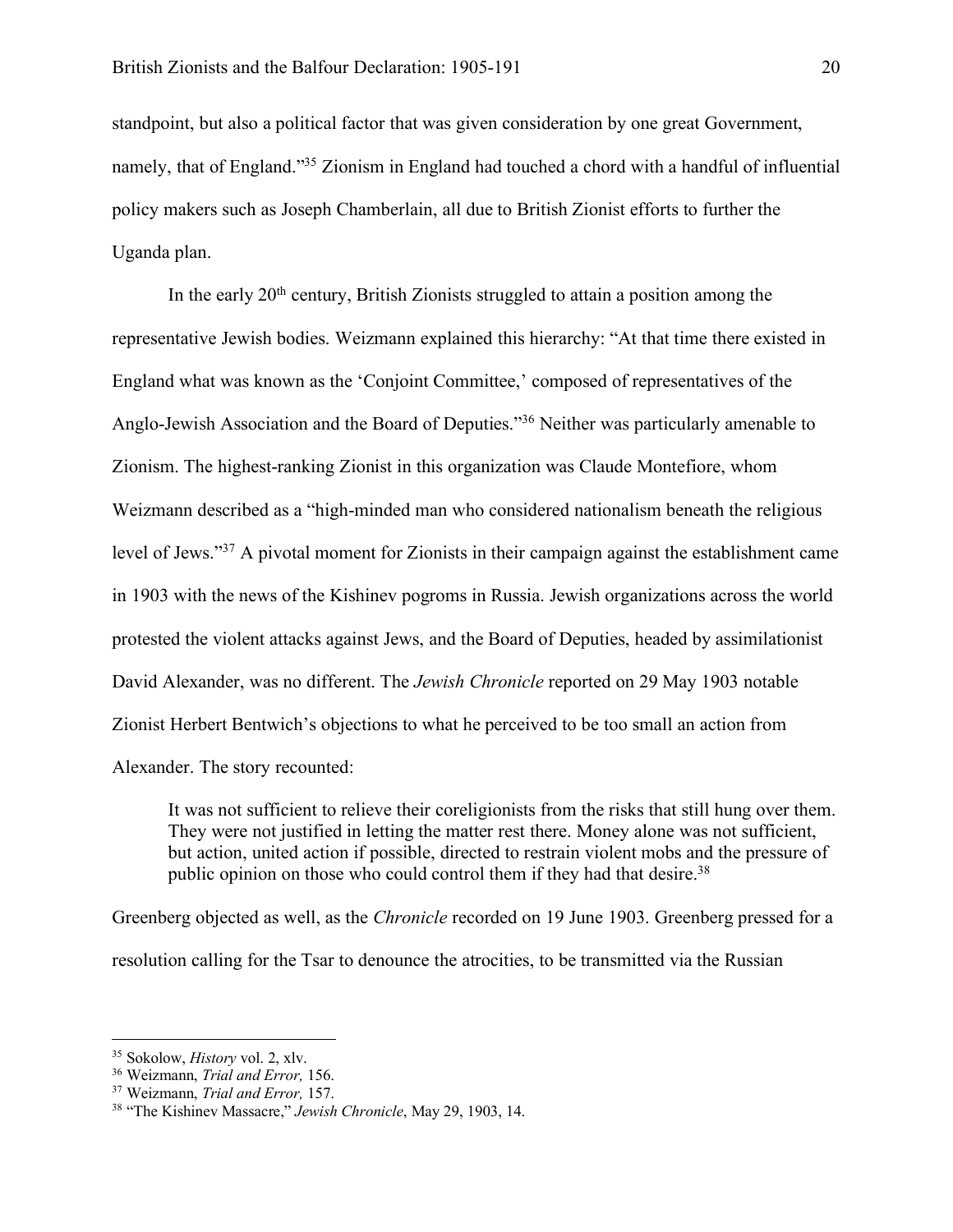Ambassador in Great Britain.39 Both of these measures failed, and the Zionists responded with demonstrations against the perceived limited action from the Anglo-Jewish non-Zionist establishment. Cohen saw this step as pivotal for Zionism in England, noting, "In so doing, they had an effect on both the direction of Zionist work in England and on the tone and form of debate throughout the community. Henceforth, the Zionist movement… was to be inextricably linked to the entire spectrum of Anglo-Jewish life."40 Though still a small minority among Anglo-Jewry, Zionists like Gaster, Bentwich, and Greenberg were making important strides to strengthen Zionism's position within the community before Weizmann relocated from the European continent.

Leopold Greenberg's service to Zionism could not merely be summarized in his involvement with the Uganda plan. In late 1906, he initiated a plan to acquire the *Jewish Chronicle,* one of the preeminent newspapers among Anglo-Jewry. At this point, Greenberg was the owner of an advertising agency, publisher of the *Jewish Year Book,* and a member of the prestigious Zionist Inner Actions Committee of the WZO.<sup>41</sup> Greenberg hastened to achieve this objective because the ITO, Israel Zangwill's splinter territorialist organization, was reportedly also interested in purchasing the paper.42 Ultimately, the *Jewish Chronicle* scheme became part and parcel of the larger ideological conflict within the Zionist movement during the period. Greenberg, Joseph Cowen, and Wolffsohn supported the purchase but the plan came under harsh criticism from Sokolow, then another member of the Inner Action Committee and a member of the Russian Zionist faction, who saw it as a frivolous use of funds. 43 Despite the political

 <sup>39</sup> "The Kishineff Outrages," *Jewish Chronicle*, June 19, 1903, 25.

<sup>&</sup>lt;sup>40</sup> Cohen, *English Zionists, 75*.<br><sup>41</sup> David Cesarani, *The Jewish Chronicle and Anglo Jewry, 1841-1991* (Cambridge: Cambridge, 1994), 103.<br><sup>42</sup> Cesarani, *The Jewish Chronicle*, 103.

<sup>42</sup> Cesarani, *The* Jewish Chronicle, 103. 43 Cesarani, *The* Jewish Chronicle, 104.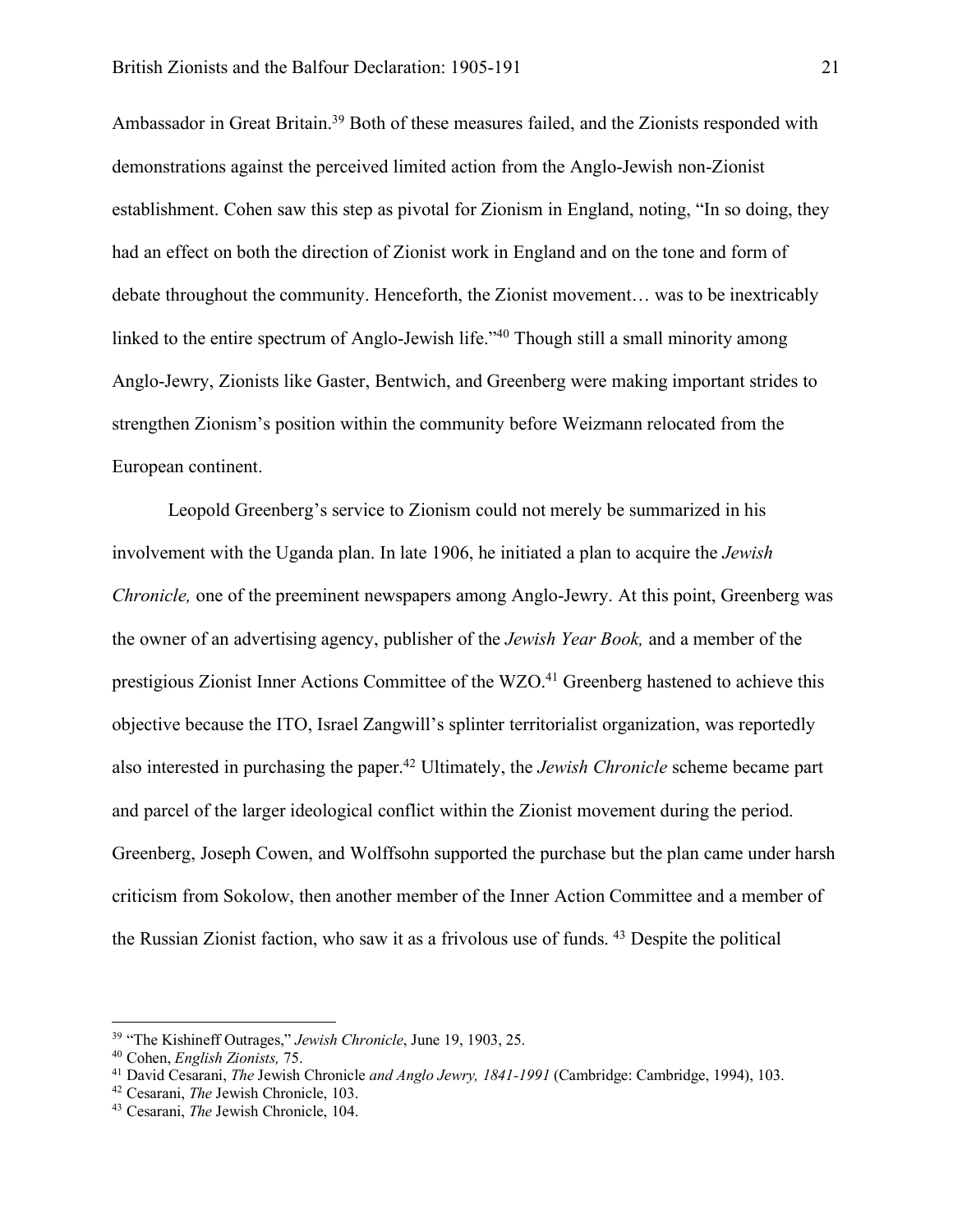underpinnings of the acquisition, Greenberg used the paper to express his own stance on Zionist issues.44 The paper grew and expanded under Greenberg's ownership and came to reflect his particular views more than any establishment or factional perspective. Greenberg was devoted to Jewish nationalism, both in the interests of creating a Jewish state and fighting assimilation in the diaspora through cultural regeneration.45 This attitude would later bring him and the *Jewish Chronicle* into conflict with the Zionist establishment over Zionist efforts in Palestine.

Greenberg and the *Chronicle* were positioned from the start to oppose Weizmann and his leanings. As one of Uganda's largest proponents and its most prominent actor, Greenberg took personal issue with Weizmann's role in the defeat of the proposal. Weizmann noted in his autobiography:

My opposition to the Uganda offer had made Greenberg my enemy, and we never established friendly relations again. When I settled permanently in England, Greenberg did his best to keep me out of the movement; he succeeded, certainly, in preventing me for a long time from developing close contact with the London Zionists, and the *Jewish Chronicle* remained consistently hostile to me.<sup>46</sup>

While Greenberg opposed Weizmann, he, like Gaster and Wolffsohn, earnestly strove to advance Zionism. Although Weizmann's approach ultimately succeeded, the Balfour Declaration rested on a series of contingencies unimaginable to Zionists working prior to the outbreak of the First World War.

Scholars continued to take a dismal view of British Zionists despite the undeniable work they had accomplished prior to Weizmann's arrival. In David Cesarani's essay, "One Hundred Years of Zionism in England," he suggested that prior to 1917, English Zionism was "a

<sup>44</sup> Cesarani, *The* Jewish Chronicle, 105. 45 Cesarani, *The* Jewish Chronicle, 106.

<sup>46</sup> Weizmann, *Trial and Error,* 89.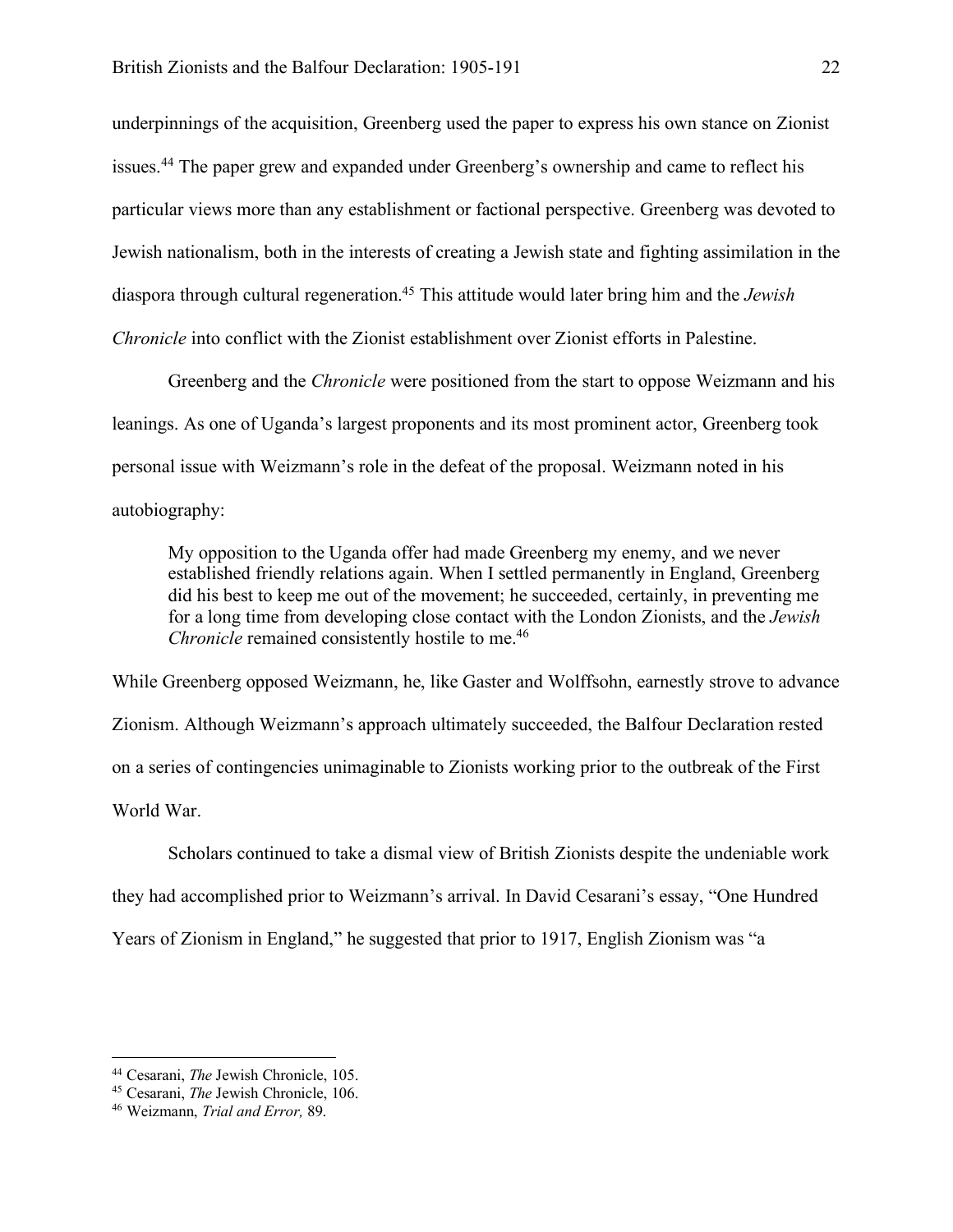backwater of no importance."47 Eugene Black's "A Typological Study of English Zionists" made much of the infighting and purported general disfunction of the English Zionist Federation and the large personalities involved. In so doing, he perpetuated the Weizmann myth. Black noted:

In a profound way, no one else [but Weizmann] could do it [influence British leadership to the Zionist position], a curious reflection of the culture and psychology of English Zionists. Those who led the fight for political Zionism displayed ambition, intellect and commitment in equal measure with political clumsiness, insensitivity, and an incapacity to subordinate themselves to their cause.<sup>48</sup>

Black's perspective unironically evoked the heroic mythology Renton summarized when he

added, "Single-handedly he [Weizmann] changed the future of the nation and brought it to the

crest of what was constructed as the beginning of the redemption and rebirth."49 It was certainly

difficult for Weizmann, a newly-immigrated Russian Jewish scientist now living in Manchester,

to ascend to the heights he reached without assistance. Those very same English Zionists to

whom Black ascribed "substantial talent, excessive ego, and a predilection for quarrelsomeness"

were pivotal in putting Weizmann in the position to ultimately succeed.<sup>50</sup>

#### **Weizmann's Early Years: 1904-1913**

Travelling to England in 1904, Weizmann recorded a gloomy picture of his relationship

with the English Zionists writ large upon his arrival. He noted:

I found myself isolated, socially, intellectually and morally. There was a certain bitterness among many Zionists who attributed the untimely death of Herzl to the stubbornness of the anti-Ugandists.… My isolation grew deeper and more complete, and I came to the conclusion that in the circumstances the best thing I could do was to keep away from the unpleasant and unprofitable strife which was being waged around ideas which meant little or nothing to me.<sup>51</sup>

 <sup>47</sup> David Cesarani, "One Hundred Years of Zionism in England," *European Judaism: A Journal for the New Europe* 25, no. 1 (1992), 42, http://www.jstor.org/stable/41443082.

<sup>48</sup> Eugene Black, "A Typological Study of English Zionists," *Jewish Social Studies* 9, no. 3 (2003), 21, http://www.jstor.org/stable/4467655.

<sup>49</sup> James Renton, "Reconsidering Weizmann and Gaster" in *Nationalism, Zionism and Ethnic Mobilization of the Jews in 1900 and Beyond,* ed. Michael Berkowitz (Leiden: Brill, 2004), 131.

<sup>50</sup> Black, "Typological Study," 20. 51 Weizmann, *Trial and Error,* 95.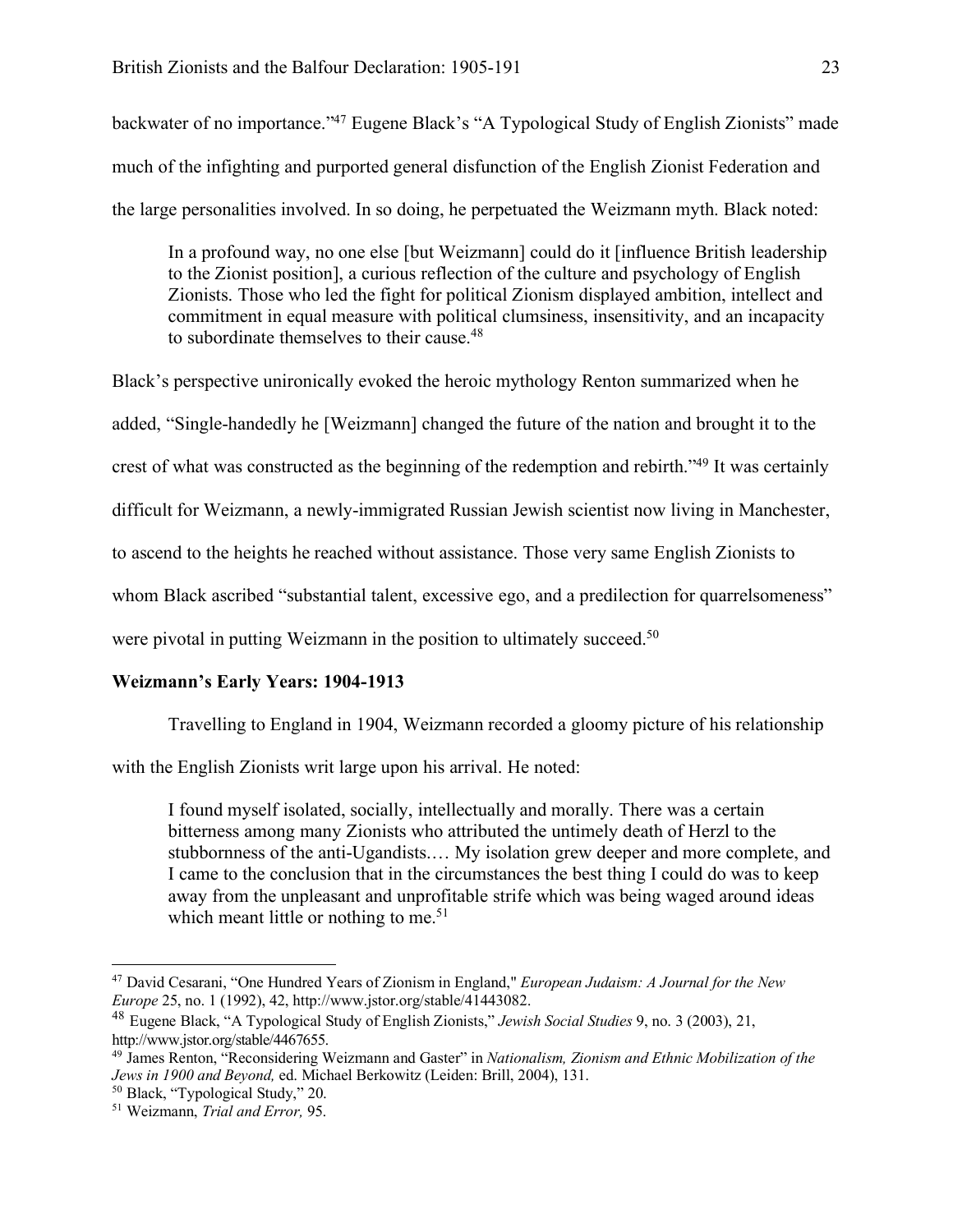This led Weizmann to settle far from the center of Zionist efforts in London, taking up residence in the northern city of Manchester. Given his geographic position and frame of mind at the time, he focused on chemistry rather than Zionism. Only in 1905 and 1906 did Weizmann begin to integrate with the English Zionists, beginning with the local Zionist scene in Manchester. He recorded, "Slowly Manchester became a center of Zionists thought which was destined, after months and years and laborious effort, to spread its influence throughout the surrounding towns and to leave its impression on English Zionism as a whole."52

Before he could truly enter the fray that was Anglo-Jewish communal politics, Weizmann made two important acquaintances that would shape his future as a Zionist and a man of politics. The first was Ahad Ha'am, who he had known for many years but had also recently relocated to England, hailing from Russia originally. Ahad Ha'am was neither a political or a practical Zionist, but could perhaps be labelled a cultural Zionist, concerned primarily with the rejuvenation of Jewish thought. Black wrote, "Weizmann had discovered a new counselor, Ahad Ha-am [sic], and emancipation from the ever acerbic-Gaster," suggesting that Gaster and Ahad Ha'am could fill similar roles in Weizmann's career.53 Weizmann himself demonstrated this to be false when he observed, "I thought of him always as the philosopher, not a man of action," illustrating that Ahad Ha'am could never fill the ally role Weizmann needed in English Zionist circles.

The second important acquaintance was more significant, given his powerful position as prime minister. Through Charles Dreyfus, chairman of the Manchester Zionist Society, Weizmann was able to meet with Arthur James Balfour in 1906 while the latter was in

<sup>52</sup> Weizmann, *Trial and Error,* 106. 53 Black, "Typological Study," 30.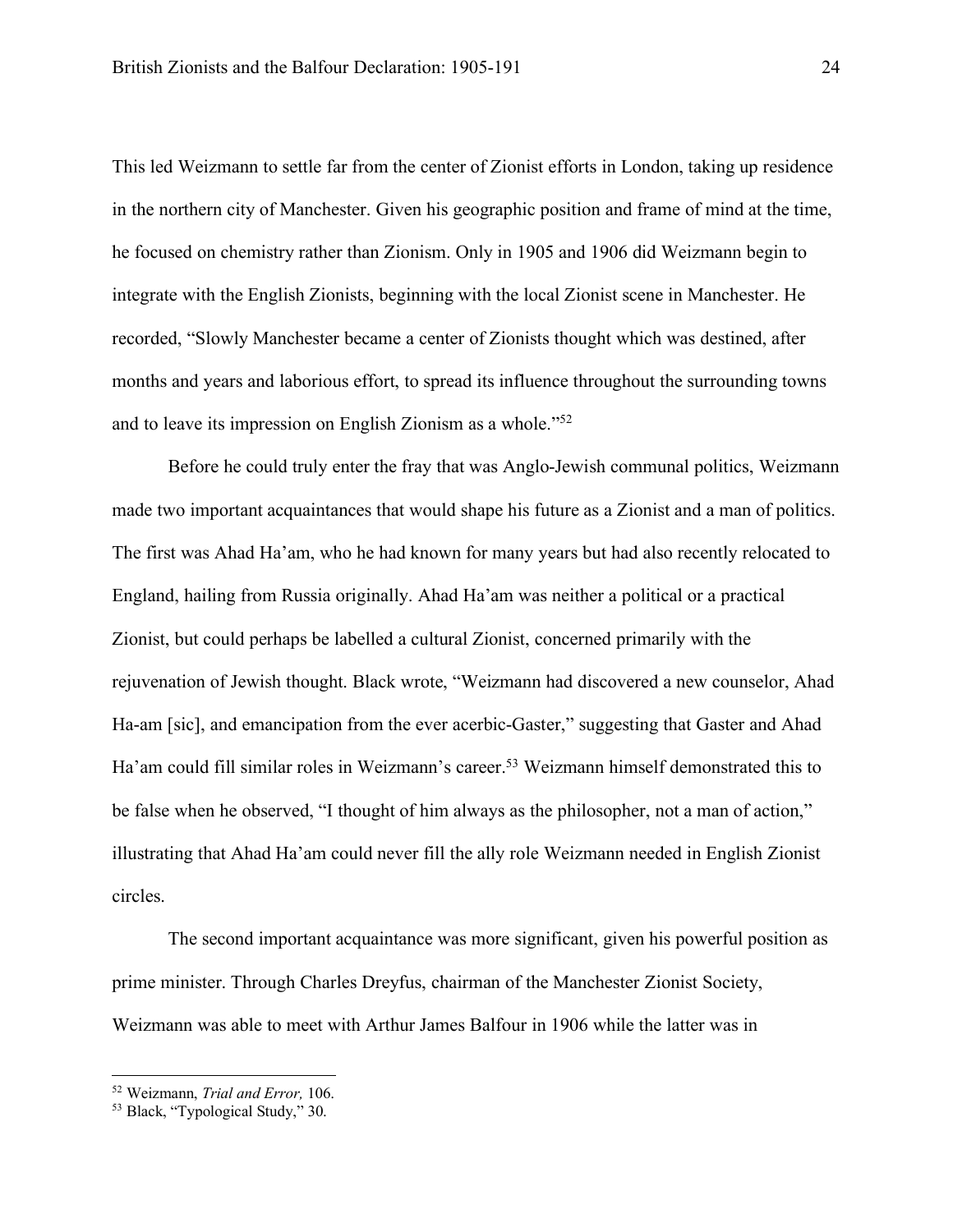Manchester on the campaign trail for the general election. Over the course of the conversation, Weizmann found Balfour a ready listener, even if Balfour was ill-informed on the subject of Zionism and puzzled over many Jews' dislike for the Uganda plan.54 Weizmann saw this conversation as a turning point. He wrote, "I was drawn again into Zionist activity by my feeling that the time was ripe for the thoroughgoing change in the character of the movement.… The conversation with Balfour… was like a tocsin or alarm. I was not free to choose my course of action."55

Given his status in the Jewish community in Britain and his status among British Zionists, Moses Gaster was the first figure Weizmann approached when he began to integrate into the London Zionists scene. Weizmann wrote of Gaster in 1904 in a letter to fellow Russian Zionist Menahem Ussishkin, "He is more intelligent than the others [the English Zionist leaders] and the cause above all is dear to him, and he sees all the emerging problems clearly. He sees all the difficulties, and is above petty political intrigue."56 Weizmann worked from his solid base with the Manchester Zionists to enable Gaster to win the presidency of the English Zionist Federation in 1907, extending into 1908. Weizmann served as vice president. Zionists at the Eighth Zionist Congress at The Hague in 1907 received a positive report on Zionism in England. They heard, "In England the devoted zeal of the Zionists has removed the difficulties which formerly existed. The Federation worked systematically and well, and the Movement had received a considerable impetus."57 However, the fortunes of Zionism in England were hardly to maintain a consistent upward trajectory.

<sup>54</sup> Weizmann, *Trial and Error,* 110. 55 Weizmann, *Trial and Error,* 112. 56 Weizmann to Menahem Ussishkin, London, July 17, 1904 in *The Essential Chaim Weizmann,* ed. Litvinoff, 161.

<sup>57</sup> Sokolow, *History* vol. 2, liv.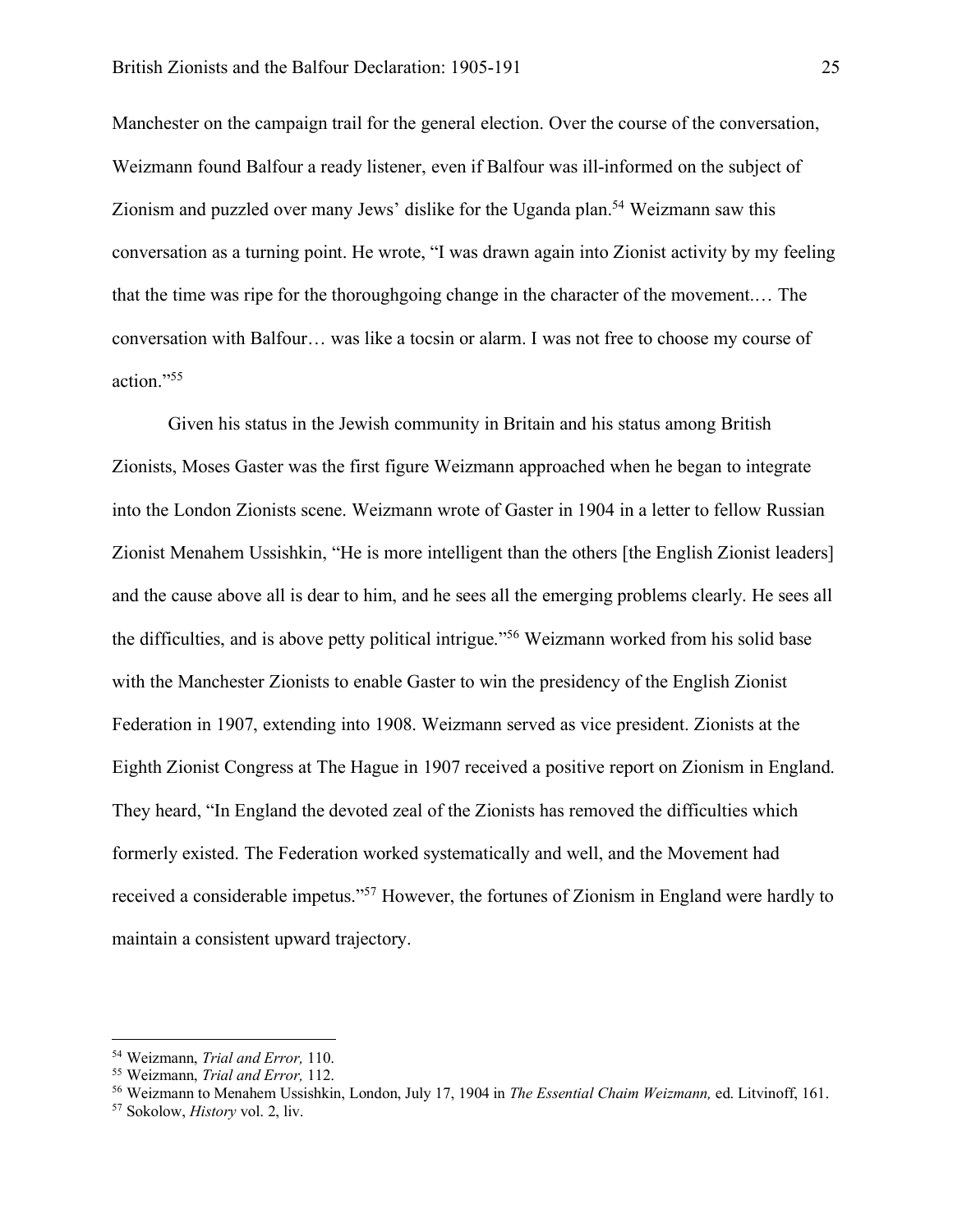English Zionists did not represent a monolithic ideological bloc, and while figures like Greenberg, Gaster, and Herbert Bentwich were all devoted Zionists, they did not necessarily agree on matters of policy or method. According to Cohen, Gaster and Greenberg represented the largest fault line, drawing their enmity as far back as 1902 when Greenberg favored accepting the East Africa offer and Gaster favored rejection.<sup>58</sup> By 1906, the rift had led to two distinct camps within the EZF, making Gaster's presidency in 1907 all the more impressive. Black noted, "[Joseph] Cowen, meanwhile, launched a Greenberg-ite counterattack at the 1909 Sheffield annual EZF meeting. He savaged Gaster's style, his ineffective management, the falloff in membership, and the rise of EZF expenses. Every charge was true."59 Gaster maintained the presidency by one vote, but English Zionism at the highest levels continued to be plagued with infighting.

Many sources suggest that Moses Gaster's personality was the cause for his gradual dissent from the heights of leadership he achieved in the Zionist movement. Black wrote, "Gaster… complained about everything and quarreled with almost everyone. From an institutional perspective, he proved at best a nuisance and at worst a major hazard to those causes into which he flung himself with such abandon."60 Weizmann too observed, "He was a good Zionist but suffered, I believe from jealousy."61 However, Renton, Berkowitz, and others worked to ameliorate these criticisms of Gaster. Leonard Stein, later to be Weizmann's personal secretary, wrote of Gaster in *The Balfour Declaration*, "Long before the War his powerful

<sup>58</sup> Cohen, *English Zionists,* 110. 59 Black, "Typological Study," 30. 60 Black, "Typological Study," 20. 61 Weizmann, *Trial and Error,* 89.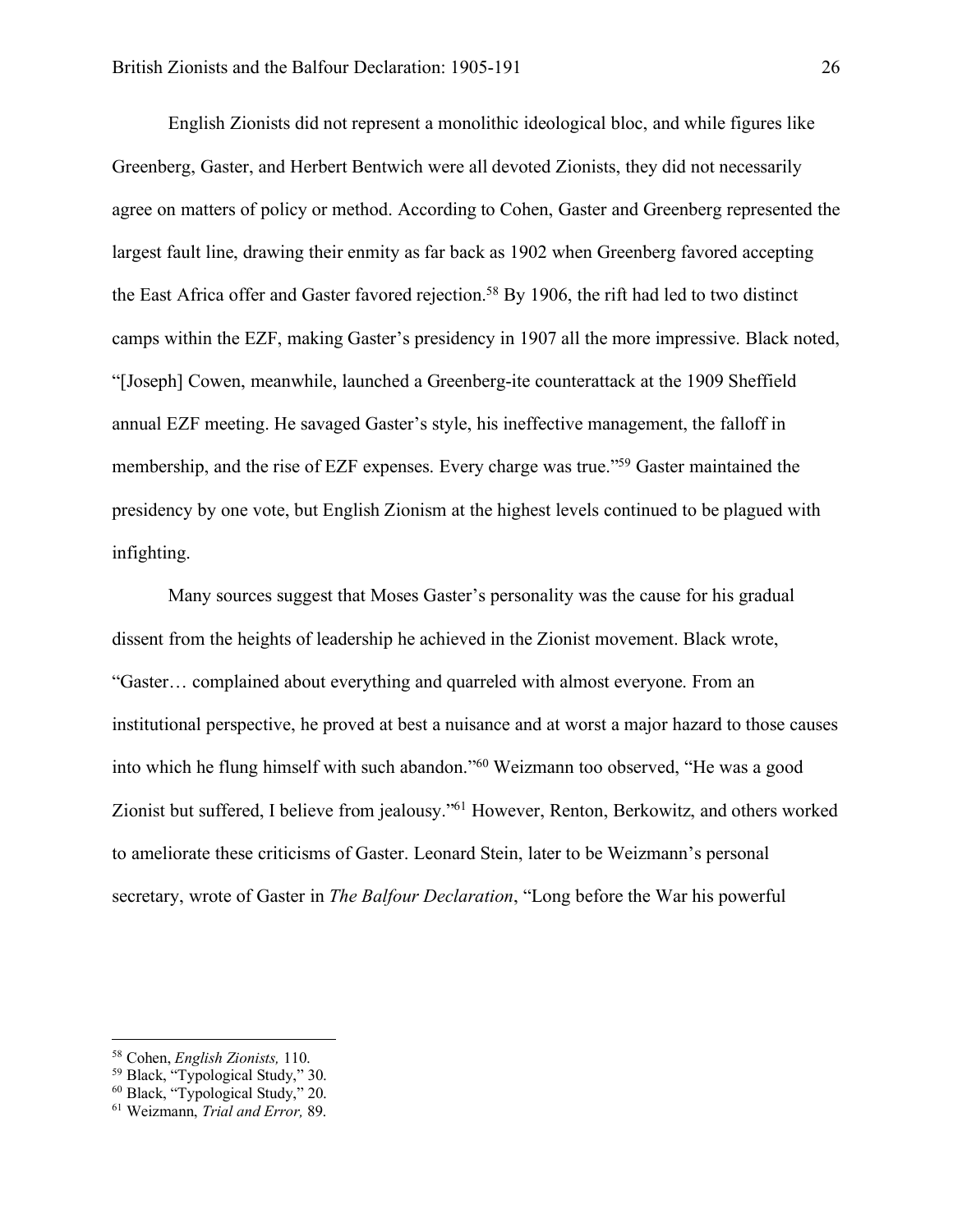personality, his imposing presence and his gifts of oratory… made him an important figure at Zionist Congresses and on Zionist platforms in England and abroad."62 Renton observed:

If personal faults such as [those ascribed to Gaster] would discount an individual of having any political worth or historical significance, then a great number of Zionist leaders, including Weizmann, would have to be discounted out of hand.<sup>63</sup>

Ultimately, the focus in the historical record on Gaster's personality is a part of the Weizmann myth designed to denigrate Gaster's role in the story of Zionism.

Weizmann's dislike for Gaster as the years progressed was assuredly mutual, as Berkowitz sought to demonstrate. Weizmann was not always a good friend to Gaster. Notable Weizmann biographer Jehuda Reinharz recounted an instance of Weizmann asking Gaster for a loan during his early years in England.<sup>64</sup> While insignificant at face value, Berkowitz further probed the depths of Gaster's generosity and Weizmann's willingness to take advantage. Berkowitz said, "Weizmann asked for the equivalent of £20,000. Gaster gave him... £4000 [sic]. Then he gave him another £6000 from a friend. This is a lot of money to give to one person. There is no mention of Weizmann ever paying it back, or even attempting to do so."<sup>65</sup> By 1911, the friction between Gaster and Greenberg had grown to the point of Gaster's faction coalescing into a previously extant group, the Order of Ancient Maccabeans, distinct from the EZF. This downward trend in Gaster's relationship with the EZF eventually led in 1913 to Joseph Cowen's election as president, and Weizmann's acceptance as vice president, a betrayal of his longtime ally.66 Berkowitz recorded Gaster going further into his personal evaluations of Weizmann by quoting Gaster's dictated memoirs: "His ways always… devious, his actions have always been

<sup>&</sup>lt;sup>62</sup> Leonard Stein, *The Balfour Declaration* (New York: Simon and Schuster, 1961), 287.<br><sup>63</sup> Renton, "Reconsidering Weizmann and Gaster" in *Nationalism, Zionism and Ethnic Mobilization*, ed. Berkowitz, 141.

<sup>64</sup> Jehuda Reinharz, *Chaim Weizmann: The Making of a Zionist Leader* (New York: Oxford University Press, 1985), 249.

<sup>65</sup> Berkowitz, "Why not Moses?" 7.

<sup>66</sup> Cohen, *English Zionists,* 122.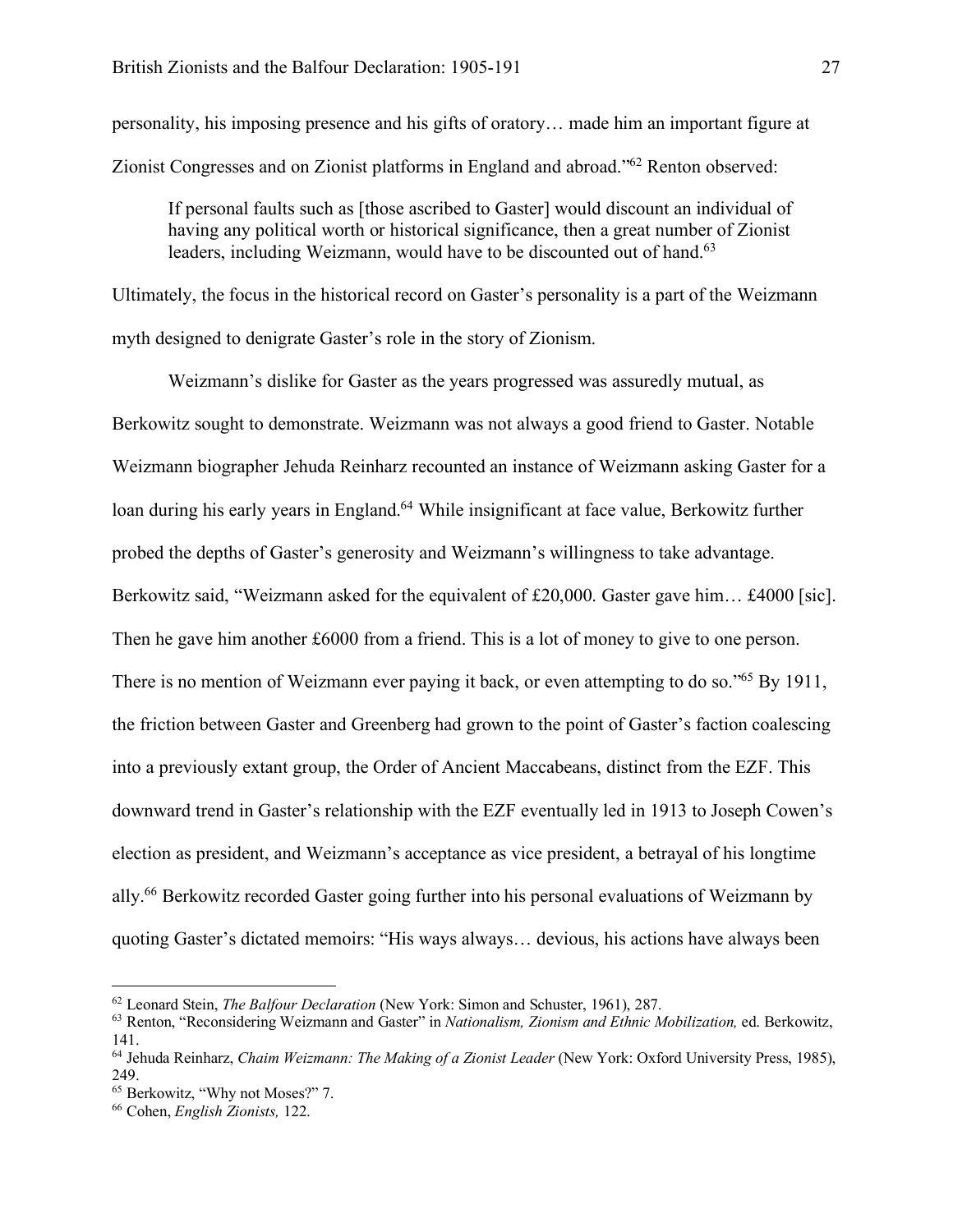subterranean and… Herzl, already in former times, called by one name [sic]: 'the intriguer'. This he has been from the beginning and will remain to the last."67 Though Gaster felt strongly about Weizmann and the future of Zionism under his leadership, he was never forceful enough to sway the opinions of the historians who enshrined the Weizmann myth.

### **The First World War**

Over the course of World War 1, the Zionist movement experienced a rapid shift in fortunes, beginning with unexpected challenges and emerging at the end of the war in the best position it had yet experienced. Although Herbert Samuel, the only Jewish member of the British Cabinet upon the outbreak of war, saw the Ottoman Empire's involvement with the Central Powers as an opportunity to blend Zionist aims with British policy goals, the World Zionist Organization itself was in no position in 1914 to capitalize on these developments.<sup>68</sup> David Wolffsohn passed away shortly after the Eleventh Zionist Congress of 1913, leaving the WZO without a clear leader when the movement needed one most. The war that divided Europe was to have a similar effect on Zionism's primarily European membership.

Sokolow summed up the position of Jews during the First World War, writing, "The nations were divided one from another, Jewry was divided against itself.… It almost seemed as though there existed Jews, and divided Jews, but no Jewry."69 Zionism was an international movement, with membership from Allied and Central Powers alike, placing the movement in a difficult position. The nationalism that enveloped European nations across the continent affected the Zionists residing within those nations. Specifically, Jews in Austria, Germany, and Britain all shared a dislike for the Russian Empire, given its reputation for horrible mistreatment of its

<sup>67</sup> Berkowitz, "Why not Moses?" 8. 68 Herbert Samuel, *Memoirs* (London: Crescent Press, 1945), 139.

<sup>69</sup> Sokolow, *History* vol. 2, 3.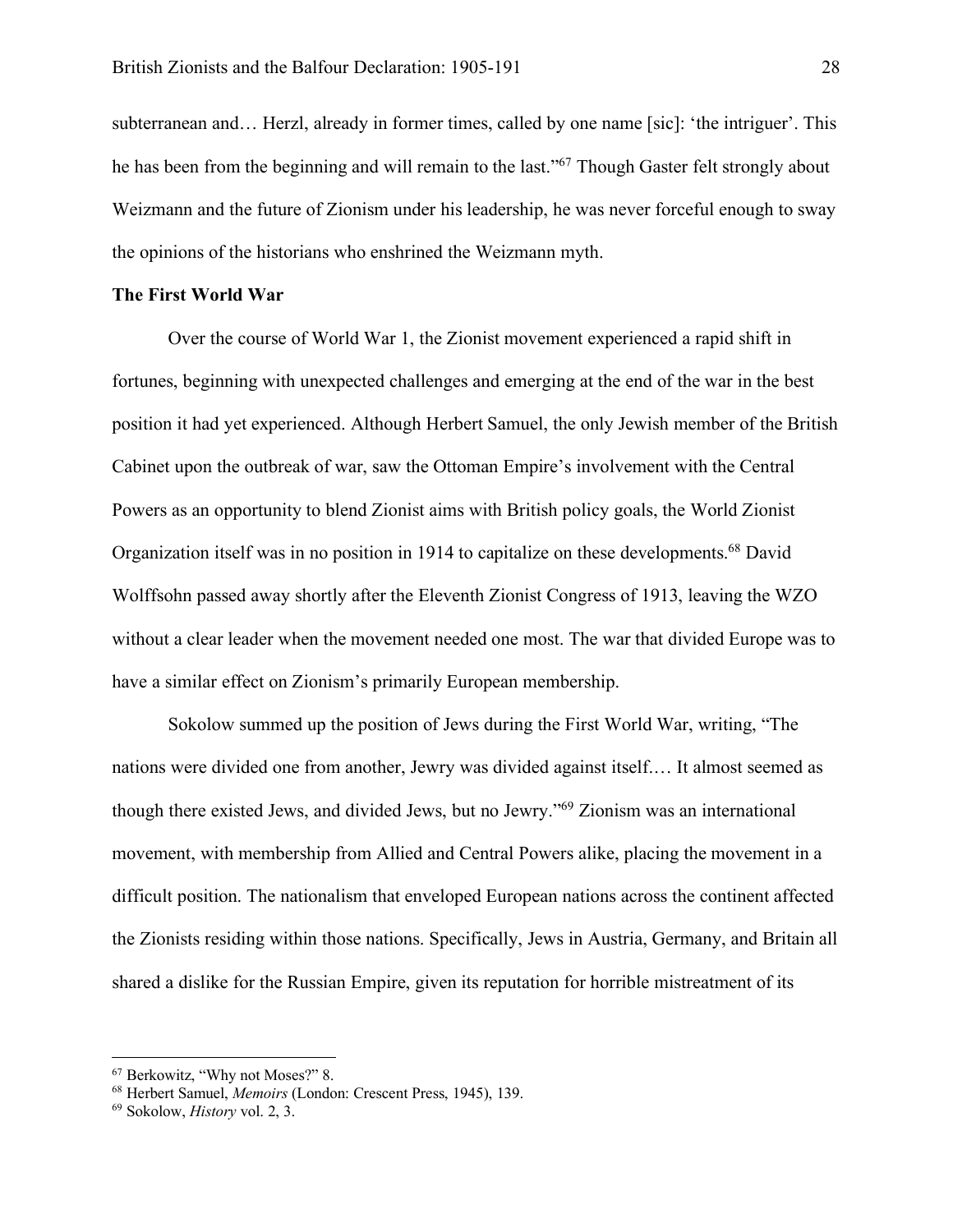Jewish population.70 Nonetheless, when Britain joined the war effort against Germany, siding with Russia, the *Jewish Chronicle* supported the move, noting, "But it is difficult to suppose that when the sword returns to its scabbard all the fraternisations of the war and all the sacrifices of the many thousands of Jewish troops will be forgotten, and the old weary round of restrictions, tempered by blood libels, will be resumed."71 Sokolow's observations proved accurate, as Jews fought on both sides of the conflict.

Jewish participation in the war effort, especially in Britain, became a keystone of Zionist propaganda efforts. The *Chronicle* reported, "We are gratified to know that Jews have enlisted so well in the forces despite the unfair and discouraging taunts against our people, and the help they are giving to the War, that has found place in certain journals, especially in the provinces."72 The Jewish Legion of Great Britain also received widespread local acclaim, but Berkowitz observed that this sort of propaganda effort could not serve Zionists outside of Britain.73 The nationalist character of Zionist propaganda, varying from country to country damaged the international character of the Zionist movement and began to push the focus of its western European constituents further towards Great Britain.

In an effort to restore Zionism's international character, English Zionists Leopold Greenberg and Joseph Cowen proposed relocating Zionist headquarters to a neutral site such as The Hague.<sup>74</sup> This move could have kept the Zionist Organization from coming under fire for supposed German alignment, but it never took place. Notably, Weizmann became one of the

 <sup>70</sup> Michael Berkowitz, *Western Jewry and the Zionist Project, 1914-1933* (Cambridge: Cambridge University Press, 1997), 7.

<sup>71</sup> "In the Land of the Tsar," *Jewish Chronicle*, September 4, 1914, 5.

<sup>&</sup>lt;sup>72</sup> "In the Provinces," Jewish Chronicle, September 4, 1914, 5.<br><sup>73</sup> Berkowitz, *Western Jewry*, 21-22.<br><sup>74</sup> Barnet Litvinoff, introduction to "Towards the Balfour Declaration: 1914-1917" in *The Letters and Papers of Chaim Weizmann: Volume I; Series B: August 1898-1931,* ed. Barnet Litvinoff (New Brunswick: Transaction Books, 1983), 119.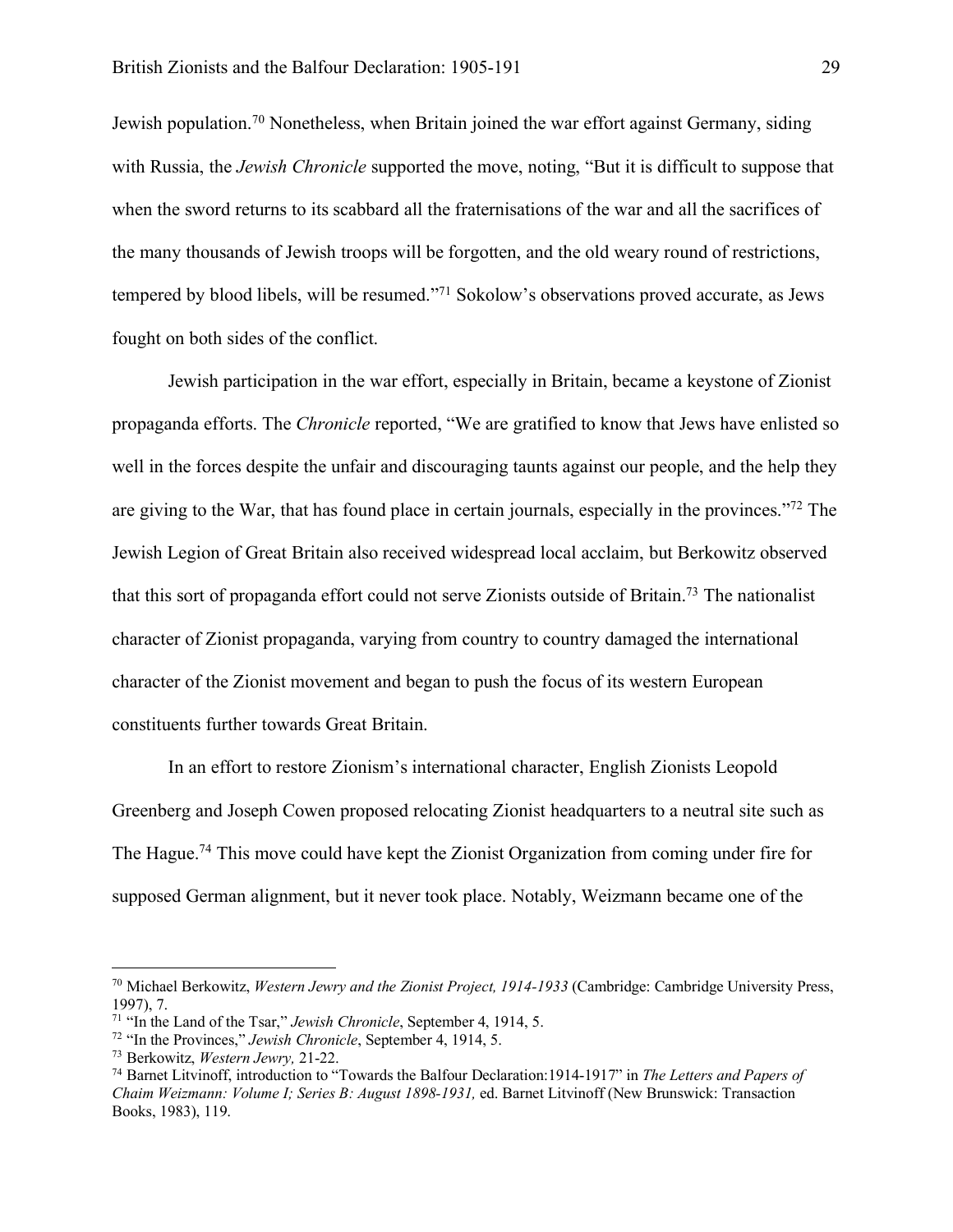biggest proponents for Zionist alignment with the Allies and Britain particularly. Going over the Zionist chain of command, he began to negotiate with those close to power within British Government. Barnet Litvinoff noted in an introductory section in *The Letters and Papers of Chaim Weizmann*, "He had no constitutional power to negotiate, for he ranked only as a member of the G.A.C. [Greater Actions Committee] and a Vice-President of the E.Z.F."75 The breakdown of the international Zionist organization enabled British Zionists and Weizmann to embark on an independent course that would ultimately prove quite fruitful.

The route to the 1917 Balfour Declaration is a complex story, and Leonard Stein's seminal monograph on the subject spans hundreds of pages. From the perspective of Weizmann and the British Zionists however, the story can be distilled into a series of negotiations with prominent politicians to sway them to the opinion that Zionism could be synthesized with British policy aims. Weizmann mostly conducted these negotiations himself, but could not have done so without the assistance of the more established British Zionists, especially Gaster.

Weizmann was able to meet David Lloyd George and Herbert Samuel during the war, finding both disposed to aid the Zionist cause. While living in Manchester, Weizmann had made a friend of C.P. Scott, editor of the Manchester *Guardian*. Scott became an ally of Zionism and told Weizmann, "I would like to bring you together with the Chancellor of the Exchequer, Lloyd George," also informing him of Samuel's involvement in Government.76 Weizmann said of Samuel, "For God's sake, Mr. Scott, let's have nothing to do with this man," assuming Samuel would be a staunch anti-Zionist like the other established and assimilated British Jews he had encountered thus far.<sup>77</sup> Weizmann was to be pleasantly surprised when he met with Scott,

 <sup>75</sup> Barnet Litvinoff, introduction to "Towards the Balfour Declaration:1914-1917" in *The Letters and Papers of Chaim Weizmann,* ed. Litvinoff, 119.

<sup>76</sup> Weizmann, *Trial and Error,* 149. 77 Weizmann, *Trial and Error,* 149.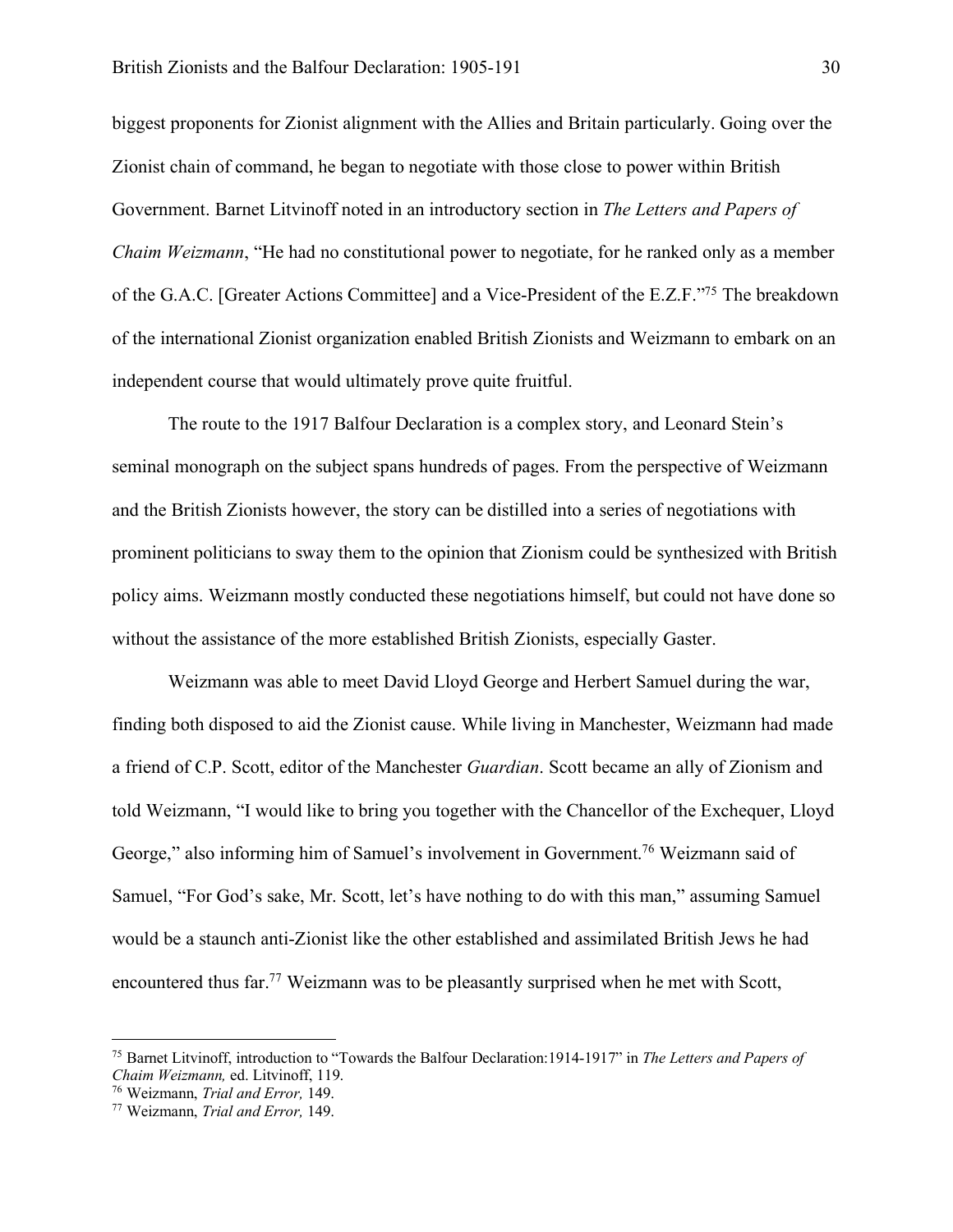Samuel, and Lloyd George on December 3, 1914. While Lloyd George demonstrated great interest in Zionist activities and plans for Palestine, it was Samuel who shocked Weizmann most with his clear Zionist leanings. In a report to the Zionist Executive from January 7, 1915, Weizmann recounted his discussion with Samuel, noting, "He was not a stranger to Zionist ideas; he had been following them up a little of late years, and although he had never publicly mentioned it, he took a considerable interest in the question.… He thought that a realization of the Zionist dreams was possible."78 Indeed, Samuel was then preparing to submit a memorandum to the Cabinet on synthesizing Zionist and British aims in Palestine in a future peace settlement with the Ottoman Empire.<sup>79</sup> Prime Minister Herbert Asquith did not prove to be a supporter of the movement, but Weizmann had found two ready listeners who would prove quite efficacious for Zionism's future in Samuel and Lloyd George.

Samuel had taken an active interest in Zionism prior to his first meeting with Weizmann.<sup>80</sup> Aside from Weizmann, whom Samuel indicated was certainly a known element in Zionist ranks by this period, he also looked to Gaster. Indeed, Samuel considered Gaster as a man with good political sense and knowledge of the movement, turning to him for articles and resources in preparation for his Cabinet memorandum.81 The two had been friends prior to Samuel's first meeting with Weizmann, and their friendship would continue to shape the development of what would become the Balfour Declaration. Indeed, Sokolow observed, "Dr. Gaster, too, in conjunction with Dr. Weizmann, had some important conversations with English

 <sup>78</sup> "Preparing the Campaign," in *The Letters and Papers of Chaim Weizmann,* ed. Litvinoff, 123.

<sup>79</sup> Weizmann, *Trial and Error,* 150.

<sup>&</sup>lt;sup>80</sup> Herbert Samuel, *Memoirs*, 139.<br><sup>81</sup> Renton, "Reconsidering Weizmann and Gaster" in *Nationalism, Zionism and Ethnic Mobilization*, ed. Berkowitz, 143.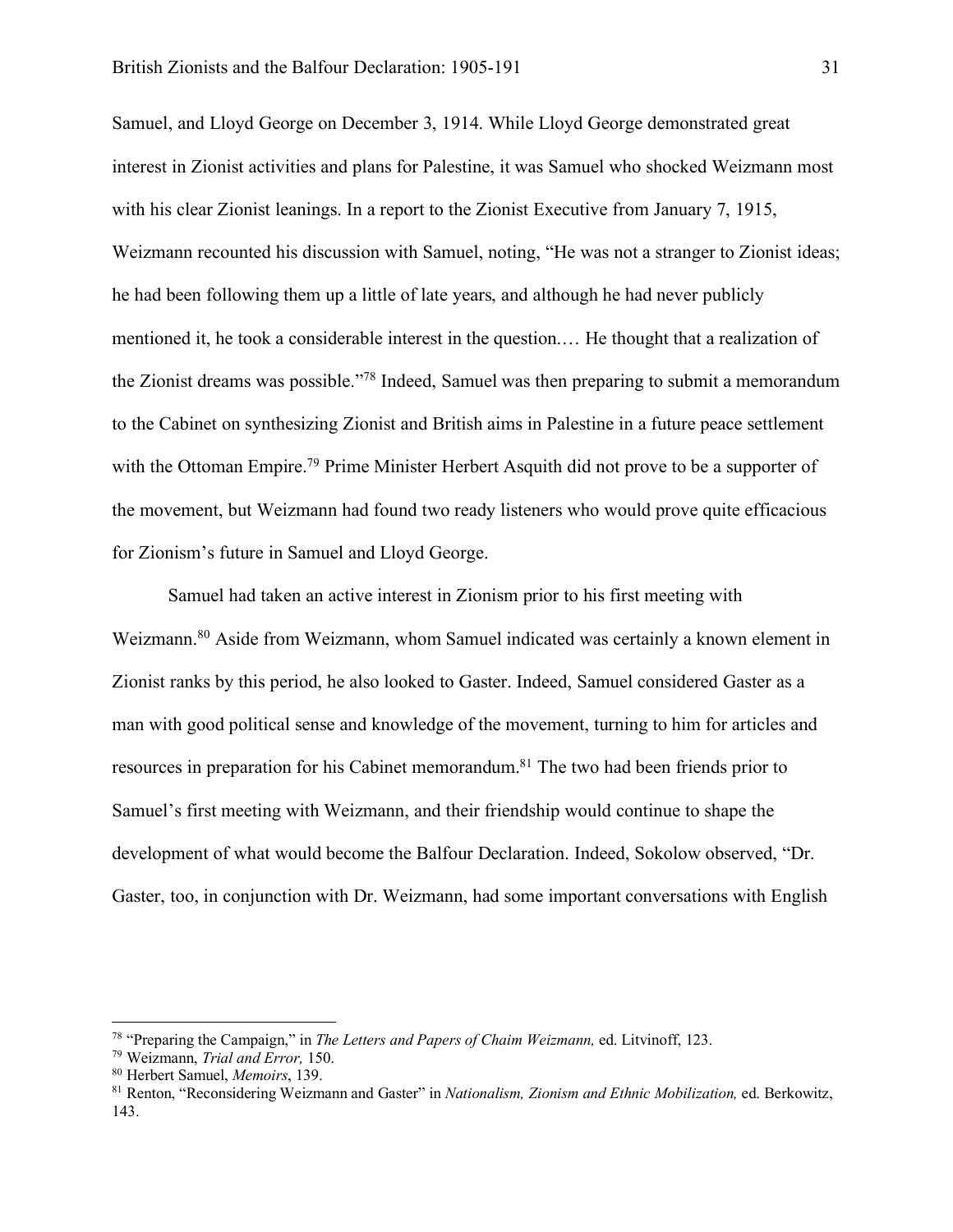leaders," dispelling the notion that Weizmann was the sole Zionist functionary during the negotiations leading up to the Declaration.82

Another British official, Sir Mark Sykes became one of the most significant British officials involved in the Balfour Declaration. Sokolow wrote in his tribute, "He was a man who has won a monument in the future Pantheon of the Jewish people and of who legends will be told in Palestine, Arabia, and Armenia."83 Prior to his conversion to Zionism however, Sykes had been involved in a prior secret agreement with the French over the future territorial distribution of the Middle East, known as the Sykes-Picot Agreement of 1916. Weizmann explained, "France was to obtain, after the war, not only northern Syria, but Palestine down to a line from St. Jean d'Arcre (Acco) to Lake Tiberias, including the Hauran; the rest of Palestine was to be internationalized," proving incompatible with Zionist aims by this point.<sup>84</sup> While Samuel's above-mentioned memorandum could hardly be construed as an official policy, his words on the subject in his memoirs reflect the milieu among Zionist sympathizers in British government at the time. He observed, "Opinion was crystallizing in favour of something in the nature of a British Protectorate [in Palestine]," rather than internationalizing the territory, and employing British influence to further Zionist aims without angering the Arab majority.<sup>85</sup> The British had to abrogate the Sykes-Picot Agreement to advance Zionism under their guidance, and Mark Sykes needed to be convinced of the rightness of this policy direction.

Even prior to the Sykes-Picot Agreement, Sykes had been made aware of Zionism through Samuel's earlier memorandum. Renton commented, "When Sykes returned to London he asked Samuel to put him in touch with a Zionist leader whom he could hold discussions. The

<sup>82</sup> Sokolow, *History* vol. 2, 47. 83 Sokolow, *History* vol. 2, xxxvi.

<sup>84</sup> Weizmann, *Trial and Error,* 191. 85 Samuel, *Memoirs,* 144.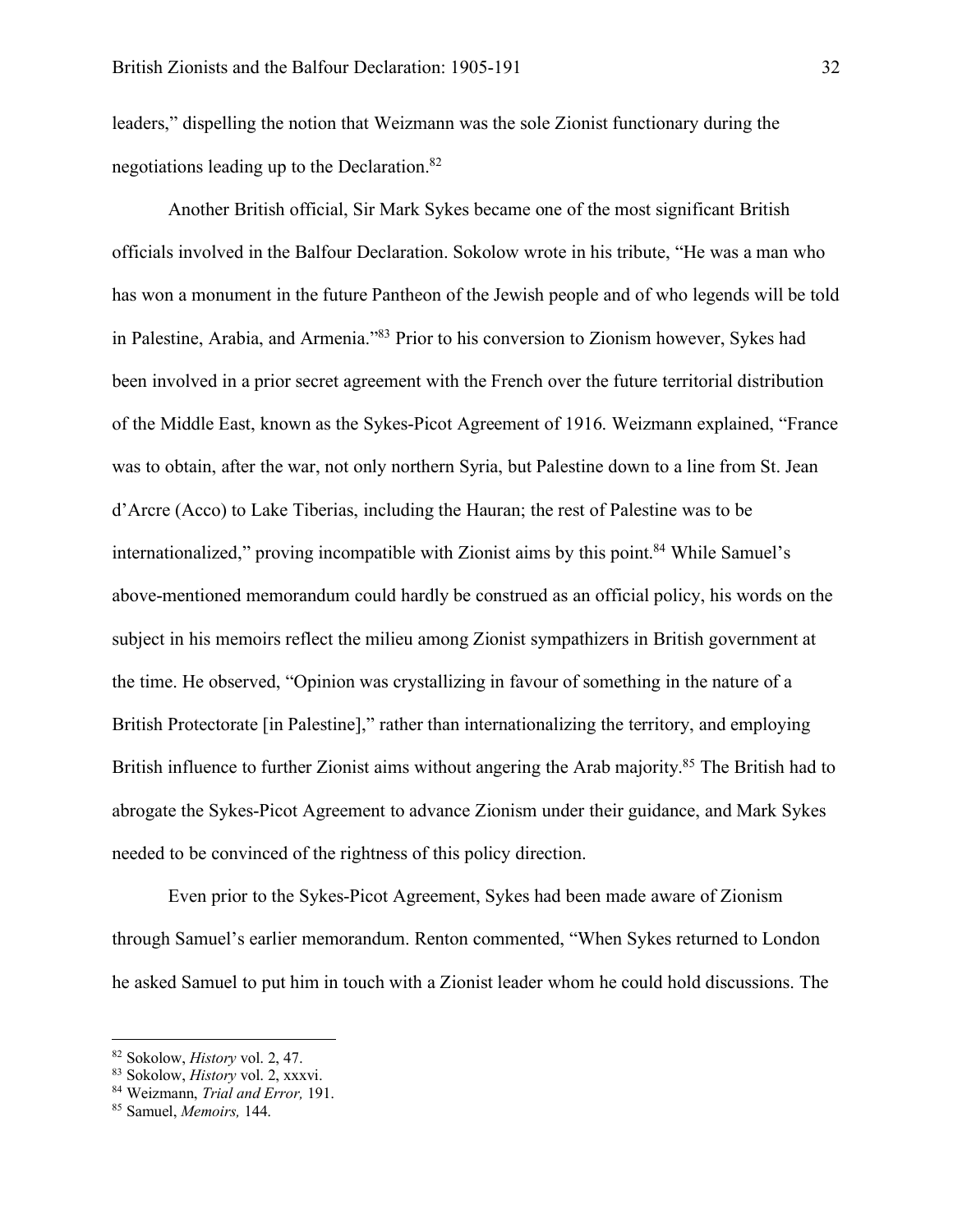individual recommended by Samuel was Moses Gaster, whom he had known for many years."86 Samuel had met with Weizmann by this point but continued to see Gaster as the best example of Zionism to offer. Stein wrote, "What is not altogether clear is why Samuel put Gaster in touch with him [Sykes], but not Weizmann or Sokolow, though these were, in fact, the most authoritative representatives of the Movement in England at the time," acknowledging that Samuel, by 1954, had no recollection of the incident.<sup>87</sup>In any case, Sykes acknowledged Gaster's influence in a speech at the London Opera House on December 2, 1917, saying:

I should like to say, before I say another word, that the reason I am interested in this Movement is that I met one some two years ago who is now upon this platform who opened my eyes to what this Movement meant.... I mean Dr. Gaster<sup>88</sup>

As in the case of the negotiations with Samuel, it is misguided to regard Weizmann as the sole negotiator with British officials like Sykes. Indeed, the only official mentioned thus far over whom Weizmann likely had full influential capacity was Lloyd George, given Weizmann's chemical aid to the war effort and Lloyd George's later position as the Minister of Munitions.

Renton ascribed Gaster's influence on Sykes as largely relating to his negotiating strategy. He explained of Sykes motivations:

Despite Samuel's discussions of the benefits of a British protectorate over Palestine after the war, this was not a concern to Sykes at this point. Indeed, as with the deliberations of the Foreign Office at this time on the subject of Zionism, his key interest was in gaining the support of the world Jewry, particularly in the United States.<sup>89</sup>

Gaster keenly understood this, and played into Sykes' assumptions and hopes during their

discussions. Renton noted, "He had endorsed and consolidated their [Sykes and Picot]

 <sup>86</sup> Renton, "Reconsidering Weizmann and Gaster" in *Nationalism, Zionism and Ethnic Mobilization,* ed. Berkowitz, 143.

<sup>87</sup> Stein, *Balfour Declaration,* 286.

<sup>88</sup> Stein, *Balfour Declaration,* 286. 89 Renton, "Reconsidering Weizmann and Gaster" in *Nationalism, Zionism and Ethnic Mobilization,* ed. Berkowitz, 144.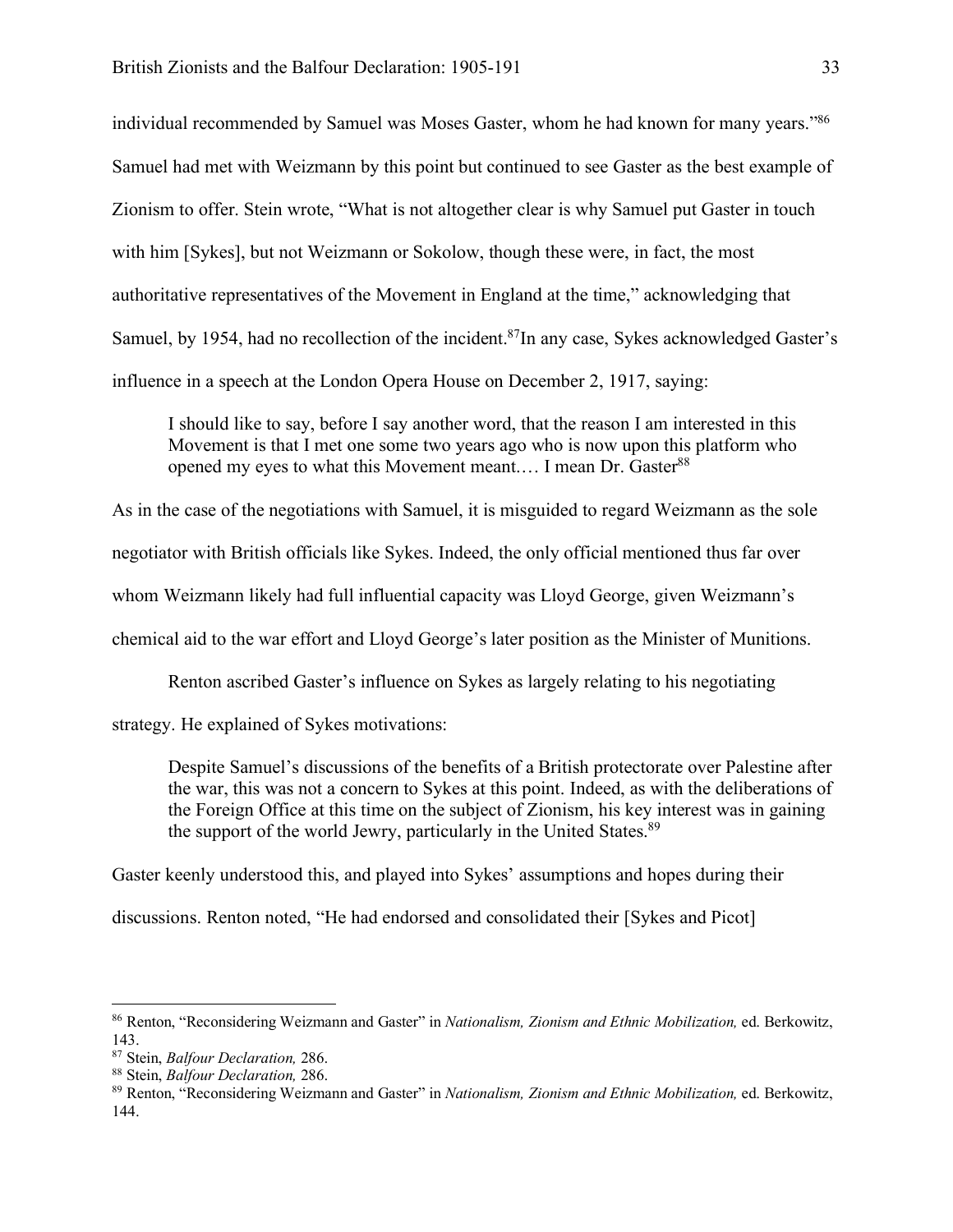conceptions of what was at stake, Jewish influence, and how it could be tied to the Allied cause, Zionism."90 Sykes wasn't a British pragmatic Zionist like Samuel, a philosophically minded sympathizer like Balfour, or a romantic like Lloyd George. He wanted to use Zionist aims as a bargaining piece with the other Allied Powers, and Gaster was able to feed him what he wanted to hear. Black ascribed this kind of negotiating tactic to Weizmann, who also exaggerated international Jewish power for strategic purposes, but this example once again illustrates Weizmann was hardly alone in doing so, and not always the most influential.<sup>91</sup>

By 1917, events like the British occupation of Palestine and Lloyd George's late 1916 ascension to the Prime Ministry advanced the Zionist cause within British Government but largely without any direct Zionist influence. With Balfour in Government as Lloyd George's Foreign Secretary, the players were in position to formulate the famous declaration. With the help of Mark Sykes' persuasive ability, the declaration came in the form of a letter to Lord Walter Rothchild on November 2, 1917.<sup>92</sup> The Balfour Declaration read:

His Majesty's government view with favour the establishment in Palestine of a national home for the Jewish people, and will use their best endeavours to facilitate the achievement of this object, it being clearly understood that nothing shall be done which may prejudice the civil and religious rights of existing non-Jewish communities in Palestine, or the rights and political status enjoyed by Jews in any other country.<sup>93</sup>

It was the final triumph of Herzl's vision of official recognition for a Jewish establishment, Samuel's aims for a British protectorate, and Sykes' goal of a propaganda piece. Upon its issuance, Sykes jubilantly informed Weizmann, "It's a boy!" to which Weizmann noted in his

 <sup>90</sup> Renton, "Reconsidering Weizmann and Gaster" in *Nationalism, Zionism and Ethnic Mobilization,* ed. Berkowitz, 147.

<sup>&</sup>lt;sup>91</sup> Black, "Typological Study," 20.

<sup>&</sup>lt;sup>92</sup> Elizabeth Monroe, *Britain's Moment in the Middle East: 1914-1971*, 2<sup>nd</sup> ed. (Baltimore: Johns Hopkins University Press, 1981), 41.

<sup>93</sup> Arthur Balfour to Walter Rothchild, BL, Add. MS 41178 A.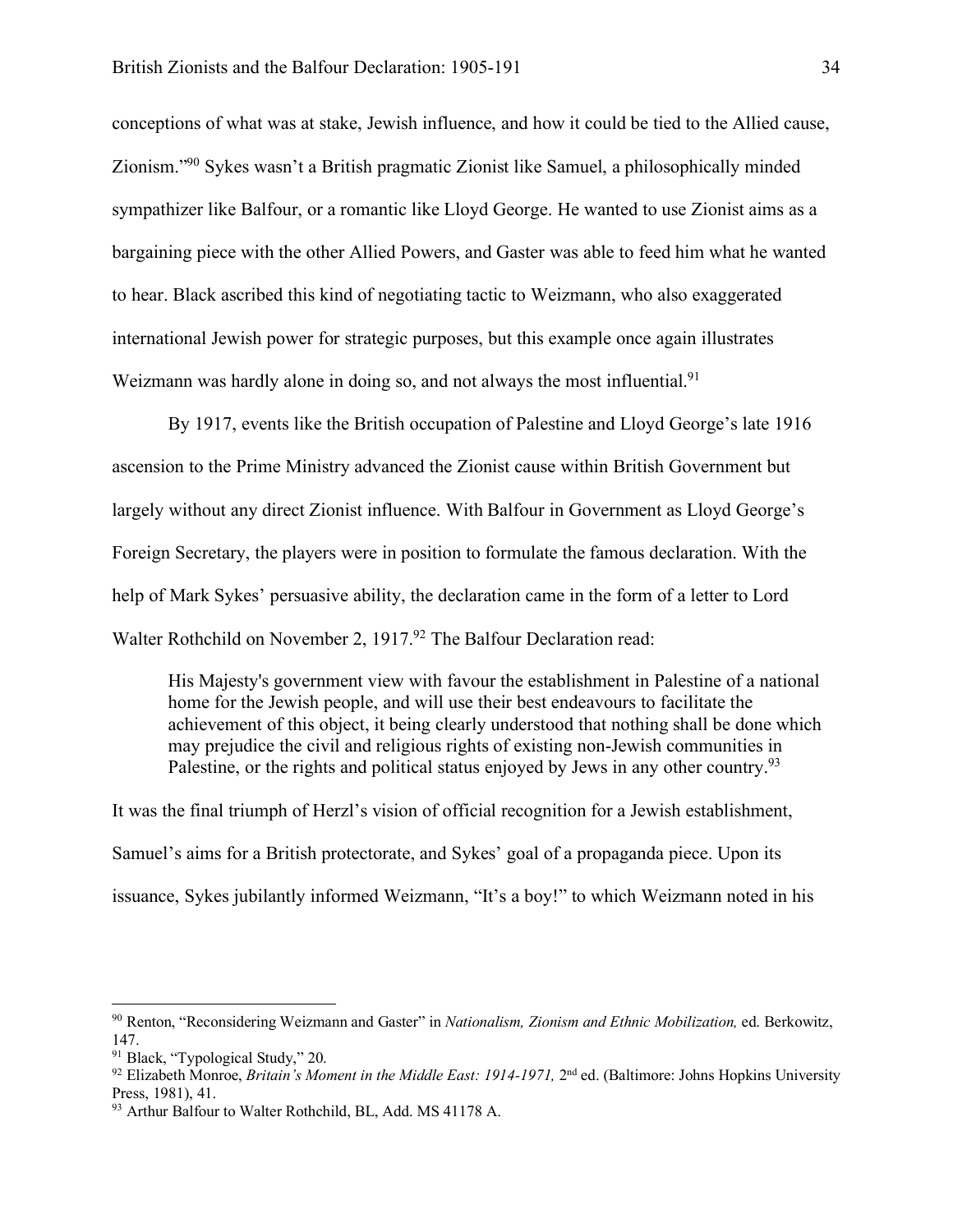autobiography, "I did not like the boy at first. He was not the one I had expected. But I knew this was a great departure."<sup>94</sup> As for Gaster, Renton noted:

"He saw the eventual result, the Balfour Declaration, as a deliberately vague and tenuous document that was issued to justify British occupation of Palestine and gain the support of Jewry in the war, but did not constitute any tangible achievement of the goals of the Zionist Organisation and the realization of the Basle program.<sup>95</sup>

Nonetheless, Jews at large rejoiced, and the Balfour Declaration became entrenched in Zionist mythology thereafter. Weizmann achieved widespread acclaim for the achievement which he was later able to parlay into his rise to the presidency of the WZO in 1920.<sup>96</sup> He had achieved what Herzl and Wolfssohn had failed to do. Through the Balfour Declaration a compromise between East and West was achieved; Eastern and Western Zionism were united under one policy.

# **Conclusion**

Tracing the long and winding road from Herzl's initial conception of modern political Zionism to the Balfour Declaration demonstrates many of the explanatory gaps in the mythology of Chaim Weizmann's meteoric rise to the heights of Zionist leadership. As is the case in many mythologized narratives of a charismatic hero, Weizmann's story relied on numerous supporting characters and oftentimes chance luck for him to achieve all that he did between his arrival in England and the issuance of the Balfour Declaration. At minimum, working through the details omitted in the mythos helps to challenge Black's statement that "no one else could do it," in reference to Weizmann's negotiating capacity with British leaders and rise to prominence on the British Zionist scene.

<sup>&</sup>lt;sup>94</sup> Weizmann, *Trial and Error*, 208.<br><sup>95</sup> Renton, "Reconsidering Weizmann and Gaster" in *Nationalism, Zionism and Ethnic Mobilization*, ed. Berkowitz, 148.

<sup>96</sup> Lipsky, *Gallery,* 53.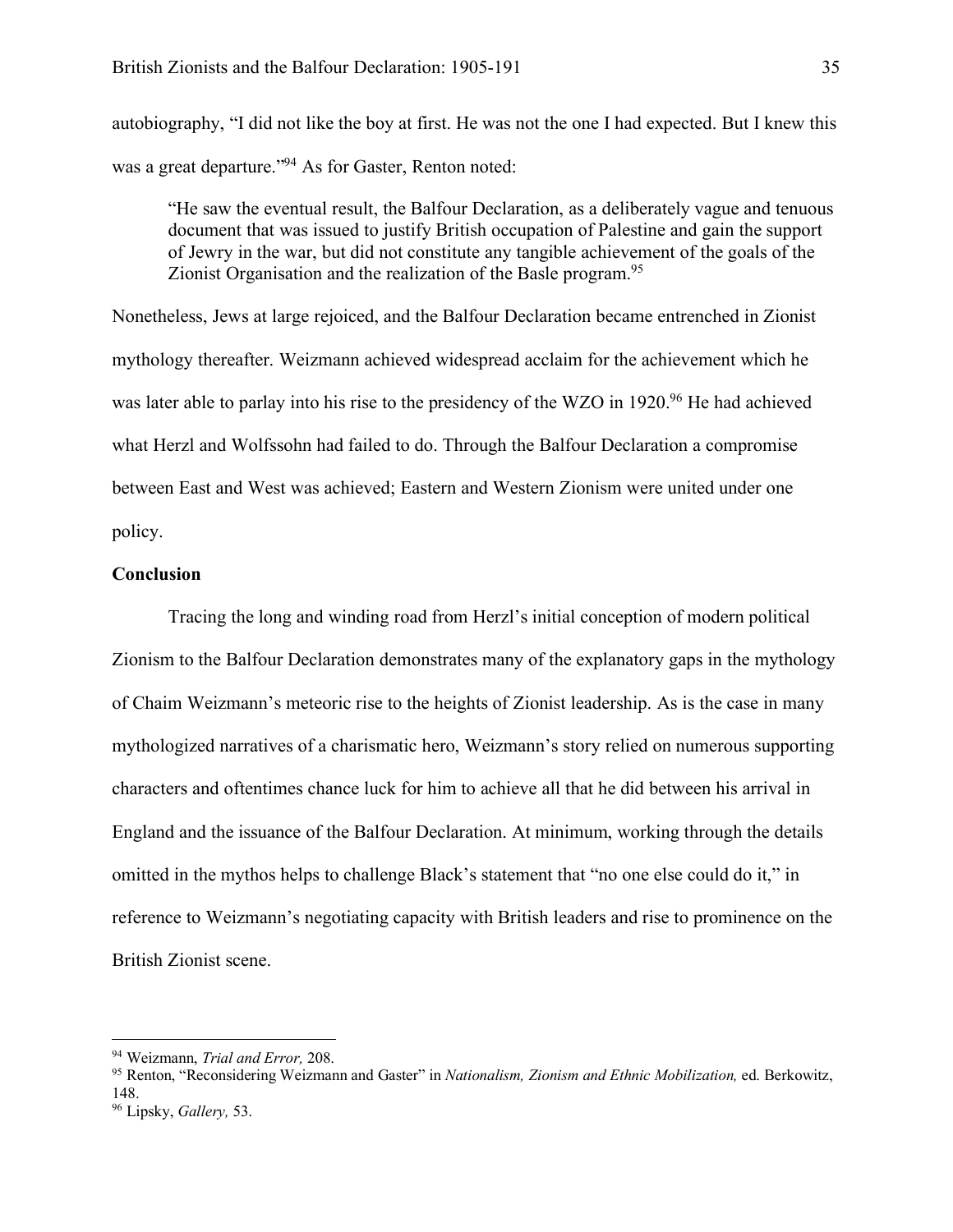From the very moment Weizmann met Balfour in 1906 to his meetings with Sykes in 1916, forgotten British Zionists had worked diligently to help proliferate Zionist ideas to the highest ranks of British society. Though Balfour possessed only a cursory understanding of Zionism in 1906, his knowledge stemmed from the well-publicized Uganda plan that Greenberg had campaigned for so determinedly. Though a failure at face value, Greenberg's efforts and his connection with Joseph Chamberlain ensured that British officials for the next several years were at least familiar with the Zionist Movement and some of its aims. So too was the case for Herbert Samuel and Mark Sykes, who each received much of their formative instruction in Zionism from Moses Gaster, the archetypal figure harmed in the Weizmann mythos. All of this is to say nothing of the great efforts of Gaster, Greenberg, and others like Herbert Bentwich and Joseph Cowen to enhance Zionism's standing in the difficult arena of Anglo-Jewish communal politics before and after Weizmann came to England.

To be sure, Weizmann deserves credit in the development of the Balfour Declaration and the trajectory of the Zionist Movement during the period. He can fairly be said to be the single most important actor among the Zionists during the First World War. However, Weizmann's story should not diminish the contributions of those who helped him achieve his position, especially when doing so often serves only to enhance Weizmann's reputation and legacy.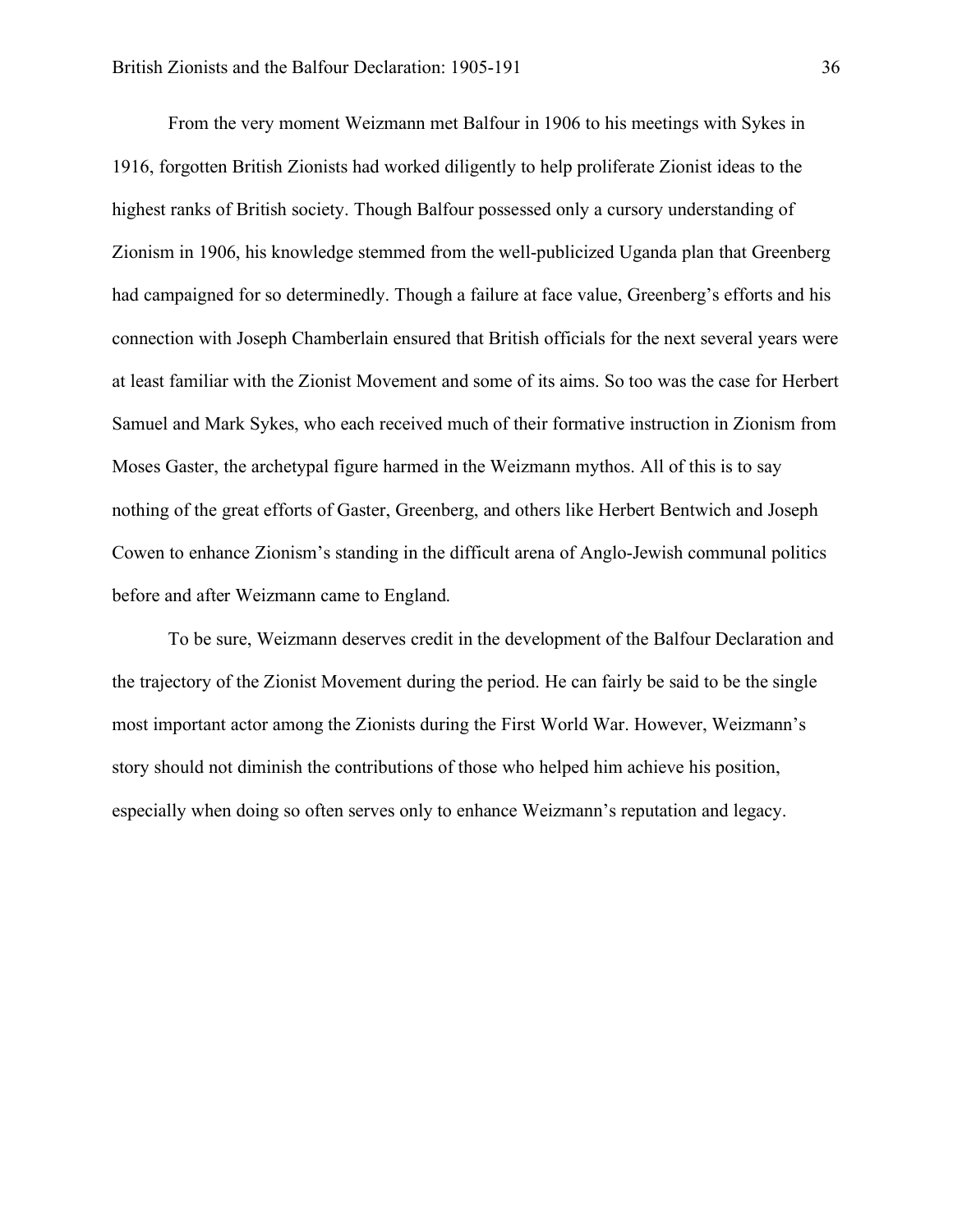### British Zionists and the Jewish National Home: 1920-1929

Following the period of diffuse national-oriented Zionism that typified the war years, the 1920s resumed the international characteristics of the movement, with some important institutions relocated to Palestine. The decade also saw the rise in the importance of the American movement to the WZO, leading to historical approaches that paint the struggles of the decade as a conflict between "east" and "west." The late 20<sup>th</sup> century saw numerous monographs and articles covering the struggles of the Zionist Organization in the 1920s, such as Michael Berkowitz' 1997 *Western Jewry and the Zionist Project: 1914-1933*, Ben Halpern's 1987 *A Clash of Heroes*, and George Berlin's 1970 article "The Brandeis-Weizmann Dispute." Similar to the Weizmann myth in the previous chapter overshadowing the stories of British Zionists and their role in the movement, the emphasis on Europe vs. America in the 1920s overlooks the continued pivotal role British Zionists played in the changing nature of the Zionist movement with its new responsibilities of what Weizmann termed national upbuilding. Indeed, British Zionists continued to play important roles within the changing Zionist institutions, supporting the movement through one of its most challenging decades.

### **Introduction**

 $\overline{a}$ 

"A new chapter had opened for us, full of new difficulties, but not without its great moments," Weizmann stated after the Balfour Declaration.<sup>1</sup> Even before he could begin work as the WZO's new president in 1920, the seeds were sewn for a period of great challenges to come. The Balfour Declaration could only take effect at the close of the First World War, and the circumstances between 1917 and the peace settlement in 1920 shaped a situation far from ideal for the Zionist work the movement envisioned.

<sup>1</sup> Chaim Weizmann, *Trial and Error: The Autobiography of Chaim* Weizmann (New York: Harper and Brothers, 1949), 208.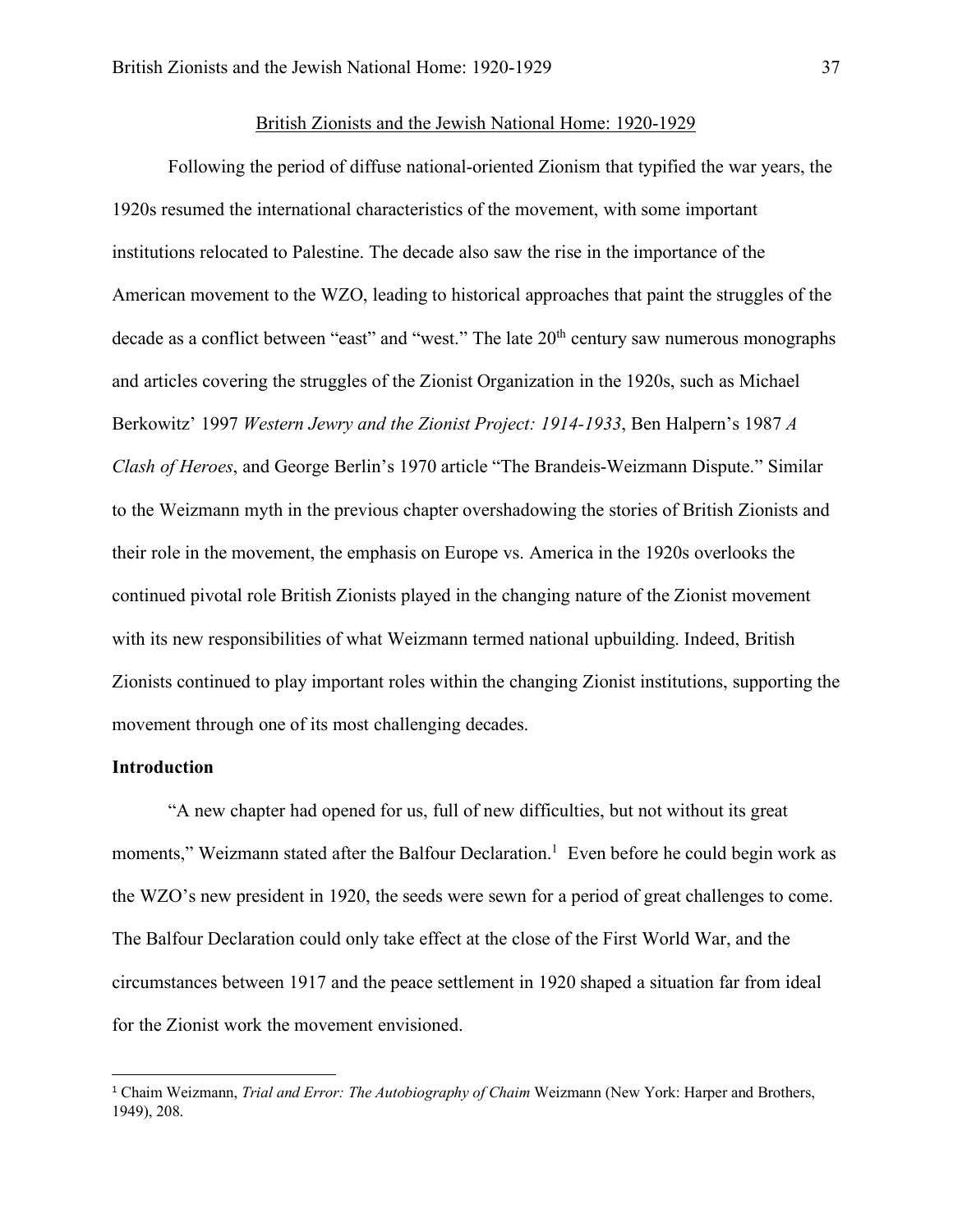# *Arab-Jewish Relations*

The first of these challenges arose almost as soon as the British occupied then-Turkish Palestine in 1917, when General Allenby conquered the province and initiated a military administration. Allenby observed the Hague Convention\* guidelines rigidly, maintaining the preexisting status quo to avoid charges of misconduct from the French, often to the detriment of Zionist aims.<sup>2</sup> For instance, the Chief Administrators, Generals Money, Watson, and Bols, refused to publish the Balfour Declaration in Palestine.3 The prevalent tendencies within the military administration were predisposed towards an anti-Zionist position, and whether intentionally or not, its actions prior to the advent of the civil administration in 1920 soured relations between Jews and Arabs.

Importantly, some Arab luminaries in Palestine were receptive towards the ideas in the Balfour Declaration and the Zionist aims at large. Indeed, King Hussein, the Sharif of Mecca defended the Balfour Declaration in 1918 through the *al-Qibia*, a Palestinian newspaper, writing that Palestine was "'a sacred and beloved homeland… [of] its original sons—the Jews.'"4 Hussein had never met with any Zionists, and his assessments likely stemmed from independent readings of the Koran that supported the Zionist message.<sup>5</sup> Hussein passed on his interpretation to his son, Emir Faisal, who would play an important role in the geopolitical landscape of Arabia in the coming years.

 <sup>\*</sup> Two conventions held in 1899 and 1907—in this context, Allenby observed Articles 42-56 of the 1907 Convention which laid out the precepts of an occupying power in wartime.

<sup>&</sup>lt;sup>2</sup> Ben Halpern, *A Clash of Heroes: Brandeis, Weizmann, and American Zionism* (Oxford: Oxford University Press, 1987), 179.

<sup>3</sup> Elie Kedourie, "Sir Herbert Samuel and the Government of Palestine," *Middle Eastern Studies* 5, no. 1 (January 1969): 47-48, https://www-jstor-org.proxy.wm.edu/stable/4282274.

<sup>4</sup> Isaiah Friedman, *British Miscalculations: The Rise of Muslim Nationalism, 1918-1925* (New Brunswick: Transaction Publishers, 2012), 320.

<sup>5</sup> Friedman, *British Miscalculations,* 321.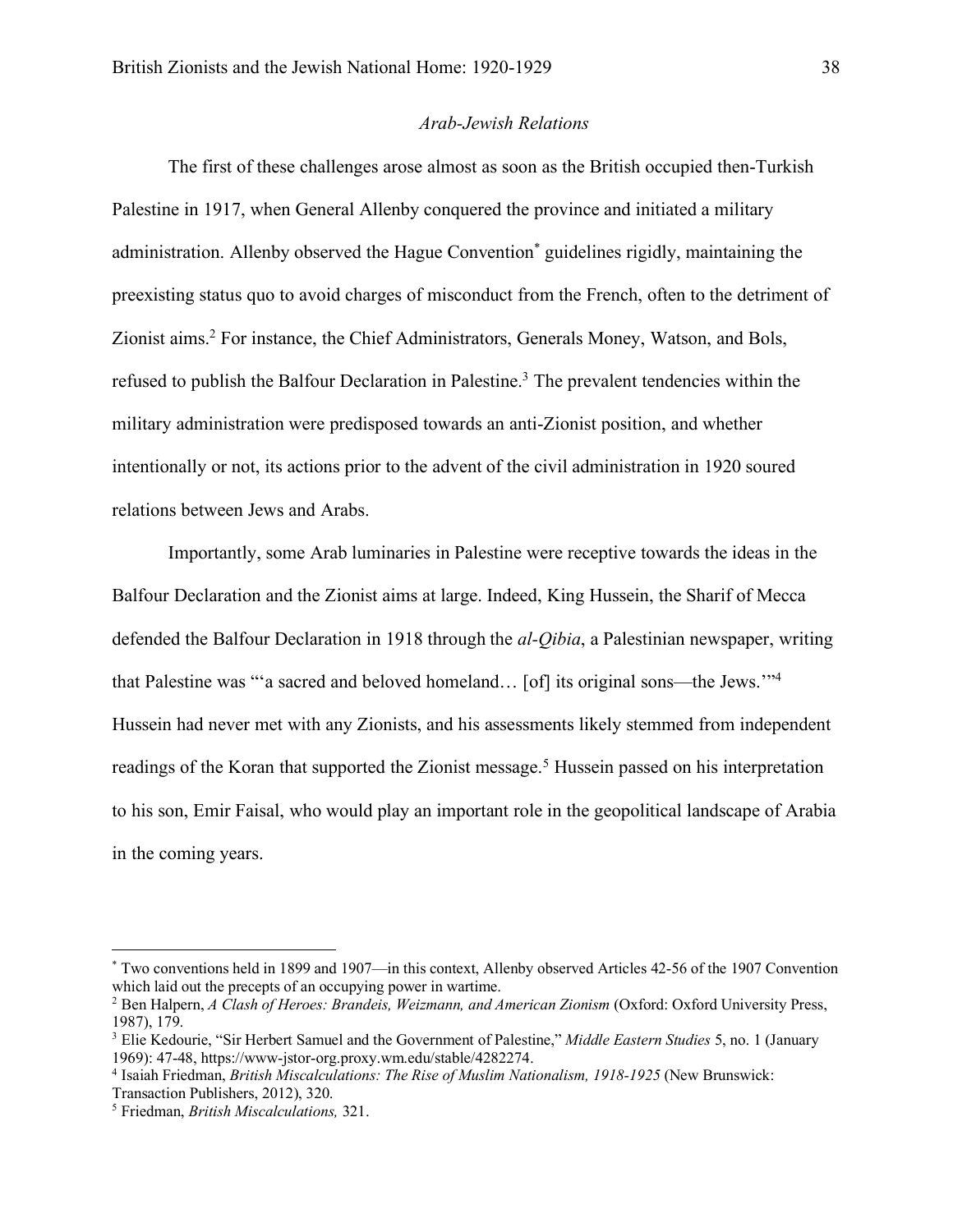In 1918, Weizmann headed the Zionist Commission in Palestine, leaving behind his diplomatic position in London to handle affairs on the ground. Weizmann encountered the realities of the military administration regarding the Balfour Declaration. He recorded that:

The Balfour Declaration… had never reached many of Allenby's officers.… They knew nothing about it, and nothing about the sympathy shown at that time to our aims and aspirations among prominent Englishmen of every walk of life.<sup>6</sup>

Weizmann and his allies in Palestine soon found that extracts of the famed anti-Semitic text, the *Protocols of the Elders of Zion, \** were circulating within the British Military Administration.7 Weizmann expressed these concerns in his Report to the Special Zionist Conference in London on 2 November 1918, albeit in more muted tones. The report noted, "The arrival of the Commission in Palestine… rendered the position of the British authorities more difficult.… We were spoken of as the Jews who came to Palestine to oust the poor Arab *fellaheen†* from their land," alluding to the British mismanagement of information.<sup>8</sup> Weizmann blunted his critique, saying, "The British authorities did their best to counteract all these vague rumours and all these insinuations, but first, they had not sufficient time to devote to this object, and secondly, they were not themselves sufficiently informed…to counteract all these vague and wrongful rumours."9 Despite Weizmann's careful tact in the report, both it and his reflections in *Trial and Error* illustrate the broad scholarly consensus that the military administration in Palestine had heightened the difficulties associated with the already challenging prospect of Arab-Jewish friendship.

 <sup>6</sup> Weizmann, *Trial and Error,* 217.

<sup>\*</sup> A fabricated work describing Jewish plans for world domination first published in Russia in 1903.

<sup>&</sup>lt;sup>7</sup> Weizmann, *Trial and Error*, 218.<br>† "Farmers" or "agricultural laborers" in the Middle East or North Africa.

<sup>&</sup>lt;sup>8</sup> "The Zionist Commission at Work," in *The Letters and Papers of Chaim Weizmann: Volume I; Series B: August 1898-1931,* ed. Barnet Litvinoff (New Brunswick: Transaction Books, 1983), 197.

<sup>9</sup> "The Zionist Commission at Work," in *The Letters and Papers of Chaim Weizmann,* ed. Litvinoff ,198.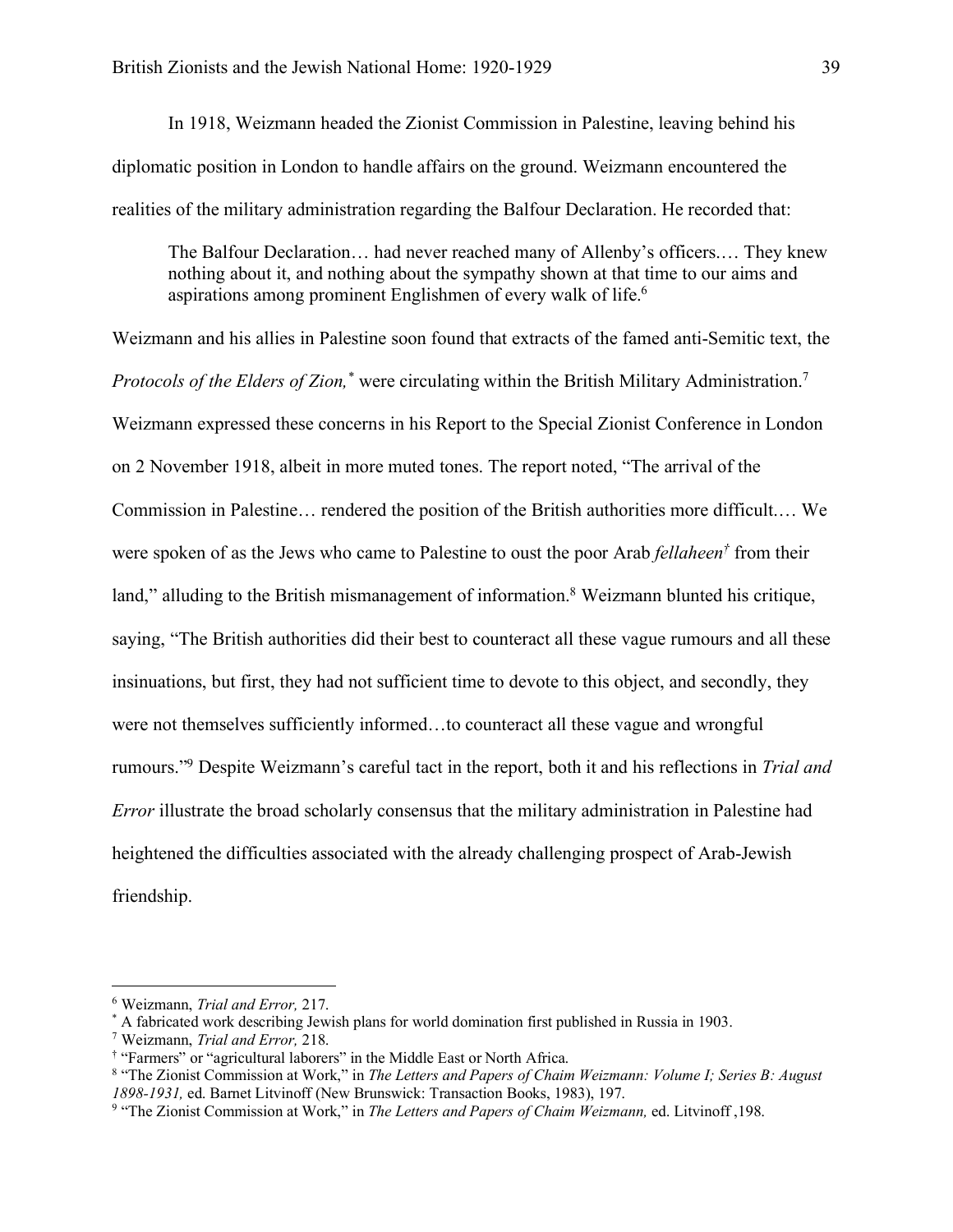Weizmann and the Commission also came into contact with the local Arab population and its dignitaries. He remarked in his autobiography, "Conversation and negotiation with Arabs are not unlike chasing a mirage in the desert: full of promise and good to look at, but likely to lead you to death by thirst."10 While this observation pertained to the Commission's discussions in Egypt, he was keen to recognize obstacles involved in rapprochement with Arabs across the region. Weizmann "judged Syrian leaders, Christian Arab landowners, and local Palestinian notables to be hostile and responsive to French-instigated propaganda."11 The Commission's report to the Special Zionist Conference in 1918 distinguished between the *fellaheen* and the *Effendis*, whom they judged to be the more dangerous of the two to Zionist activity. The report stated, "Their schemes are as much anti-Jewish as they were anti-British.… It is they who raised all the dust in the Press."12 Despite concern over Arab notables, Weizmann believed he had found an understanding ear in the person of Emir Faisal, King Hussein's son. Weizmann met Faisal in June of 1918, while the latter was serving his father as a military commander. The minutes from the discussion noted, "Shereef [sic] Faisal expressed his opinion of the necessity for cooperation between Jews and Arabs. He referred to the historical tradition of both races, and at the present time the need for close cooperation was necessary for both."13 The report from later that year reflected this cordiality, relating that Weizmann "was given the opportunity clearly to explain to him our aims and intentions, and I am authorized to state that we fully understood each other, and I think all these doubts and all these misinterpretations have totally disappeared."14 The Commission's work by the end of 1918 had uncovered evidence of serious

 <sup>10</sup> Weizmann, *Trial and Error,* 216.

<sup>11</sup> Halpern, *A Clash of Heroes,* 177.

<sup>º</sup> A man of high education or social standing in an eastern Mediterranean or Arab country

<sup>12</sup> "The Zionist Commission at Work," in *The Letters and Papers of Chaim Weizmann,* ed. Litvinoff, 201.

<sup>13</sup> "First Discussion with Faisal," in *The Letters and Papers of Chaim Weizmann,* ed. Litvinoff, 187.

<sup>14</sup> "The Zionist Commission at Work," in *The Letters and Papers of Chaim Weizmann,* ed. Litvinoff, 201.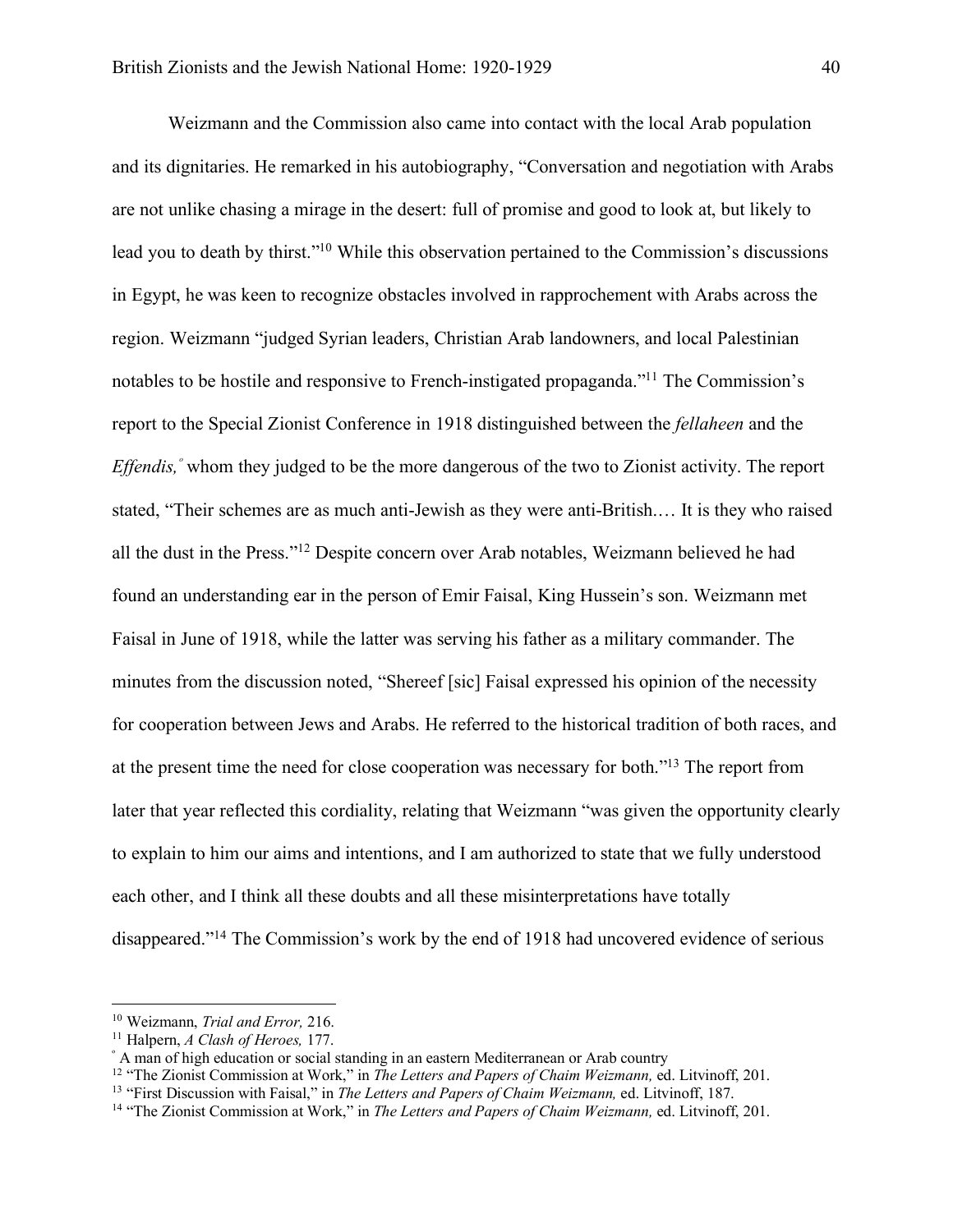obstacles relating to both Arab and British Military attitudes to the Zionist project, but the general attitude remained cautiously optimistic.

Zionist optimism about Arab rapprochement and British military cooperation suffered a major blow in 1919. Indeed, the origin of the Arab riots in Jerusalem in 1920 linked to the British Military Administration in 1919. The military administration theorized a union of Palestine, Syria, and Mesopotamia under Arab rule and under British protection; the British Government never approved this plan.<sup>15</sup> Emir Faisal, who had previously been amenable to Zionist aims, became swayed by this Pan-Arab sentiment.<sup>16</sup> The plan failed, and no serious uprising came to pass, as the riots of 1920 hardly counted as a major insurgency. Weizmann spoke to Colonel Meinerzhagen, who had uncovered the military administrations' efforts, and related their conversation in the Minutes of the Zionist Commission on 25 March. 1920. He reported, "[Meinerzhagen] explained that amongst officials of the present Administration not one was friendlily disposed to us."<sup>17</sup> At this point, Faisal was pushing for a United Syria, under which he would serve as king; Weizmann remarked of General Allenby's discussions with Faisal: "It struck me that in these negotiations with Faisal they had quite forgotten us [the Zionists.]"18 Following these riots and the botched response from the Military Administration, further cemented through the findings of the Palin Committee, Lloyd George and Lord George Curzon, then at the San Remo Conference, decided that the time had come to replace the military administration with a civil administration, which will be discussed in the following chapter.<sup>19</sup>

 <sup>15</sup> Friedman, *British Miscalculations,* 328.

<sup>16</sup> Friedman, *British Miscalculations,* 328.

<sup>17</sup> "Darkening Clouds," in *The Letters and Papers of Chaim Weizmann,* ed. Litvinoff, 285.

<sup>18</sup> "Darkening Clouds," in *The Letters and Papers of Chaim Weizmann,* ed. Litvinoff, 287.

<sup>19</sup> Freidman, *British Miscalculations,* 329.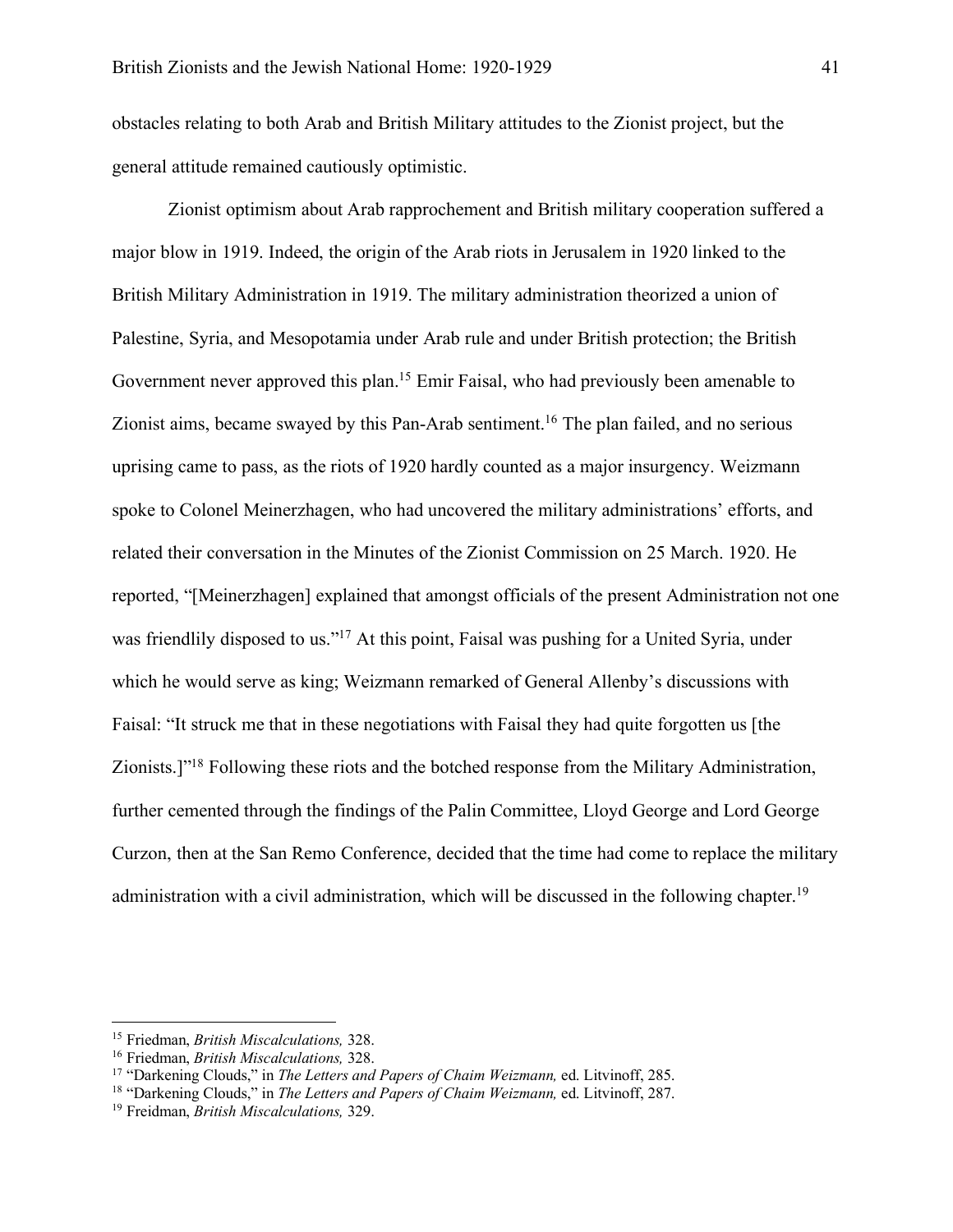The Arab-Jewish relations that seemed promising in 1918 now looked to be far more treacherous for the Zionists who were looking ahead to the 1920s.

# *The Rise of American Zionism*

Beyond the challenges associated with increasingly strained Arab-Jewish relations in Palestine, the second major challenge for the Zionist project came from within the movement itself. The outbreak of the First World War damaged the international infrastructure of the World Zionist Movement. Efforts to relocate said infrastructure to a neutral country failed to bring together the disparate national branches of the movement, and Weizmann and the British Zionists around him were able to spearhead the diplomacy to achieve the Balfour Declaration. However, the war also allowed Zionism beyond Europe to grow in prominence and relevance. The United States, as a neutral power with a vast bastion of Zionists and financial resources, was poised to elevate a new crop of leaders and ideologies into the fore.

Zionism in the United States had previously faced comparable challenges to Zionists in Britain, with an overwhelmingly anti-Zionist conservative Jewish base. In the face of these obstacles, an emergency Zionist Conference in 1914 created the Provisional Committee for General Zionist Affairs (PZEC), with the goal of raising one hundred thousand dollars for European relief.20 Convened by American Louis Lipsky and Russian Shmarya Levin, the conference chose Louis Brandeis as the PZEC's chairman.<sup>21</sup> While working within the American Jewish Congress (AJC) umbrella, Brandeis was able to use the PZEC to elevate Zionism's prestige among American Jewry and raise his own standing within the movement. As the PZEC continued to prove effective in its mission, the membership of the Federation of American

 <sup>20</sup> Halpern, *A Clash of Heroes,*110.

<sup>21</sup> Halpern, *A Clash of Heroes,*110.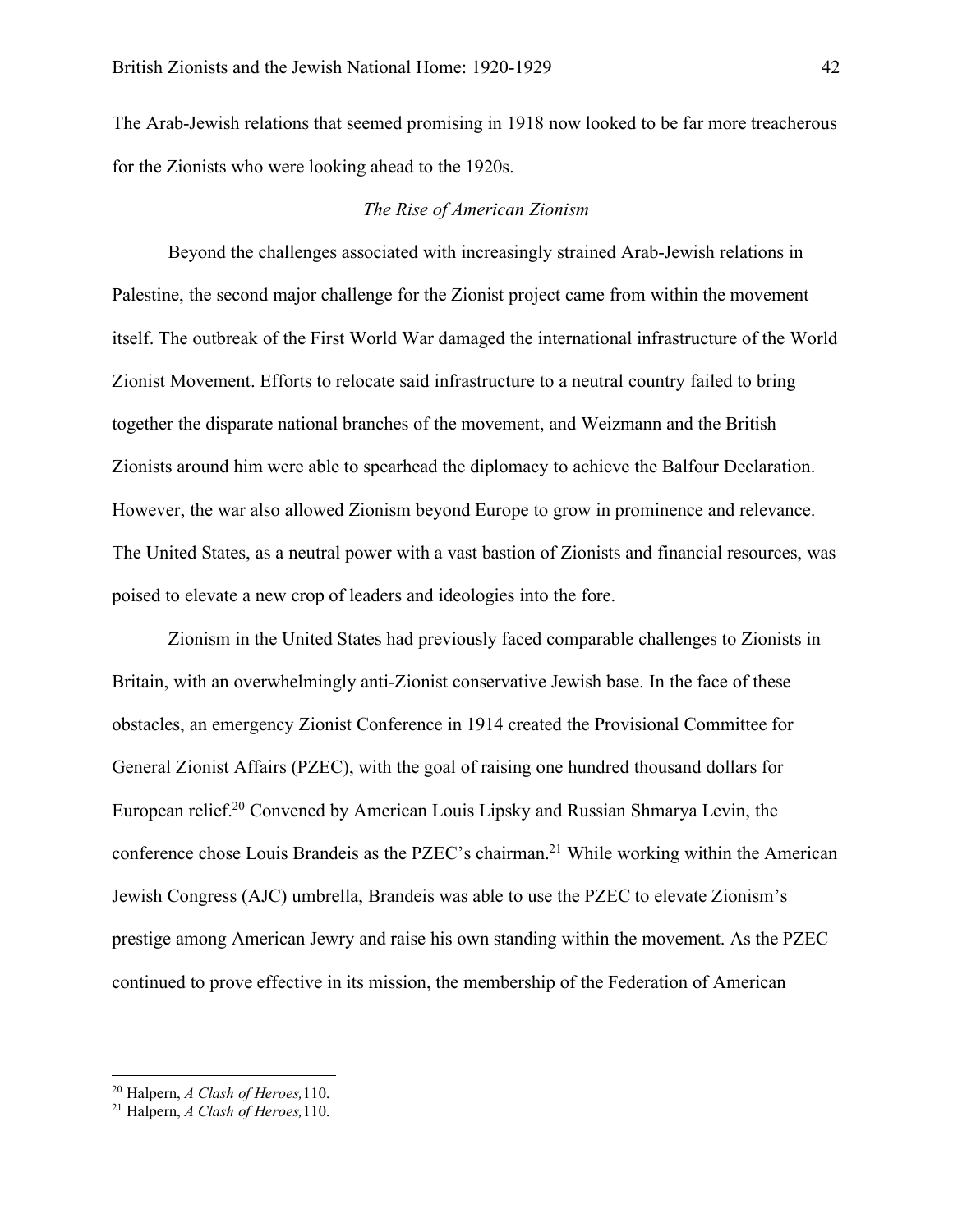Zionists (FAZ) and affiliated groups rose from twelve thousand in 1914 to one hundred fifty thousand in 1918.<sup>22</sup>

Louis Brandeis held his position at the forefront of American Zionism from 1914 while serving on the United States Supreme Court from 1916. His proximity to American government was important for the Zionist movement, but it also led to charges of incomplete commitment to the Zionist cause. Lipsky noted in his profile of Brandeis, "In all his past his Jewish heritage had played no real part except as auxiliary to his basic concepts.… He had to return to his own people. It was a long distance to go."23 Like Herzl, Brandeis was an assimilated Jew who faced an uphill battle in proving his commitment to Zionism. Nonetheless, Brandeis' personal leadership qualities were evident even to his critics like Lipsky, who wrote, "He inspired confidence and optimism with rare skill. He believed from the start that the allies would win and that one of the fruits of their victory would be the fulfillment of Herzl's program."24 Sokolow too observed:

The statesmanship, the genius of the organization, and the beneficent personal influence of the Honourable Louis D. Brandeis, Judge of the Supreme Court, has raised, strengthened, and secured in every direction the position of American Zionism not only in America, but also has increased its prestige and dignity abroad.25

Brandeis's increasingly prevalent position in American Zionism and American Zionism's increasing importance for the movement at large offered Brandeis an opportunity to push his views at the Zionist Conference following the end of the war, foreshadowing an eventual meeting with Weizmann.

<sup>&</sup>lt;sup>22</sup> Halpern, *A Clash of Heroes,* 115.<br><sup>23</sup> Louis Lipsky, *A Gallery of Zionist Profiles* (New York: Farrar, Straus and Cudahy, 1956), 153.

<sup>24</sup> Lipsky, *Gallery,* 158.

<sup>25</sup> Nahum Sokolow, *History of Zionism: 1600-1918,* vol. 2 (New York: KTAV Publishing House, 1969), first published 1919, 80.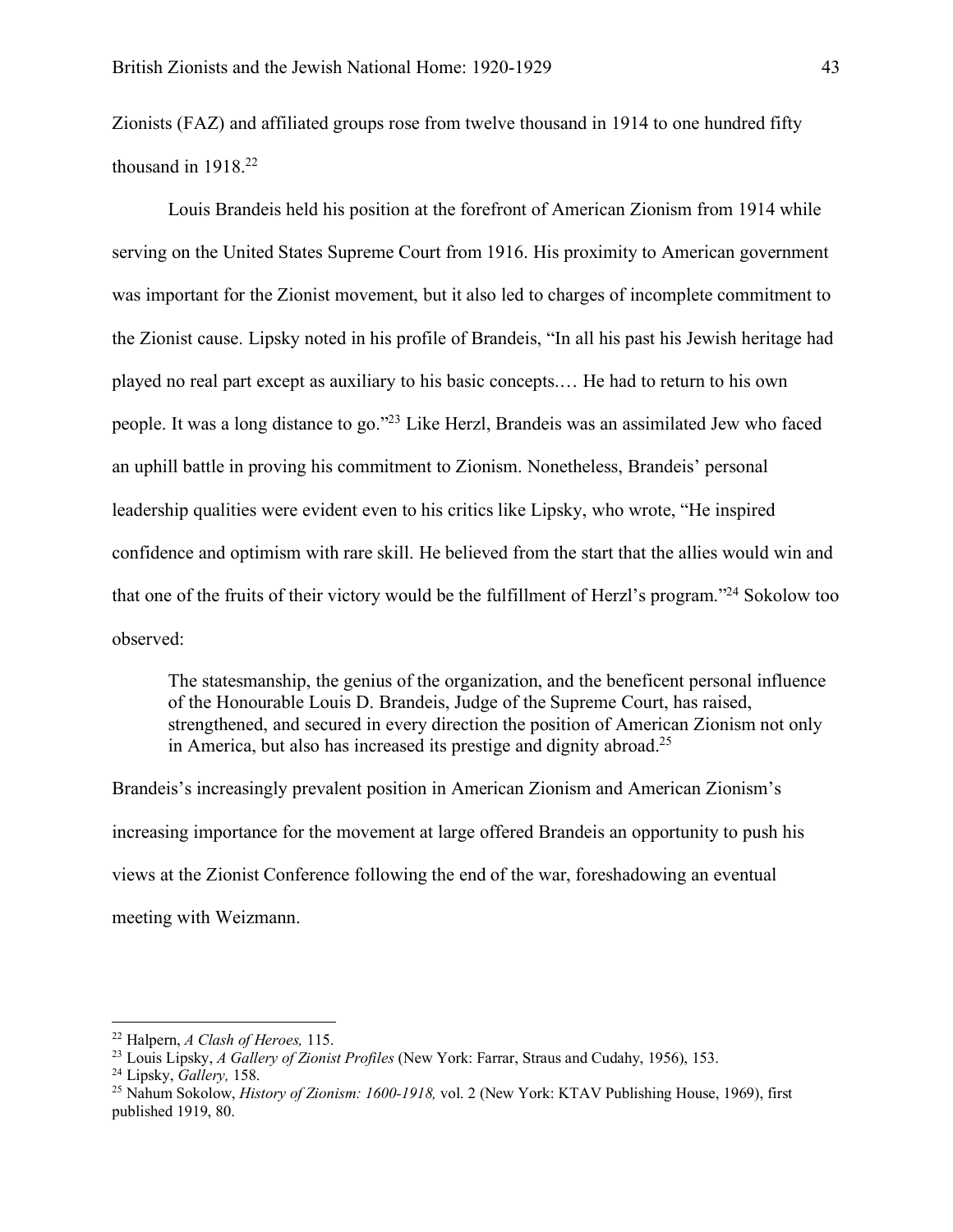Brandeis and Weizmann communicated regularly as early as 1917 amid diplomacy surrounding the Balfour Declaration. Weizmann needed American support for a British Protectorate in Palestine as outlined in what would become the Balfour Declaration, and looked to Brandeis to use his personal connection with President Wilson to secure such support.<sup>26</sup> Brandeis did not immediately acquiesce. In that crucial year, Henry Morganthau travelled to Turkey to mediate a possible separate peace between the Ottomans and the British, which had it occurred would have ended any Zionist hopes pinned on the British. Brandeis supported this venture as an extension of official American foreign policy.27 Weizmann on the other hand was able to secure a role as Britain's representative on the mission, and with the help of American Zionist Felix Frankfurter, successfully prevented the separate peace opportunity between the Ottoman Empire and Britain.28 As time passed, Brandeis reversed his position to support Weizmann and the British aim. Weizmann later wrote that Brandeis, "did more than press the idea of a Jewish Palestine under a British Protectorate. He carried on a general work of clarification."29

Weizmann and Brandeis met for the first time in July of 1920 at the first Zionist Conference in the postwar period. It marked a newfound American prominence in the movement which had not existed in the prior international Zionist framework. Weizmann and Brandeis had emerged from the backgrounds of their respective domains to become leaders of European (though Weizmann's claim to represent all European Zionism is potentially a stretch) and American Zionism, respectively. The meeting between the two of them would prove rocky and the substance of their disagreements would shape Zionist activity over the course of the decade.

 <sup>26</sup> Barnet Litvinoff ed., *The Letters and Papers of Chaim Weizmann*, 154.

<sup>27</sup> Halpern, *A Clash of Heroes,* 161.

<sup>28</sup> Halpern, *A Clash of Heroes,* 153.

<sup>29</sup> Weizmann, *Trial and Error,* 193-94.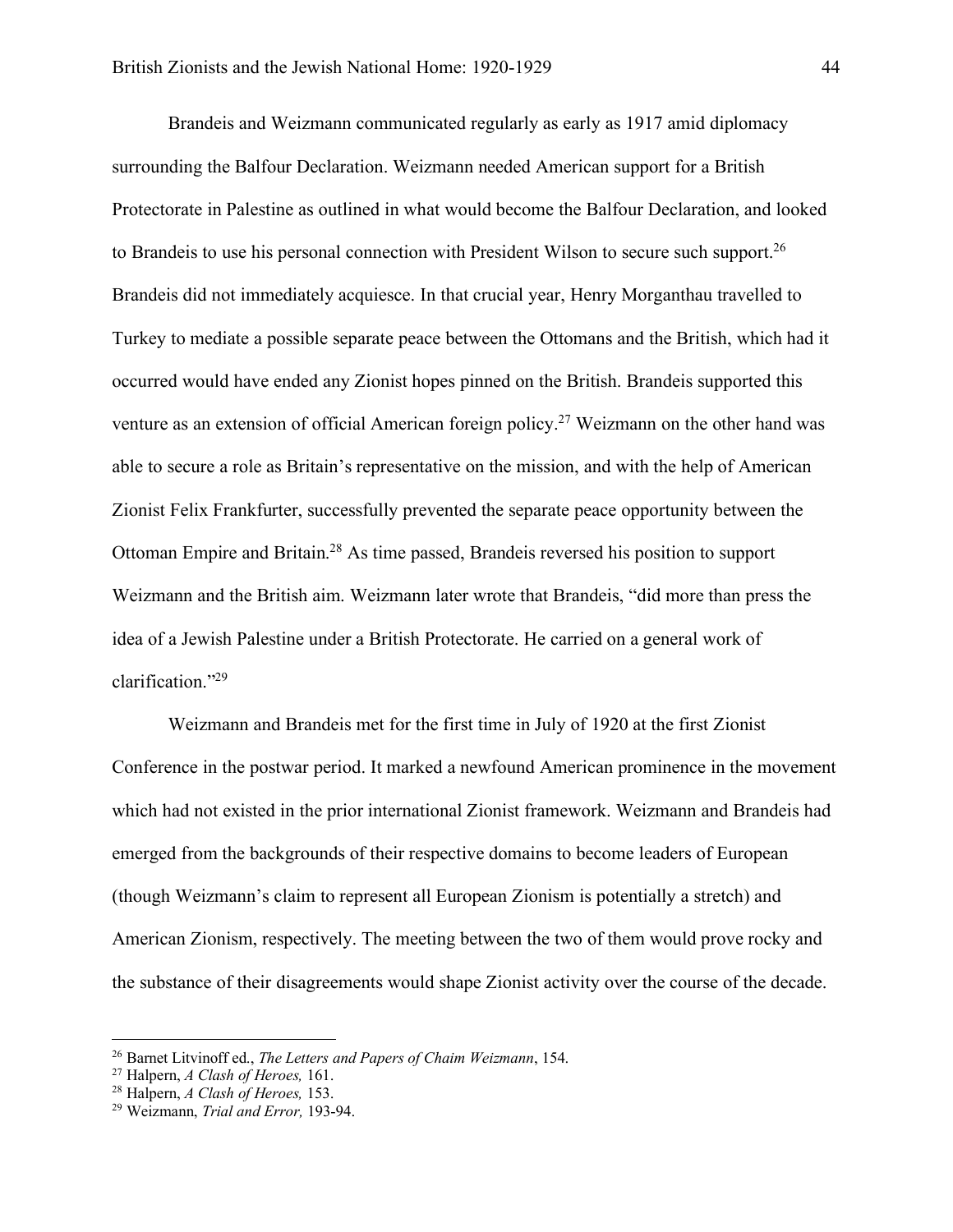# *The London Zionist Conference of 1920*

At the first united Zionist Conference since the start of the First World War, Weizmann and Brandeis each put forth their own vision for how the movement should proceed now that Jewish settlement in Palestine was guaranteed under a British Protectorate. The two leaders had different conceptions of the role of the Zionist Organization in the coming years, as well as how the movement should allocate funds raised internationally. As the conference progressed, Weizmann and Brandeis became increasingly antagonistic, with Weizmann and his positions becoming the dominant guiding principles for the Zionist Organization during the 1920s.

One of the first points of contention that arose between the Americans and the European Zionists was the American proposition of dissolving the Zionist Commission and reformulating the body as a Jewish Advisory Council, working in tandem with the new civil administration in Palestine. The conference rejected this proposal.<sup>30</sup> Brandeis understood the Zionist Commission to have outlived its purpose, given that the political aims of the Zionist movement had been fulfilled in the Balfour Declaration.<sup>31</sup> Weizmann did not go as far as to say that the political side of Zionism was at an end, but he noted in a speech to the conference that "our work today is very different from what it has hitherto been.… The practical work of building up a Jewish Palestine requires a different kind of machine from that which is called for by propaganda."32 However, Weizmann made clear that his time in Palestine with the Zionist Commission, witnessing the anti-Semitism and poor cultivation of Arab relations under the Military Administration, led him to conclude, "for those whose facile optimism had led them to believe that all political problems

 <sup>30</sup> George Berlin, "The Brandeis-Weizmann Dispute," *American Jewish Historical Quarterly* 60, no. 1 (1970), 42, http://www.jstor.org/stable/23877928.<br><sup>31</sup> Berlin, "The Brandeis-Weizmann Dispute," 42.

<sup>&</sup>lt;sup>32</sup> "Building the Jewish National Home," in *The Letters and Papers of Chaim Weizmann*, ed. Litvinoff, 295.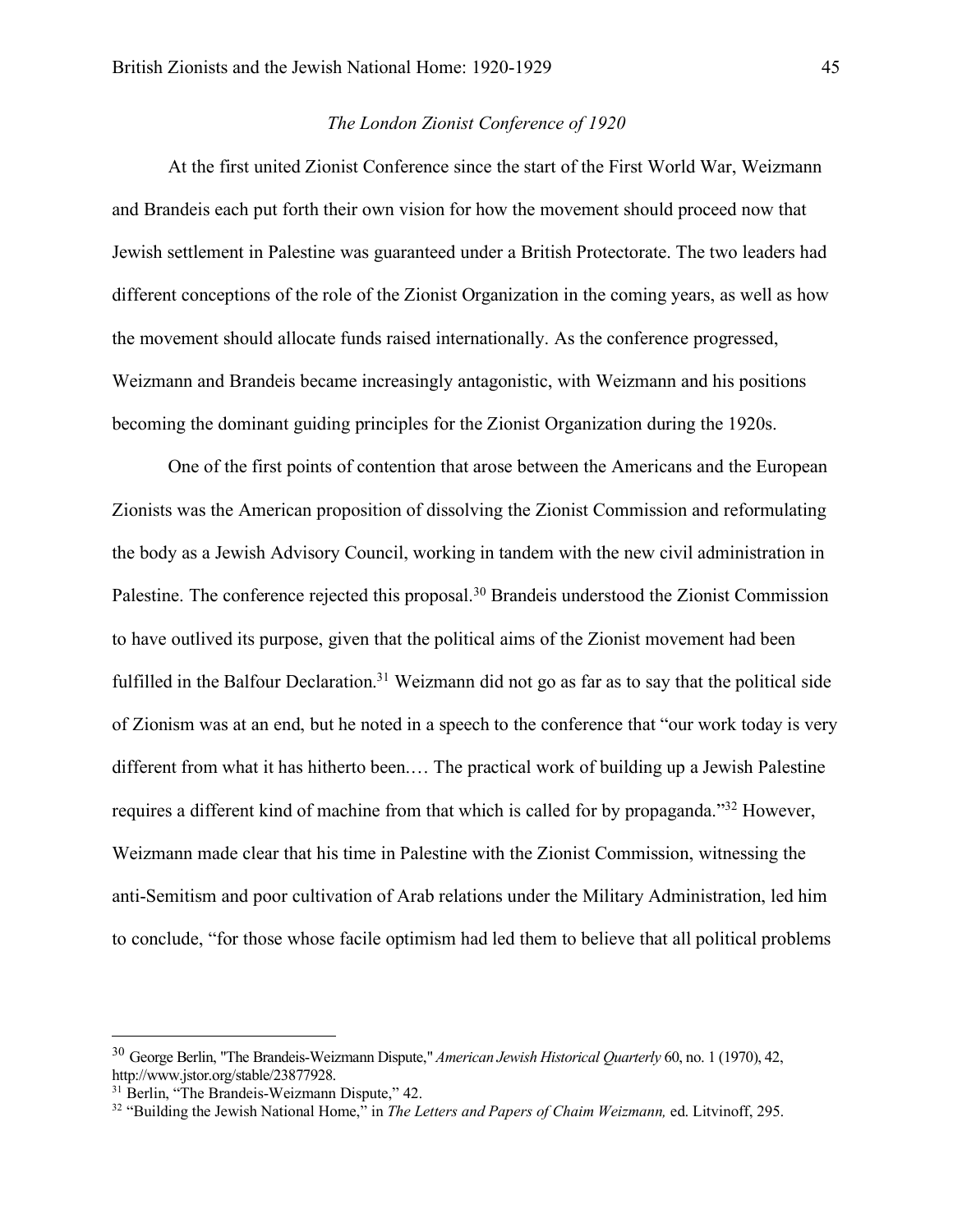were safely, out of the way," the riots of 1920 should have proven otherwise.<sup>33</sup> Over the course of Weizmann's career in Zionism, he developed political Zionist leanings almost in equal measure with his earlier practical Zionist attitudes.<sup>34</sup>

Another major shift the American proposed was a wholesale reorientation of the Zionist infrastructure and governing bodies, moving most elements to Palestine and creating a Palestine Executive to replace the international Zionist Executive. These proposals from the Brandeis faction fell in line with Weizmann's ideas about altering Zionist infrastructure for the new tasks at hand, but controversy arose over who would serve on the Palestine Executive. The Americans wanted the sole criteria to be efficient service, and that current Zionist officials serving in Palestine were to be retired.<sup>35</sup> This criterion would also allow for non-Zionist Jews to serve on the Palestine Executive. Weizmann and Sokolow supported Brandeis' plan privately but upon seeing the outrage it caused on the floor of the conference, Weizmann chose not to support it publicly.36 This political maneuver aligned with Moses Gaster's portrayal of Weizmann's character in the previous chapter and negatively affected Brandeis attitude toward Weizmann. Ultimately, the Palestine Executive became an official body within Zionism, but the Europeans successfully lobbied to keep the group exclusively under control of Zionist members.

The third and perhaps the most significant point of dispute between Brandeis and Weizmann at the conference was the issue of fundraising. Brandeis proposed a system of national Zionist federations that would each raise funds exclusively for practical tasks of developing infrastructure for Jewish settlement in Palestine.<sup>37</sup> Brandeis and the Americans had

 <sup>33</sup> Weizmann, *Trial and Error,* 256.

<sup>34</sup> Berlin, "The Brandeis-Weizmann Dispute," 44.

<sup>&</sup>lt;sup>35</sup> Berlin, "The Brandeis-Weizmann Dispute," 46.

<sup>&</sup>lt;sup>36</sup> Berlin, "The Brandeis-Weizmann Dispute," 48.

<sup>37</sup> Berlin, "The Brandeis-Weizmann Dispute," 49.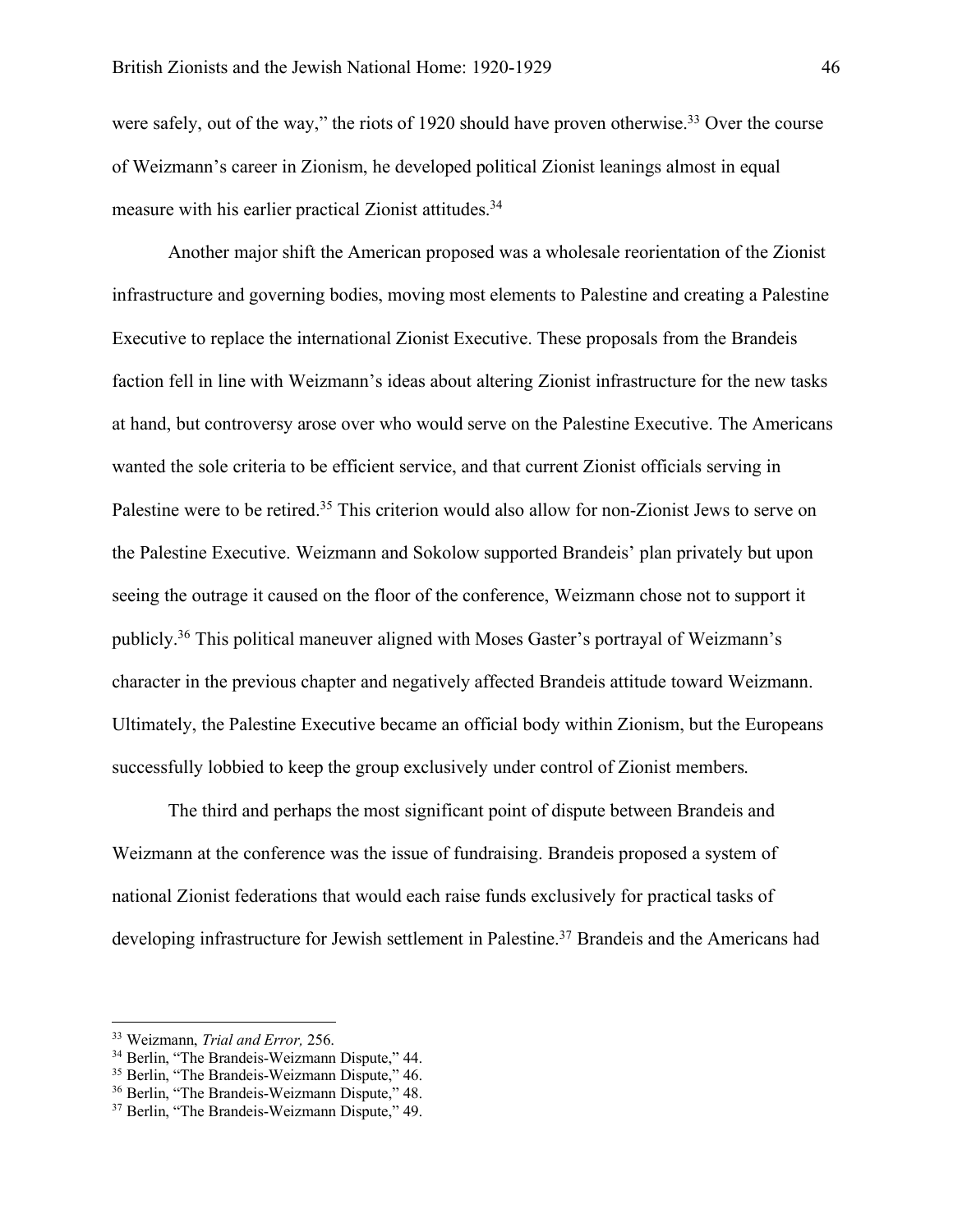proven during the war that the American Jewish fundraising apparatus was by far the most potent among any potential national federation, and this proposal explicitly favored the Americans. Brandeis also dispatched a team of three men known as the Reorganization Commission to conduct a study on the use of funds in Palestine and Zionist activities therein. They reported their findings after the American proposal had failed in London, but they found Zionist achievements to be woefully out of step with the propaganda; they recommended drastic changes that fell on deaf ears.38 Weizmann opposed the federation approach to fundraising at the London Conference because he believed it would undermine the power of the WZO and the biennial Zionist Congress.39 The Europeans ultimately struck down the proposal, though the issue of fundraising would protract the conflict between Brandeis and Weizmann in the coming year.

With Weizmann and the Europeans ostensibly emerging triumphant over Brandeis and the Americans in London, the contours of the Zionist movement crystallized for the 1920s. In 1921, Weizmann created the Keren Hayesod,\*\* a centralized fundraising body that amended none of the concerns the Reorganization Commission raised, which had been published by this point. Indeed, Berkowitz suggested, "It was, above all, the events surrounding the reaction to the Reorganization Commission report which prompted Weizmann's handling of the Keren Hayesod, and the removal of Brandeis and his ally, Julian Mack, from the leadership of Zionism in the United States in 1921."40 Weizmann had consolidated his power over Zionism, with Louis Lipsky, his trusted ally in control in the United States. To execute his vision, Weizmann looked westward to many British Zionists who helped staff the new Palestine Executive, raise support

 <sup>38</sup> Michael Berkowitz, *Western Jewry and the Zionist Project, 1914-1933* (Cambridge: Cambridge University Press, 1997), 62.

<sup>&</sup>lt;sup>39</sup> Berlin, "The Brandeis-Weizmann Dispute," 49.<br>\*\* The Foundation Fund

<sup>40</sup> Berkowitz, *Western Jewry,* 63.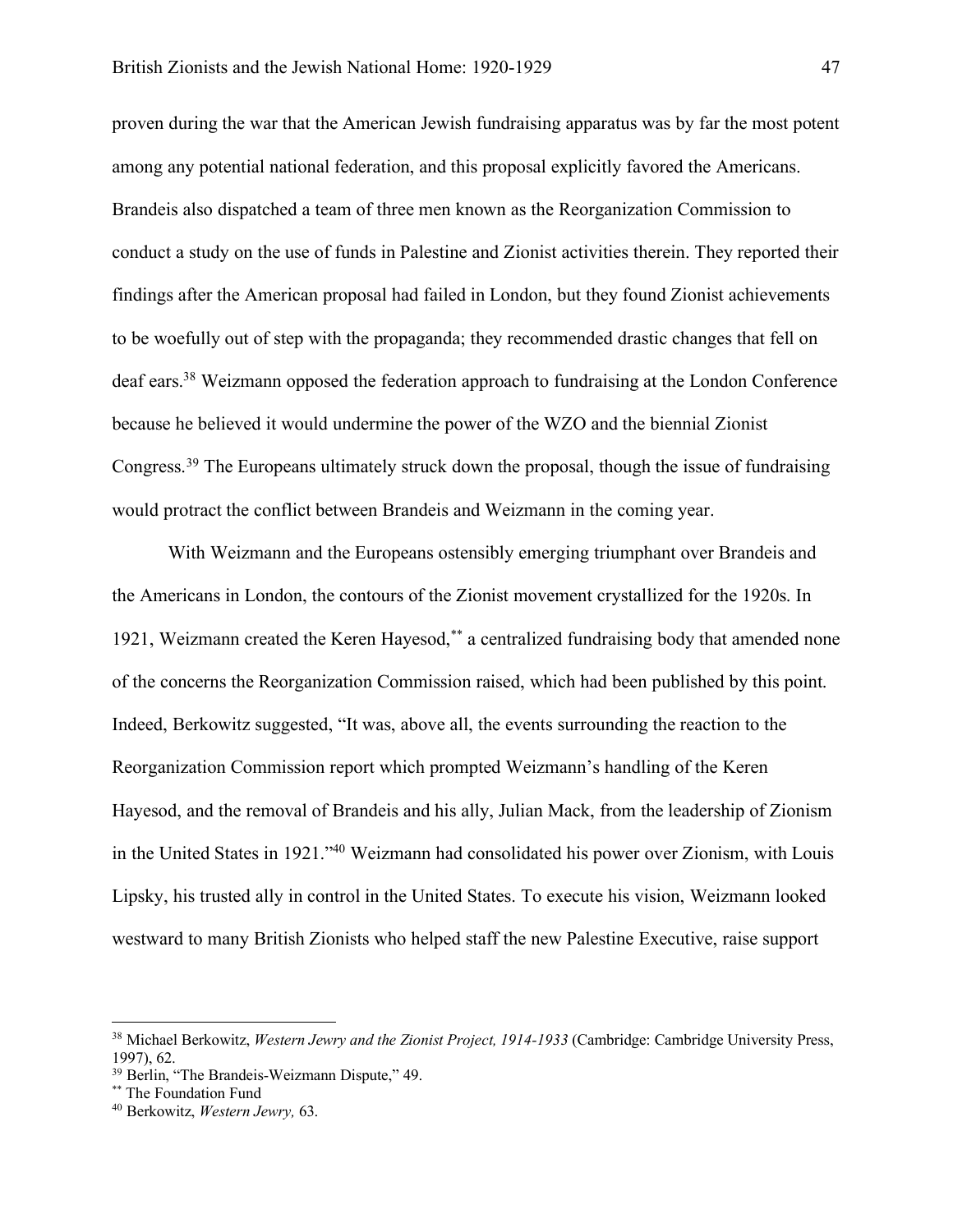for the Keren Hayesod, continue the political tasks of the Zionist Movement, and facilitate détente with the Arabs.

# **Sir Alfred Mond, later Baron Melchett**

An affluent assimilated British Jew, Sir Alfred Mond was a latecomer to the Zionist movement, one who had not struggled through the early years before the First World War. In the years following the Balfour Declaration and successful Zionist propaganda, Mond became sympathetic to the movement. Weizmann told the story of his visit to Palestine in 1920 with Mond, noting:

Sir Alfred showed himself—hard headed man of affairs that we all took him to be profoundly susceptible to the more romantic aspects of the work. I remember still the shock of astonishment which went through me when, as we stood watching a group of *chalutzimº* breaking stones for the road between Petach Tikvah and Jaffa, I observed how very close he was to tears.<sup>41</sup>

Clearly Mond came to understand the Zionist project as something of profound importance for the Jews. Weizmann's wife Vera said of Mond, "[He] was a financial genius—and an active supporter of the Palestine to be."<sup>42</sup> He donated handsomely to the movement and eventually became the president of Weizmann's new fundraising organization, the Keren Hayesod, in London. $43$ 

Weizmann travelled to the United States in 1921 to press his advantage against the Brandeis Group and officially create the Keren Hayesod. The organization featured regional presidents with a headquarters in London. Mond assumed "chairmanship in England of K.H. and of the Economic Council for Palestine" that same year, making him the most powerful figure

º Laborers in Palestine working collectively, usually for agricultural purposes.

<sup>41</sup> Weizmann, *Trial and Error,* 264.

<sup>42</sup> Vera Weizmann, *The Impossible Takes Longer: The Memoirs of Vera Weizmann, Wife of Israel's First President, as Told to David Tutaev* (New York: Harper and Row, 1967), 67.

<sup>43</sup> Stuart Cohen, *English Zionists and British Jews: The Communal Politics of Anglo-Jewry, 1895-1920* (Princeton: Princeton University Press, 1982), 281.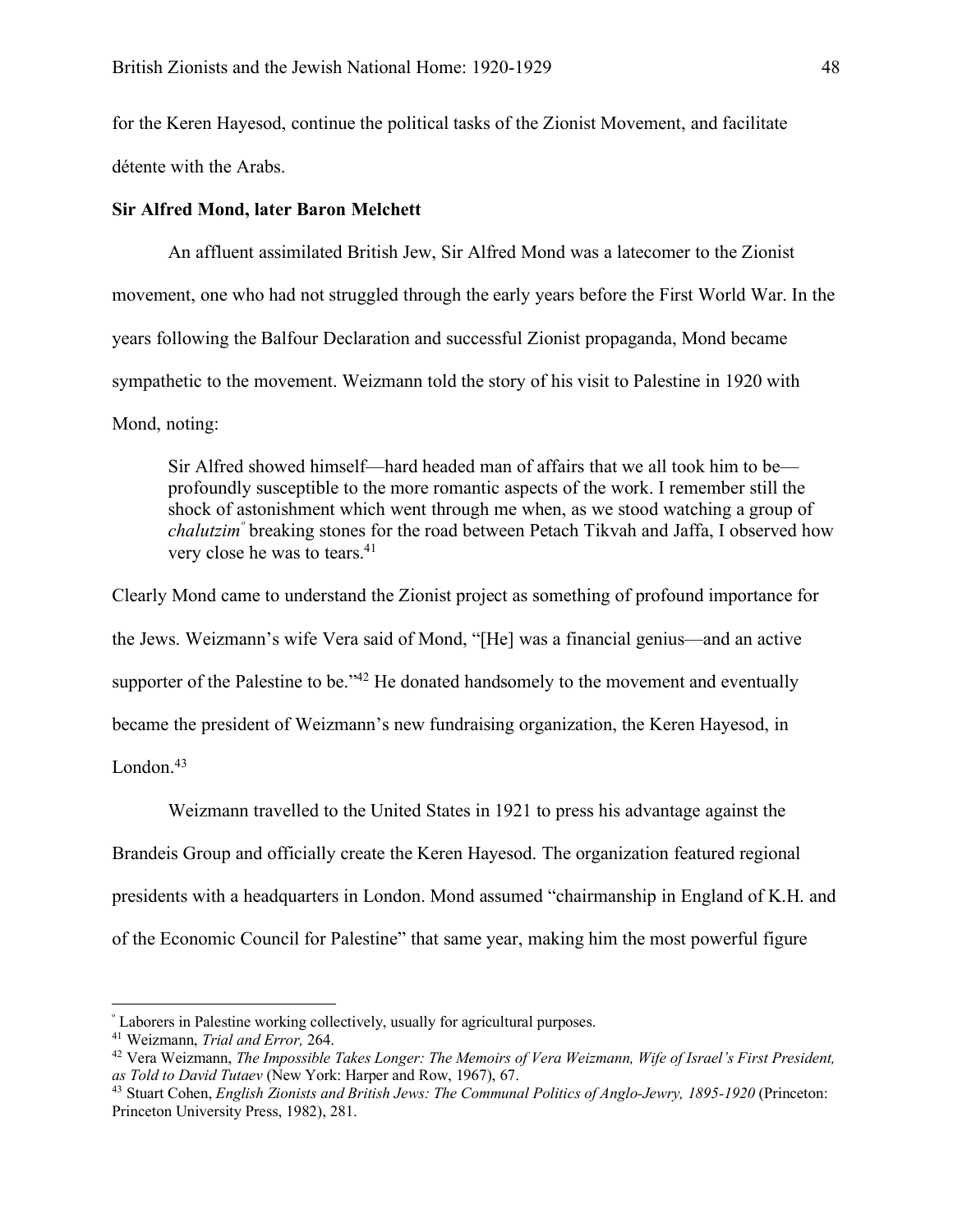within the Keren Hayesod structure.<sup>44</sup> In an earlier speech in Jerusalem on 30 January 1921 discussing the development of infrastructure, Weizmann expressed confidence in Mond and his handling of the Keren, noting, "We still have to organize the work and find the means. I am an optimist.…Sir Alfred Mond and his friends will watch the situation, and they will organize the work. Our means are limited, but we are richer than the rich Jews. Our treasury is the whole nation."45 With fundraising as a chief concern for Weizmann at the start of the 1920s given his priorities at the 1920 London Conference, his trust in Mond to handle the issue takes on added significance.

Despite the confidence Weizmann showed in Mond at Jerusalem, Weizmann spoke very differently when making a statement for the ZOA National Executive Committee in New York on 10 April, 1921. In noting the incumbent fundraising responsibilities for Jews worldwide, Weizmann said, "It is the soul behind the machine which has made the machine go. Mond is a greater financier than I, but without us, Mond is impossible. And without me, Mond is zero."46 Based on this statement and his scant acknowledgement of Mond in *Trial and Error*, Weizmann evidently did not consider the contributions of bureaucratic functionaries to be on the same level as the those of the political figures within the Zionism movement.

Even after 1926, when the Keren Hayesod headquarters were relocated to Palestine, Mond continued to serve in his capacity with diligence and efficiency. The *Jewish Chronicle*  printed a speech Mond delivered to the Jews of New York on 23 September 1923, in which he explained,

The *Keren Hayesod* was carrying out the purpose of its founders, and serving the needs of the Jewish Homeland to the extent of the means which the Jewish people were placed at its disposal. It was receiving and caring for the incoming immigrants at the stations in

 <sup>44</sup> "Practical Problems," in *The Letters and Papers of Chaim Weizmann,* ed. Litvinoff, 299.

<sup>45</sup> "A Reply to Critics," in *The Letters and Papers of Chaim Weizmann,* ed. Litvinoff, 302.

<sup>46</sup> "Conflict with the Brandeis Group," in *The Letters and Papers of Chaim Weizmann,* ed. Litvinoff, 317.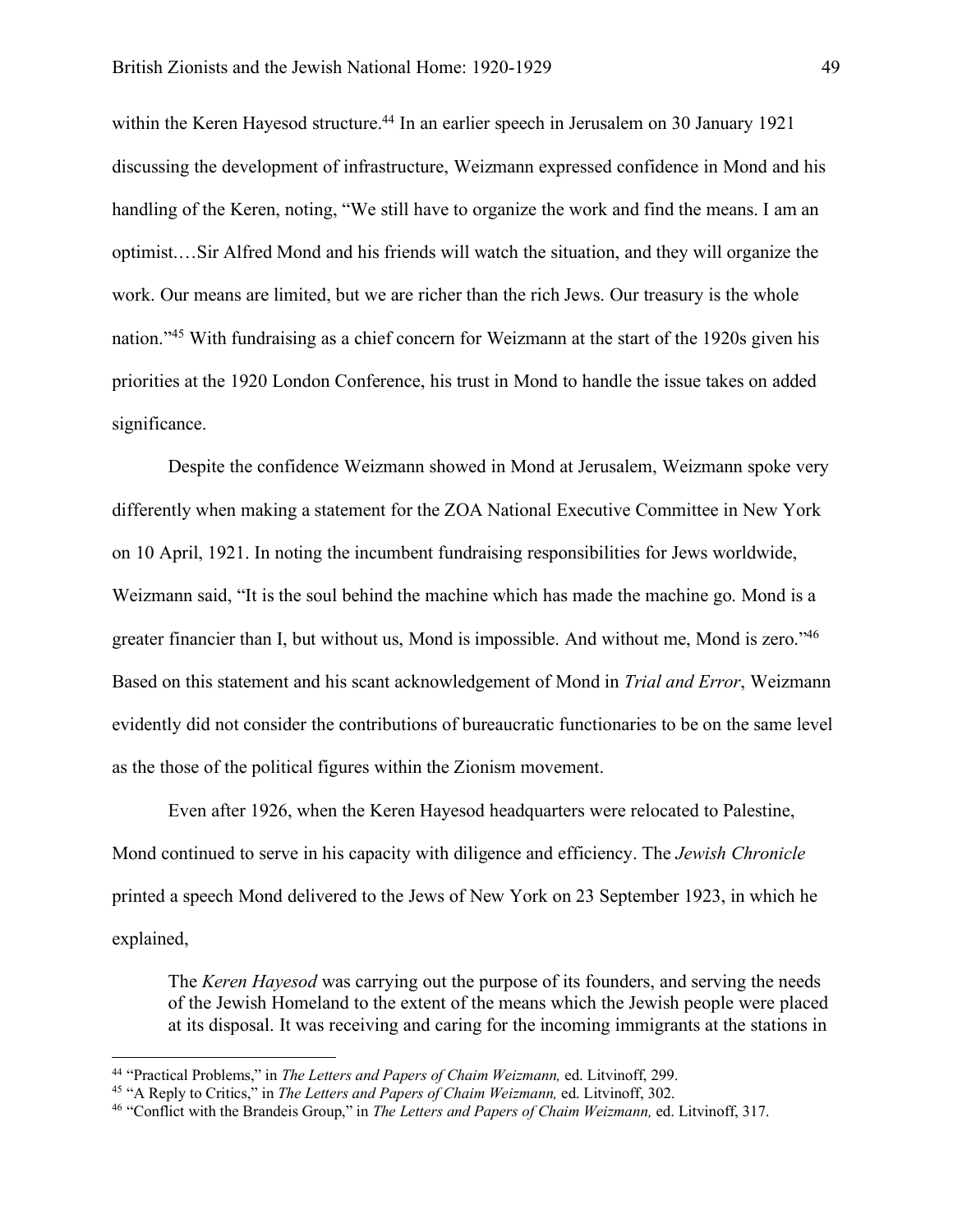Jaffa and Haifa, looking after their health and providing them with employment. It was supporting a network of thirty-five Hebrew schools.<sup>47</sup>

Notwithstanding Mond's clear interest in marketing the Keren for his audience, his optimism and confidence in the success of the enterprise had not diminished from his start in 1921. He made clear his deep personal feelings for the movement and his mission in an interview with *The New Palestine* that same year, when he said:

Is it not indeed a great idea, the consummation and fruition of which we are witnessing in wonder and amasement to-day, an idea which the sword and fire, dungeon and persecution, have been powerless to kill? What is called Zionism is the oldest Nationalist movement in the world  $48$ 

Although finances fluctuated, as evidenced in a sharp decline reported from October of 1925, the Keren Hayesod under Mond was undoubtedly progressing in the direction Weizmann had originally envisioned.49 Mond shared Weizmann's conviction that developing the Jewish National Home first required funds, later coupled with individual and group labor effort.

In addition to his position as head of the Keren Hayesod, Mond's name was on the short list for candidates to fill the proposed Jewish agency. First introduced in 1923, the Jewish Agency as stipulated fulfilled many of the original interests Brandeis had voiced in 1920—the Agency would be constituted separately from the Zionist Organization and would function in Palestine to represent the Jews before the Mandate Government.<sup>50</sup> The provisional memorandum from 18 December 1923 indicated that Albert Einstein and Alfred Mond had each accepted positions on the agency, with Mond calling it, "one of the greatest honours that that can be conferred on me to serve on a Board of that kind."51 The Jewish Agency fulfilled its initial

 <sup>47</sup> "Sir Alfred Mond to the Keren Hayesod: Address to New York Jews," *Jewish Chronicle,* October 5 1923, 23.

<sup>48</sup> "Jewry's World Mission: Address by Sir Alfred Mond," *Jewish Chronicle,* October 18 1923, 29.

<sup>49</sup> "The Palestine Foundation Fund: Decline in Income," *Jewish Chronicle,* November 20 1925, 24.

<sup>50</sup> "The Jewish Agency Proposal," in *The Letters and Papers of Chaim Weizmann,* ed. Litvinoff, 414.

<sup>51</sup> "The Jewish Agency Proposal," in *The Letters and Papers of Chaim Weizmann,* ed. Litvinoff, 415.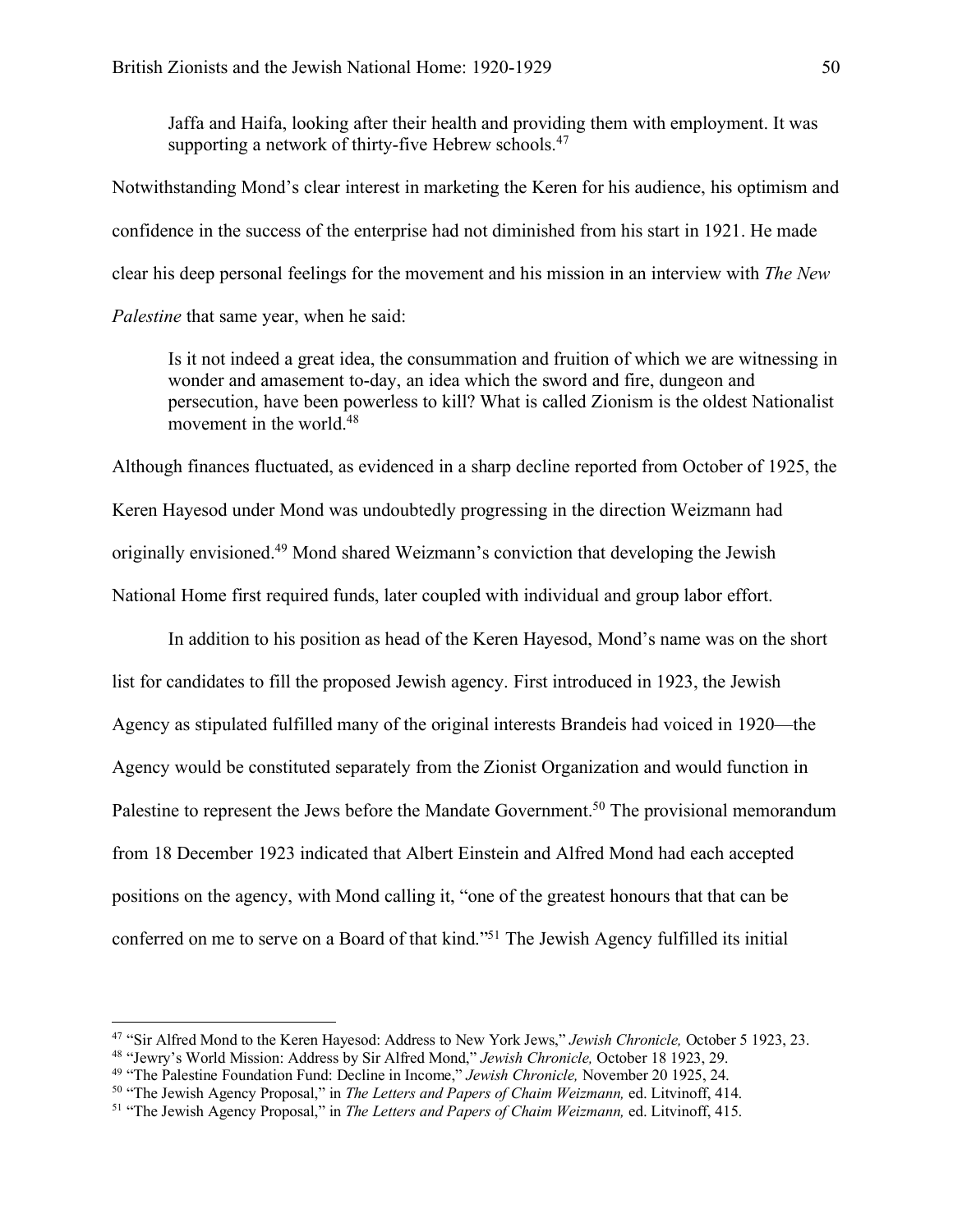promise in 1929, realizing Brandeis' objective of including non-Zionists in the organization. Mond, who in 1928 received the title 1<sup>st</sup> Baron Melchett, was elected as chairman of the council, alongside Weizmann as President.<sup>52</sup> Despite the undoubted importance Melchett placed in his position in the Agency, he resigned from his post alongside Weizmann in 1930 amid tension and dissatisfaction with the British Government.53 Though Melchett became part of the Agency on the basis of his financial acumen, his role in the Zionist Organization beyond serving as president of the Keren Hayesod demonstrated that he was not "zero" without Weizmann.

Beyond Melchett's organizational contributions to the Zionist efforts through the positions he held within various bodies, he was also one of the greatest individual philanthropists in Palestine during the decade. Vera Weizmann noted, "He [Melchett] bought large tracts land, a few thousand dunam,\* and called it Tel Mond, his object being to parcel it out and make it possible for various people to buy enough land to settle on."54 Founded in 1929, Tel Mond still stands in the state of Israel today. The *Jewish Chronicle* recorded Melchett's agricultural undertaking at Tel Mond, "Palestine Plantations Limited," the country's "first large-scale citrous [sic] development company."55 In demonstration of Melchett's evident generosity, the Jerusalem correspondent for the *Chronicle* highlighted that "the most striking feature [of the company] is perhaps the evidence of close attention that has been paid to the welfare of the labourers. These are all, of course, Jewish."56 Given the importance of agricultural development in Palestine for Zionist propaganda in the 1920s, Melchett's citrus company at Tel Mond was an important, if limited, realization of these goals.

 <sup>52</sup> "Need for Self-Reliance," in *The Letters and Papers of Chaim Weizmann,* ed. Litvinoff, 556.

<sup>53</sup> Vera Weizmann, *The Impossible Takes Longer,* 110.

<sup>\*</sup> Dunam was a measure of land used in the former Ottoman Empire, equal to about 900 square meters.

<sup>54</sup> Vera Weizmann, *The Impossible Takes Longer,* 67.

<sup>55</sup> "Tel Mond: Great Plantations Project," *Jewish Chronicle,* June 6, 1930, 25.

<sup>56</sup> "Tel Mond: Great Plantations Project, *"Jewish Chronicle,* June 6, 1930, 25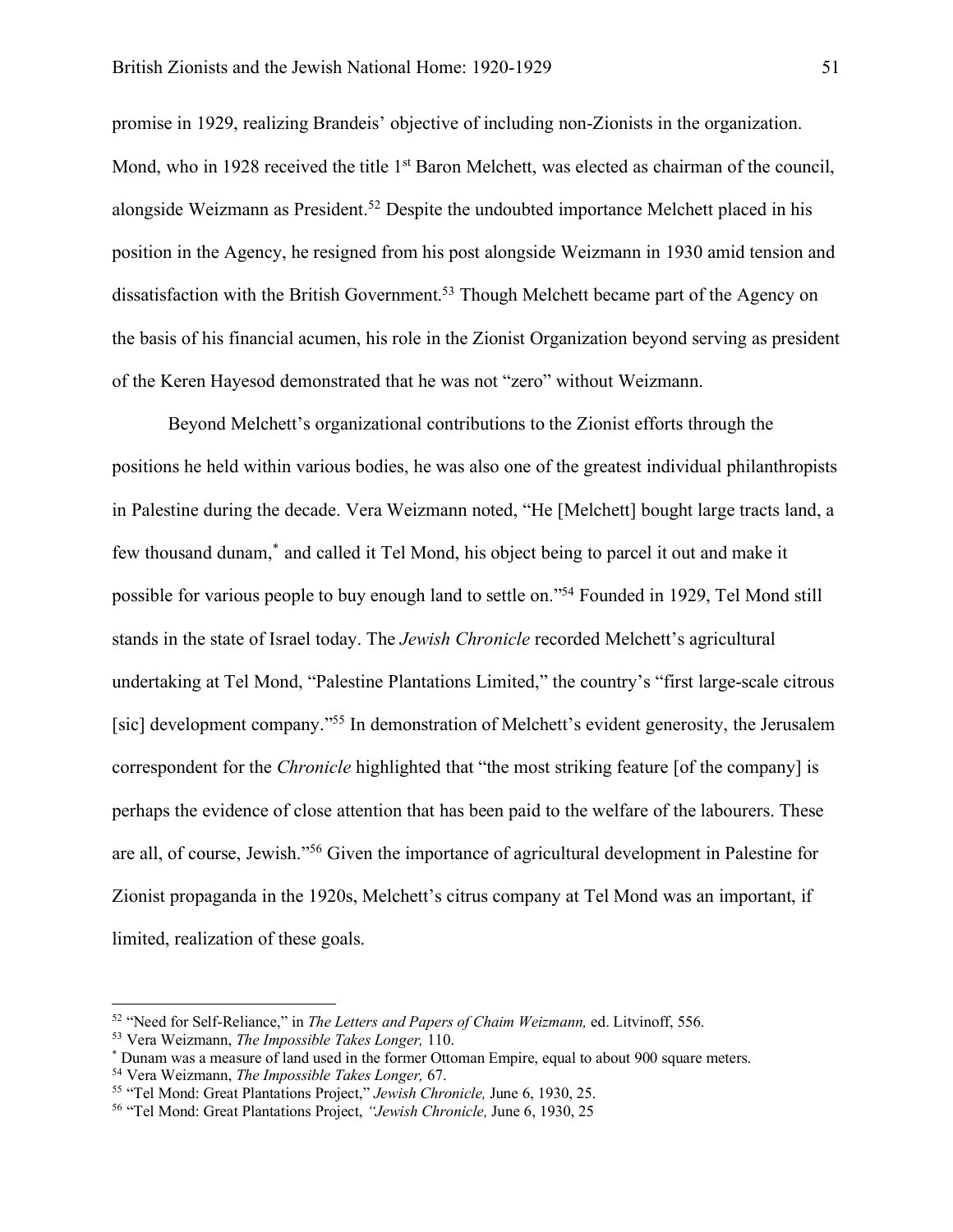Sir Alfred Mond served the Zionist cause in both public and private capacities throughout the 1920s. Particularly in his public roles as president of the Keren Hayesod and his involvement with the Jewish Agency, Mond was a functionary, known for his keen financial sense. Weizmann and the upper echelon of leadership undoubtedly valued Mond's contributions to the movement, but could not see him as valuable without the political leadership above him. Mond never became an ideologue within the Zionist movement like Weizmann or Brandeis. Nonetheless, his contributions make him an important inclusion within the ranks of British Zionists who left their mark on the movement and on the development of the Jewish National Home.

# **Leopold Greenberg**

Although Leopold Greenberg abandoned his official position within the English Zionist institutions, he remained a strong voice for Zionist issues through his newspaper, the *Jewish Chronicle*. Given that the Balfour Declaration and subsequent Zionist triumphs at the peace conferences "acted as powerful inducements to a growth of Zionist influence and prestige within the Anglo-Jewish community," Greenberg and his *Chronicle* were positioned to provide information on the movement to an expanding Anglo-Jewish readership.<sup>57</sup> Cesarani observed, "The paper fostered public interest in the *Yishuv,* the modern Palestinian Jewish community, by its increased coverage of Palestine affairs and illustrated features. This positive depiction of Zionist work was vital for sustaining fund-raising efforts, which Weizmann well understood."58 Greenberg provided a consistent, if opinionated, propaganda outlet for the Zionist mission, helping to normalize interest in the movement throughout the Anglo-Jewish community.

 <sup>57</sup> Cohen, *English Zionists,* 279.

<sup>58</sup> David Cesarani, *The* Jewish Chronicle *and Anglo Jewry, 1841-1991* (Cambridge: Cambridge, 1994), 130.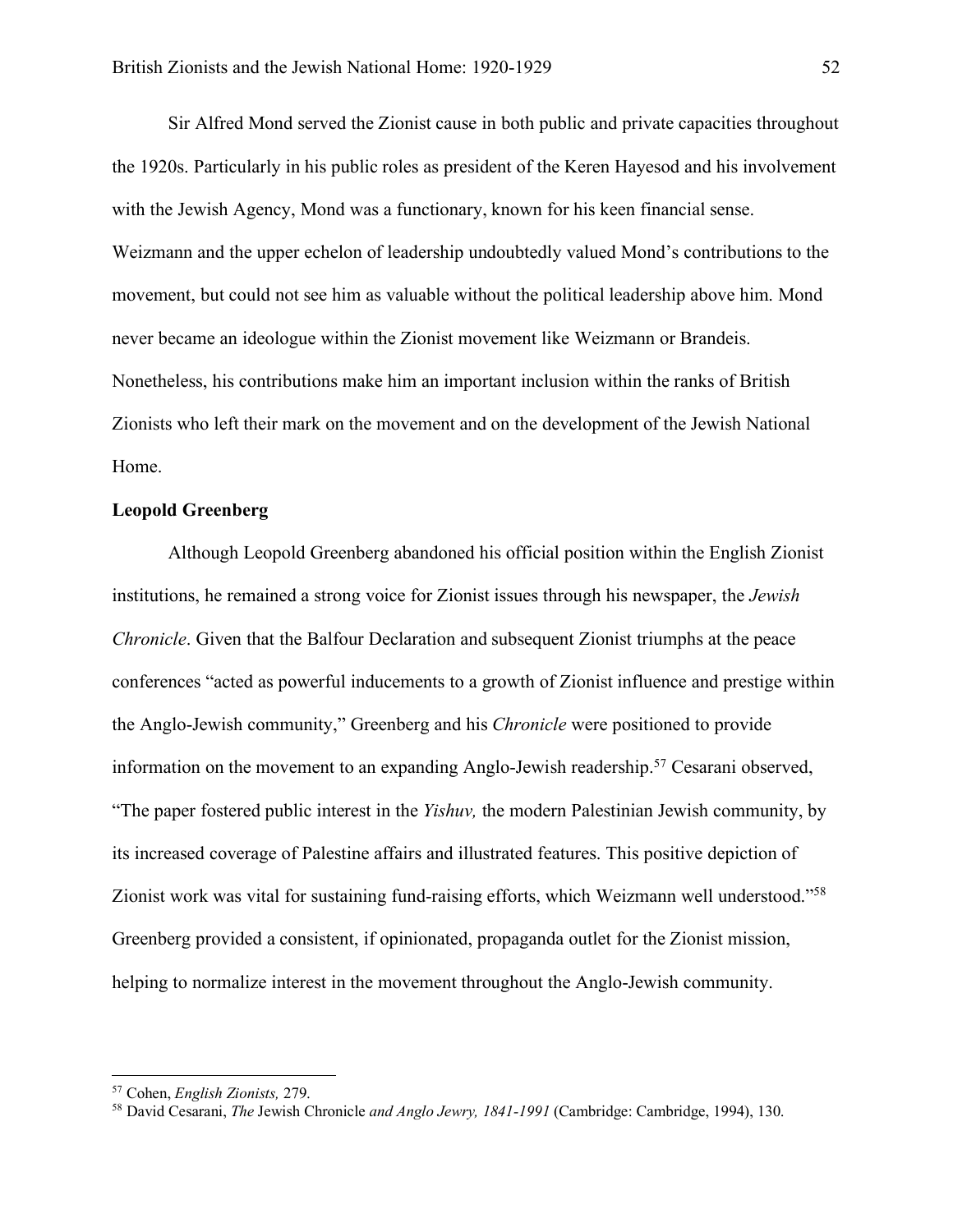Greenberg had nursed a dislike for Weizmann since the Uganda Proposal failed, and the Balfour Declaration was not significant enough to change his opinion. In a letter to Israel Zangwill in 1919, Greenberg expressed his concerns about the vagaries of the Balfour Declaration and his fears that the British would go back on their commitment, noting, "Of course, technically they [the British Government] are unimpeachable because the wording of the Declaration can mean so little, while it was intended to mean so much."59 Greenberg was a proponent of the ultimate goal of a true Jewish state from the outset, and he worried Weizmann had asked for too little.

The *Jewish Chronicle* conducted an interview with Emir Faisal during his trip to London in 1919, seemingly reinforcing Greenberg's fears that Weizmann had misrepresented the Zionist aim to the leader of the Arab Nationalist movement. Faisal said:

Palestine is and must remain part and parcel of Syria.…From the point of view of the Arab, Palestine is a province, not a country, and our intention is to build up an Arab Empire which must consist, as a minimum, of Mesopotamia, Syria, and Palestine.<sup>60</sup>

The Emir's conception was clearly out of step with what Greenberg believed the arrangement to be, and the *Chronicle's* representative was all the more surprised when Faisal declared he had no objection to Weizmann's proposals when the two had discussed Palestine.61 Faisal understood Weizmann's aspirations to increase Jewish immigration to Palestine, attain equal rights for Jews in the land, and provide for a renaissance of Hebrew and Jewish culture; he added, "When some Zionists speak about Palestine becoming as Jewish as England is English… they are really talking unreasonably."62 This interview confirmed to Greenberg his mistrust of Weizmann and

 <sup>59</sup> Cesarani, *The* Jewish Chronicle, 128.

<sup>60</sup> "The Emir Faisal on Palestine and the Jews: Interview for the *Jewish Chronicle* with His Highness the Emir Faisal," *Jewish Chronicle,* October 3, 1919, 14.

<sup>61</sup> "The Emir Faisal on Palestine and the Jews," *Jewish Chronicle,* October 3, 1919, 14.

<sup>62</sup> "The Emir Faisal on Palestine and the Jews," *Jewish Chronicle*, October 3, 1919, 14.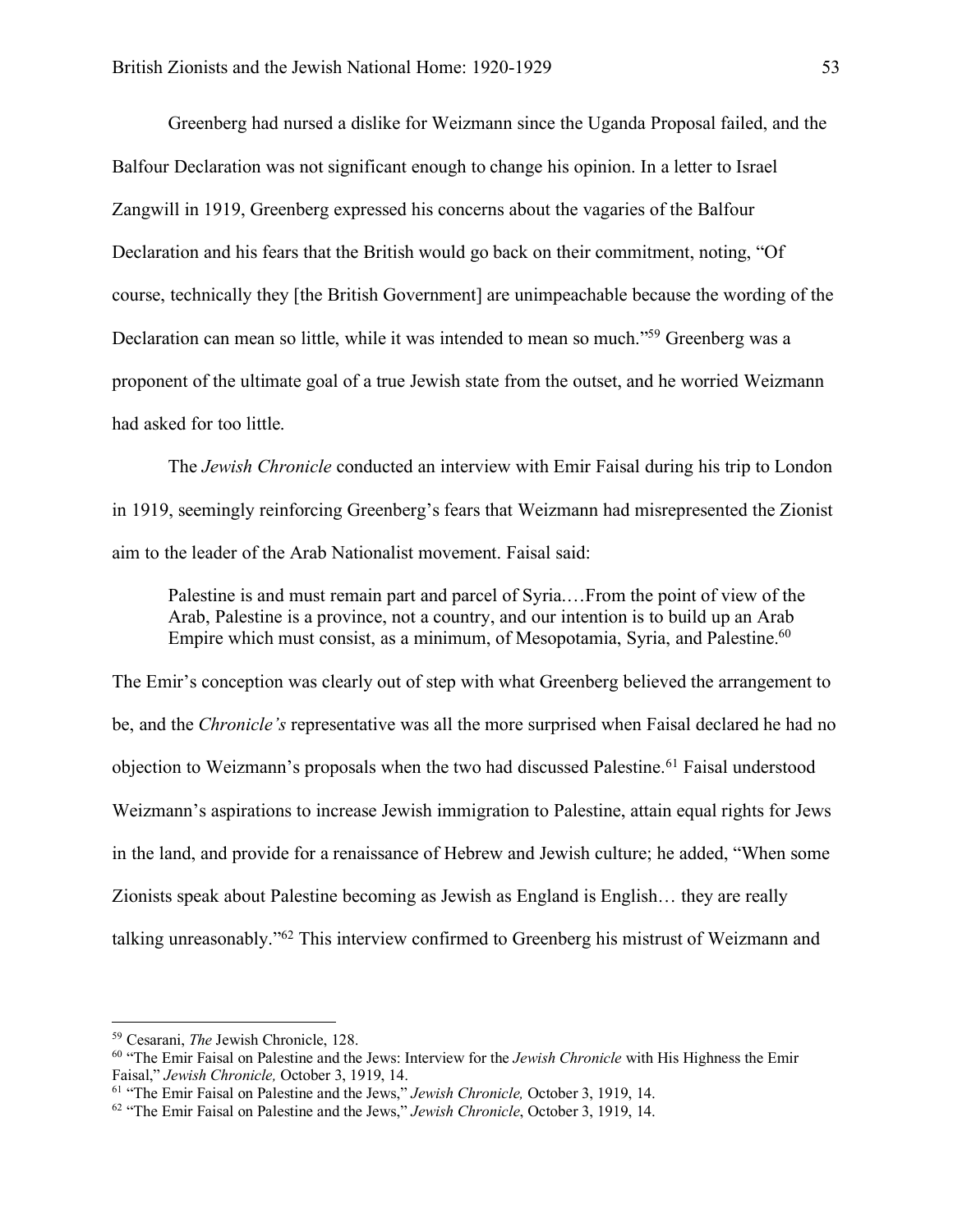the Balfour Declaration, and Greenberg printed numerous critiques of the Zionist leader both in the wake of this interview and over the course of the decade, many of which will be covered in the following chapter. However, despite his personal feelings toward Weizmann and his policies, Greenberg nonetheless used his paper to support numerous Zionist initiatives during the 1920s.

As early as October of 1920, the *Jewish Chronicle* began regular advertisements and spreads dedicated to the fundraising initiatives of the Keren Hayesod, providing valuable publicity to the Anglo-Jewish readership. The October 1, 1920 issue of the *Chronicle* dedicated half a page of the newspaper to print the "Manifesto by the Zionist Executive: Appeal for Funds" under the headline, "The Future of Palestine," making Weizmann and the leadership's plea exceedingly clear.<sup>63</sup> Weizmann recognized Greenberg's contributions in a 1923 letter prior to a major Keren fundraising drive, noting, "I feel sure that you can render inestimable service at this critical juncture by leading public opinion in the direction which I mentioned to you."64 On March 16, 1923, the *Chronicle* proudly proclaimed:

This fund, popularly known as the *Keren Hayesod,* now exceeds the large sum of threequarters of a million sterling. To have gathered in that amount since the foundation of the fund forms something more than a great achievement. It gives evidence of the deep-laid enthusiasm which pervades the Jewish people in the work of the upbuilding of the Land of Israel.65

Weizmann staked much of his claim to the presidency at the 1920 London Conference on the success of the Keren Hayesod, and for Greenberg and the *Chronicle* to label it a resounding success in 1923 helped to affirm before Anglo-Jewry and Zionists at large that the Zionist Organization had made the right choice to favor Weizmann over Brandeis.

<sup>&</sup>lt;sup>63</sup> "Jewish National Movement / The Future of Palestine / Manifesto by the Zionist Executive / Appeal for Funds," *Jewish Chronicle*, October 1, 1920, 19. 64 Cesarani, *The* Jewish Chronicle, 131.

<sup>65</sup> "The Palestine Foundation Fund," *Jewish Chronicle,* March 16, 1923, 9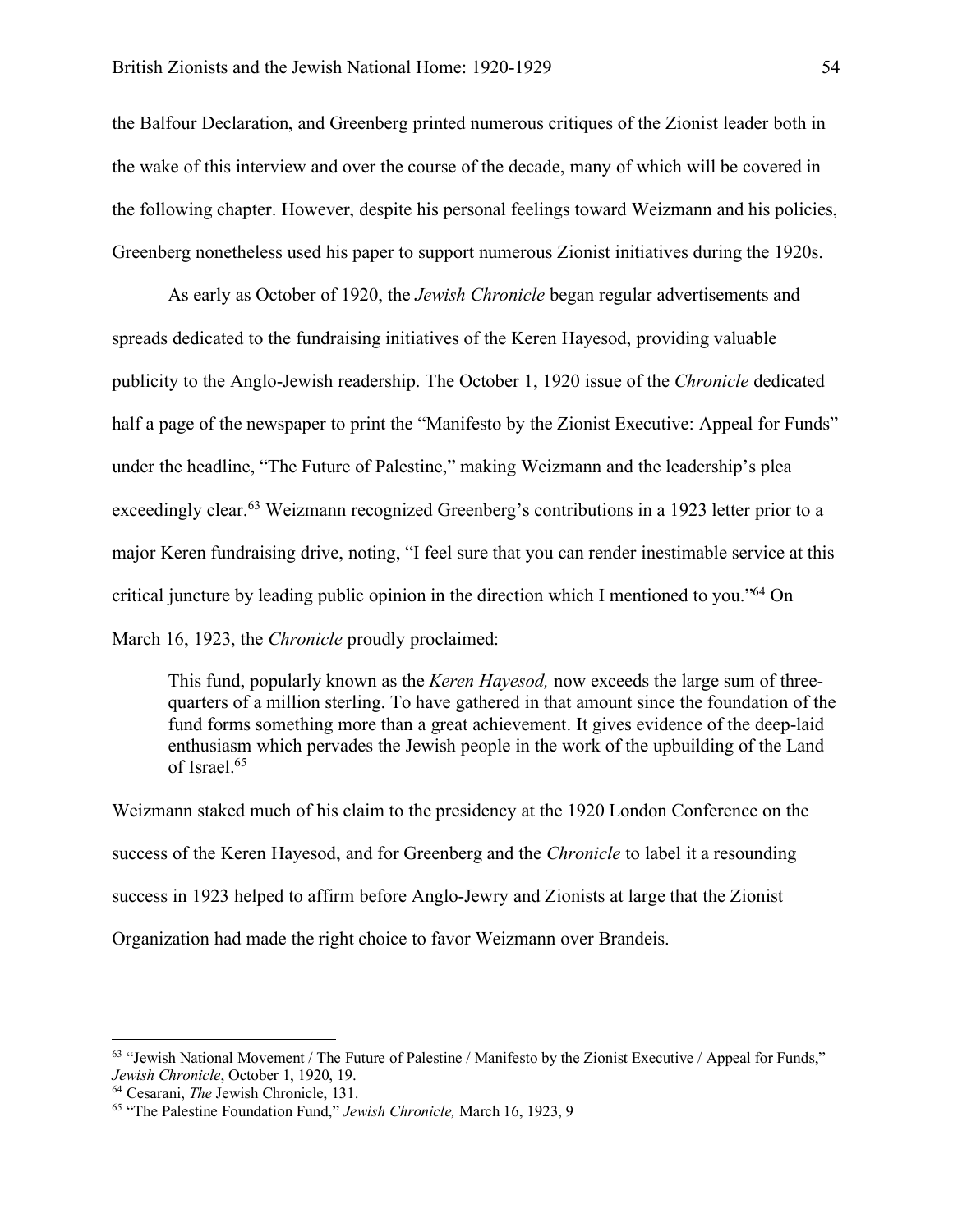Beyond assisting in fundraising campaigns, Greenberg used the *Chronicle* as a means to deliver propaganda for the successful development of Jewish infrastructure in Palestine. Essentially, he presented the message to his readers that the Zionist dream of an advanced Jewish civilization in Palestine was becoming a reality. The *Chronicle* regularly published updates about Jewish development, with headlines reading "The Jewish National Movement: The Land of Israel," or something similar. One such piece came from a correspondent for the paper in 1920, describing how visitors arriving to the port city of Jaffa "soon behold beneath the deep-blue sky the leafy avenues and the picturesque rows of trim white stone houses of Tel Aviv, created by the Jewish hand on the very spot that, but ten years ago, was likewise a bare sandy waste."66 The *Chronicle's* promotion of Tel Aviv, the shining example of Zionist success, was in step with official Zionist propaganda of the era.67 A correspondent contributing to the *Chronicle* in April of 1923 told the story of Jewish agricultural development in the Jezreel valley in northern Palestine. He noted, "Thus, we have mastered the Emek in the twentieth century… by the labour of the Haluzim\* , the sacrifice of Jewish workmen, the story of whose heroism will go down as an epic of the restoration."68 In telling stories of Jewish labor in Palestine, the *Chronicle* once again paralleled the Zionist propaganda tailored to promote the rejuvenating power of working on the land.69 Greenberg included news and stories from Palestine in nearly every issue of the *Jewish Chronicle* until his death in 1931.

Though Greenberg never served in an official capacity for the Zionist Organization during the 1920s, his newspaper was the largest source for updates on Zionist activity for Anglo-

 <sup>66</sup> Israel Cohen, "Jewish National Movement / The Land of Israel / Impressions of Jerusalem," *Jewish Chronicle*, September 10, 1920, 30.

<sup>67</sup> Berkowitz, *Western Jewry,* 114.

<sup>\*</sup> Or "Chalutzim," "Halutzim." See page 12.

<sup>68</sup> "Subduing the Emek: The Work of the Jewish National Fund," *Jewish Chronicle*, April 20, 1923, 24.

<sup>69</sup> Berkowitz, *Western Jewry,* 97.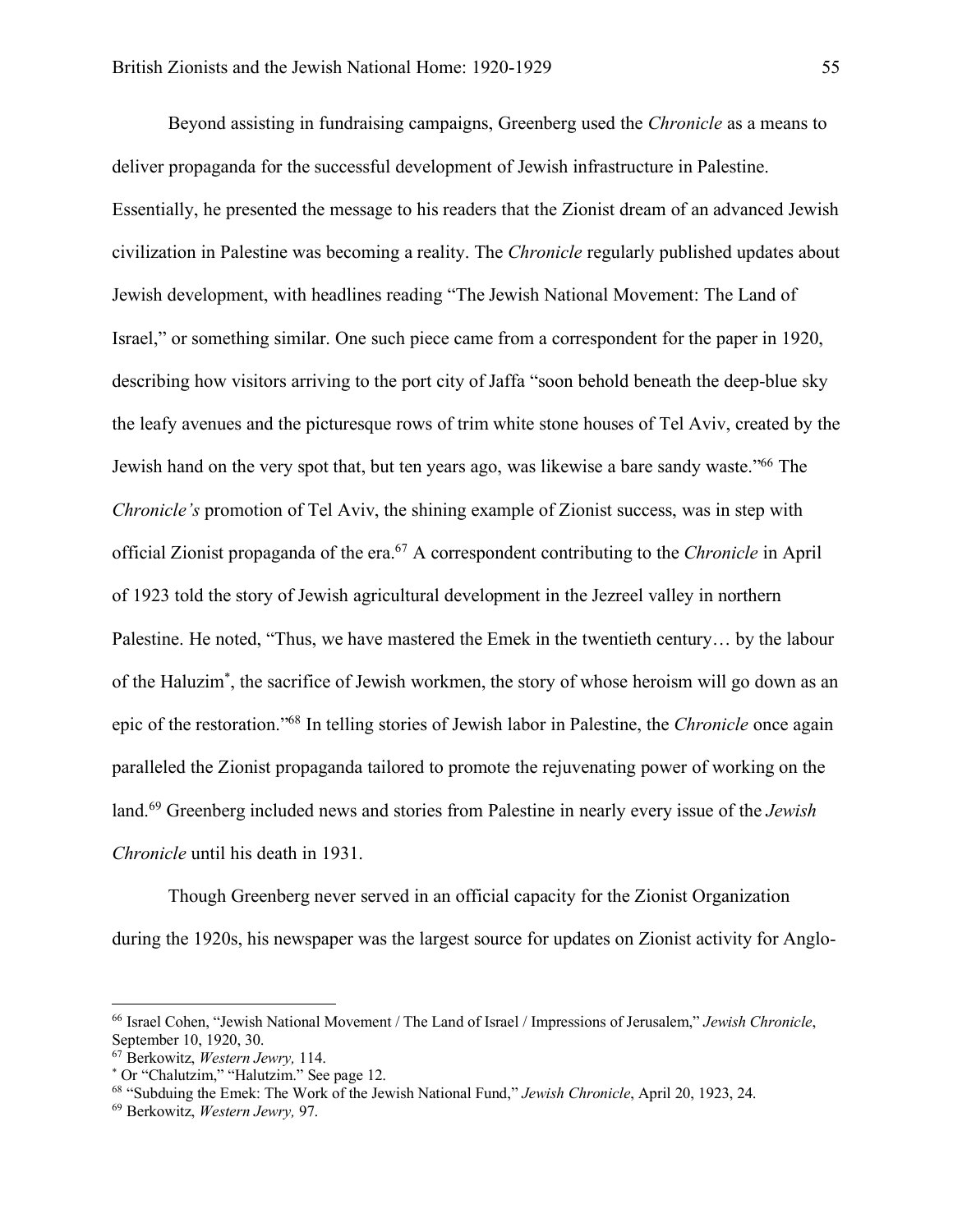Jewry during the period. Indeed, Cesarani noted, "The *Jewish Chronicle* might have been the foremost advocate of Zionism in the Jewish world," not just in Britain.<sup>70</sup> In spite of his wellpublicized disagreements with Weizmann, he was a staunch supporter of all activity in Palestine that served to further Jewish settlement in the region and foster continued Jewish society.

# **Leonard Stein**

Another latecomer to the Zionist movement, Leonard Stein became a valuable assistant to Weizmann throughout the 1920s, serving as his political secretary and general functionary for the Zionist Organization. Weizmann explained, "I had heard of him [Stein] as a brilliant Oxford student… and as a potential Zionist; but the army swallowed him up. I did not get to him until 1918."71 Stein worked alongside Weizmann in Palestine, often accompanying him on travel. Stein was a prolific author for the Zionist movement during the 1920s, penning *The Truth about Palestine* (1922), co-editing *Awakening Palestine* with Leon Simon (1923), and authoring "The Jews in Palestine" (1926). He later produced the seminal work on the development of the Balfour Declaration, 1961's *The Balfour Declaration*. In all his capacities, Stein consistently demonstrated that he was an important asset to Zionism, chosen from among the ranks of the British Zionists.

Stein's dedication to Weizmann and his policies was beyond reproach. Vera Weizmann recorded, "I shall never forget Leonard Stein's unparalleled devotion, his wisdom, sincerity, and serenity."<sup>72</sup> However, while Stein's travels and work alongside Weizmann were evidently an important dimension of his contributions, it was in his work as an author for the Zionist cause that set himself as an individual distinct from Weizmann. In each of the publications to which he

 <sup>70</sup> Cesarani, *The* Jewish Chronicle, 132.

<sup>71</sup> Weizmann, *Trial and Error,* 162.

<sup>72</sup> Vera Weizmann, *The Impossible Takes Longer,* 101.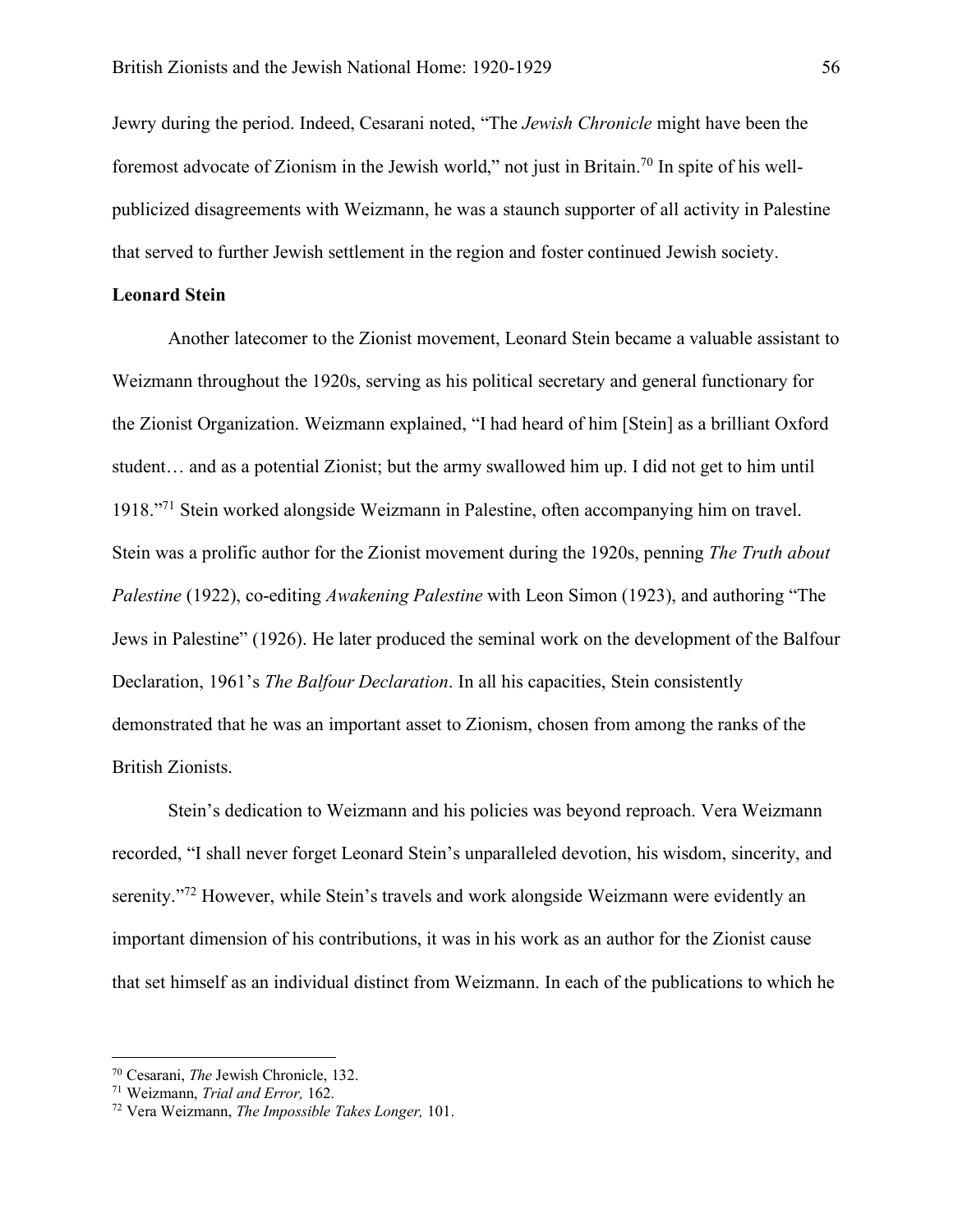contributed, Stein worked to weave the narrative of Zionist ascension during the period that would eventually become enshrined in official histories. A talented author, Stein was particularly adept at presenting the story of Zionism as a challenge well worth pursuing to an Englishspeaking audience.

In *Awakening Palestine,* Stein and his co-editor Leon Simon set out to present an allencompassing volume designed to assist the uninformed English-speaking reader of the motivations behind Zionism and the activities taking place in Palestine to further such motivations.73 Alfred Mond, Ramsay MacDonald, Weizmann, and other notable Zionists and British politicians contributed chapters to the work. In covering such diverse issues as education, agricultural development, investment potential, and industrial growth, Stein and Simon presented a land of great opportunity and potential. In describing the Jewish effort to rebuild Palestine, Mond noted, "The process will be long and laborious… but the ultimate result is no longer of argument or doubt."74 Professor Patrick Geddes contributed a chapter entitled, "Palestine in Renewal," which featured similar rhetoric on the rejuvenating power of agricultural labor as seen in Zionist propaganda.75 Arthur Ruppin, a longtime Zionist, originally tapped for his forte in economics under the Wolffsohn presidency, contributed a chapter on economic development in Palestine. He echoed similar optimism to Mond, noting that developments up to 1924 had been promising and that "if its development continues at the same rate, there is the prospect of its becoming in ten or twenty years the most progressive land in the Near East."76 In providing a platform for these contributors to pen their thoughts on Zionist activity in Palestine, Stein, along

 <sup>73</sup> Leon Simon and Leonard Stein, eds., *Awakening Palestine* (London: John Murray, 1923), v.

<sup>74</sup> Alfred Mond, "The Palestinian Problem" in *Awakening Palestine,* eds. Simon and Stein, 10.

<sup>75</sup> Patrick Geddes, "Palestine in Renewal," in *Awakening Palestine,* eds. Simon and Stein*,* 46.

<sup>76</sup> Arthur Ruppin "The Economic Development of Palestine: Past and Future," in *Awakening Palestine,* eds. Simon and Stein, 173.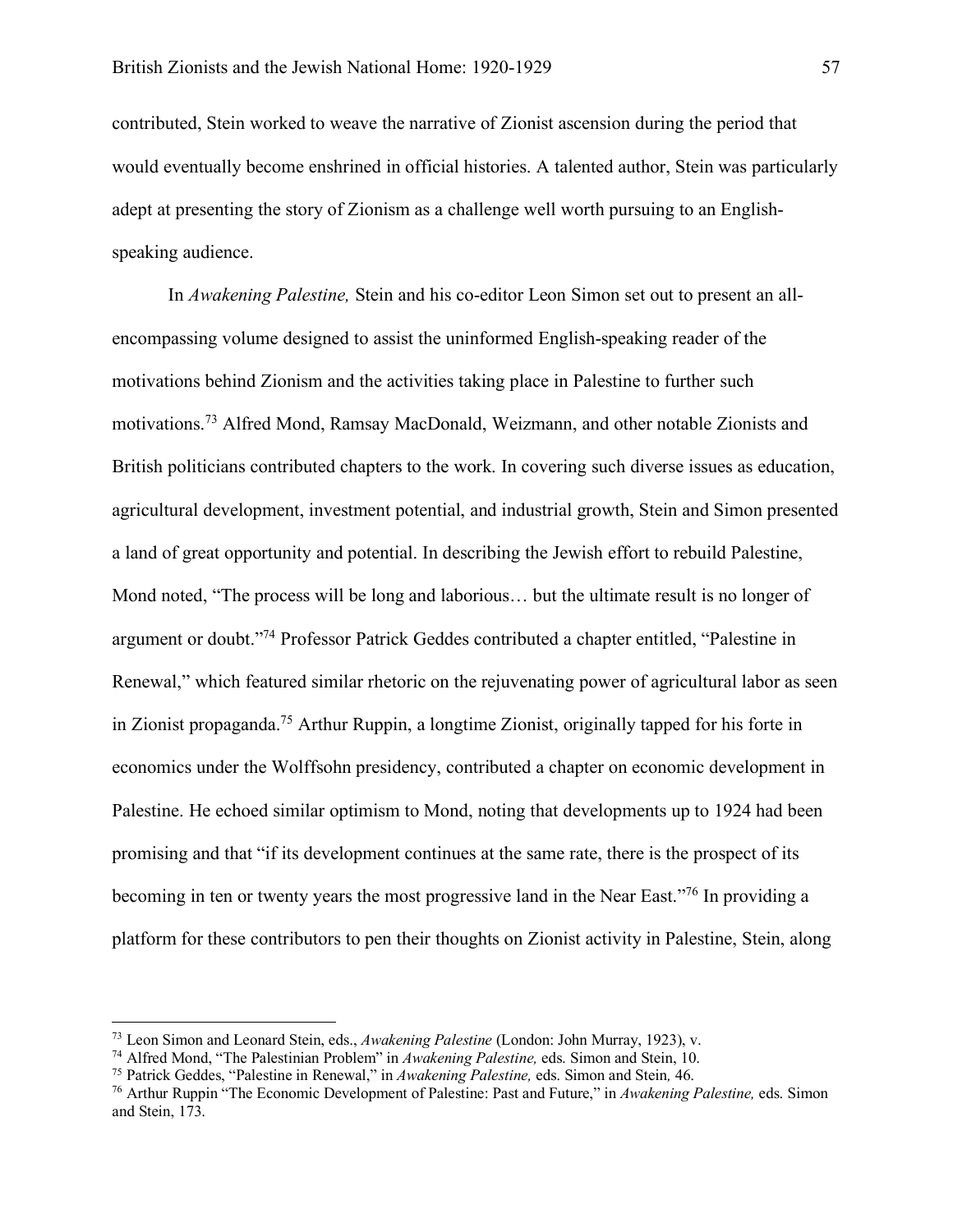with his co-editor Simon, crafted the public understanding about Zionism as progressive, beneficial, and successful. Like Greenberg, who used the *Chronicle* to present news of Zionist success, *Awakening Palestine* was undoubtedly influential in informing those with little knowledge of the movement about its work.

Weizmann's entry in *Awakening Palestine* covered the Hebrew University at Jerusalem, with Stein and Simon giving Weizmann a platform to promote one of his most prized successes and to broaden the public understanding of Zionism. In the late 1890s, Weizmann was part of a circle of Russian cultural Zionists following Ahad Ha'am. Weizmann explained, "[The potential Hebrew University] was also part of the general cultural program and spiritual awakening," including Jewish cultural renaissance within the broad definition of Zionism.77 Weizmann gave similar sentiments in his chapter, noting, "There is a Talmudic legend that tells of the Jewish soul, deprived of its body, hovering between heaven and earth. Such is our soul to-day; tomorrow it shall come to rest in the sanctuary of our University."<sup>78</sup> The cultural side of Zionism is often overlooked, and Stein and Simon's decision to include Weizmann's chapter on the University is significant for bringing such a perspective to an outside audience.

Stein's later work, "The Jews in Palestine," was a greater example of his efforts to craft a narrative around Zionist history and activity in Palestine. Stein had a keen sense for turning Zionist history into a compelling story that made the movement's position by 1926 feel natural and expected. In doing so, Stein worked to legitimate the Zionist position. "The Jews in Palestine" was published in *Foreign Affairs*, likely lending itself to a smaller readership than *Awakening Palestine*, but Stein's work was likely influential once again in shaping public opinion about Zionism and its history.

 <sup>77</sup> Weizmann, *Trial and Error,* 68.

<sup>78</sup> Chaim Weizmann, "The Jerusalem University," in *Awakening Palestine,* eds. Simon and Stein, 78.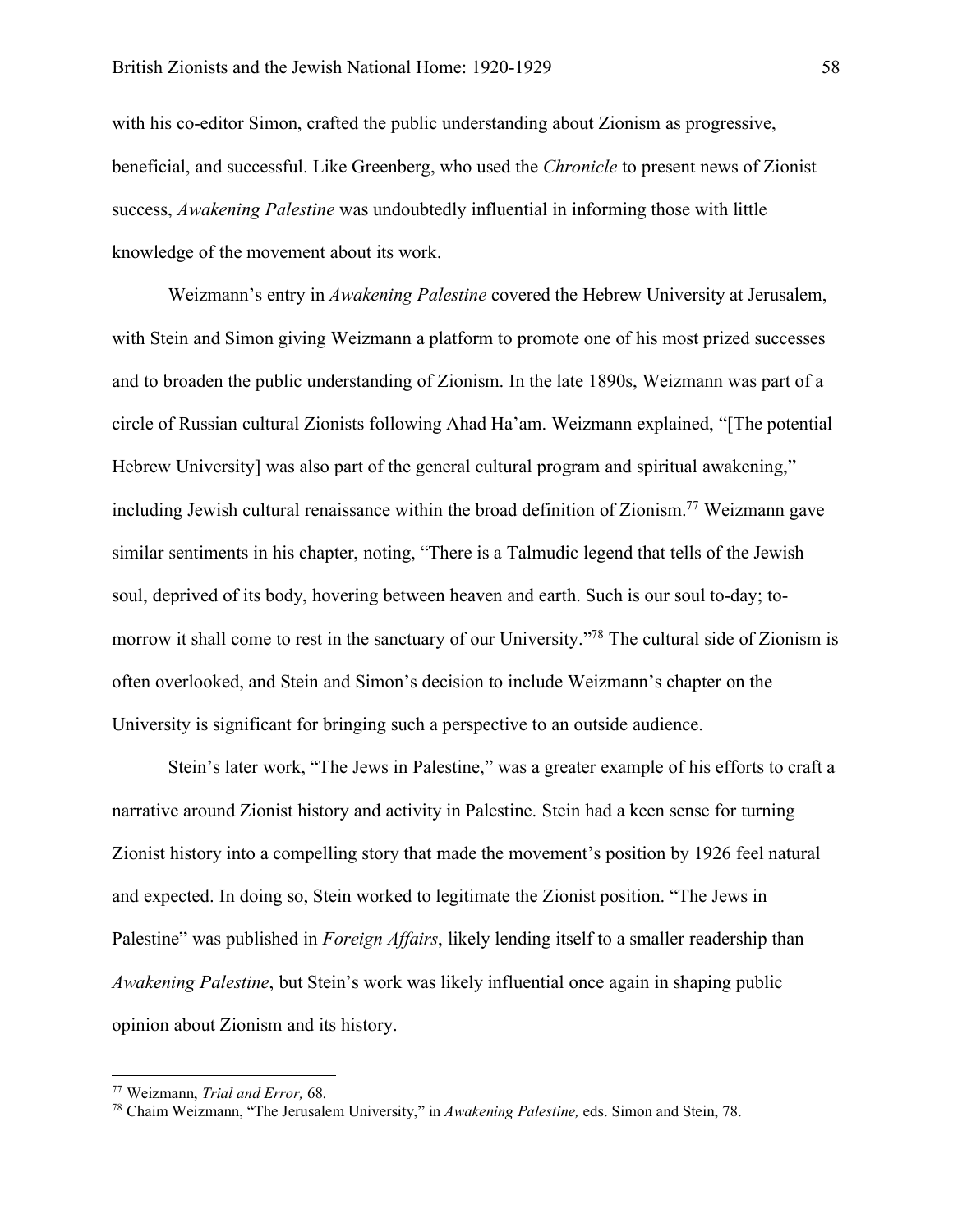Official Zionist history and the Weizmann mythos in particular tended to describe the Balfour Declaration as the culmination of linear events—a historical approach Stein hinted at in "The Jews of Palestine." Stein wrote, "From the earliest days of the war, the Zionists had influential friends in the Allied Governments," which underplayed the challenges and contingencies that foreshadowed the events of 1917.79 Stein strengthened this myth-building effort by connecting the Balfour Declaration to the 1882 Aliyah\* and the 1897 formation of the World Zionist Organization.<sup>80</sup> Stein's purpose in this text was never to write a full history, but his linearization of events appears strikingly influential when compared with later written histories of the period.

As the title would suggest, Stein was most concerned with providing data and details about the Jewish population of Palestine, along with optimistic propaganda elements. In discussing agricultural development for example, Stein once again cited the successes of taming the Jezreel Valley.<sup>81</sup> He touted the successes of education, noting:

[The Jews] have created so extensive a network of Hebrew schools that 85 percent of Jewish children between five and fourteen years of age are being educated, as compared with 76 percent in the case of the Christians and 14 percent in the case of the Moslems.<sup>82</sup>

Indeed, Stein often contrasted the ingenuity and capability of the Jews with the incapability of the Arabs. The Jewish capacity for developing a land that had languished in poverty for centuries played a crucial role in Stein's message of Zionist support in the 1920s and once again reinforced myths about pre-Zionist Palestine that other historians perpetuated. Stein noted:

 <sup>79</sup> Leonard Stein, "The Jews in Palestine," *Foreign Affairs* 4, no. 3 (1926), 420, doi:10.2307/20028464.

<sup>\*</sup> Aliyah is the immigration of Jews from the diaspora to the Land of Israel

<sup>80</sup> Stein, "The Jews in Palestine," 421. 81 Stein, "The Jews in Palestine," 425.

<sup>82</sup> Stein, "The Jews in Palestine," 425.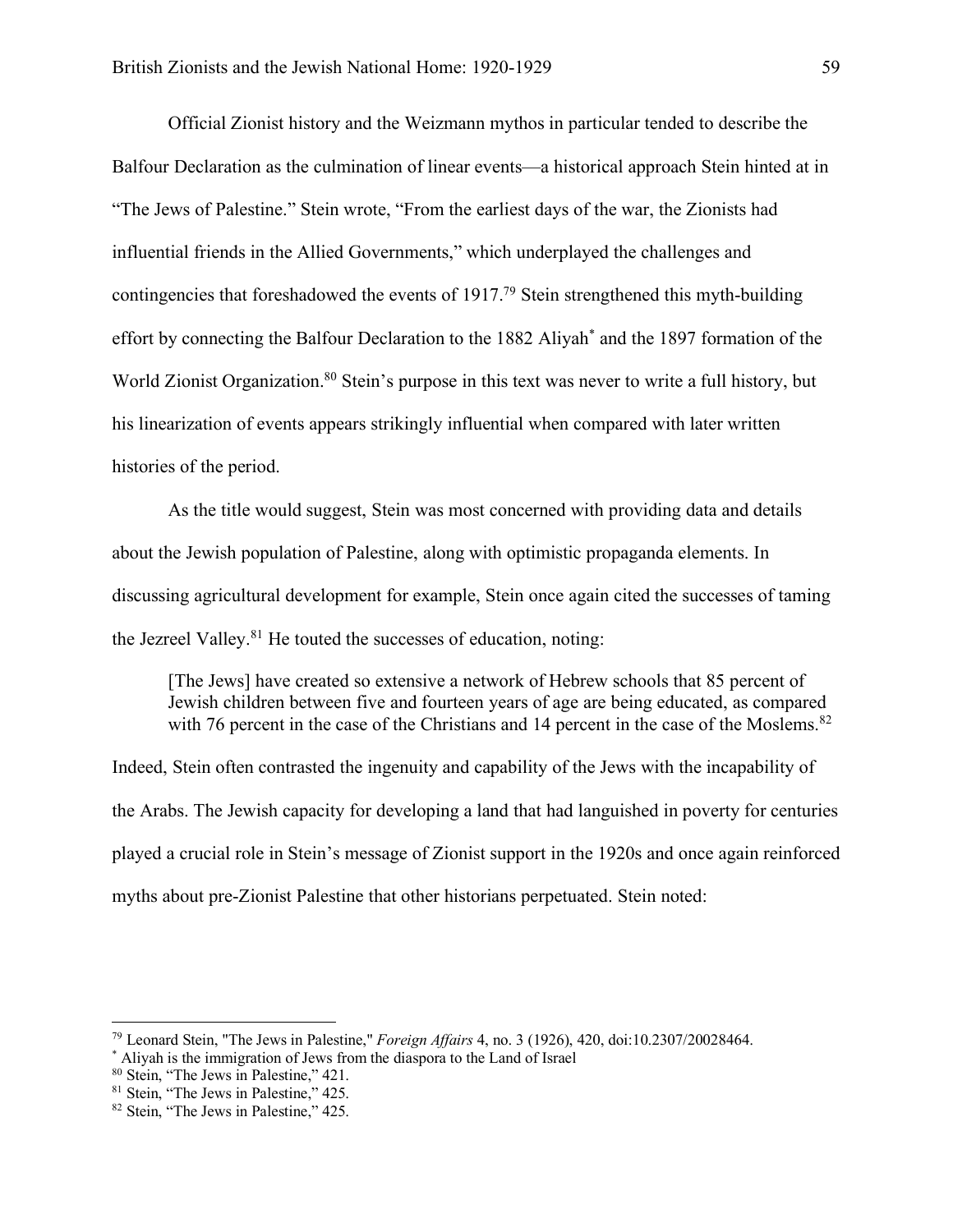[The Jews] have at their command, not only capital, but precisely those qualities in which the Arabs are most conspicuously deficient — enterprise, efficiency, and a capacity for sustained and organized effort.<sup>83</sup>

Stein justified the Zionist presence in Palestine through presenting Jewish successes juxtaposed with inferred Arab shortcomings.

Stein ended his Zionist career in the early 1930s amid the declining relationship between the Zionists and the British Government, serving Weizmann and the movement dutifully for over a decade. He contributed more to shaping the historical representation of the Zionist movement and the Weizmann myth than any other British Zionist. While Weizmann valued Stein's work, he likely suffered from the same bias that led Weizmann to consider Mond as strictly a functionary. Vera Weizmann recounted a disagreement between Stein and Chaim Weizmann that ended with Weizmann insisting he was the one responsible for political decisions.<sup>84</sup> Weizmann's clear tendency to value policy makers over bureaucratic contributors led to Stein's omission when considering important Zionists of the period.

### **Colonel Frederick Kisch**

Like Alfred Mond and Leonard Stein, Frederick Kisch first joined the Zionist movement in the 1920s, but his role and importance was to go beyond that of anyone else previously mentioned. Weizmann believed Zionism "needed a man belonging to both worlds, English as well as Jewish," on the Palestine Executive, which prior to 1922 was still in its infancy.<sup>85</sup> Speaking to General George Macdonogh of Military Intelligence, Weizmann learned of Kisch, a man who fit the description. Kisch had served primarily with the engineers in Mesopotamia

 <sup>83</sup> Stein, "The Jews in Palestine," 431.

<sup>84</sup> Vera Weizmann, *The Impossible Takes Longer,* 102.

<sup>85</sup> Weizmann, *Trial and Error,* 295.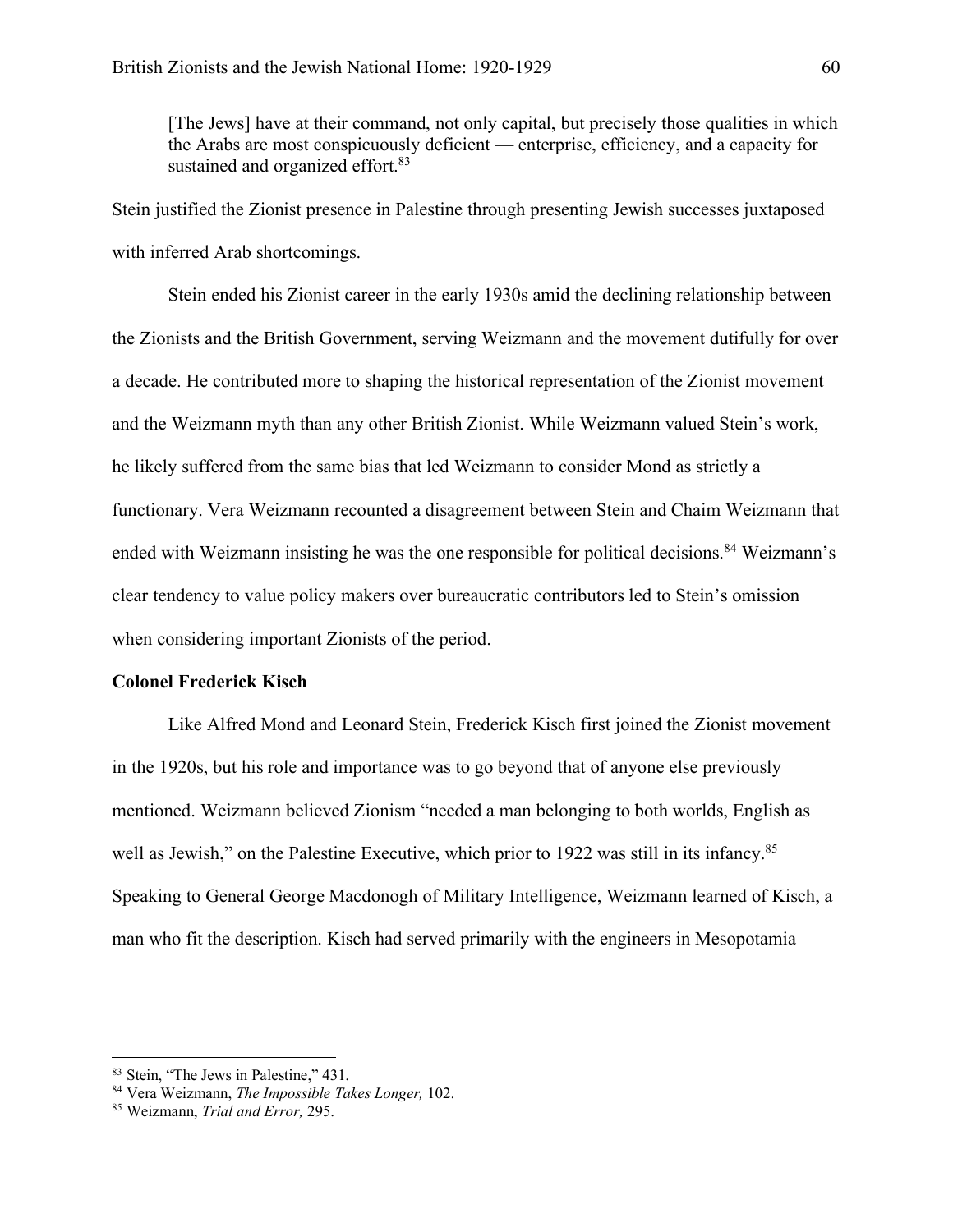during the war, and had no knowledge of Zionism beyond what he had heard of Weizmann in the press.<sup>86</sup>

According to Kisch himself, his meeting with Weizmann led to an offer he could not refuse.87 Kisch learned:

The Zionist Organization had no one available who could negotiate with high British officials in Palestine on equal terms, while he [Weizmann] also explained the urgent need of systematic efforts towards reconciliation with the Arabs, a task that greatly appealed to me.… The offer was based on a unanimous decision of the Executive of the Zionist Organization.<sup>88</sup>

Unlike the others in this chapter who received a passing mention for their assistance from Weizmann in *Trial and Error*, Kisch received laudatory praise. Weizmann noted, "Kisch showed himself to be devoted, painstaking and resourceful to a degree, and made a great contribution to the development of the Jewish National Home in its early formative stages."89 Kisch too made it clear that his role was not a small one in the Zionist program, observing, "Thus for more than eight years, as Director of the Political Department and Chairman of the Executive in Palestine, I was the official spokesman at Jerusalem of the Zionist movement."<sup>90</sup> Kisch's role was clearly invaluable, perhaps more so than the others mentioned in this chapter, and yet his name too is often lost in the historical assessments of this epoch in Zionist history.

As the Zionist administration in Palestine crystalized, Weizmann was forced to choose between technically-minded British bureaucrats like Kisch and Mond or long-time career Zionists, often Russian like himself, but with limited expertise. This dichotomy became apparent between the differing land acquisition philosophies between Kisch and his counterpart,

 <sup>86</sup> Weizmann, *Trial and Error,* 295.

<sup>87</sup> Frederick Kisch, *Palestine Diary* (London: Victor Gollancz, 1938), 18.

<sup>88</sup> Kisch, *Palestine Diary,* 17-18.

<sup>89</sup> Weizmann, *Trial and Error,* 296.

<sup>90</sup> Kisch, *Palestine Diary,* 18.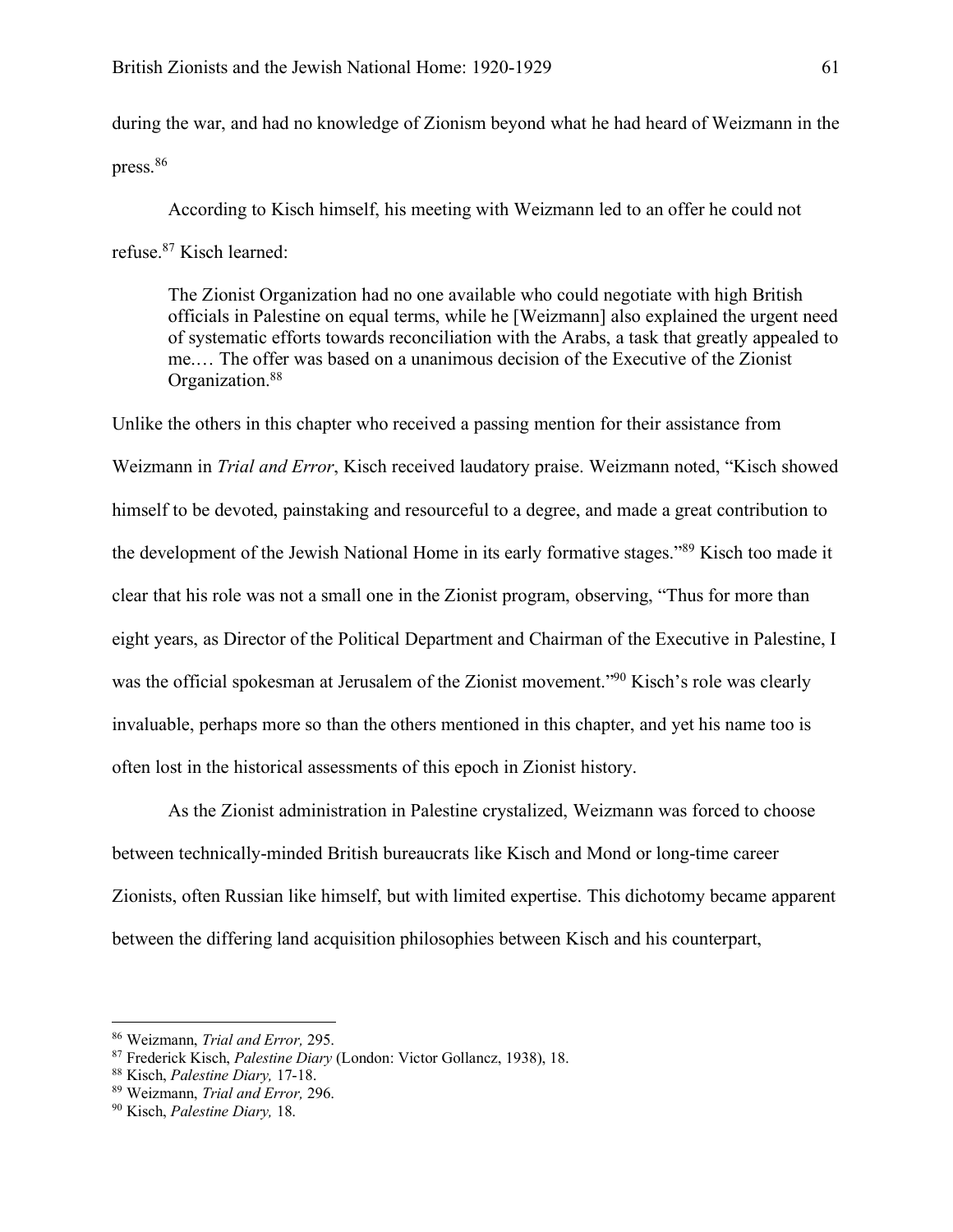Menachem Ussishkin.\* Ussishkin was one of the directors of the Jewish National Fund, a Britain-based fundraising organization founded in 1901 and while sidelined with the advent of the KH, still important for land purchasing in Palestine. Ussishkin operated on principles of idealistic agrarian settlement for Jews in Palestine, while Kisch favored pragmatic, piecemeal solutions that fostered good relations with the British Administration.<sup>91</sup> While not always operating in opposition, these philosophies jockeyed for dominance in the early 1920s. In a 1922 discussion with John Shuckburg, an official in the newly constituted Middle East Office of Britain, Weizmann spoke of a "conflict of temperaments between the East European and British Jews."92 Taking Kisch and Ussishkin as an example of this conflict, Weizmann chose Kisch, removing Ussishkin from the Palestine Executive in 1923, with Kisch rising to become its chairman.93

Beyond purchasing power and priorities, Kisch was very focused on Arab-Jewish relations during his time serving in Palestine. In the preface to his diary, he explained, "The Diary will be found to contain abundant evidence… of the persistent efforts made by the Zionist Executive to reach an understanding with the Arabs," highlighting both his mission with the Executive but also his purpose in publishing the diary in  $1938<sup>94</sup>$  Kisch personally negotiated with Arab leadership on behalf of the Zionist Executive, always seeking to find common ground and conciliation between the two groups.

In January of 1923, Kisch toured Palestine, visiting Nazareth, Tiberias, and Nablus before returning to Jerusalem. From Tiberias especially, Kisch concluded, "Here Jews, Moslems and

 <sup>\*</sup> Ussishkin had been one of the career Zionists Brandeis and the Americans wanted to force into retirement at the London Conference (Berlin, 47).

<sup>91</sup> Kenneth Stein, "The Jewish National Fund: Land Purchase Methods and Priorities,1924-1939" *Middle Eastern Studies* 20, no. 4, (April, 1984), 193, https://www.jstor.org/stable/4282996.

<sup>92</sup> "British Thoughts on Jewish Leaders," in *The Letters and Papers,* ed. Litvinoff, 337.

<sup>93</sup> Barnet Litvinoff, ed. *The Letters and Papers*, 337.

<sup>94</sup> Kisch, *Palestine Diary,* 19.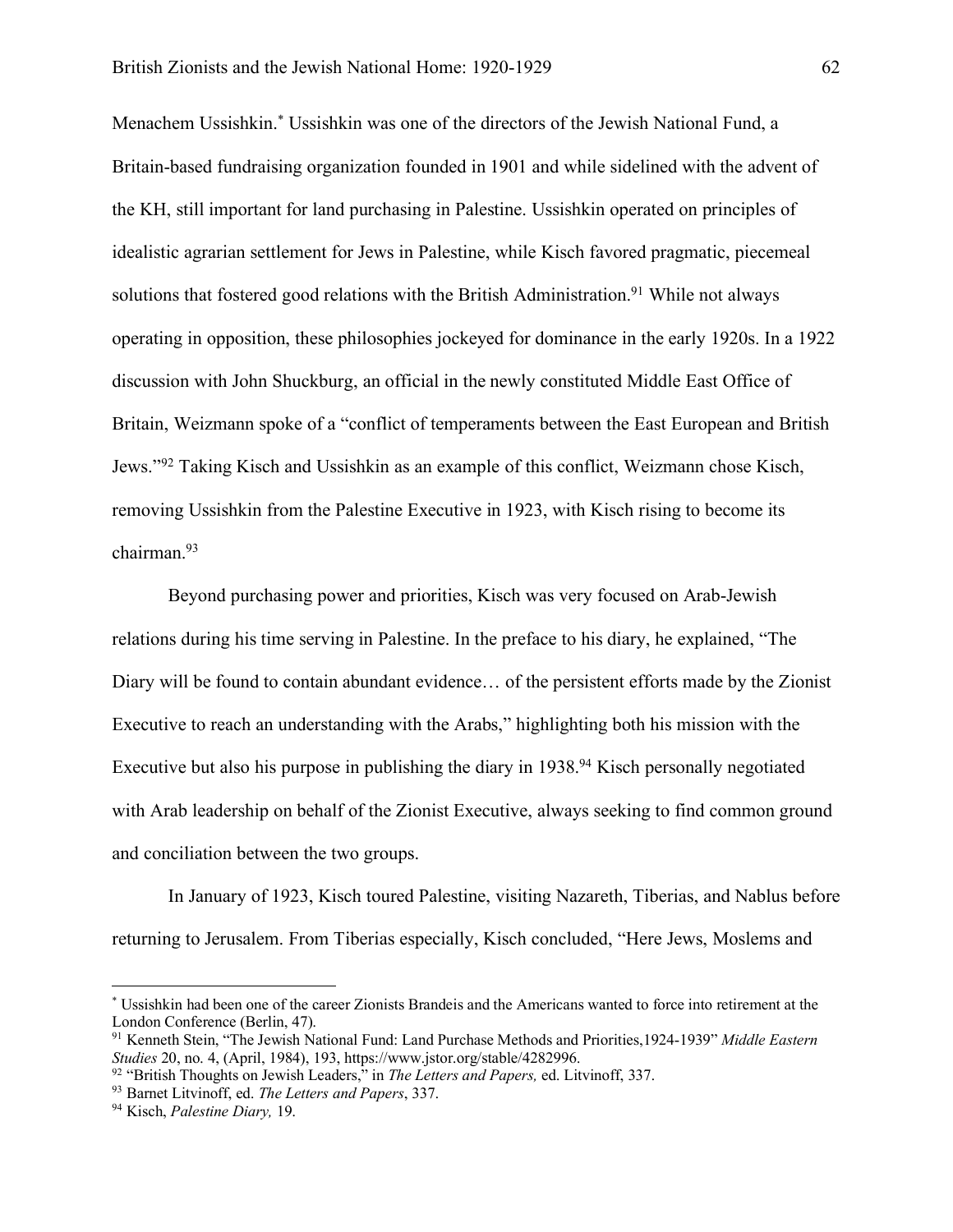Christians live in close contact with each other and not in separate quarters, and apart from one or two individuals, the Arabs seem to be on terms of real friendship with the Jews."95 Kisch further revealed himself to be on good terms with both the Muslim National Club in Jerusalem and the Executive of the Jerusalem Muslim National Society.96 A Muslim compatriot voiced his hope that the elections to the Legislative Council for the Arabs would result in a "policy of entente on the basis that this is necessary for the economic development of the country."97

Kisch met with King Hussein, one of the most prominent Arab notables who had previously voiced an interest in cooperation with the Zionist program, in 1924. Kisch and Hussein found common ground, discussing the proud histories of the two Semitic peoples, and Kisch dutifully transmitted the Resolution from the 13<sup>th</sup> Zionist Congress of 1923 regarding cooperation between the Jews and Arabs in the "regeneration of the Orient."98 King Hussein noted in response that "his heart was open to the Jews and his lands also."99 The meeting allowed Kisch to clarify the policy behind the Balfour Declaration to another notable, Amir Abdullah, and he left the engagement feeling once again that he had found moderate Arab notables willing to work with both the Zionists and the British Administration.

With King Hussein as an example, Kisch was consistently able to speak to moderate Arab leaders who sympathized with the Zionist mission and were willing to work with both the British Administration and the Jews to create a sustainably peaceful position in Palestine. The root of the problem, as Kisch and his allies identified, was the concentration of anti-Zionist Arabs holding positions within the Government in Palestine.<sup>100</sup> Additionally, the Government

 <sup>95</sup> Kisch, *Palestine Diary,* 27.

<sup>96</sup> Kisch, *Palestine Diary,* 30-31.

<sup>97</sup> Kisch, *Palestine Diary,* 31.

<sup>98</sup> Kisch, *Palestine Diary,* 95.

<sup>99</sup> Kisch, *Palestine Diary,* 96.

<sup>100</sup> Kisch, *Palestine Diary,* 75.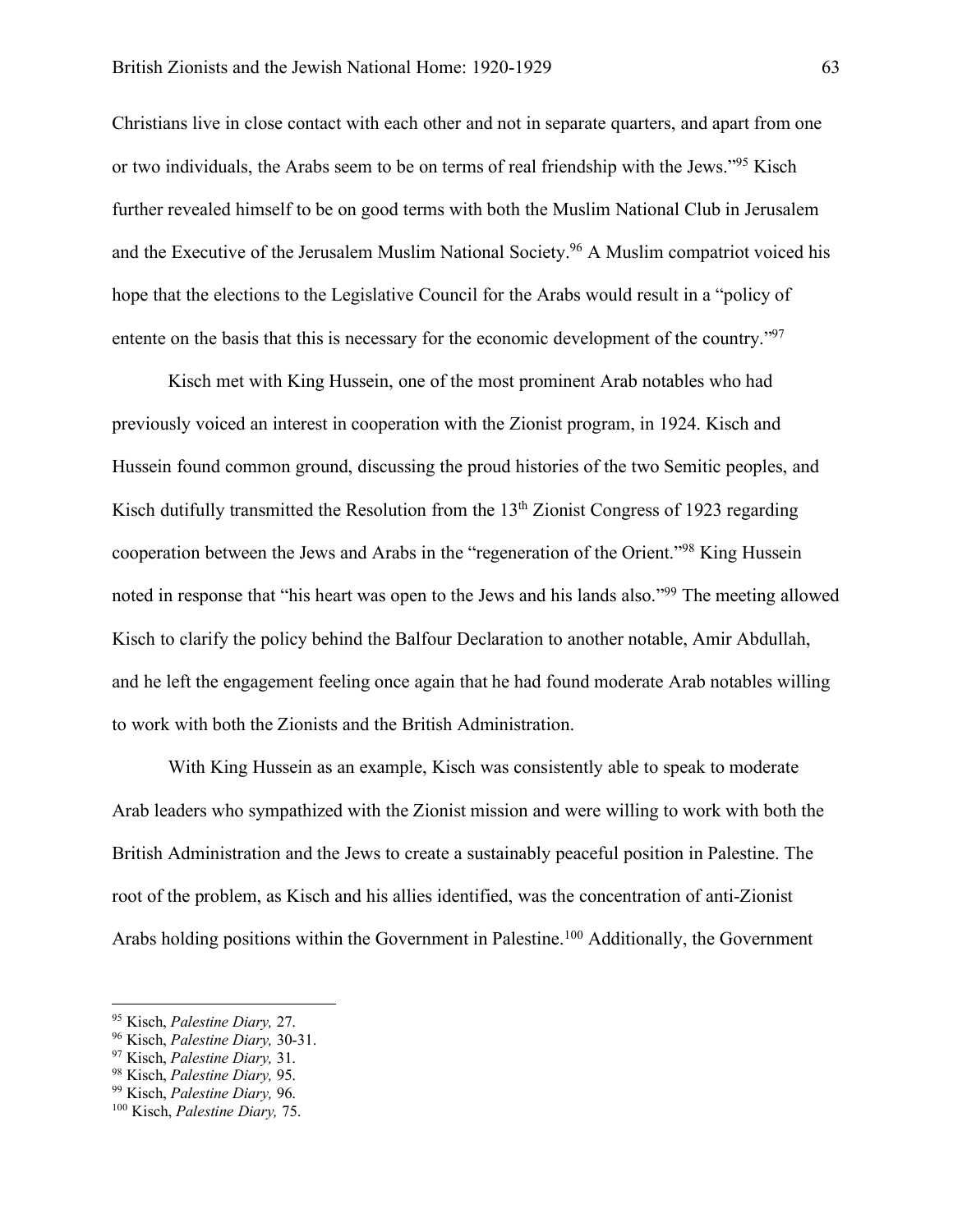itself did not work sufficiently to foster cooperation between the two peoples. He blamed the continued poor relations between Jews and Arabs in Palestine on years of bad British leadership, noting, "The Government never ceased to maintain the authority and power of the Arab extremist group, headed by the Mufti of Jerusalem, Haj Amin al-Husseini."<sup>101</sup> Kisch concluded that in the face of the Government's tacit acceptance of the extreme Arab position, the Zionists' "friends among the Arabs lost heart and fell away."102 Despite his tireless efforts to cultivate an understanding between the two groups, the real power to create cooperation rested outside of Kisch's hands; it lay with the British Mandate Government.

### **Conclusion**

As the 1920s ended in disaster, both with the economic crash affecting the world at large and the Arab riots of 1929, the Zionist position in Palestine dramatically changed. The uneasy peace in the land between the Jews and Arabs that lasted throughout the decade that had allowed the Zionists to carry out both immigration and infrastructural development gave way to impossibly challenging conditions. Mond, Stein, and Kisch did not continue their service in the face of such challenges.

Nonetheless, the 1920s in isolation could be considered a Zionist success, to which these British Zionists readily contributed. The Zionist Organization set out to increase the Jewish population in Palestine through immigration, develop both the industrial and agricultural capacity, promote their activity to world Jewry and the world at large, and facilitate peace with the Arabs. For nearly the entire decade, the organization carried out all of these activities, albeit not necessarily at its preferred pace. Mond, Greenberg, Stein, and Kisch all served in their own ways to further these goals and help fulfill the initial promise Weizmann presented at the start of

 <sup>101</sup> Kisch, *Palestine Diary,* 19.

<sup>102</sup> Kisch, *Palestine Diary,* 20.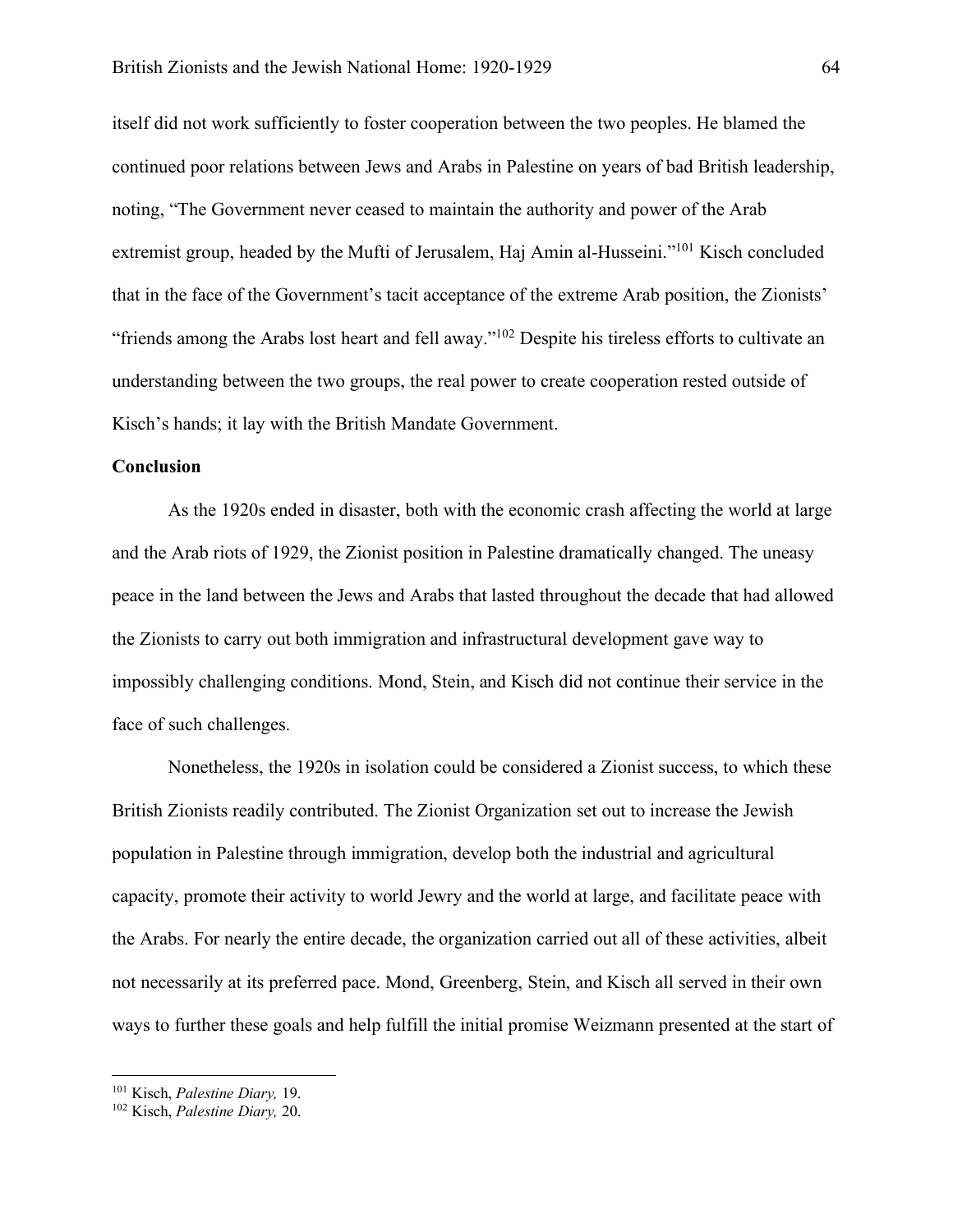the decade. The collapse at the start of the 1930s, largely out of the Zionists' control, should not be weighed too heavily against the accomplishments of the movement during this pivotal period.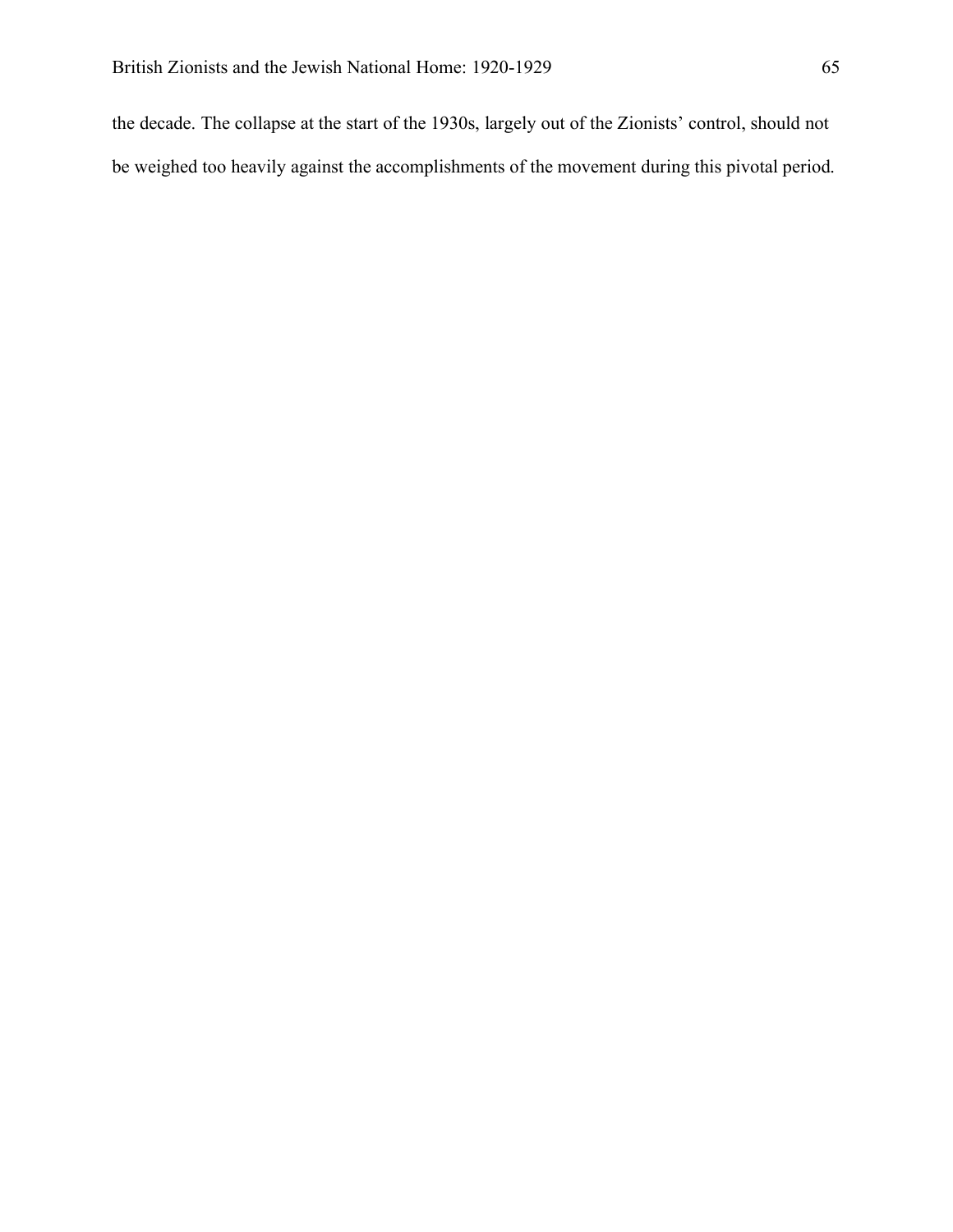### British Zionists and the Mandate for Palestine: 1920-1931

British parliamentary elections in 1930 reflected the shock and outrage over the economic crash and Arab riots in Palestine in 1929. Amid a major party realignment in British politics between the Liberal and Labour Parties, Prime Minister Ramsay MacDonald faced massive backlash, a 'Jewish Hurricane,' in the face of Britain's handling of the situation in Palestine.<sup>1</sup> The *Jewish Chronicle,* in recording the elections in Whitechapel, quoted longtime Zionist supporter Leopold Amery, who said the British Government "showed not goodwill but a complete lack of sympathy and understanding for the Zionist ideal: not an active desire to help, but an evident inclination to delay and hinder."2 The 1930 backlash followed a series of British actions in Palestine that the Zionists perceived as efforts to renege their commitments to Zionism expressed in the Balfour Declaration. Over the course of the decade, British Zionists like Leopold Greenberg, Leonard Stein, and Frederick Kisch worked to use their unique positions as British Jews to shape British public opinion and influence official policy.

#### **Introduction**

The 1920s began positively for the relationship between Great Britain and Zionism and the Zionist project in Palestine. Governance of Palestine transitioned from a military administration during wartime occupation to a civil administration, with Herbert Samuel named as the first High Commissioner. The *Jewish Chronicle* called the move "in almost every respect an admirable choice upon which we Jews can congratulate ourselves."3 In an address to the Zionist Annual Conference in London, 7 July 1920, Weizmann explained, "Already there has been set up, under Sir Herbert Samuel, a great Jew and a great administrator, a government in the

 <sup>1</sup> David Cesarani, *The* Jewish Chronicle *and Anglo Jewry, 1841-1991* (Cambridge: Cambridge, 1994), 132.

<sup>2</sup> "Mr. Amery on the Passfield Paper," *Jewish Chronicle*, December 5, 1930, 13.

<sup>3</sup> "The Rebirth of Our Nation," *Jewish Chronicle,* June 4, 1920, 7.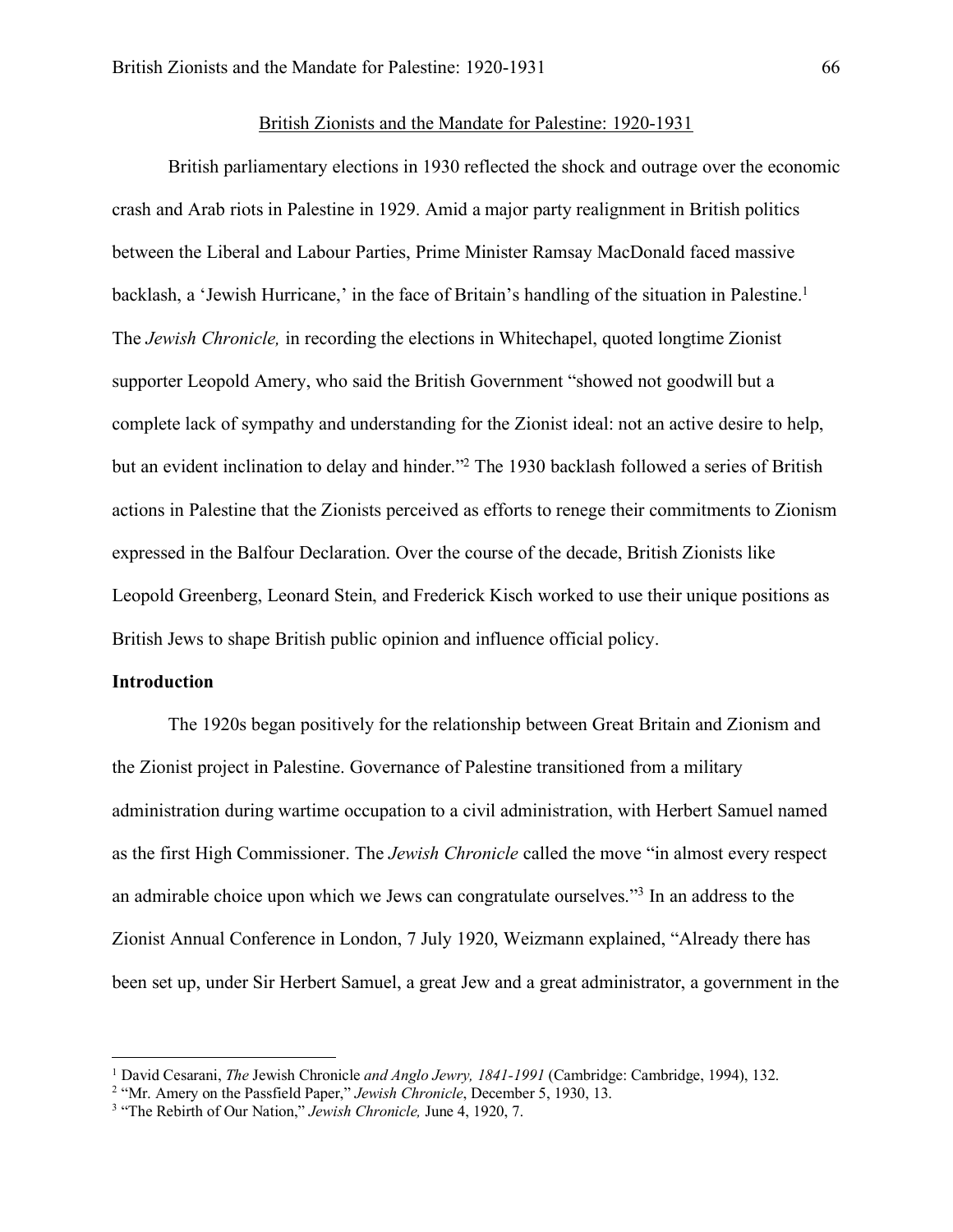closest sympathy with all our aspirations, and charged to render us every possible assistance."4 The civil administration of Mandate Palestine began with great optimism on all sides of the Zionist movement. Beyond figures like Max Nordau and Vladimir Jabotinsky, who either saw the Balfour Declaration as too amorphous or thought it did not go far enough, most Zionists believed the Declaration and the administration to herald the long-awaited promise of the Jewish return to the promised land.<sup>5</sup>

On the side of the British government, Samuel's selection and the coming civil administration in Palestine was positive but emerging conflicts in the region had already given reason for pause. The Easter Riots of early 1920, an early example of Arab-Zionist tensions, suggested to the British that the military administration in Palestine should give way to a civil administration. The principal concern for Samuel and the others at the post-war San Remo Conference was the compromise between sound state building in Palestine and promoting the Zionist project. Samuel added, "The P.M. [Lloyd George] agreed that there was a danger. The practical application of the policy would have to be very careful, but he was convinced that I would not adopt any rash measures."6 Policymakers like Lloyd George and George Curzon chose Samuel as a compromise between Zionist ideals and traditionally liberal colonial statecraft.

Indeed, Samuel's willingness to compromise his Jewish identity for what he believed to be strictly British goals was a known factor for British Jewry. While Samuel's ability to subordinate his personal attitudes and identity for His Majesty's government likely endeared him to policymaking gentile colleagues, the *Jewish Chronicle* was less kind. That same issue that

 <sup>4</sup> "Building the Jewish National Home," in *The Letters and Papers of Chaim Weizmann: Volume I; Series B: August 1898-1931,* ed. Barnet Litvinoff (New Brunswick: Transaction Books, 1983), 292.

<sup>5</sup> Michael Berkowitz, *Western Jewry and the Zionist Project, 1914-1933* (Cambridge: Cambridge University Press, 1997), 28.

<sup>6</sup> Herbert Samuel, *Memoirs* (London: Crescent Press, 1945), 150.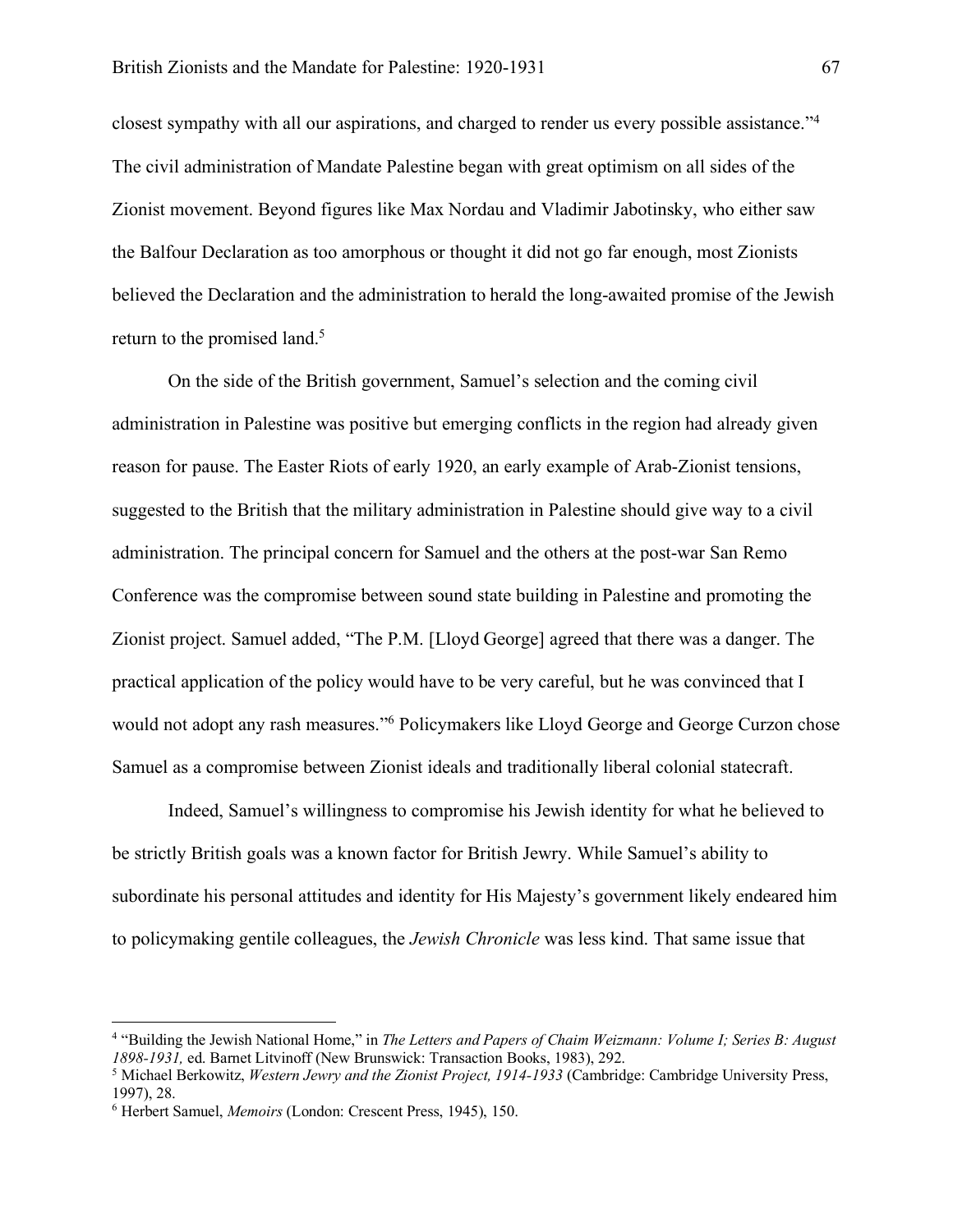heralded his selection as High Commissioner also noted, "So anxious was Mr. Samuel, when he was Home Secretary, to show that he did not favour his fellow-Jews that … he went out of his way where Jews were involved to act rather to their prejudice than in strict justice."<sup>7</sup> Though the author was probably overly harsh in this regard, Greenberg's paper's words were prophetic regarding the stance on Zionism Samuel would adopt in the coming years during the Mandate. He was an ally who was nonetheless willing to betray his Zionist goals to placate any and all opposing forces that threatened the peace in Palestine. Though the *Chronicle* hoped that "the new state of affairs now arising in Palestine will give no room for manifesting it [Samuel's weakness]," circumstances would arise that would force Samuel to choose between British and Zionist goals, and his administration, stretching from 1920-1925 would not be the only one to face such challenges.<sup>8</sup>

#### **The Arab Revolts, The Churchill Paper of 1922, and the Cabinet Enquiry**

Violence broke out in Jaffa in May of 1921, initially between rival Jewish groups and later between Arabs and Jews, leaving numerous Jews dead. Samuel responded by ordering an official investigation into the roots of the violence and temporarily suspending Jewish immigration to Palestine. The *Chronicle* called this decision "a bad blunder" and noted that "immigration into Palestine—Jewish immigration—is the very kernel of the Government's policy."9 Greenberg and his supporters articulated their understanding of what the Balfour Declaration entailed, which in the coming years would become contentious. He and Zangwill demanded an assertion from the government affirming "the will and policy of Great Britain as Mandatory of the League Nations, in setting up the Jewish National Home."10 Samuel's

 <sup>7</sup> "The Rebirth of Our Nation," *Jewish Chronicle,* June 4, 1920, 7.

<sup>8</sup> "The Rebirth of Our Nation," *Jewish Chronicle,* June 4, 1920, 7.

<sup>9</sup> "The Position in Palestine," *Jewish Chronicle*, May 20, 1921, 5.

<sup>10</sup> "The Position in Palestine," *Jewish Chronicle*, May 20, 1921, 5.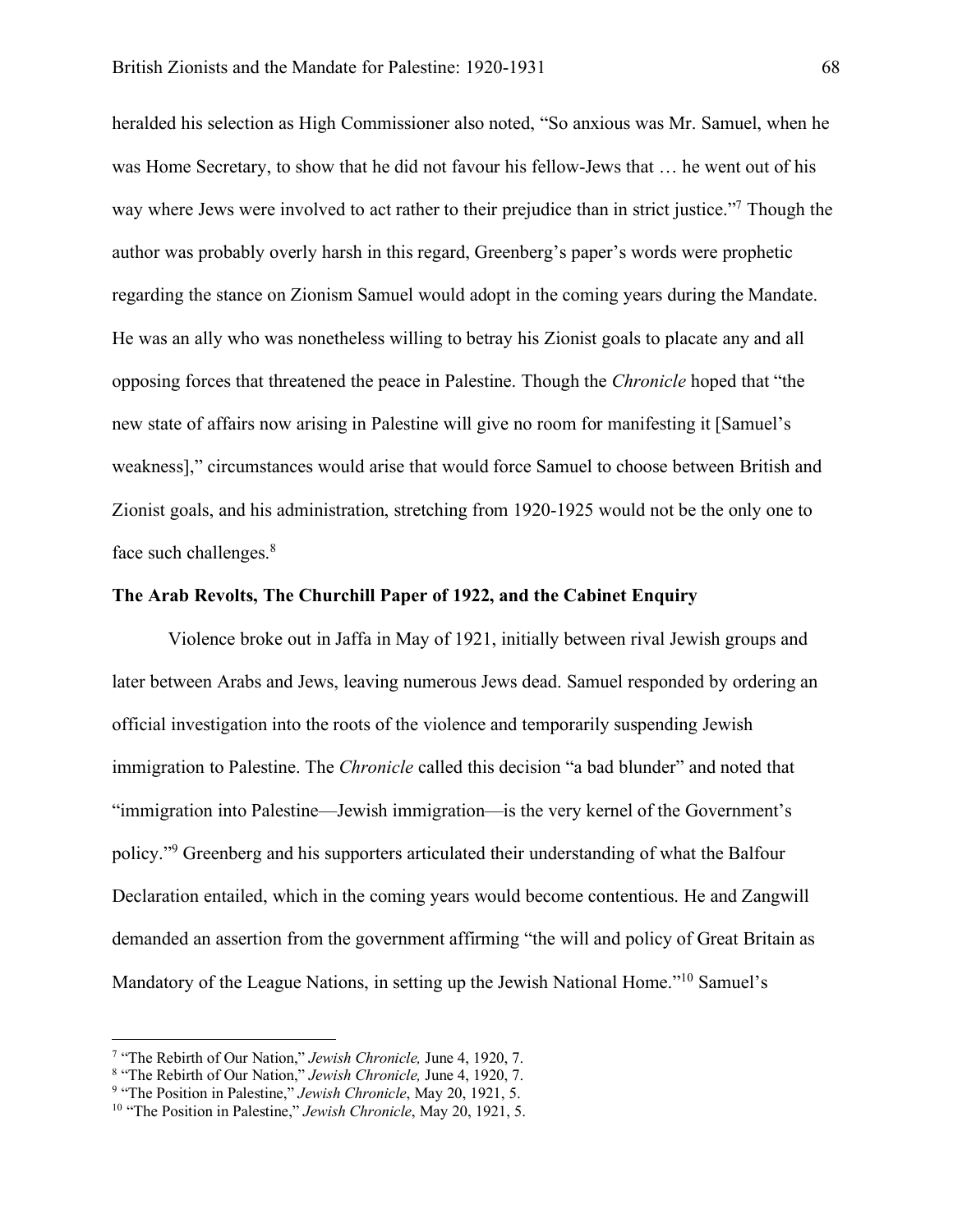immigration restriction was in direct challenge to this understanding; Greenberg was uncompromising. The article continues, "But whatever interpretation Mr. Churchill may supply, we trust he will insist that what is to be built up in Palestine is to be Jewish… A Jewish National Home… in which the dominant policy is not to be Jewish seems to us a contradiction, both in terms and of the Balfour Declaration."11 Greenberg's disputes with the British government and Weizmann would crystalize in the coming years over the precise meanings of 'Jewish National Home' and that which was promised in the Balfour Declaration.

For his part, Weizmann echoed many of Greenberg's attitudes regarding his response to Samuel's border closure. In an address he gave in New York on May 15, 1921, Weizmann said, "We respectfully suggested that the doors of Palestine should be re-opened at once; that on no account should a concession like that be made to the violence of a few people…We consider it wrong policy to submit to these forces."<sup>12</sup> Reflecting later when writing his autobiography, Weizmann noted, "The Arabs soon discovered that the High Commissioner's deep desire for peace made him susceptible to intimidation."13 On this point, Greenberg would have almost surely agreed. Zionists were unified in their disappointment with Samuel's handling of the riots in the spring of 1921; they all awaited the restatement of British policy goals in Palestine that would emerge the following year under Colonial Secretary Winston Churchill's and Samuel's authorship.

Herbert Samuel took very seriously the second injunction of the Balfour Declaration, which entailed setting up the Jewish National Home without "prejudice to the civil and religious rights of the rest of the population."14 His understanding of the Balfour Declaration and the

 <sup>11</sup> "The Position in Palestine," *Jewish Chronicle*, May 20, 1921, 5.

<sup>&</sup>lt;sup>12</sup> "'Lay Down Your Arms!'" in *The Letters and Papers of Chaim Weizmann*, ed. Litvinoff, 320.

<sup>13</sup> Weizmann, Trial and Error, 275.

<sup>14</sup> Samuel, *Memoirs,* 168.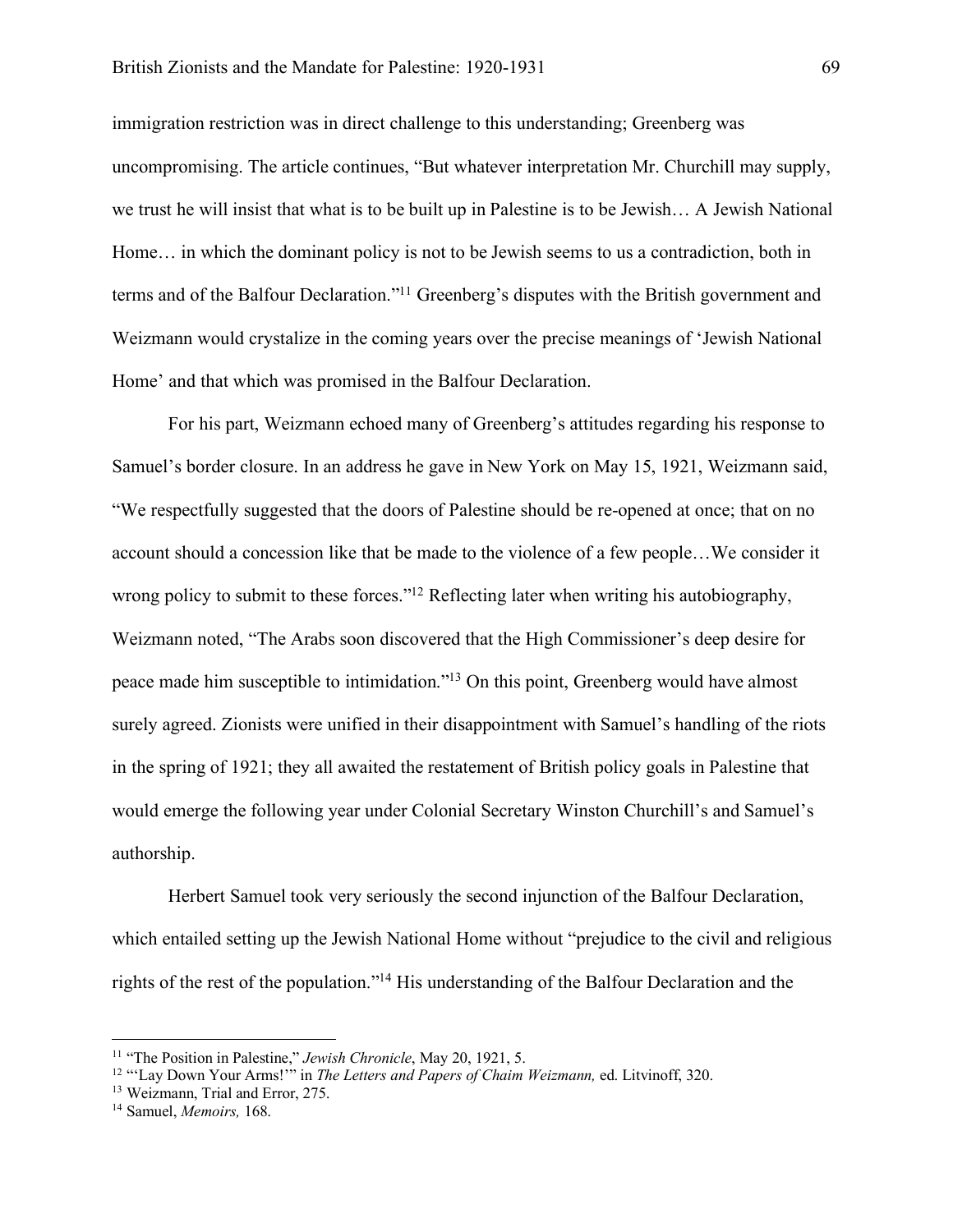Jewish National Home were markedly different from Greenberg's, as would soon be made clear. Samuel recorded that in May of the following year he:

returned to London in order to press upon the Government what I regarded as an imperative need—that their intentions should be clarified; that the Arabs and the Jews… should be plainly told what the British policy was. Churchill and the Cabinet agreed: a statement was drawn up with great care, and presented to Parliament as a White Paper.<sup>15</sup>

This paper would clarify that the goal of the Balfour Declaration was never to create a wholly Jewish Palestine or the subjugation of Palestinian Arabs.16 Up to this point, Zionists saw Samuel as an ally, indeed at times almost an insider, in Zionist circles. However, his role in this new White Paper of 1922 discredited him to many Zionists and put Weizmann in a difficult place given his longstanding connections to Samuel and British officials.

Prior to the issuance of the White Paper, Samuel assembled an Arab Delegation to air grievances with the British Administration so that he could adjust his policy to accommodate them. He found their attitudes went beyond what he was willing to give, such as insisting upon the repeal of the Balfour Declaration. The delegation travelled to London in the fall of 1921 to meet with representatives from the British government and the Zionist Organization with Churchill presiding. The *Chronicle* published an account of the message from Mousa Kazim Pasha El-Husseini and the other members of the delegation detailing their reasons for assisting the British during the First World War and their dissatisfaction with the Mandate. Ostensibly, they chose to support the British based on promises of a reconstituted Arab nation; the Balfour Declaration broke this promise regarding Palestine, and the Arabs wanted to see a fully representative government rather than the ruling-by-decree style that favored the Zionists.<sup>17</sup> Greenberg and his staff believed the delegation's arrival in England was a sign of their

 <sup>15</sup> Samuel, *Memoirs,* 169.

<sup>16</sup> Samuel, *Memoirs,* 170.

<sup>17</sup> "The Arab Case," *Jewish Chronicle*, November 18, 1921, 23.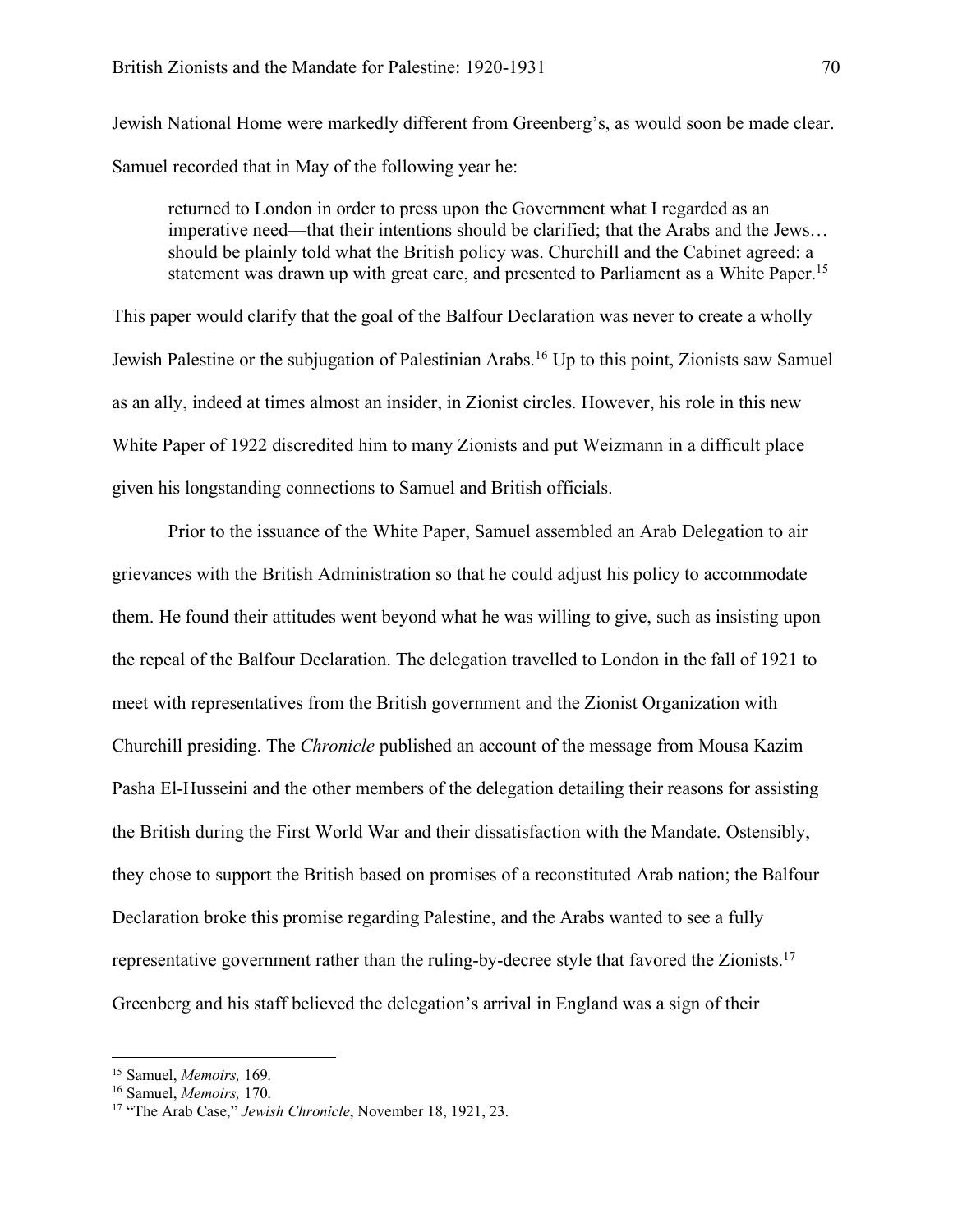willingness to negotiate with less extreme goals in mind, hopeful that discussions would be fruitful for all sides.

As discussions got underway between the parties in late 1921 and early 1922, Zionists found that the Arab Delegation was not prepared to acquiesce as they had hoped. In the *Chronicle* issue from December 30, 1921, the author notes, "It is... the Arabs who are virulently bitter against the Jews… the reason is partly because of the insensate selfishness and greed of the Arabs, partly because they desire, by opposing Zionist policy in Palestine, to get rid of British influence…"18 Clearly Greenberg had lost all goodwill for the Arabs that the initial suggestion of the conference had brought. Even before 1922, Leonard Stein had taken the lead for the Zionist Organization in its defense against the Arab position. The *Chronicle* reprinted Stein's letter to the *Times* in response to the Arab claims, noting, "Stein has done a good and useful thing in exposing their pretensions."<sup>19</sup>

Replying to a letter from the Arab Delegation that the *Times* had printed December 19, Stein assumed the responsibility of presenting the Zionist rebuttal on the behalf of the Zionist Organization. Stein argued that the Balfour Declaration was not inconsistent with any promises regarding Arab nationalism from the British government. A 1915 letter to the Sherif of Mecca made clear Arab independence was conditional upon Arab revolts during the war—Palestine was completely passive. <sup>20</sup> Stein added, "The only explicit pledge given to the Arabs of Palestine during the war is, in fact, that contained in the Balfour Declaration itself, which unreservedly guarantees their civil and religious rights."21 He concluded his succinct rebuttal with, "It is surprising that so insulting a demand should be seriously put forward. It would be still more

 <sup>18</sup> "The Arab Claim," *Jewish Chronicle*, December 30, 1921, 5.

<sup>19</sup> "The Arab Claim," *Jewish Chronicle*, December 30, 1921, 5.

<sup>&</sup>lt;sup>20</sup> "The Arab Claim: A Striking Reply," December 30, 1921, 16.

<sup>21</sup> "The Arab Claim: A Striking Reply," December 30, 1921, 16.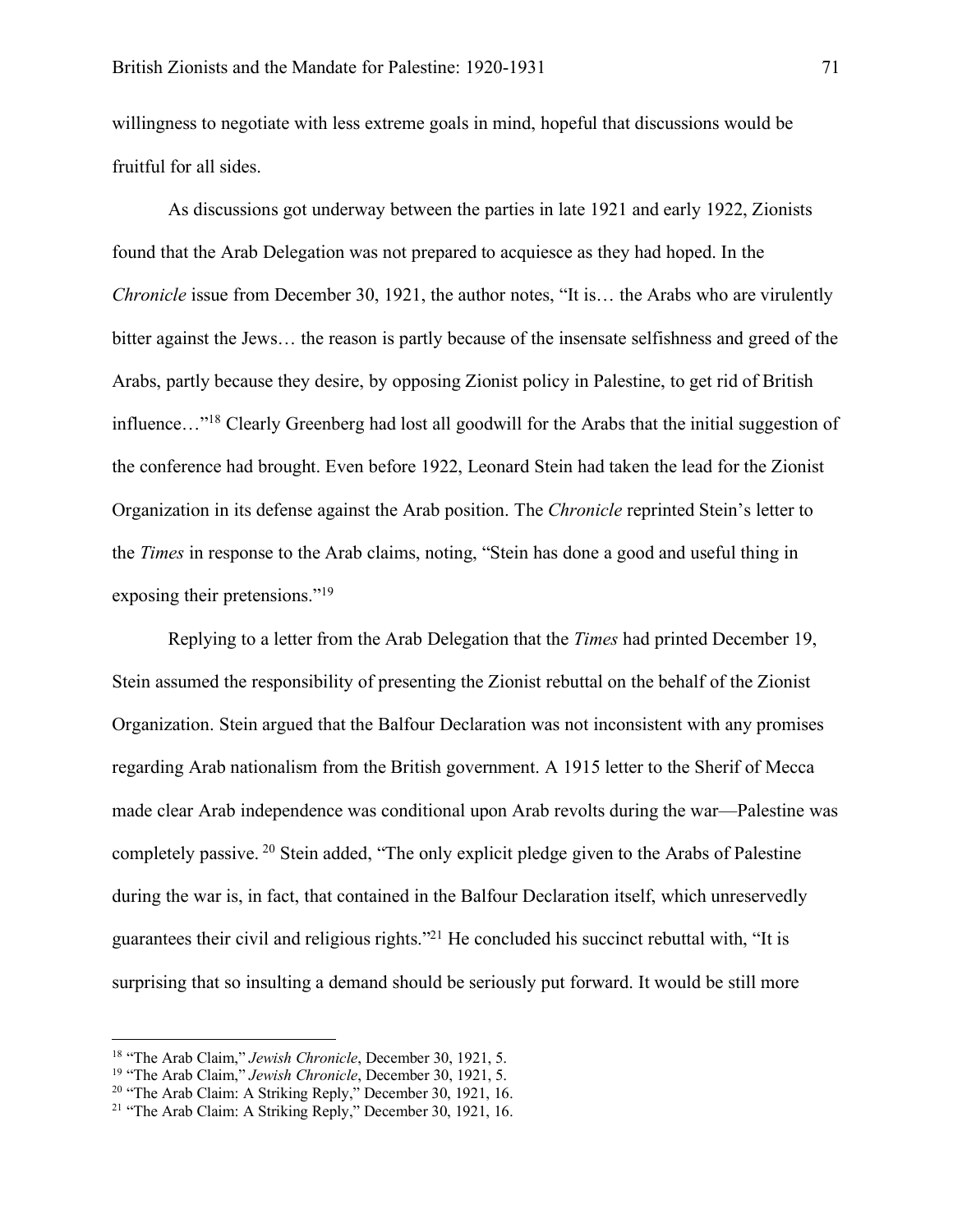surprising if it were seriously entertained."<sup>22</sup> This was the first of Stein's significant

contributions during the years of Samuel's tenure as High Commissioner to defend the Zionist

position against Arab grievances. He masterfully demonstrated his rhetorical prowess and close

connections with British leadership in this letter, stressing his intimate knowledge of then-

Foreign Secretary Grey's position on the Arab promises and the Balfour Declaration.

By 1922, the discussion had proven itself fruitless, as the two sides could not come to an

understanding. The Arab Delegation put out a statement to Winston Churchill stating:

Whilst the position in Palestine is, as it stands to-day, with the British Government holding authority by an occupying force, and using that authority to impose upon the people against their wishes a great immigration of alien Jews… no constitution which would fall short of giving the People of Palestine full control of their own affairs would be acceptable. $23$ 

This was the ultimate snag in British policy in Palestine—Samuel and Churchill wished to create

self-governing institutions but were keenly aware that doing so would subvert the Zionist

mission. Samuel noted in his memoir:

We repeated attempts to give effect to [fostering self-governing institutions]. They failed, owing to the obdurate refusal of the Arabs to take part in any constitution which did not confer full powers upon themselves as the majority. The certain result would have been that the promise of the Jews, endorsed by all the Allied and Associated Powers, would have been nullified.<sup>24</sup>

The British were thus faced with a difficult position that would likely fail to satisfy either the

Zionist or the Arabs. It was in this environment of mutual dissatisfaction that Churchill and

Samuel issued their White Paper, known as the Churchill White Paper of 1922.

The White Paper made clear that tensions among the Jews and Arabs in Palestine were

due mostly to misinformation surrounding the nature of the Balfour Declaration. It read,

 <sup>22</sup> "The Arab Claim: A Striking Reply," December 30, 1921, 16.

<sup>&</sup>lt;sup>23</sup> "Correspondence with the Palestine Arab Delegation and the Zionist Organization," June, 1922, Cmd. 1700.

<sup>24</sup> Samuel, *Memoirs,* 171.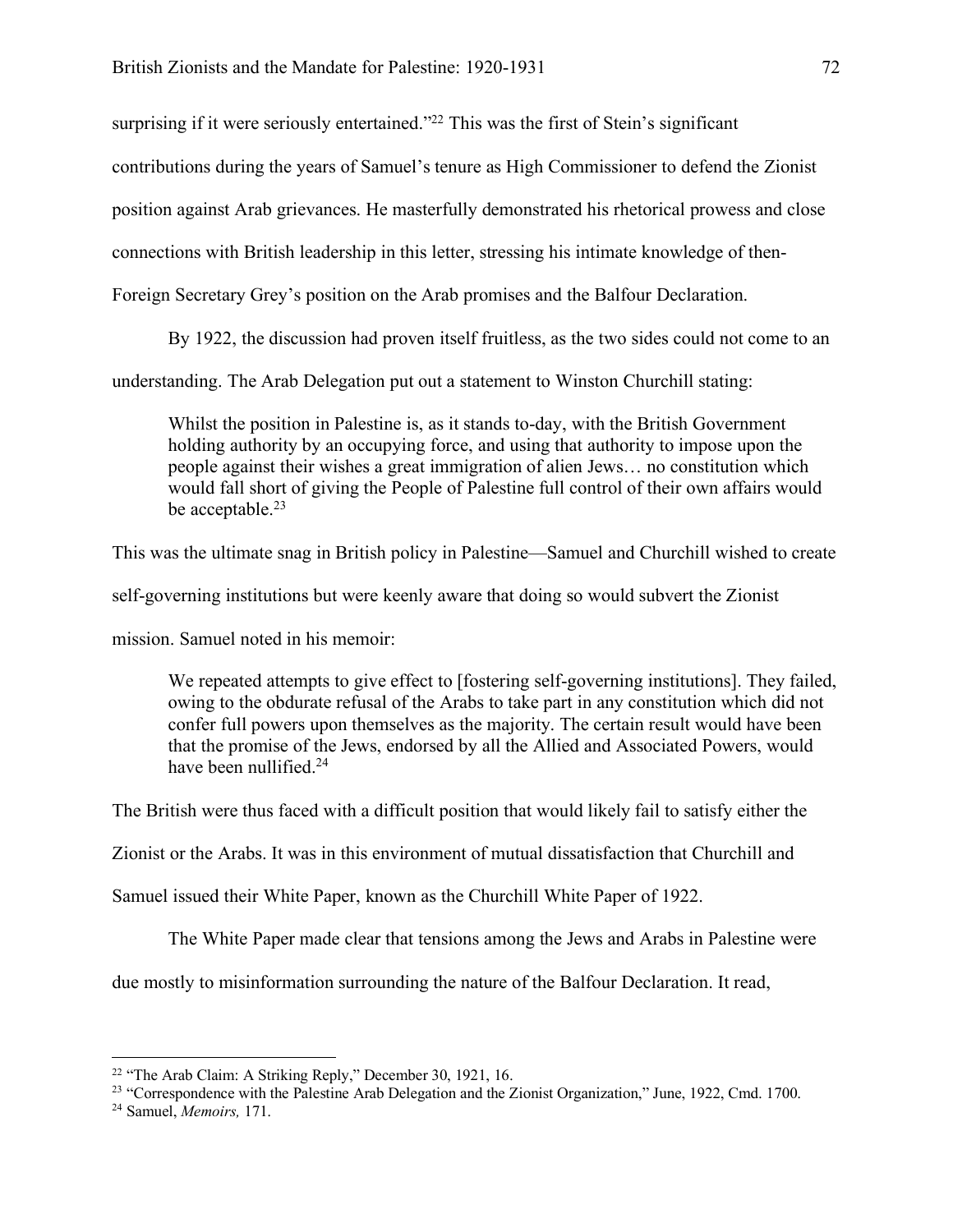"Phrases have been used such as that Palestine is to become 'as Jewish as England is English,'" as exemplary when regarding inflammatory Zionist statements that worried the Arabs.25 Significantly for the Zionists, the White Paper clarified the British position in Palestine vis a vis the Jews as well as its stance on immigration. It reads:

When it is asked what is meant by the development of the Jewish National Home in Palestine, it may be answered that it is not the imposition of a Jewish nationality upon the inhabitants of Palestine as a whole, but the further development of the existing Jewish community… in order that it may become a centre in which the Jewish people as a whole may take, on grounds of religion and race, an interest and pride.<sup>26</sup>

This was not what many political Zionists believed they had achieved when they gained international support; it was more in line with earlier goals of cultural Zionists like Ahad Ha'am.

The Paper also restricted Jewish immigration. It stated that immigration "cannot be so great in volume as to exceed whatever may be the economic capacity of the country," and that "it is necessary also to ensure that persons who are politically undesirable are excluded from Palestine."<sup>27</sup> Stein's numbers from "The Jews in Palestine" demonstrated Jewish immigration to hover close to 8,000 per year between 1921 to 1923.<sup>28</sup> Given that this number increased nearly 30% in 1924 and more than 300% by 1925 as the British relaxed the restrictions somewhat, the initial 1922 restrictions were hardly in line with the Zionist goals for Jewish immigration. Nonetheless, the Jews accepted the White Paper while the Arabs rejected it.

Weizmann and the Zionist leadership recognized the difficult position they were in, along with the British government regarding the White Paper. At the 1922 Zionist Congress in Carlsbad, he remarked:

We have every reason to fear that this control might become an instrument of obstruction and of fierce opposition against our right to immigration. We are aware that difficulties

 <sup>25</sup> "Correspondence," Cmd. 1700.

<sup>&</sup>lt;sup>26</sup> "Correspondence," Cmd. 1700.

<sup>&</sup>lt;sup>27</sup> "Correspondence," Cmd. 1700.

<sup>28</sup> Leonard Stein, "The Jews in Palestine," *Foreign Affairs* 4, no. 3 (1926), 422, doi:10.2307/20028464.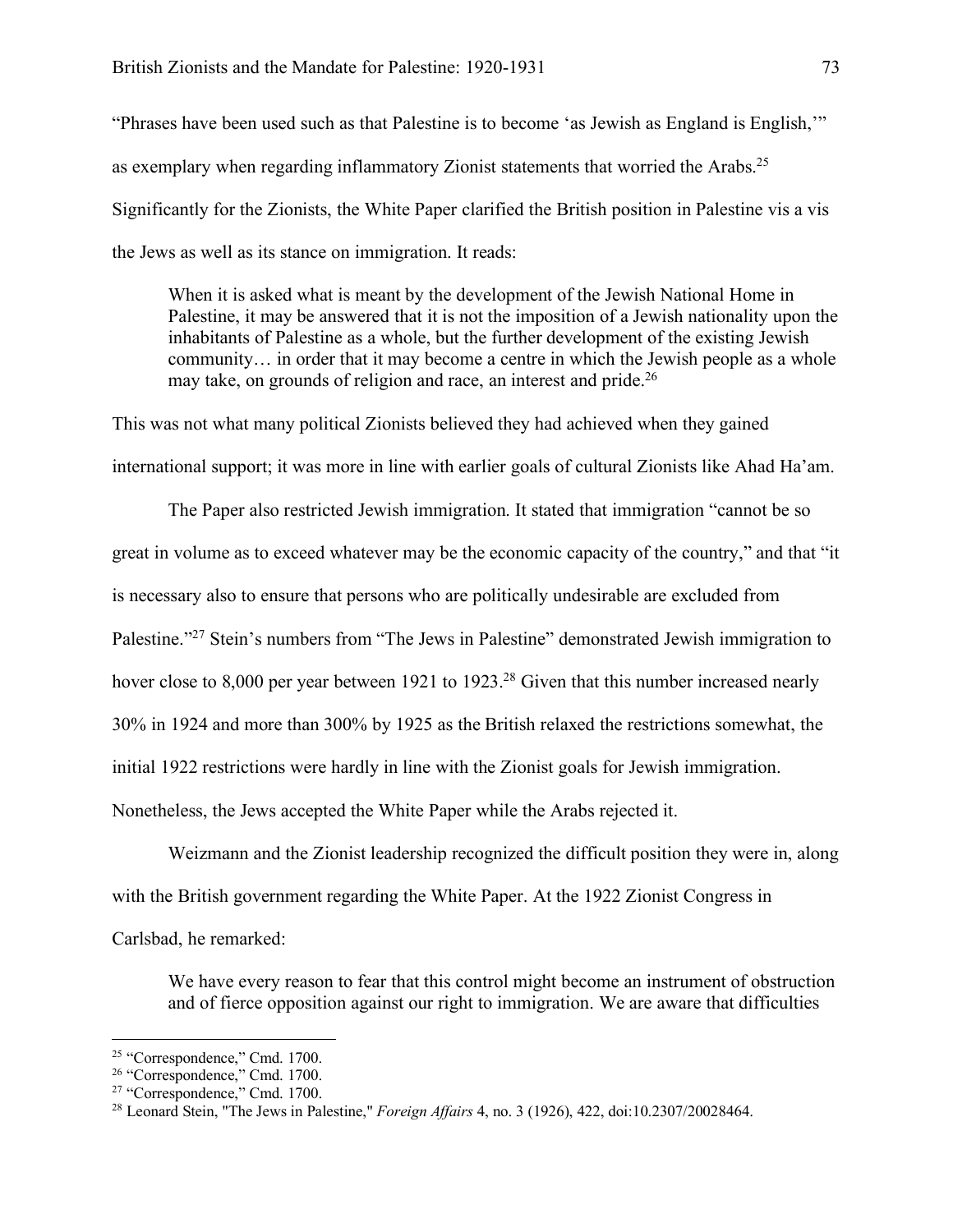may arise here, but on the other hand also… these difficulties are of a temporary measure<sup>"29</sup>

He stressed working within the confines of the British system to facilitate economic development in Palestine, thus meeting Churchill and Samuel's criteria of economic capacity for further Jewish immigration. Weizmann added, "I hereby most solemnly declare that as far as I am concerned I am just as dissatisfied with some parts of the White Paper as you are. But we have accepted it, and as for myself, I will loyally keep what I have consented to by my signature."<sup>30</sup> He believed the White Paper to be a temporary expedient, and his acceptance was conditional on this understanding. Although Weizmann spoke to a fractured Zionist Congress, perhaps the most disjointed since the First World War, in his capacity as President, he set the tone for the organization's cooperation with British terms.

While Greenberg and Weizmann had not been amicable prior to the latter's ascendancy to the presidency, the Carlsbad statement and the White Paper broadly marked a major shift in Greenberg's attitudes toward the leader of the Zionist Organization and the British government. The *Chronicle*'s issue from September 1, 1922 was scathing toward both. It labelled the White Paper as, "a piece of bureaucratic bullying which no constitutional Minister should have dared, and no self-respecting organization should have tolerated."31 Greenberg roundly chastised Weizmann's acceptance of the Paper, explaining:

That Statement… knocked every ounce of Jewish Nationalism out of the upbuilding of Palestine and the restoration of the country. It forbade, in advance, Jewish National development, and crushed in advance very possible aspiration which our people in Palestine may hereafter nourish for the re-establishment in the land of the Jewish people as a nation.32

 <sup>29</sup> "Mandate and White Paper," in *The Letters and Papers of Chaim Weizmann,* ed. Litvinoff, 356.

<sup>30</sup> "Mandate and White Paper," in *The Letters and Papers of Chaim Weizmann,* ed. Litvinoff, 358.

<sup>&</sup>lt;sup>31</sup> "Carlsbad and the Churchill Statement," *Jewish Chronicle*, September 1, 1922, 7.

<sup>32</sup> "Carlsbad and the Churchill Statement," *Jewish Chronicle*, September 1, 1922, 7.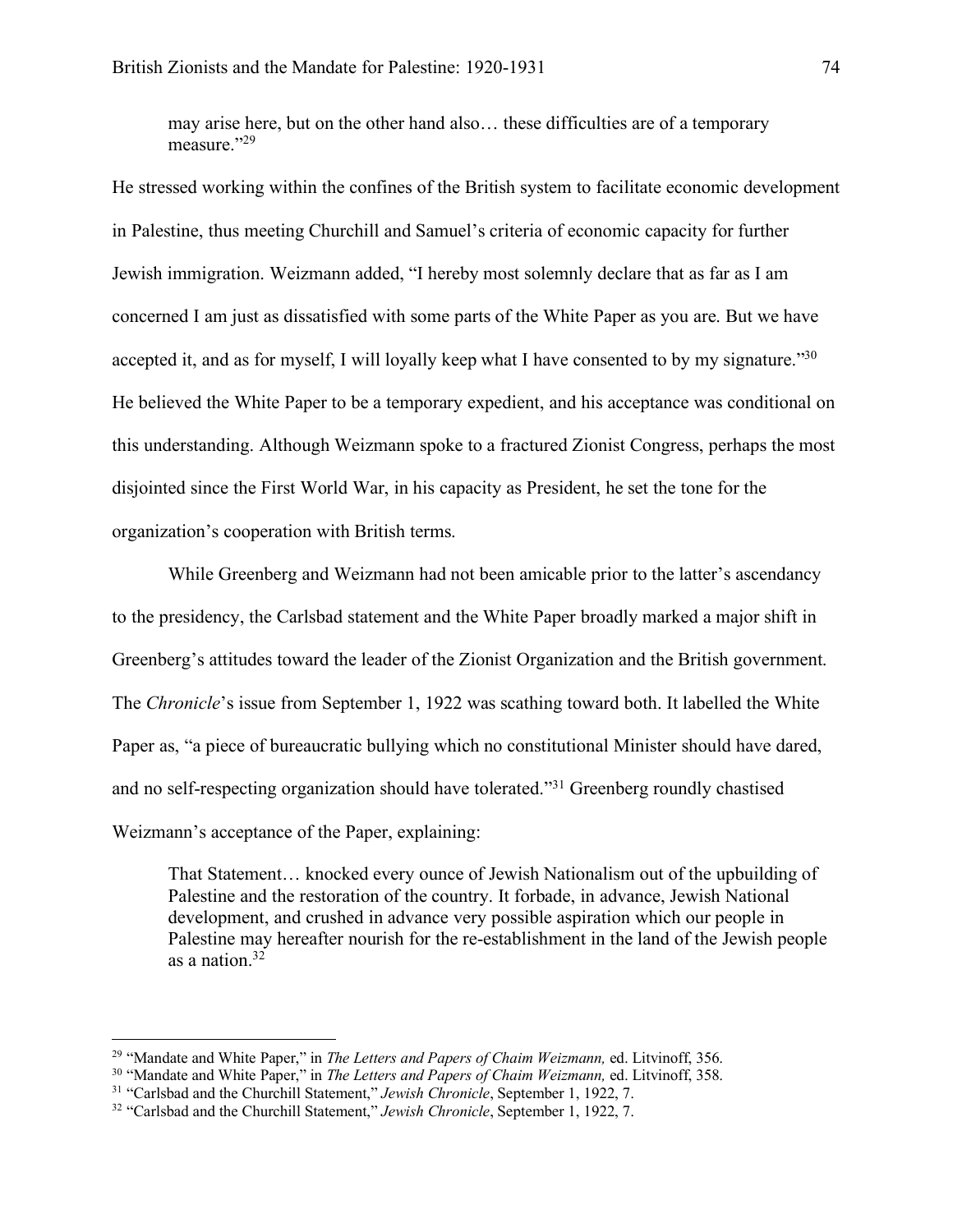He didn't spare Herbert Samuel's role either, noting:

It is a sorry story, and not the least sorry part of it is that which was played in it by Sir Herbert Samuel, who vainly… thought by throwing over Zionism and by dealing a crushing blow to the hopes and aspirations of Jews… to placate the unruly and noisy elements among the Arabs over who he was set as High Commissioner by the British government.33

Greenberg did not expect the British to reverse their course and placed in explicit writing a call for Weizmann and Zionist leadership to roll back their acceptance of the White Paper.

Greenberg and Weizmann were not cut from the same Zionist cloth. Whereas Weizmann consistently advocated for Jewish economic and social development in Palestine as his brand of Zionism, Greenberg had been a staunch Jewish nationalist since the early 1900s. Had he lived to see the formation of Israel as a nation, Greenberg would have almost certainly been a supporter, given his stance on the Uganda plan. The *Chronicle* issued on January 19, 1923 gave full expression to Greenberg's nationalism vis a vis the White Paper. In discussing the Zionist project, the *Chronicle* noted, "But Jews have charged themselves with the great task of Jewish Nationalism, and they do not mean to leave it until it is finally accomplished, and until Palestine becomes as Jewish as England is English."34 It is this phrase which differentiated Greenberg's Zionism from Weizmann's and especially from Herbert Samuel's. Samuel noted, "Even Dr. Weizmann himself, in an unhappy moment, had declared that he hoped that Palestine would become 'as Jewish as England is English," but this was never a statement Weizmann made publicly or made part of the Zionist platform.<sup>35</sup> Greenberg's unwillingness to compromise his nationalist sentiments made him one of the greatest opposition forces in Britain to both the mainstream Zionist program and to the Mandate Government.

 <sup>33</sup> "Carlsbad and the Churchill Statement," *Jewish Chronicle*, September 1, 1922, 7.

<sup>34</sup> "Great Britain and Palestine," *Jewish Chronicle*, January 19, 1923, 5.

<sup>35</sup> Samuel, *Memoirs,* 168.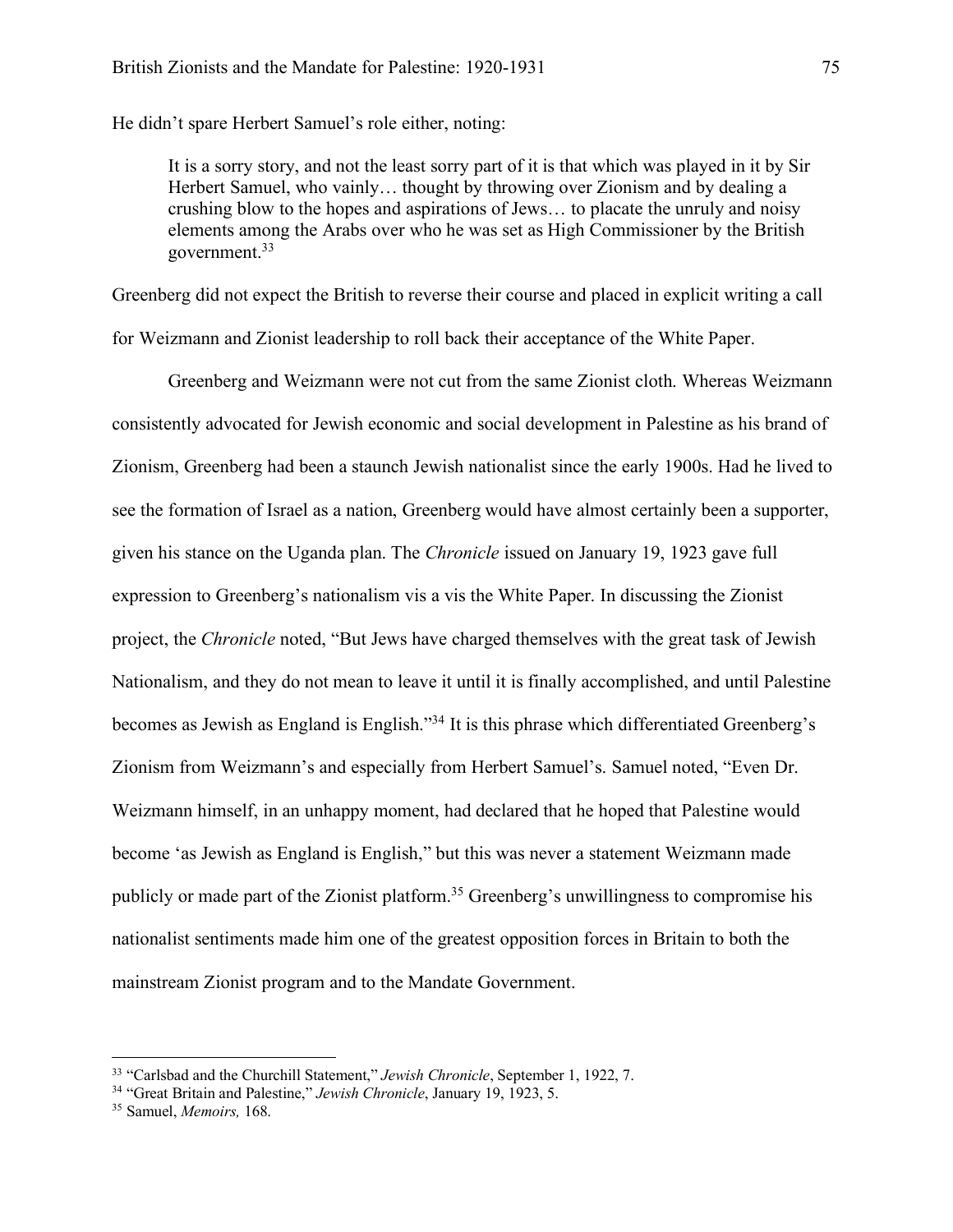1923 marked a transition in government, a shift in British attitudes towards Zionism, and a fresh inquiry into the situation in Palestine. The pro-Zionist Lloyd George government gave way to the conservative government of Bonar Law, and anti-Zionist sentiments began to crop up in the mainstream presses. An inquiry held in the summer of 1923 once again reopened the question of whether to persist with the policy of the Balfour Declaration. Mainstream press organizations like the *Daily Express* and the *Daily Mail* called on Herbert Samuel to resign, backing a pro-Arab, anti-Zionist position.36 Greenberg's *Chronicle* also rebutted anti-Zionist assertions from the *Times* that the League of Nations only conferred the Mandate for Palestine upon Britain based on the Churchill White Paper.<sup>37</sup> This period marked the lowest ebb in the relationship between the British Government and Zionist policy, and posed an obvious threat toward the internationally-sanctioned project the Zionist Organization was advancing in Palestine. It was in this atmosphere that Leonard Stein worked to support the continued British presence in Palestine on the behalf of Zionism.

In 1923, Leonard Stein worked with Leon Simon to compile the edited volume, *Awakening Palestine*. The editors noted in the introduction:

The object of this book is to assist English readers to understand on the one side the motive force and the significance of Zionist work in Palestine, on the other side the conditions under which that work is being carried on, the progress which it has made, and the problems by which it is confronted.<sup>38</sup>

Stein's position as a prominent British citizen and political secretary for the Zionist Organization allowed him to enlist numerous important authors to martial support for the Zionist program. The book was an explicit counter to the prevalent anti-Zionist rhetoric in Britain during that year that

 <sup>36</sup> Bernard Wasserstein, "Herbert Samuel and the Palestine Problem," *The English Historical Review* 91, no. 36 (October 1976), 771, https://www-jstor-org.proxy.wm.edu/stable/565641.

<sup>&</sup>lt;sup>37</sup> "Great Britain and Palestine," *Jewish Chronicle*, January 19, 1923, 5.

<sup>38</sup> Leon Simon and Leonard Stein eds., *Awakening Palestine* (London: John Murray, 1923), 1.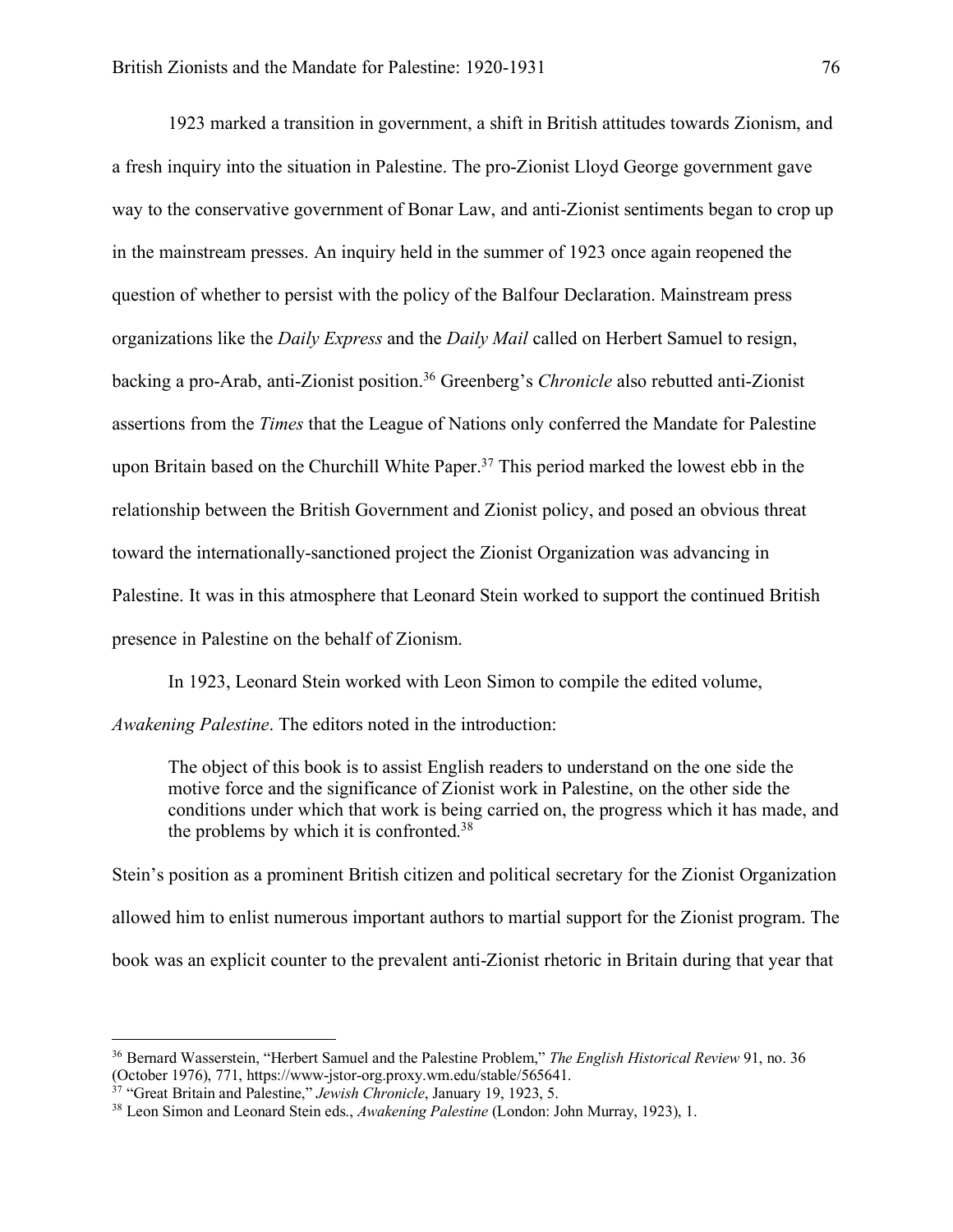suggested the Zionist project was not worth Britain's time or money. Unlike Greenberg, whose *Chronicle* was intended strictly for Jewish readership, Stein and Simon appealed to a wider gentile public to garner support and sway public opinion.

Perhaps the most significant essays in *Awakening Palestine* for advocating continued British support for Zionist efforts in Palestine were Herbert Sidebotham's "England's Interest in Palestine" and Stein's own "The Problem of Self-Government." Sidebotham began his essay with the assertion that:

England has both moral and material interests in Palestine, and they act and react on each other so constantly that it is not easy to separate them. Different people have taken different paths to the conclusion that the association between Zionism and British policy in the East is natural and desirable.<sup>39</sup>

Sidebotham struck to the heart of Zionist concerns that Britain would renege on their promises if the British no longer so a geopolitical purpose for their presence in Palestine. Indeed, he devoted the bulk of his essay towards reinforcing the geopolitical necessity of a British presence. He concluded by drawing a comparison with the enmity the British had drawn from the Irish. Sidebotham noted, "If we wish, having removed the enmity of Ireland, to make a new enemy, the way is clear. We need only repudiate our promises to the Zionists," adopting the traditional inflationary stance of international Jewish power while taking a stand in favor of continued support.<sup>40</sup> Sidebotham had been a staunch Zionist supporter for many years, and Stein and Simon's choice for him to write on this subject was certainly not an accident.

Stein's essay on self-government spoke to his earlier repudiations of the Arab Delegation and the continued concerns Herbert Samuel expressed regarding the League Mandate. Stein echoed Samuel's language when he wrote, "They [the Allies] could hardly begin by leaving the

 <sup>39</sup> Herbert Sidebotham, "England's Interest in Palestine," in *Awakening Palestine,* eds. Leon Simon and Leonard Stein, 257.

<sup>40</sup> Sidebotham, "England's Interest in Palestine," in *Awakening Palestine*, eds. Simon and Stein, 256.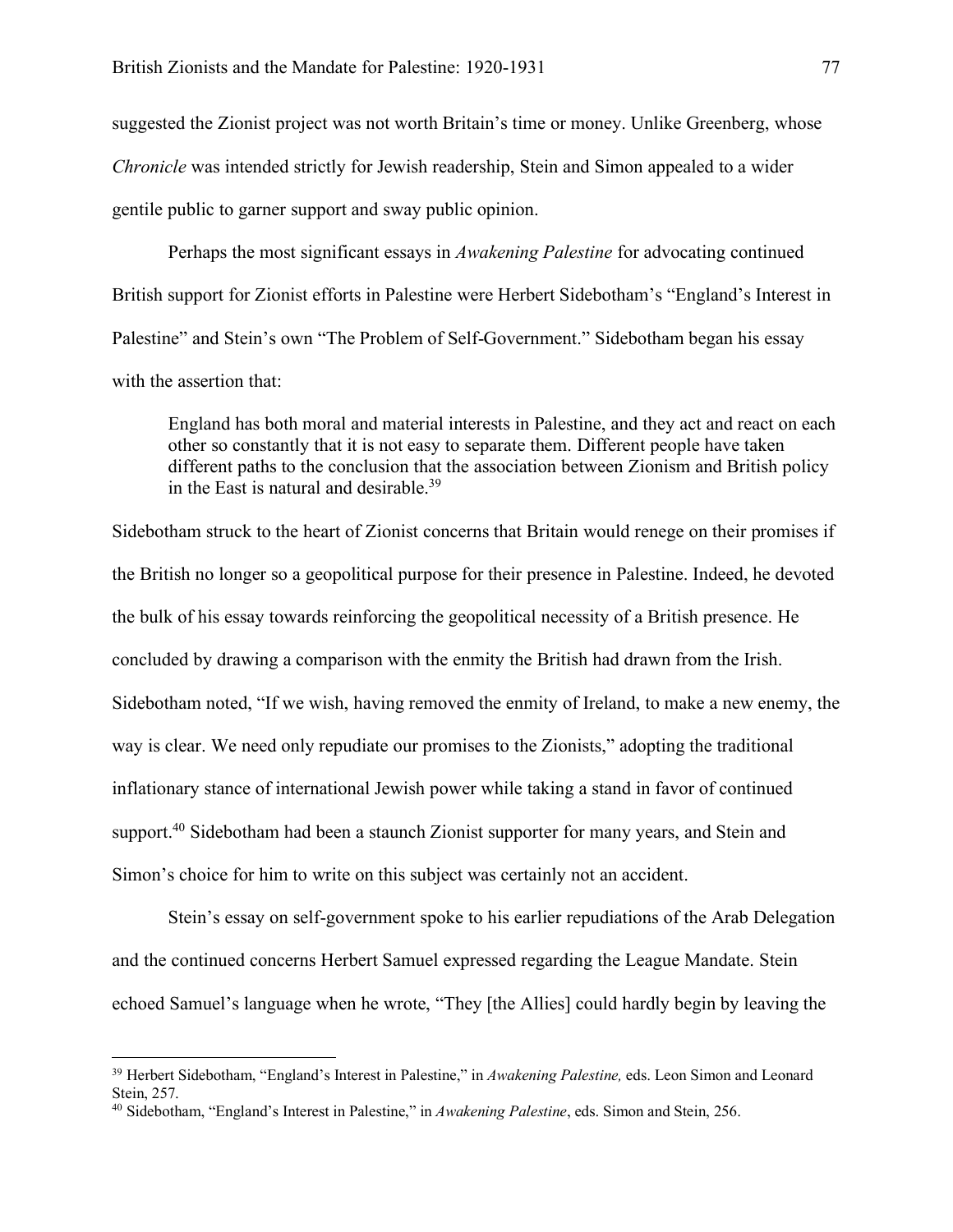fate of the Jewish minority to the uncontrolled discretion of an independent Arab Government."41 He adopted a paternalistic tone regarding the many uneducated Palestinian Arabs, noting that "independence in the full sense of the term would at the present stage prove to be another name for grave disorder, if not downright anarchy."42 Stein's chapter was instrumental in bridging the ideological gap between British officials like Samuel and the official Zionist party line. His statements made it clear that he, and by extension the Zionist Organization were willing to work within the confines of the British Mandate regarding Zionist developments in Palestine. Though Greenberg and the *Chronicle* praised Stein's earlier writings against the Arab Delegation, Stein's stances reflected in his essay and *Awakening Palestine* more broadly did not fit with Greenberg's Jewish Nationalist Zionism. The *Chronicle*'s "books of the year" noted that *Awakening Palestine*  was "a valuable collection of essays and studies on the New Judea."43

*Awakening Palestine*'s effect on the British reading public was unclear, but the 1923 cabinet enquiries passed without major alterations toward Mandate policy in Palestine since the White Paper. A review from the *Journal of the British Institute of International Affairs* said of *Awakening Palestine,* "They [the essays] are written for the most part in an atmosphere of idealism, which has inevitably distorted to some extent the writers' perspective both as regards the difficulties of the task and the prospects of its realisation," suggesting that the arguments were not cogent for discerning readers.<sup>44</sup> In any case, Herbert Samuel was able to defend his position and actions as High Commissioner to the cabinet, receiving some unlikely assistance from George Curzon.45 The sequence of events from 1921 to 1923 represented one of the most

 <sup>41</sup> Leonard Stein, "The Problem of Self-Government," in *Awakening Palestine,* eds. Leon Simon and Leonard Stien, 232.

<sup>42</sup> Stein, "The Problem of Self-Government," in *Awakening Palestine,* eds. Simon and Stein, 232. 43 "Books of the Year," *Jewish Chronicle*, September 26, 1924, XXVIII.

<sup>44</sup> L. W. Charley, *Journal of the British Institute of International Affairs* 3, no. 1 (1924), 40. 45 Wasserstein, "Herbert Samuel," 772.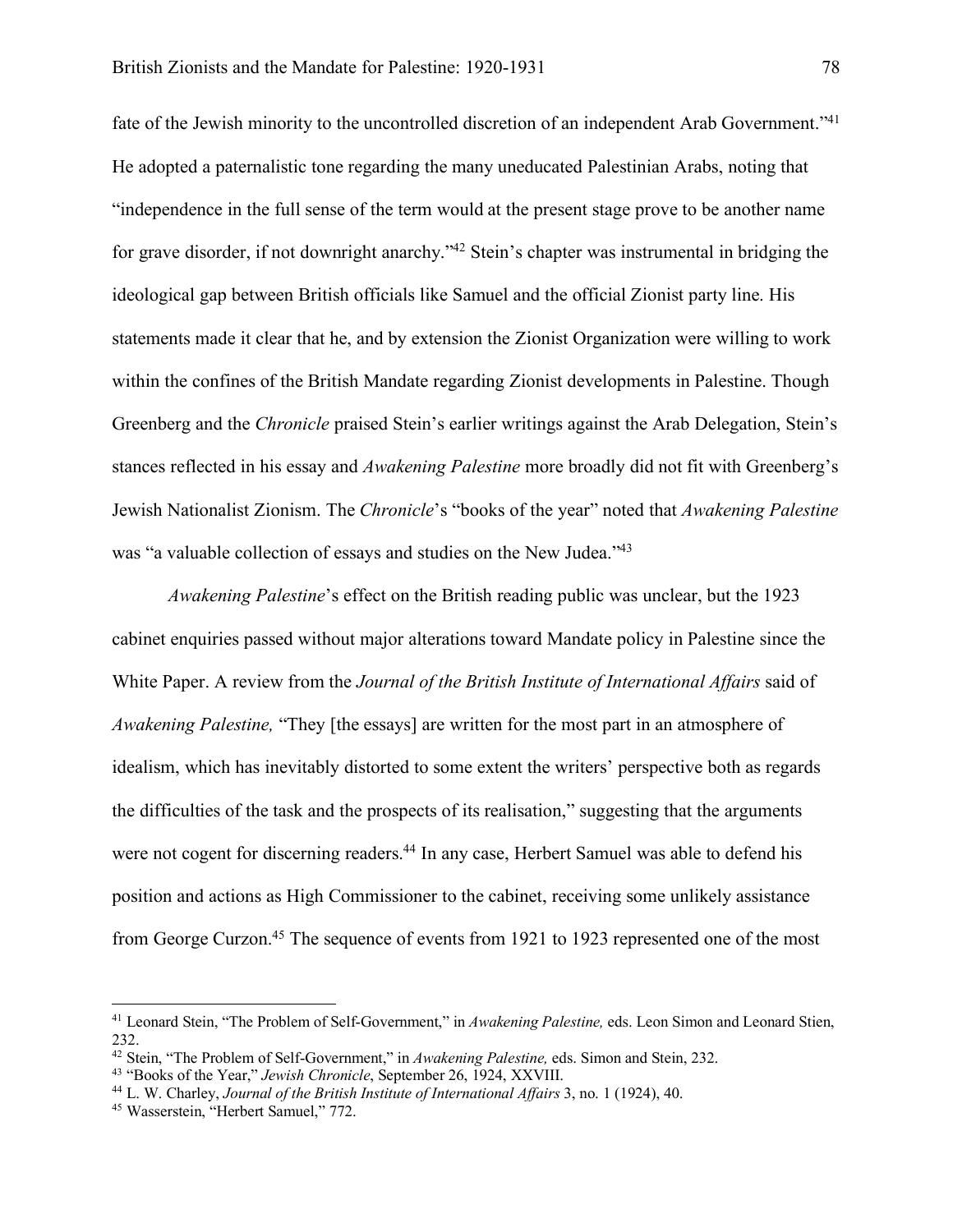substantial challenges the Zionist Organization would face from the British during the 1920s. British Zionists like Stein and Greenberg made use of all available resources to marshal support for the Zionist position and critique leadership when necessary.

#### **Frederick Kisch and Personal Diplomacy with Samuel**

Given Frederick Kisch's position on the Zionist Executive by 1923 and his friendship with Herbert Samuel, he was uniquely positioned to advocate the Zionist stance directly to the High Commissioner. Kisch spoke to Samuel's chief secretary, Whyndam Deedes in 1923 about Samuel's political secretary, Ernest Richmond, an Arab expert, whom Deedes and Kisch concluded was completely opposed to the Mandate policy regarding Zionism.46 Indeed, Richmond was a staunch Arabist who consistently represented the extreme Arab political position as a representative sample to Samuel. It was under Richmond's guidance that Samuel promoted Hajj Amin, a prominent leader in the Easter riots of 1920, to the position of Grand Mufti.47 Kisch was thus charged with counteracting Richmond's influence over the High Commissioner, reminding the Mandate Government of its commitment to Zionism.

Samuel's consistent willingness to tolerate insubordination from Arab notables under Mandate rule was troubling for Kisch, as his tolerance served to encourage further activity from the extremist faction. This was most evident during the boycotts of the popular elections to the Legislative Council, during which extremist Arabs were able to use their influence to force a wider population to flout Mandate policy without fear of punishment.<sup>48</sup> Kisch found another man in the administration willing to aid the Zionist cause when he met Deedes' successor, Gilbert Clayton, who served as Civil Secretary from 1922 to 1925. Clayton and Kisch agreed that

 <sup>46</sup> Frederick Kisch, *Palestine Diary* (London: Victor Gollancz, 1938), 34.

<sup>47</sup> Elie Kedourie, "Sir Herbert Samuel and the Government of Palestine," *Middle Eastern Studies* 5, no. 1 (January 1969), 50, https://www-jstor-org.proxy.wm.edu/stable/4282274.

<sup>48</sup> Kisch, *Palestine Diary,* 34.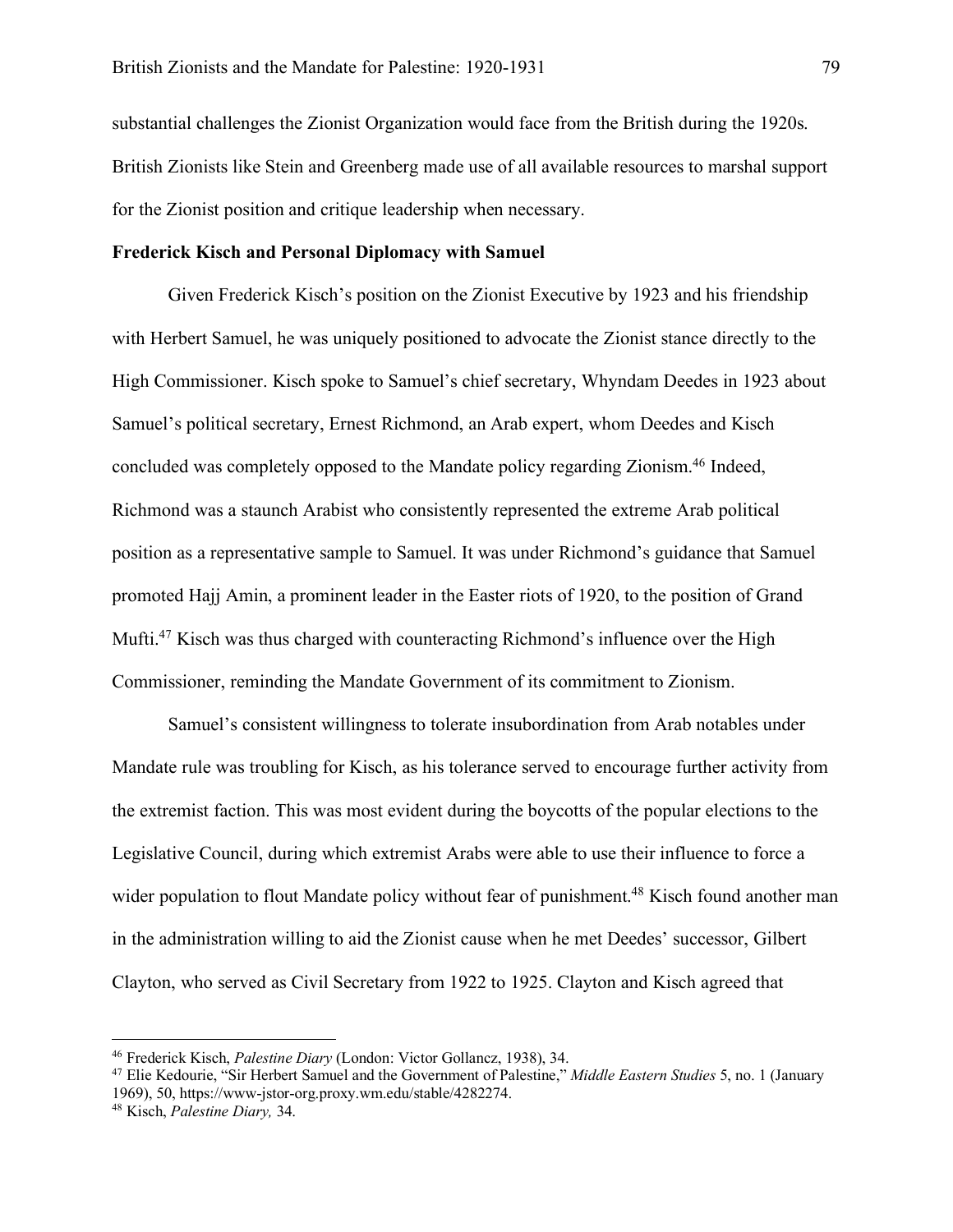Samuel's dedication to traditional British Liberalism was out of step with the political situation in Palestine, as the two saw clearly that the Mandate Government needed to take greater action to shape a moderate Arab constituency to counteract the extremist faction.<sup>49</sup> Instead, the administration continued to allow known anti-Zionists to staff the Arab positions.

Samuel's liberalism manifested in his dedicated policy of non-assistance to developing Jewish infrastructure in Palestine. Kisch observed:

A constructive-minded and far-seeing Government would have planned their economic policy so as to encourage industrial development and take advantage of the unprecedented interest which Jews throughout the world are taking in Palestine. Nothing of the kind has been attempted here under Herbert Samuel's regime.<sup>50</sup>

Kisch was not the only one to note this, as Stein voiced in "The Jews in Palestine," "So far as active cooperation is concerned, [the Mandatory Power has played] a very small part."51 Samuel himself chose this policy so as not to appear that he favored the Jews over the Arabs, but the policy evoked the same logic as the *Chronicle's* observations about Samuel's tenure as Home Secretary.

Despite the obstacles to cooperation between Samuel and Kisch, representing the Zionists, Kisch's assessment towards the end of Samuel's time in office were mostly positive. Throughout their time together in Palestine, Kisch had exceptional access to the High Commissioner, speaking to him at least once a week when the two were both at their offices in Jerusalem. Kisch and Samuel understood one another well, even though they often disagreed over policy. In the last days of his administration, Samuel visited the Zionist Executive to give his advice and receive a farewell. Kisch, who attended the meeting, noted:

The more I think about it, the more I feel that the Executives are entitled to be satisfied with the results of the past two years' work: as regards Arab relations, immigration, and

 <sup>49</sup> Kisch, *Palestine Diary ,*73.

<sup>50</sup> Kisch, *Palestine Diary,* 85.

<sup>51</sup> Stein, "The Jews in Palestine," 425.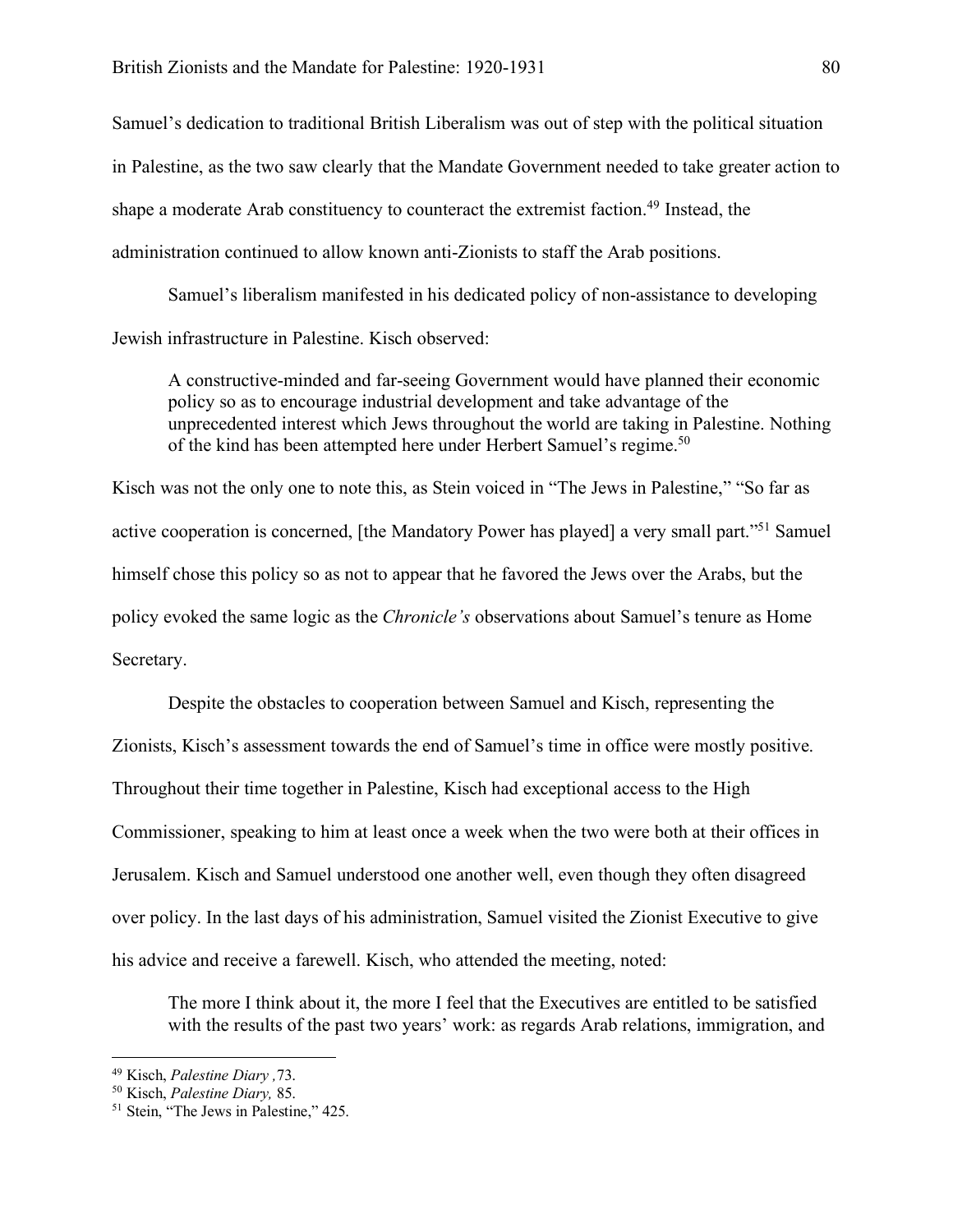even the financial position, the achievements compare favorably with those of previous inter-Congress periods.52

Despite their disagreements, Samuel had provided the Zionists with an acceptable, if not ideal, position in which to operate from 1923 to 1925, leading Kisch to conclude, "I realize that it may be a very long time before Palestine has an administrative chief of Herbert Samuel's intellectual capacity."53

### **The Passfield White Paper and Weizmann's Resignation**

From 1923 until he stepped down as High Commissioner two years later, Herbert Samuel achieved what he desired most: peace in Palestine and cooperation at home in Britain. He noted, "The second half was a time of steady progress and comparative calm… There had been no disturbances for a long time."54 Weizmann and the Zionist Organization continued their program under the restrictions of the White Paper without significant complaint, while Greenberg and those who pushed for a hardline stance continued to stew. Unfortunately, Greenberg's assessment that the British position regarding Zionism would not improve, that Weizmann was mistaken in his understanding of the White Paper as temporary, would prove correct toward the close of the decade.

On July 1, 1925, Samuel concluded his tenure as high commissioner of Palestine, leaving behind a legacy of economic development and political ossification between the two constituent ethnic groups. Assessments of his time in office were mixed—the controversy of the immigration ban and White Paper had significantly eroded his goodwill with Zionists. Stein, writing on the behalf of the Zionist Organization, transmitted:

The Congress bids a heartfelt farewell to Sir Herbert Samuel, whose five years' term of Office as the first High Commissioner for Palestine has brought Palestine the blessings of

 <sup>52</sup> Kisch, *Palestine Diary,* 189.

<sup>53</sup> Kisch, *Palestine Diary ,*191.

<sup>54</sup> Samuel, *Memoirs*, 177-178.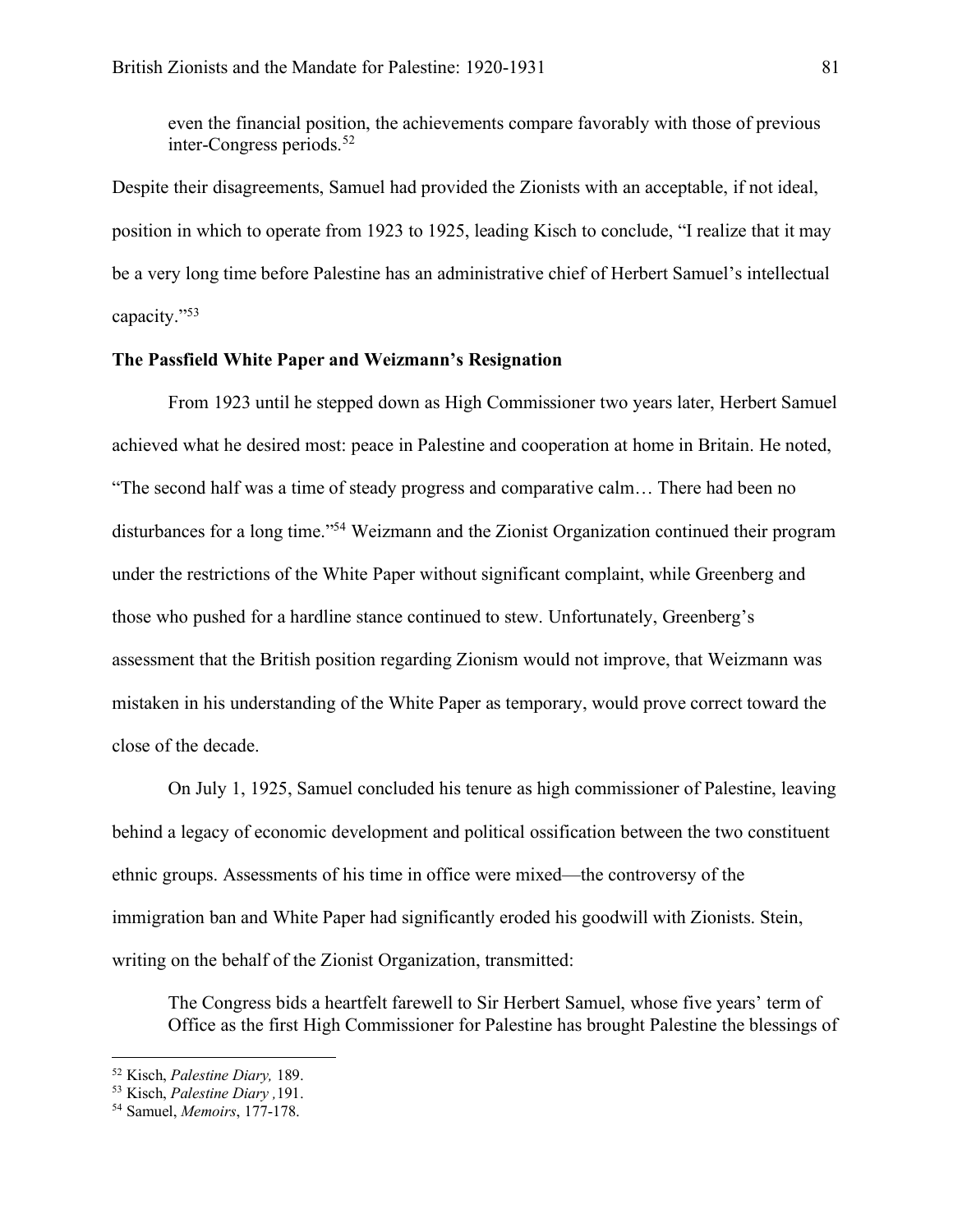peace, order and good government, and has witnessed the completion of the first stage in the establishment of the Jewish National Home.<sup>55</sup>

Weizmann was more reserved in his personal letter while remaining congratulatory, noting, "I have tried my best—sometimes under very difficult circumstances—to adapt myself to your views and actions, and even if at times there were differences of opinion."56 While Greenberg and the *Chronicle* printed a charitable summary of Stein's message on July 10, an earlier issue illustrated Greenberg's dissatisfaction with the administration. In the June 26, 1925 issue, the article noted, "Sir Herbert appears anxious to explain how it is that the promise of the Balfour Declaration has petered out so woefully into the performance of the Palestine Administration," critiquing Samuel's unwillingness to lean into Zionism fully.<sup>57</sup> Greenberg had not forgiven Samuel for his role in the detested White Paper nor Weizmann's role in its acceptance. In any case, Sir Herbert Plumer's assumption as the next High Commissioner of Palestine was not heralded with any special fanfare.

In many respects, Herbert Samuel set the tone that would persist through the decade for how the Mandate Government would treat its responsibilities towards the Arabs and the Jews. In the history of Britain's time in control of Palestine, no other High Commissioner served for anywhere close to Samuel's five years, as Sir John Chancellor would replace Plumer officially in 1928. Samuel was correct that his administration had brought peace to the region, but that peace came at a price. Wasserstein suggested that:

As time went on the Government of Palestine itself became little more than an umpire between these two parallel governments… The arrangements preserved a makeshift peace in Palestine for a while, but its long-term effect was to increase the estrangement between the Arab and Jewish communities.<sup>58</sup>

 <sup>55</sup> Samuel, *Memoirs,* 178.

<sup>56</sup> Samuel, *Memoirs,* 179.

<sup>57</sup> "Palestine," *Jewish Chronicle*, June 26, 1925, 7.

<sup>58</sup> Wasserstein, "Herbert Samuel" 774.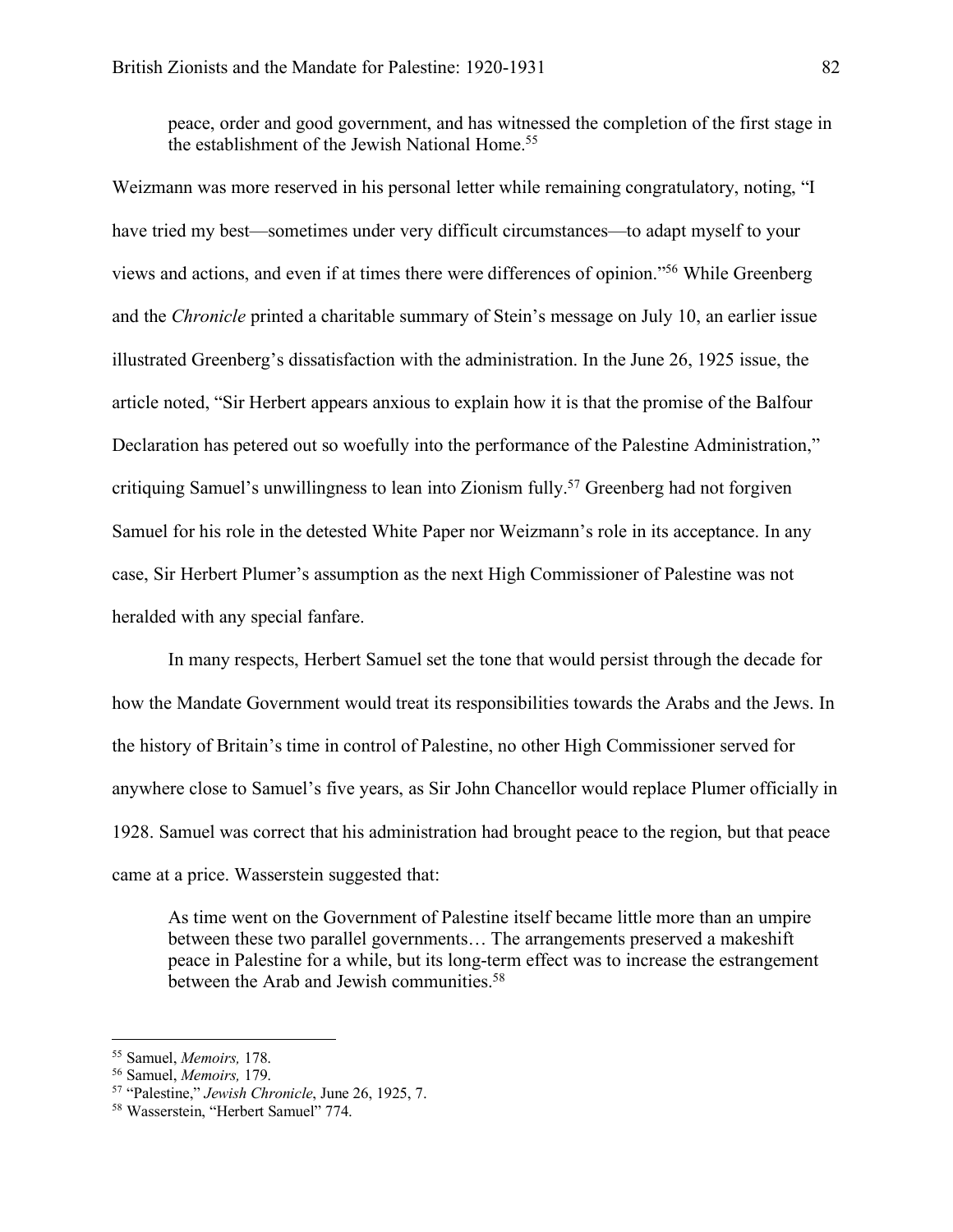Samuel's peace required placing the British government at odds with the Arabs, who never accepted the White Paper, and the Jews, who viewed the policy as a violation of the promises in the Balfour Declaration. He never addressed the underlying causes of the violence between the two groups during the Arab revolts at the start of his administration. Despite Stein's assertion that the Arab Delegation of the early 1920s was "far from commanding the unqualified confidence of the public," those elements within Arab society in Palestine vehemently opposed toward Zionist activity had not been eradicated during Samuel's tenure.<sup>59</sup>

The Arab Revolts of 1929 represented the worst violence in the region during the Mandate period. Weizmann recalled receiving a message while on holiday in the summer of 1929, which brought him "the first news of the Palestine pogroms of 1929, in which nearly a hundred and fifty Jews were killed, hundred more wounded, and great property damage done."60At a protest rally in London in early September, at which Moses Gaster also spoke, Weizmann said:

The Jewish people, relying on the Balfour Declaration and the Mandate accepted by Great Britain, has proceeded with an ever-increasing energy during the past ten years in its great task of the peaceful upbuilding of Palestine. Much of what we have achieved has now suffered violent and wanton destruction… As citizens of the Mandatory Power, we feel with special intensity the blow that has been struck at Jewish life in Palestine which has been created on a basis of confidence with the British Mandate.<sup>61</sup>

This event in many ways echoed the themes of the earlier major Arab Revolt: violence affected the Jewish population of Palestine; the British response proved unsatisfactory to the Zionists. This instance was more severe, as the Colonial Secretary, Lord Passfield, was hardly as amenable to the Zionist stance as Churchill had been during Samuel's administration.

<sup>&</sup>lt;sup>59</sup> Leonard Stein, *The Truth about Palestine: A Reply to the Palestine Arab Delegation* (London: Zionist Organization, 1922), 1.

<sup>60</sup> Weizmann, *Trial and Error*, 331.

<sup>61</sup> "Breakdown of Government," in *The Letters and Papers of Chaim Weizmann,* ed. Litvinoff, 561.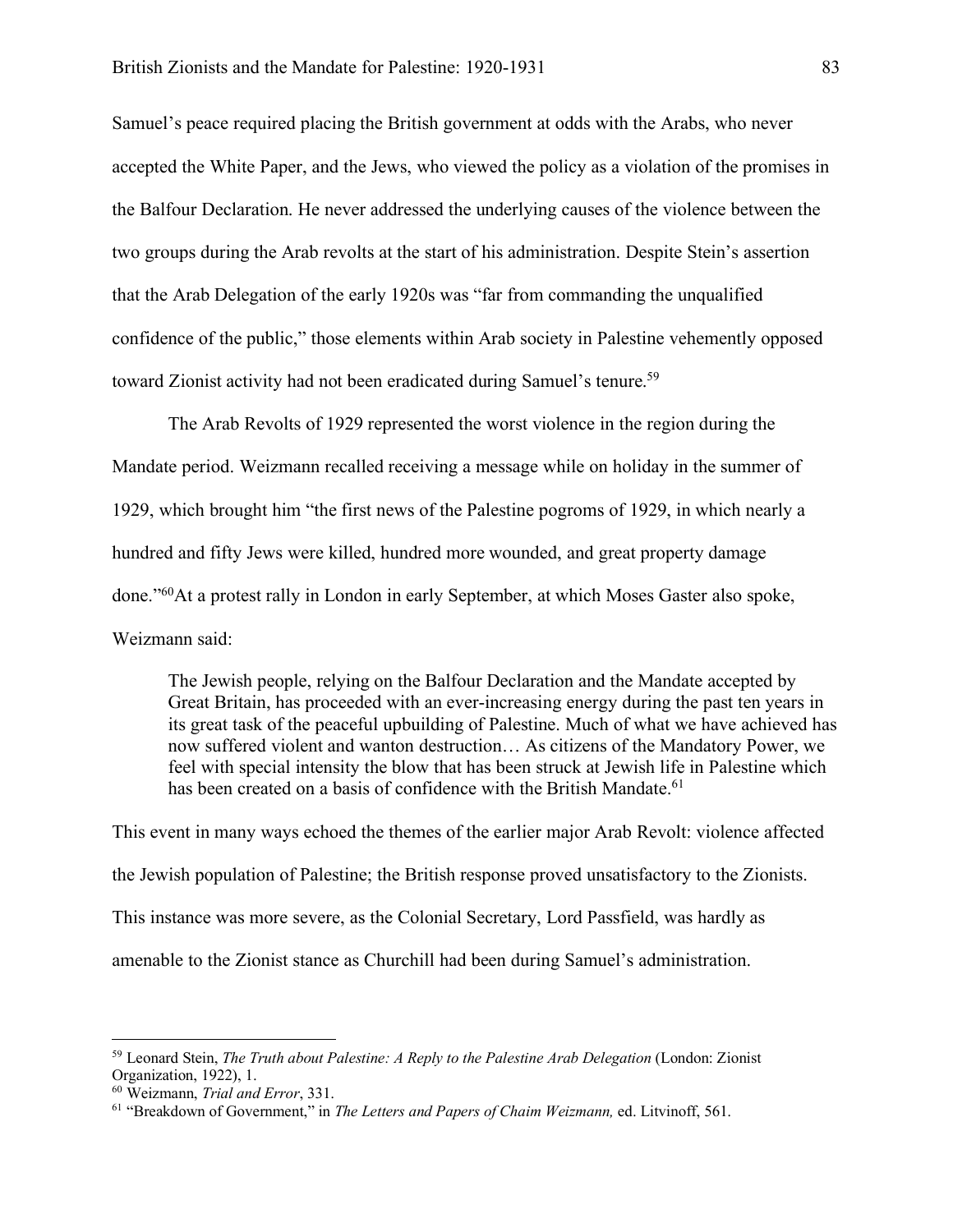Weizmann recorded that Passfield had never been a Zionist supporter prior to the revolts, and upon meeting with him after the incident, realized that "they [the Colonial Office] would use this opportunity to curtail Jewish immigration to Palestine."62 He was similarly critical of the administration in Palestine, which issued a report on the events which Weizmann noted was "made to appear that there were two peoples at war in Palestine, with the British administration as the neutral guardian of law and order."63 In a discussion with General Smuts, a longtime supporter of Zionism within the British government, the general informed Weizmann that Passfield had said, "It is obvious that the British officials in Palestine disliked the Jews;" the general also felt that Chancellor was the wrong man to serve as High Commissioner.<sup>64</sup> By this point, Kisch was a smaller Zionist voice to the British Administration. Weizmann noted, "As his [Kisch's] authority grew with the *Yishuv,* it diminished at Government House, and, more especially, among the lower strata of British officialdom in Palestine."65 This was made apparent when Passfield listed Jewish advocates in Palestine, naming Weizmann and Mond but not Kisch.<sup>66</sup> Ultimately, by 1929, Weizmann and the Zionist Organization were on far worse terms with the British Colonial Secretary and High Commissioner than they had been seven years prior.

Bad relations between British officials and Weizmann were especially concerning for the latter, as his leadership during the decade rested on the understanding that he was the most qualified to serve as the intermediary between the two groups. As Halpern noted, "Weizmann's vision of himself as popular leader was no longer merely the subjective ambition of earlier years;

 <sup>62</sup> Weizmann, *Trial and Error*, 331.

<sup>63</sup> Weizmann, *Trial and Error*, 332.

<sup>64</sup> "How Passfield Viewed Zionism," in *The Letters and Papers of Chaim Weizmann,* ed. Litvinoff, 582.

<sup>65</sup> Weizmann, *Trial and Error,* 297.

<sup>66</sup> "How Passfield Viewed Zionism," in *The Letters and Papers of Chaim Weizmann,* ed. Litvinoff, 582.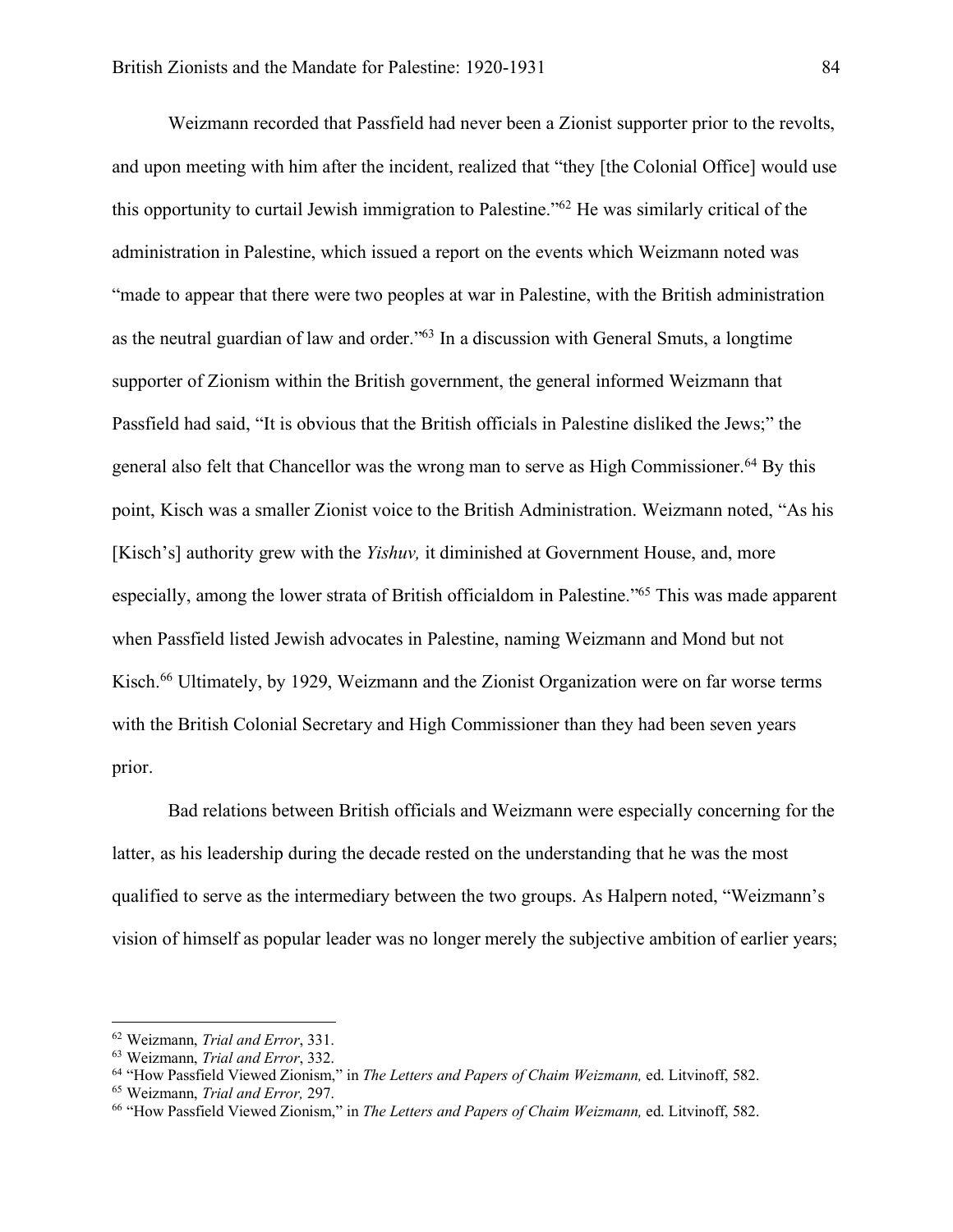it amounted to an obligation to the British government, a tacit condition of an understanding with them on which the upbuilding of the Jewish national home depended."<sup>67</sup> This obligation was a double-edged sword: Weizmann had ingratiated himself to British officials in the early 1920s, but his ties to the British government could only serve him as the leader of the Zionist Organization so long as the British government remained friendly to the Zionist enterprise. Even before 1929, this had proven to be a challenge, as demonstrated in Greenberg's rebuke of Weizmann for caving to the terms of the Churchill Paper. Weizmann was fortunate in 1922 that the revolts and the British response had, when viewed in retrospect, been somewhat mild. The events of 1929 and 1930 would prove more damaging to his relationships with both parties.

Unlike the wake of the earlier Arab Riots, the *Chronicle* dedicated a full page spread to the "Grave Disaster in Palestine / Arabs Massacre Jews / Martial Law / Administration Disregards Warning.<sup>"68</sup> Greenberg brought more attention to the administration's failings in this instance than he had in the early 1920s. So too did he set the tone for his paper's coverage of the fallout for the incident. In the June 27 issue in 1930, the *Chronicle* noted, "During the past year a series of happenings have occurred in and about Palestine which… have tended to shatter even the confidence Jews felt in the intention of the government in respect to the Jewish National future."69 Greenberg also printed contributions from members of Anglo-Jewry who agreed with him that Britain appeared to be looking for a way out of their commitments. This same issue further reinforced the gulf of understanding between Greenberg's understanding of Zionist aims, those of the government's and Weizmann, when the paper added, "A National Jewish Home must be, in some form or another, a Jewish State."70 The dissatisfaction Greenberg felt towards

 <sup>67</sup> Ben Halpern, *A Clash of Heroes,* (New York: Oxford University Press, 1987), 238.

<sup>68</sup> "Grave Disaster in Palestine," *Jewish Chronicle*, August 30, 1929, 9.

<sup>69</sup> "What the Government Means," *Jewish Chronicle*, June 27, 1930, 7.

<sup>70</sup> "What the Government Means," *Jewish Chronicle*, June 27, 1930, 7.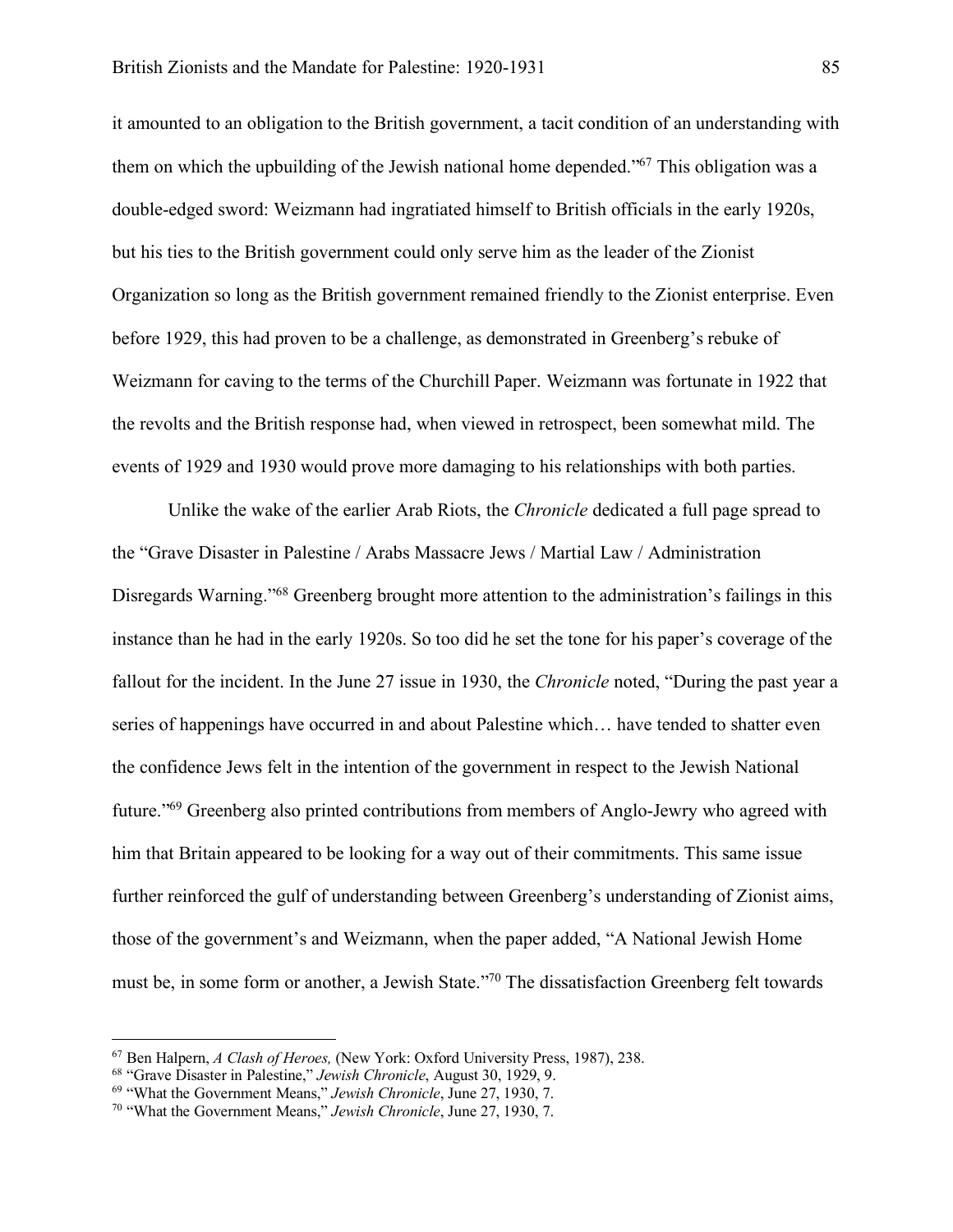the British government in Palestine in 1929 assuredly dwarfed that which he felt in 1922. The *Chronicle* reinforced the narrative that the violence in 1929 was preventable had the administration taken the appropriate action.<sup>71</sup>

Just as in 1921, various investigations determined that the best course of action for the British government to take following the violence was the issuance of a statement to clarify policy in Palestine. This would become known as the Passfield White Paper, a significantly more anti-Zionist document than the Churchill Paper before it. Issued in the fall of 1930, this paper would ignite a firestorm of controversy that would irrevocably damage the Zionist relationship with Britain and Weizmann's relationship with the organization. Weizmann spoke out against the statement in an article he penned in the *Week-end Review*, observing that, "The government's declaration of policy in regards to Palestine has been condemned in the most authoritative quarters as irreconcilable with the Balfour Declaration and the Mandate."72 The White Paper restricted the legal jurisdiction of what was considered Palestine within British administrative organizations and further restricted immigration. The Paper stated:

Any hasty decision in regard to unrestricted Jewish immigration is to be strongly deprecated…. So long as wide-spread suspicion exists, and it does exist, amongst the Arab population, that the economic depression under which they undoubtedly suffer at present is largely due to excessive Jewish immigration, and so long as some grounds exist upon which this suspicion may be plausibly represented to be well-founded, there can be little hope of any improvement in the mutual relations of the two races.<sup>73</sup>

Rather than the economic qualifications for further Jewish immigration under which the 1922 White Paper rested, Weizmann correctly observed that Jewish immigration could now be restricted on the ground of any Arab suspicion of Jewish injuriousness. Perhaps the most egregious aspect of the Passfield White Paper for the Zionists was that it blamed Jewish

 <sup>71</sup> "What the Government Means," *Jewish Chronicle*, June 27, 1930, 7.

<sup>72</sup> "Challenging the Passfield White Paper," in *The Letters and Papers of Chaim Weizmann,* ed. Litvinoff, 604.

<sup>73</sup> Statement of Policy by His Majesty's Government in the United Kingdom, Palestine, October, 1930, Cmd. 3692.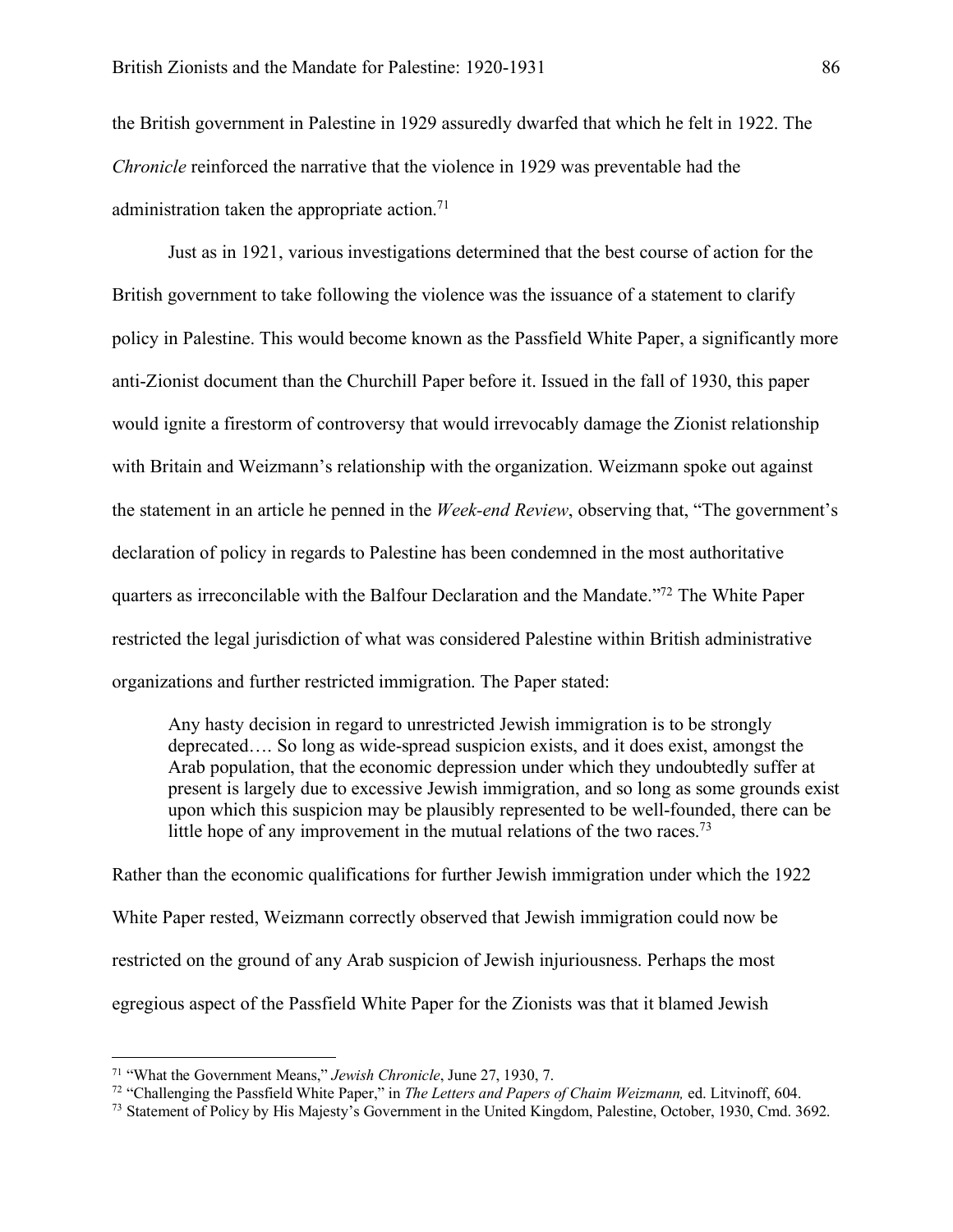immigration for economic depression and rising unemployment in Palestine, while spreading blame across both Jews and Arabs for the violence in 1929, despite the Zionists' assertion it was mainly an Arab-driven event.

Nonetheless, Weizmann and the Zionist Organization entered into discussions with the British government and the Arabs over policy in Palestine. Though Weizmann was initially hesitant, he submitted just as he had in the early 1920s, believing continued positive relations with Great Britain to be important to the future of Zionist development. The *Chronicle* observed:

We hope sincerely that the negotiations between the Government and the Agency are upon some basis other than the one which Dr. Weizmann rightly declared he would not agree to…It is hardly conceivable that the Agency, with Dr. Weizmann either leading or following, could have been led into so obvious a tactical blunder.<sup>74</sup>

Though he entered into discussions, Weizmann recorded later that following the issuance of the

White Paper, "There was nothing left for me but to resign my position as President of the Jewish Agency."75

Despite Weizmann's disavowal of the White Paper, some Zionist groups blamed his leadership for the circumstances. An article from the *New York Times* records that the Zionist Revisionists of America stated that the White Paper was a result of the "improper policy and cowardly attitude of Dr. Chaim Weizmann and the Zionist Executive."76 The December 5 issue of the *Jewish Chronicle* from 1930 noted:

For he [Weizmann] either must have known and realized what was proceeding and has eventuated in the White Paper, or he can have had no conception of what was about to happen. In the latter case his incompetence in the position he has occupied is placed beyond question. In the former, then having regard to the policy he has pursued, and for which he has been in the main responsible, his services to the Movement alone can be

 <sup>74</sup> "The White Paper Stands!" *Jewish Chronicle*, November 21, 1930, 5.

<sup>75</sup> Weizmann, *Trial and Error,* 333.

<sup>76</sup> "Zionists Score Weizmann: Revisionists Hold Him to Blame for Passfield White Paper", *New York Times,* Dec 30, 1930, 24.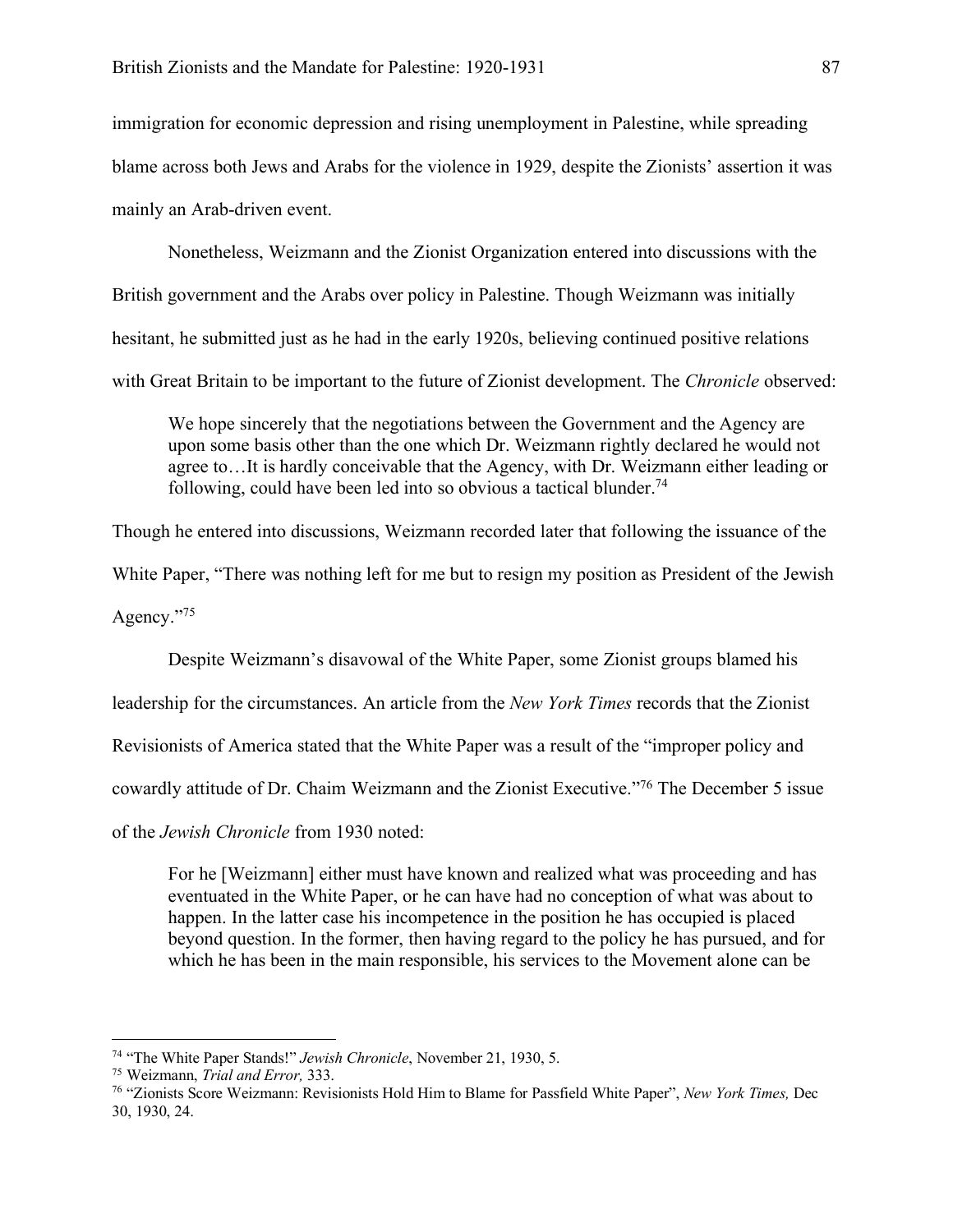pleaded in extension of the unmitigated and uncompromising condemnation he has earned<sup>77</sup>

The discussions took much longer than anticipated, lasting until February of 1931. Weizmann lost the respect of those like Greenberg who came to believe that the discussions were tacitly conceding ground to the White Paper.

On February 13, the Zionists received a re-statement of policy in the form of an open letter from Prime Minister Ramsay MacDonald to Weizmann, essentially retracting the essence of the White Paper in the form of a reinterpretation of the Paper's meaning. Weizmann recorded, "I considered that the letter rectified the situation," but many, including Greenberg, disagreed.78 Greenberg's *Chronicle,* published on the same day as the letter, observed, "You cannot 'interpret' away a great wrong or explain satisfactorily a palpable betrayal."79 Just as he had with the 1922 White Paper, Greenberg once again chastised Weizmann for accepting meager concessions from the British government, but in stronger words this time. The *Chronicle* noted, "[Weizmann had compromised] on every occasion when he found himself charged to guard the threatened interests of our people in Palestine. But such putty-like amenity will not this time be endorsed or forgiven by Zionists worthy of the name."80 Greenberg's interest in Weizmann's resignation began early.

The Zionist Congress of 1931 would mark the end of Weizmann's tenure as President of the Zionist Organization. He commented later, "As the Congress of 1931 approached I became the butt of ever-mounting attacks, and the occasion for a pernicious extremist propaganda.<sup>881</sup> Greenberg's *Chronicle* reinforced assessments of Weizmann's leadership that resounded among

 <sup>77</sup> "Whitechapel—And After," *Jewish Chronicle*, December 5, 1930, 5.

<sup>78</sup> Weizmann, *Trial and Error,* 335.

<sup>79</sup> "Compromising on the Green," *Jewish Chronicle*, February 13, 1931, 7.

<sup>80</sup> "Compromising on the Green," *Jewish Chronicle*, February 13, 1931, 7.

<sup>81</sup> Weizmann, *Trial and Error,* 337.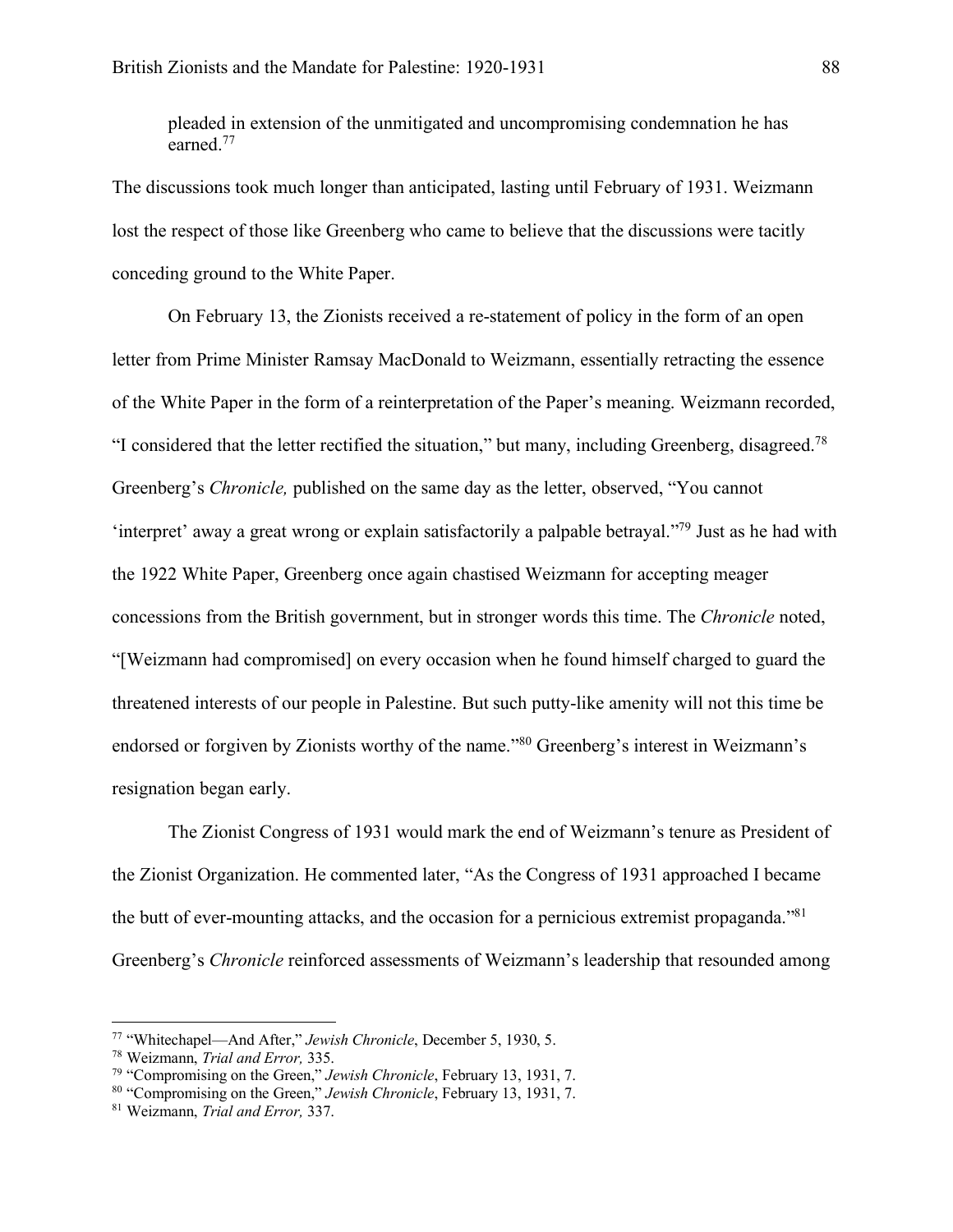Revisionist circles such as those mentioned above in the *New York Times.* More significantly for Weizmann's future was that Greenberg's message echoed that of Vladimir Jabotinksy, an influential attendee of the Zionist Congress and leader of the Revisionist Movement. In the *Chronicle* issue from May 29, 1931, the paper observed, "The continuance in office of Dr. Weizmann without some drastic change in and the withdrawals of certain pronouncements he has recently made, must be fatal to Zionism for years to come."<sup>82</sup> By the end of the Congress, Weizmann had resigned, with Jabotinsky and the Revisionists driving for the vote of nonconfidence. Weizmann's position had become too Anglophilic; he could no longer count on the support of a fellow Russian Zionist like Jabotinsky. Jabotinsky and the Revisionists were ideologically more in line with Greenberg's brand of Jewish nationalism, and expressed his uncompromising attitude on the Congressional stage.

Weizmann summed up his leadership tenure in an address to the Congress on 1 July, 1931, touching on the political and economic developments of the Zionist movement over the course of the decade. He specifically thanked Leonard Stein, among others for the "great services" they rendered during the period.<sup>83</sup> Weizmann was unable to stand up to the tide of reactionism within the Zionist Organization following his handling of the Passfield Paper. At the Congress, the Political Committee "framed a resolution calling for the definition of the aim of Zionism as a 'Jewish majority within the historical boundaries of Palestine.'"84 While Greenberg had no direct impact on the outcome of congressional elections, he certainly furthered the discourse of Jewish nationalism that would prove more prevalent in the coming decades than Weizmann's traditionally conservative approach.

 <sup>82</sup> "Leadership and Policy," *Jewish Chronicle*, May 29, 1931, 7.

<sup>83</sup> "A Summing Up, 1916-31," in *The Letters and Papers of Chaim Weizmann,* ed. Litvinoff, 631.

<sup>84</sup> "A Summing Up, 1916-31," in *The Letters and Papers of Chaim Weizmann,* ed. Litvinoff, 641.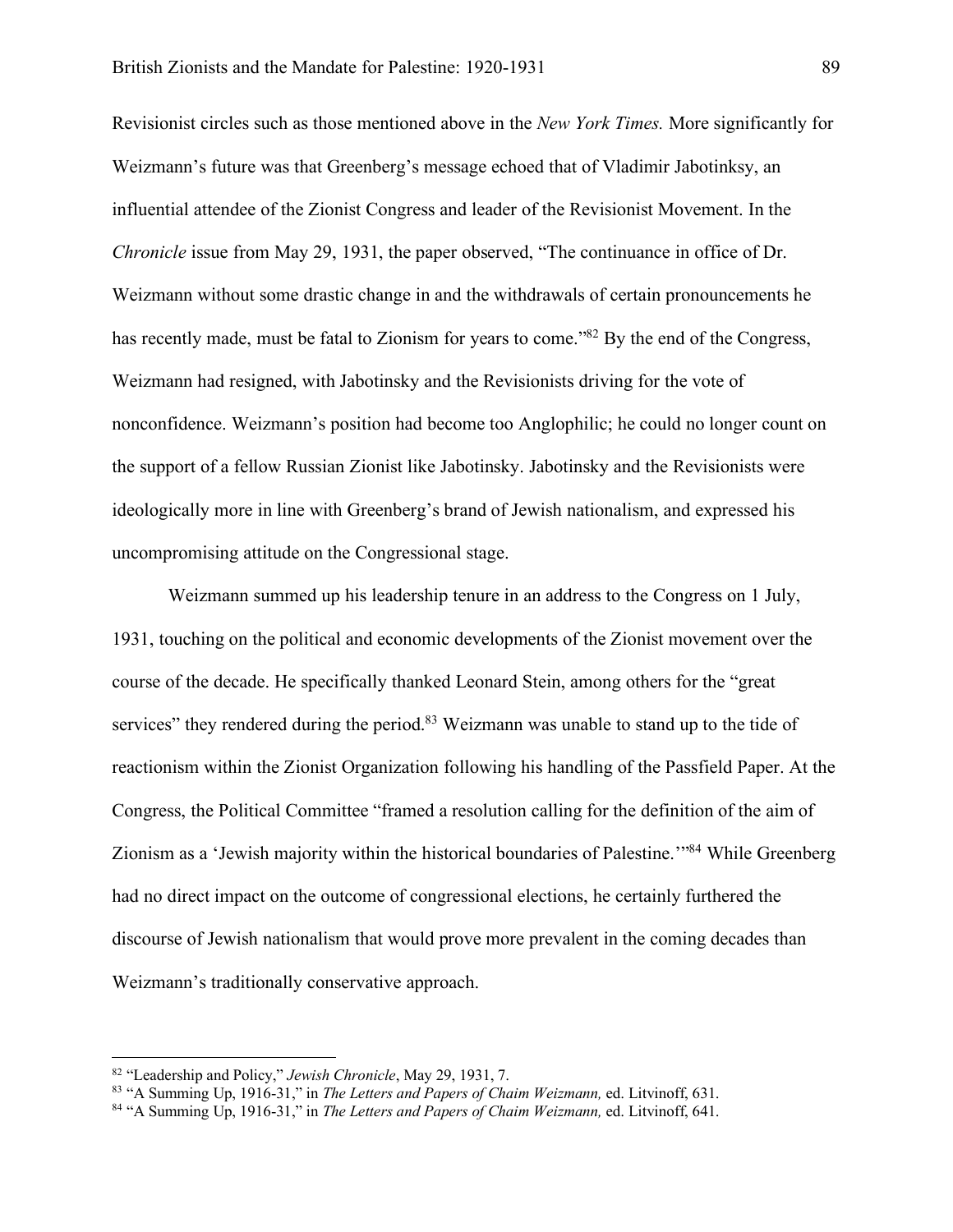By the end of 1931, Ramsay MacDonald's Government had fallen, Weizmann was out of office, and Greenberg had passed away. The year marked the end of an era for the Zionist movement and Britain's Mandate for Palestine. During this period, Leonard Stein proved that he was more than just Weizmann's secretary—he played integral roles for the Zionist Organization during some of its most trying times with the British government. Frederick Kisch was integral to Zionist work with the British on the ground in Palestine. Greenberg refuted the assertion in the *Manchester Guardian* printed in his obituary: Mr. Greenberg retired from Zionist work upon becoming editor of the *Jewish Chronicle*. <sup>85</sup> While Greenberg may have renounced party politics, his role in Zionism remained prominent, as he turned his pen towards advancing his own brand of Zionism even as it differed from the party line.

British Zionists like Greenberg, Kisch, and Stein proved to be uniquely positioned with regards to the Zionist Organization and Great Britain during the prominent instances when influence was most needed. Leonard Stein was able to marshal his resources to counter the Arab Delegation in the early 1920s and produce valuable propaganda pieces for the movement tailored to an increasingly skeptical British audience. Greenberg used his newspaper to alter the discourse surrounding Chaim Weizmann and the Zionist Organization's trajectory over the course of the decade, eventually finding elements of his ideology present within the highest levels of leadership. The decade proved that British Zionists could not be condensed within the broader Zionist umbrella, but should indeed be considered as important actors within their own right.

 <sup>85</sup> "Obituary: Death of Leading Jewish Journalist Mr. L. J. Greenberg,**"** *The Manchester Guardian*, Nov 16, 1931, 5.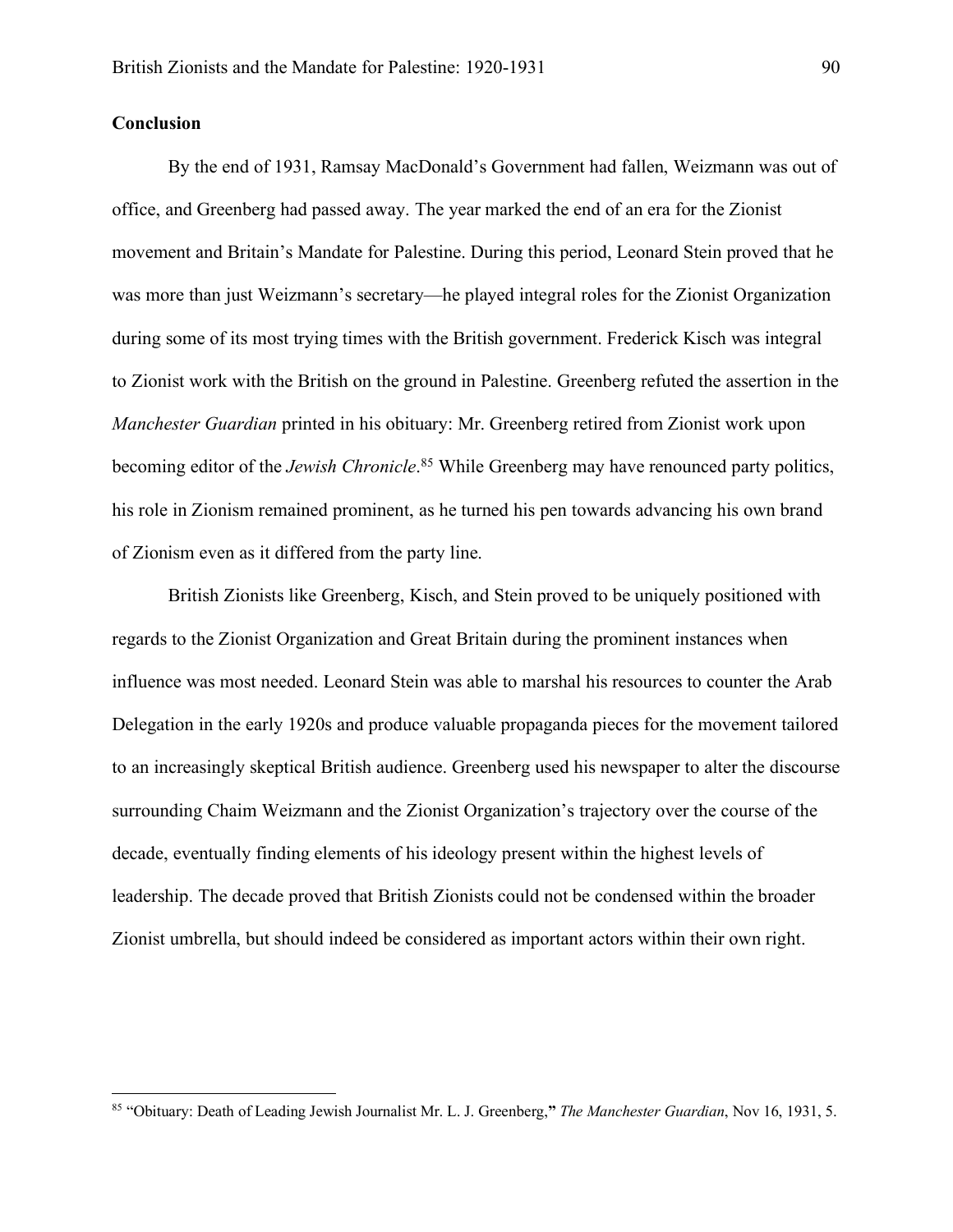#### Conclusion

The question when considering the historiography of Zionism is how did Weizmann change from a dominant figure with a personality cult at the time of his death in 1952 to a "political dodo" by the  $1980s<sup>1</sup>$  This question is significant to the present study because Weizmann is inextricably linked to the history of Zionism from 1914 to 1931, and his historiographic fate has inextricably shaped historical perception of the era and his contemporaries. In short, Weizmann must be considered important for historians to begin to consider other figures within Zionism during the period such as Gaster, Greenberg, Stein, Kisch, or Mond.

The answer to the historiographical question lies in part with the rapidly evolving

historical trajectory of the state of Israel. Historians working on Theodor Herzl ("Herzl studies")

have recontextualized the movement's founder's work within the paradigm of a Jewish state.

Dimitry Shumky's *Beyond the Nation State* told of one such historian, Alex Bein, noting:

Thus, the establishment of a nation-state, an undoubtedly fundamental historical turn in the political Jewish existence and one that Bein witnessed himself, had a profound influence on his representation of the past.<sup>2</sup>

Shumsky's text included five chapters, each dedicated to a paradigmatic Zionist, and Weizmann

is noticeably absent. Weizmann cannot be adopted like Herzl for the context of a Jewish state. To

take Norman Rose' phrase:

Amidst the excitement and drama of Israel having to defend her independence by force of arms, the figure of Chaim Weizmann emerges, if at all, as a quixotic, elderly gentleman whose political ideas and style have become outdated, unfashionable, for some even positively harmful, and whose career has been consigned to a calm backwater rarely disturbed by an inquisitive public.<sup>3</sup>

 <sup>1</sup> Norman Rose, *Chaim Weizmann: A Biography* (New York: Viking Penguin, 1986), vii.

<sup>2</sup> Dmitry Shumsky, *Beyond the Nation-State: The Zionist Political Imagination from Pinsker to Ben-Gurion* (New Haven: Yale University Press, 2018), 51.

<sup>3</sup> Rose, *Chaim Weizmann,* vii.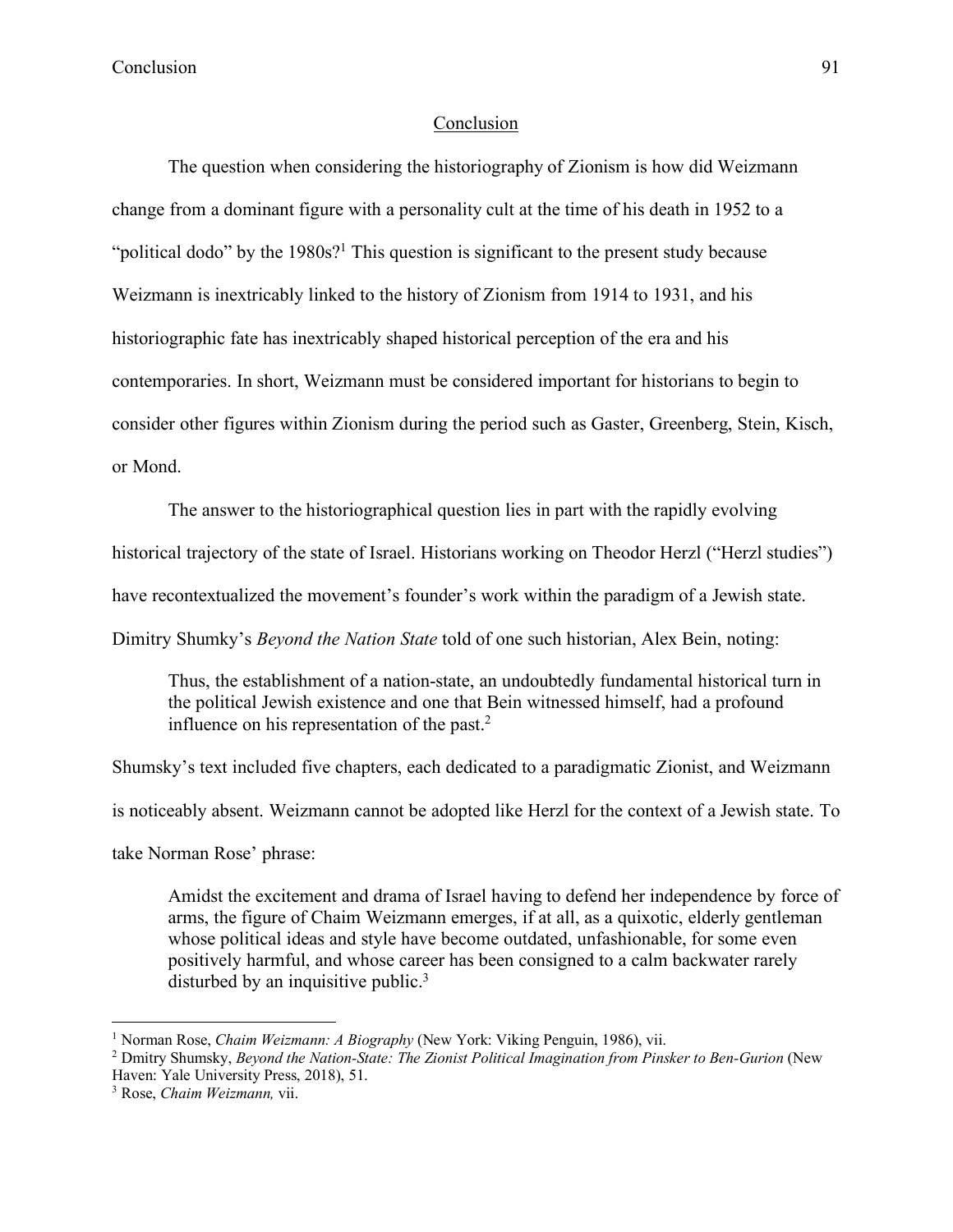Weizmann's legacy was swept away in the oncoming decades as Zionist priorities and geopolitical realities changed; circumstances after the Second World War forever changed the Jewish relationship to Zionism.

And yet for all this, Rose countered, "Under his stewardship the history of the Zionist movement reads, despite its disappointments and setbacks, as one of the most remarkable political success stories of the twentieth century."4 Rose and Jehuda Reinharz rescued Weizmann from the "calm backwater" and once again brought him into the realm of historical study in the 1980s, reinvigorating the Weizmann myth as they did so. Later historians like Renton and Berkowitz have built upon their work, even if they sought to dismantle the Weizmann myth with their contributions.

The historiographical trajectory points to greater focus on the figures given less attention in the Weizmann myth narrative, but nonetheless preserving his epoch as one fit for historical study. It is in this context in which the present study lies. Gaster, Greenberg, Stein, Mond, and Kisch are only a few of the British Zionists whose names and contributions have often been overlooked, to say nothing of the many who lacked a platform to make their contributions known. The scope of this study is too small to cover this topic in its entirety but it should nonetheless serve as a starting point for future research in the subject area.

At the heart of the matter is the conviction that this era is worthy of study. While the geopolitical realities of the prewar and interwar periods bear little resemblance to the modern or even postwar periods, they are nonetheless highly instructive in potential and contingency. The eventuality of the Second World War obscures the significance of the sheer amazement any of

 <sup>4</sup> Rose, *Chaim Weizmann,* vii.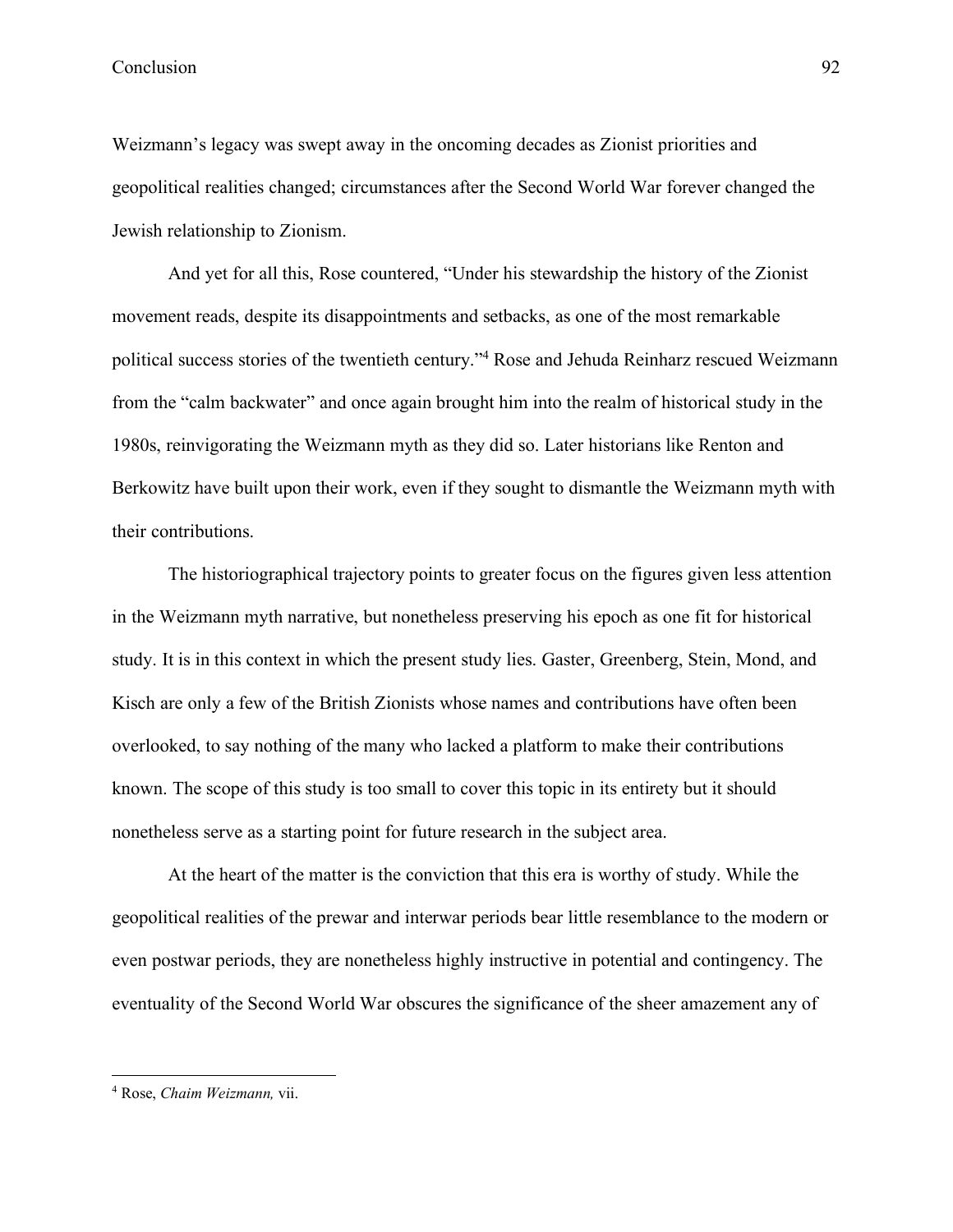the 4,670 new Jewish immigrants must have felt as they stepped off the boats in 1920 to start a new life in the Promised Land in the wake of the First World War. <sup>5</sup> The partial fulfillment of the old promise of the Basel Program in the 1920s invites historians to consider Zionism's course in Palestine before the idea of a nation-state became inseparable from the movement. While the discourse on contingency surrounding British activity in the Middle East during this period has been vibrant since as least as early as Elizabeth Monroe's 1963 *Britain's Moment in the Middle East*, the Zionist epoch has only recently become a revisited subject of historical interest.

In accepting this period of Zionist history as an important era for study, historians must affirm Weizmann's significance to the movement and to the course of history in Palestine. Doing so in turn necessitates a more thorough examination of the figures who assisted Weizmann, who formed his cultural milieu. Britain in general and British Zionists particularly have been underserved in this regard, especially when considering the unique roles the nation and its people played during this epoch. Weizmann's story is evidently important to Zionist history but it cannot be allowed to completely marginalize those of others who operated contemporaneously with the leader.

 <sup>5</sup> David Eder, "Immigration and Labour," in *Awakening Palestine,* eds. Leon Simon and Leonard Stein, (London: John Murray, 1923), 156.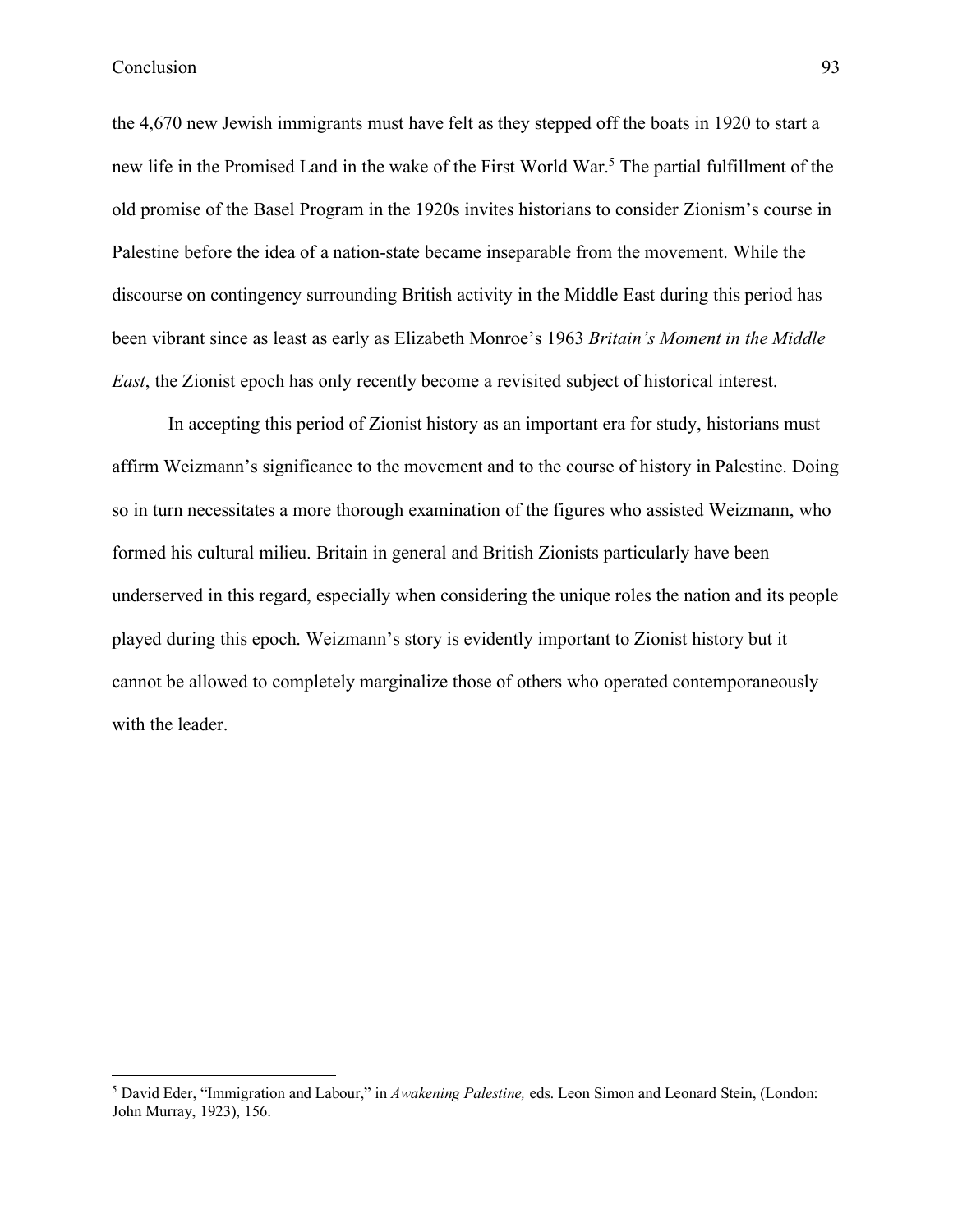# Works Cited

## **Primary Sources**

- Balfour, Arthur to Walter Rothchild, BL, Add. MS 41178 A.
- Charley, L. W. *Journal of the British Institute of International Affairs* 3, no. 1 (1924): 40-42. Accessed May 10, 2021. doi:10.2307/3014710.
- Kisch, Frederick. *Palestine Diary.* London: Victor Gollancz, 1938.
- Litvinoff, Barnet, ed. *The Letters and Papers of Chaim Weizmann.* Vol 1. Series B, *August 1898- July 1931*. New Brunswick: Transaction Books, 1983.
- Litvinoff, Barnet, ed. *The Essential Chaim Weizmann: The Man, the Statesmen, the Scientist.*  New York: Holmes and Meier, 1982.
- Lipsky, Louis. *A Gallery of Zionist Profiles.* New York: Farrar, Straus, and Cuhady, 1956.
- Mendes-Flohr, Paul and Jehuda Reinharz, eds. *The Jew in the Modern World: A Documentary History.*  $2<sup>nd</sup>$  ed. Oxford: Oxford University Press, 1995.
- "Obituary: Death of Leading Jewish Journalist Mr. L. J. Greenberg." *The Manchester Guardian (1901-1959),* Nov 16, 1931.
	- https://proxy.wm.edu/login?url=https://www.proquest.com/historical-
	- newspapers/obituary/docview/478316232/se-2?accountid=15053.
- Samuel, Herbert. *Memoirs.* London: Crescent Press, 1945.
- Sokolow, Nahum. *History of Zionism: 1600-1918.* 2 vols. rev. ed. New York: Ktav Publishing House, 1969.
- Simon, Leon and Leonard Stein. *Awakening Palestine.* London: John Murray, 1923.
- Statement of Policy by His Majesty's Government in the United Kingdom. Palestine, October, 1930. Cmd. 3692.
- Stein, Leonard. *The Truth About Palestine: A Reply to the Palestine Arab Delegation*. London: Zionist Organization, 1922.
- Stein, Leonard. "The Jews in Palestine." *Foreign Affairs* 4, no. 3 (1926): 415-32. Accessed April 15, 2021. doi:10.2307/20028464.
- Stein, Leonard. *The Balfour Declaration.* New York: Simon and Schuster, 1961.
- *The Jewish Chronicle (1841-Current File).* https://www.thejc.com/archive.
- Weizmann, Chaim. *Trial and Error: The Autobiography of Chaim Weizmann*. New York: Harper & Brothers, 1949.
- Weizmann, Vera. *The Impossible Takes Longer: The Memoirs of Vera Weizmann, Wife of Israel's First President, as Told to David Tutaev.* New York: Harper & Row, 1967.
- "The Zionist Congress at Vienna: Persons and Personalities." Our Correspondent. *The Manchester Guardian (1901-1959),* Aug 29, 1913. ProQuest Historical Newspapers: The *Guardian* and The *Observer* pg. 8.
- "Zionists Score Weizmann.: Revisionists Hold Him to Blame for Passfield White Paper." *New York Times (1923-Current File),* Dec 30, 1930.

https://proxy.wm.edu/login?url=https://www-proquest-com.proxy.wm.edu/historicalnewspapers/zionists-score-weizmann/docview/98595000/se-2?accountid=15053.

## **Secondary Sources**